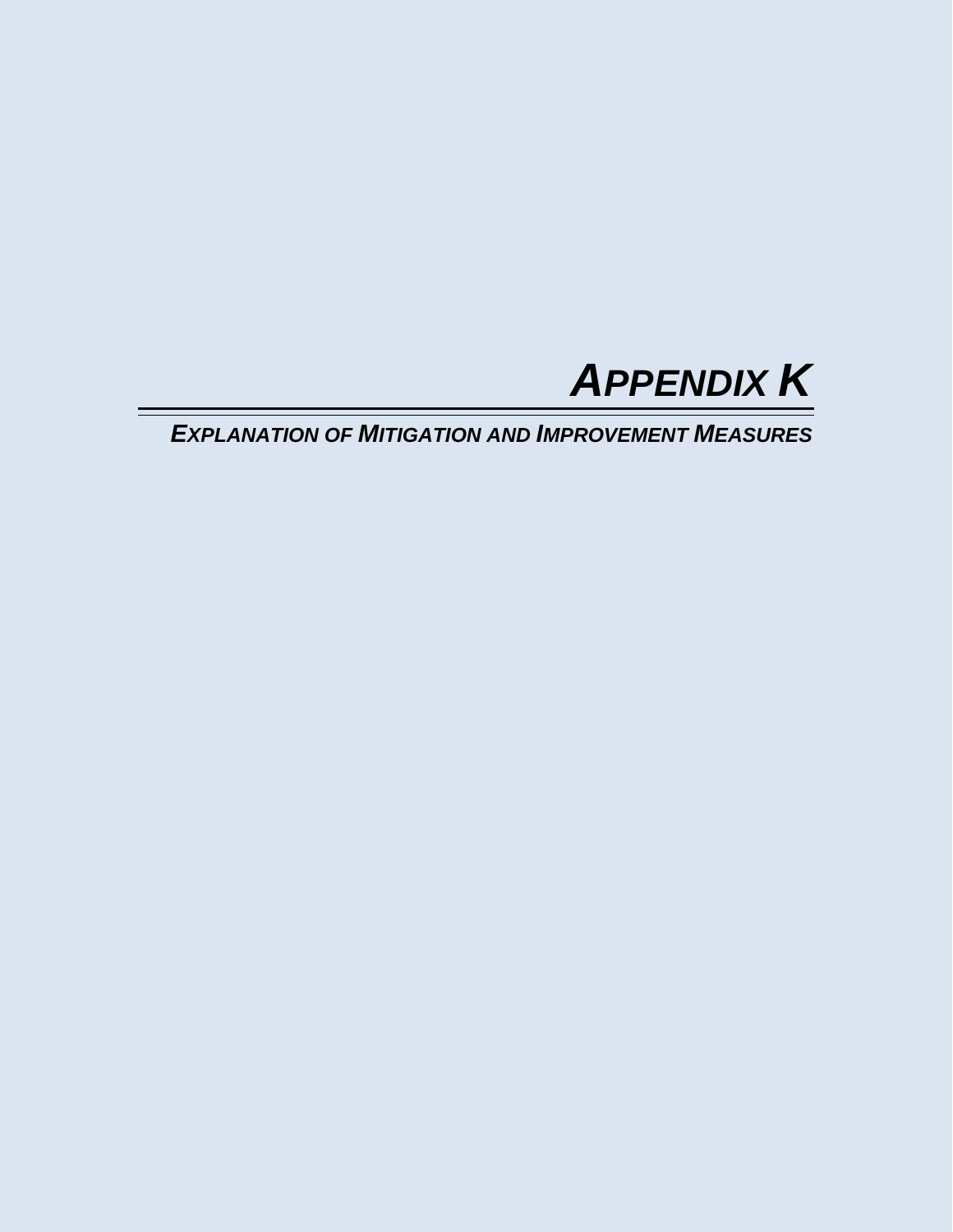## **EXPLANATION OF MITIGATION AND IMPROVEMENT MEASURES FROM SECTION 5.0**

| <b>MITIGATION AND IMPROVEMENT MEASURES</b>                                                                                                                                                                                                                                                                                                                                                                                                                                                                                                                                                                                                                                                                                                                                                                                                                                                                                                                                                                                                                                                                                                                                                                                                                                                                                                                                                                                                                                                                                                                                                                                                                                                                                                                                                                                                                                                                                                               | <b>PROPOSED</b><br><b>REVISIONS?</b> | <b>MITIGATION</b><br><b>MEASURE IN SEIR</b> | <b>EXPLANATION OF REVISIONS</b>                                                                                                                                                                                                                                                                                                                                                                                                                                                                                                                                                                                                                                                                                                                                             |
|----------------------------------------------------------------------------------------------------------------------------------------------------------------------------------------------------------------------------------------------------------------------------------------------------------------------------------------------------------------------------------------------------------------------------------------------------------------------------------------------------------------------------------------------------------------------------------------------------------------------------------------------------------------------------------------------------------------------------------------------------------------------------------------------------------------------------------------------------------------------------------------------------------------------------------------------------------------------------------------------------------------------------------------------------------------------------------------------------------------------------------------------------------------------------------------------------------------------------------------------------------------------------------------------------------------------------------------------------------------------------------------------------------------------------------------------------------------------------------------------------------------------------------------------------------------------------------------------------------------------------------------------------------------------------------------------------------------------------------------------------------------------------------------------------------------------------------------------------------------------------------------------------------------------------------------------------------|--------------------------------------|---------------------------------------------|-----------------------------------------------------------------------------------------------------------------------------------------------------------------------------------------------------------------------------------------------------------------------------------------------------------------------------------------------------------------------------------------------------------------------------------------------------------------------------------------------------------------------------------------------------------------------------------------------------------------------------------------------------------------------------------------------------------------------------------------------------------------------------|
|                                                                                                                                                                                                                                                                                                                                                                                                                                                                                                                                                                                                                                                                                                                                                                                                                                                                                                                                                                                                                                                                                                                                                                                                                                                                                                                                                                                                                                                                                                                                                                                                                                                                                                                                                                                                                                                                                                                                                          | <b>GEOLOGY AND SOILS</b><br>5.2.1    |                                             |                                                                                                                                                                                                                                                                                                                                                                                                                                                                                                                                                                                                                                                                                                                                                                             |
| $1 - 1$<br>To eliminate potential impacts resulting from excessive erosion and<br>loss of topsoil, the National Pollutant Discharge Elimination System<br>(NPDES) Construction General Permit (General Permit) would be<br>complied with, including implementation of appropriate erosion control<br>measures. Compliance with the General Permit requires developing a<br>site specific Stormwater Pollution Prevention Plan (SWPPP). The<br>SWPPP shall identify the location of temporary erosion control features<br>necessary to direct and filter stormwater runoff during construction<br>activities. Temporary erosion control features used during construction<br>may include, but are not limited to, silt fences, fiber rolls, erosion control<br>blankets, temporary sediment basins, and rock bag dams. The<br>SWPPP shall also include Best Management Practices (BMPs) that<br>would reduce the transportation of pollutants off-site. Compliance with<br>the City's Grading Ordinance, or functional equivalent, would also<br>require a SWPPP. In addition to a SWPPP, the Grading Ordinance<br>requires a grading and drainage study to be developed for each<br>alternative to which an Erosion Control Plan (ECP) would be<br>incorporated. The ECP would have to be approved by the City for<br>construction on fee lands. The ECP would identify permanent erosion<br>control BMPs and permanent project features that would limit erosion<br>and sediment-laden stormwater from leaving the site. The location of<br>permanent erosion control features such as sediment/grease traps,<br>vegetated drainage swales, and riprap shall be identified within the<br>ECP. The ECP would also specify compliance standards, procedural<br>requirements, regulatory compliance requirements, and implementation<br>timeframe requirements. The ECP shall be implemented during the<br>construction and operation of each alternative. | Delete                               | Not Applicable                              | This measure was previously recommended<br>because the 2011 FEIR included taking land into<br>federal trust and therefore would not have been<br>required to comply with State and local regulations.<br>Because the Modified Project would be under state<br>and local jurisdiction, the Modified Project is required<br>to comply with the State Water Resources Control<br><b>Board Construction General Permit including</b><br>preparation of a SWPPP. In addition, the Modified<br>Project must comply with the City Excavation,<br>Grading, and Earthwork Construction Ordinance to<br>include the preparation of an Erosion and Sediment<br>Control Plan. This is required by law and is no<br>longer included as a mitigation measure for the<br>Modified Project. |
| $1 - 2$<br>To prevent the loss of life or property as a result of development on<br>unstable or expansive soils the following measures shall be<br>implemented. Prior to construction of any new buildings or parking<br>structures, a registered geologist shall prepare a final geotechnical<br>report that provides design-grade specifications for structural<br>engineering of all new construction and retrofitting of historic buildings.<br>The geologist shall employ geotechnical/soils laboratory testing<br>according to standard engineering practices and the California Building<br>Code (CBC). The geotechnical report shall provide design<br>specifications and engineering standards to address any expansive or<br>unstable soils. Recommendations made as a result of these<br>investigations to protect new structures and reduce impacts from<br>geological hazards shall be incorporated into project design and verified                                                                                                                                                                                                                                                                                                                                                                                                                                                                                                                                                                                                                                                                                                                                                                                                                                                                                                                                                                                                        | Revise                               | MM 4.6-1                                    | This measure has been revised to reflect the<br>recommendations provided in the 2019 geotechnical<br>feasibility memo (Appendix R).                                                                                                                                                                                                                                                                                                                                                                                                                                                                                                                                                                                                                                         |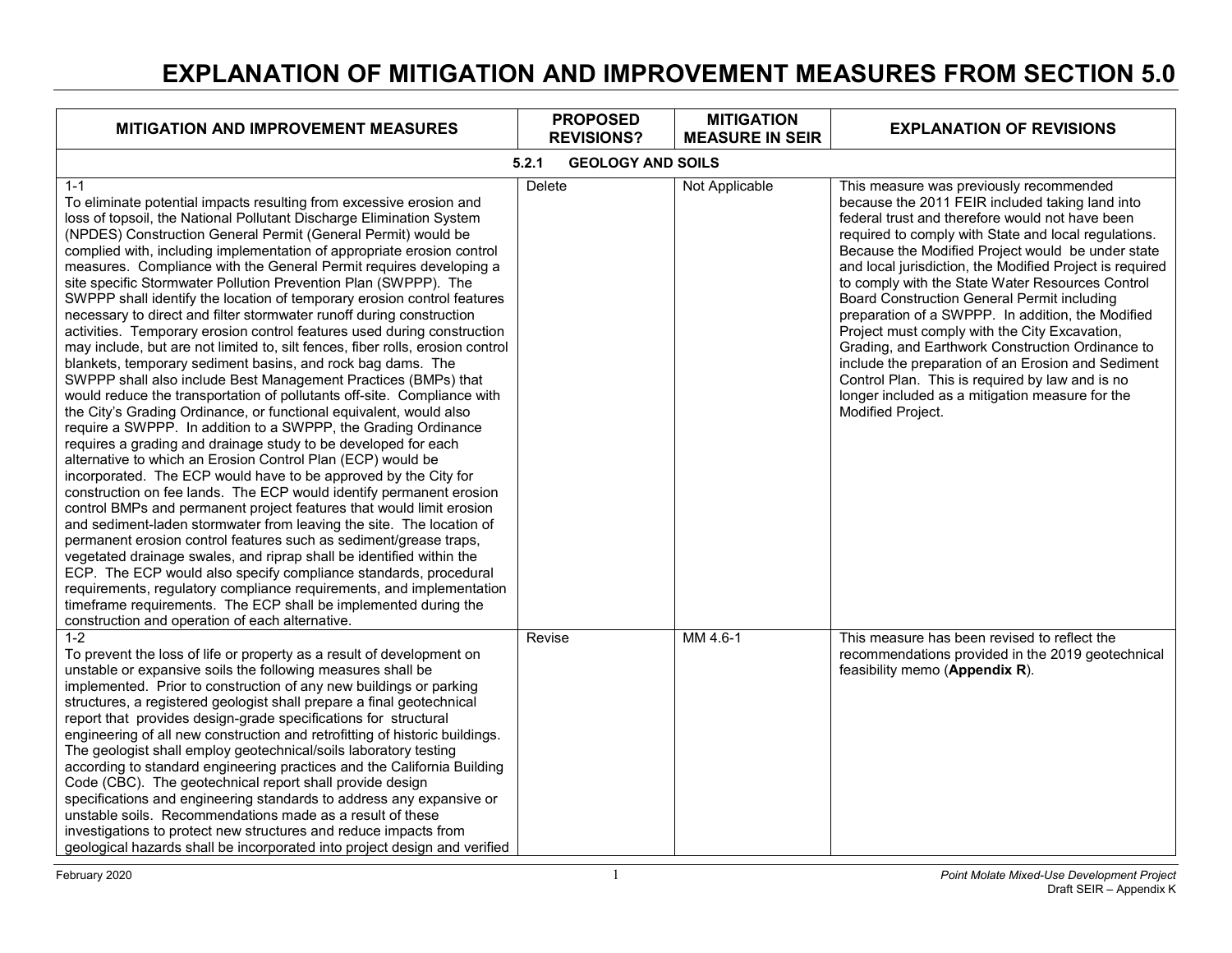| <b>MITIGATION AND IMPROVEMENT MEASURES</b>                                                                                                                                                                                                                                                                                                                                                                                                                                                                                                                                                                                                                                                                                                                                                                                                                                                                                                                                                                                                                                                                                                                                                                                                                                                                                                                                                                                                                                                                                                                                                                                                                                                                                                                                                                                                           | <b>PROPOSED</b><br><b>REVISIONS?</b>                               | <b>MITIGATION</b><br><b>MEASURE IN SEIR</b> | <b>EXPLANATION OF REVISIONS</b>                                                                                                                                                                                                                                                                                                                                                                                                                                                            |
|------------------------------------------------------------------------------------------------------------------------------------------------------------------------------------------------------------------------------------------------------------------------------------------------------------------------------------------------------------------------------------------------------------------------------------------------------------------------------------------------------------------------------------------------------------------------------------------------------------------------------------------------------------------------------------------------------------------------------------------------------------------------------------------------------------------------------------------------------------------------------------------------------------------------------------------------------------------------------------------------------------------------------------------------------------------------------------------------------------------------------------------------------------------------------------------------------------------------------------------------------------------------------------------------------------------------------------------------------------------------------------------------------------------------------------------------------------------------------------------------------------------------------------------------------------------------------------------------------------------------------------------------------------------------------------------------------------------------------------------------------------------------------------------------------------------------------------------------------|--------------------------------------------------------------------|---------------------------------------------|--------------------------------------------------------------------------------------------------------------------------------------------------------------------------------------------------------------------------------------------------------------------------------------------------------------------------------------------------------------------------------------------------------------------------------------------------------------------------------------------|
| through implementation of the Mitigation Monitoring and Reporting<br>Plan. These measures are anticipated to include requirements to<br>construct foundations designed to resist movements of expansive soils<br>and removal of unstable soils and replacement with suitable fill or<br>engineered materials. Based on the geotechnical study (Appendix I),<br>suitable fill material is available on-site to replace hazardous soils.                                                                                                                                                                                                                                                                                                                                                                                                                                                                                                                                                                                                                                                                                                                                                                                                                                                                                                                                                                                                                                                                                                                                                                                                                                                                                                                                                                                                               |                                                                    |                                             |                                                                                                                                                                                                                                                                                                                                                                                                                                                                                            |
| $1 - 3$<br>For project components located on fee lands (residential component of<br>Alternatives B and B1 and all of Alternative D), all new structures shall<br>be designed in compliance with the 2007 CBC and 2008 City of<br>Richmond (COR) Building Code (Article VI Chapter 6.04) such that<br>risks to the health or safety of workers or members of the public are<br>reduced. Specifically, Chapter 16 of the 2007 CBC and the American<br>Society of Civil Engineers (ASCE) Standard 7-05 Minimum Design<br>Loads for Buildings and Other Structures shall be adhered to. Chapter<br>16 of the 2007 CBC addresses structural design requirements for<br>buildings and other structures (including hazardous materials storage<br>facilities) that are consistent with rational analyses and well-established<br>principles of mechanics. In this regard, the 2007 CBC design<br>requirements shall apply to all new structures built on the project site.<br>The Winehaven buildings and any other existing on-site historic<br>buildings included under each alternative shall be retrofitted in<br>compliance with the State Historical Building Code (Health and Safety<br>Code 18950, et. seq. and California Code of Regulations Part 8 Title<br>24) to reduce the risk of collapse during strong seismic events.<br>For trust lands, the Tribe shall adopt and implement a Building Code<br>that is the functional equivalent of the most recent CBC (Chapter 16) as<br>amended by the City of Richmond, COR Building Code (Article VI<br>Chapter 6.04), and ASCE Standard 7-05. Appropriate building<br>standards within the Federal Emergency Management Agency (FEMA)<br>National Earthquake Hazards Reduction Program (NEHRP) shall be<br>implemented for the rehabilitation and retrofitting of existing historic<br>buildings. | Delete                                                             | Not Applicable                              | This measure was previously recommended<br>because the 2011 FEIR included taking land into<br>federal trust and therefore would not have been<br>required to comply with State and local regulations.<br>Because the Modified Project would be under state<br>and local jurisdiction, the Modified Project is required<br>to comply with the California Building Standards<br>Code (CBSC), including the California Historical<br>Building Code so this measure is no longer<br>necessary. |
| 5.2.2                                                                                                                                                                                                                                                                                                                                                                                                                                                                                                                                                                                                                                                                                                                                                                                                                                                                                                                                                                                                                                                                                                                                                                                                                                                                                                                                                                                                                                                                                                                                                                                                                                                                                                                                                                                                                                                | <b>HYDROLOGY AND WATER QUALITY</b><br><b>Surface Water Quality</b> |                                             |                                                                                                                                                                                                                                                                                                                                                                                                                                                                                            |
| $2 - 1$<br>In compliance with the Clean Water Act (CWA), a SWPPP shall be<br>prepared that addresses water quality impacts associated with<br>construction, remediation and operation of the project. Water quality<br>control measures identified in the SWPPP shall include, but not be<br>limited to, the following list:                                                                                                                                                                                                                                                                                                                                                                                                                                                                                                                                                                                                                                                                                                                                                                                                                                                                                                                                                                                                                                                                                                                                                                                                                                                                                                                                                                                                                                                                                                                         | Revise                                                             | $4.8 - 1$                                   | This mitigation measure was retained for the<br>Modified Project, but language was adjusted to<br>provide clarity. Additional provisions were added to<br>increase efficiency of the mitigation measure.                                                                                                                                                                                                                                                                                   |
| Existing vegetation shall be retained where possible. To the extent<br>а.<br>feasible, grading activities shall be limited to the immediate area<br>required for construction and remediation.                                                                                                                                                                                                                                                                                                                                                                                                                                                                                                                                                                                                                                                                                                                                                                                                                                                                                                                                                                                                                                                                                                                                                                                                                                                                                                                                                                                                                                                                                                                                                                                                                                                       |                                                                    |                                             |                                                                                                                                                                                                                                                                                                                                                                                                                                                                                            |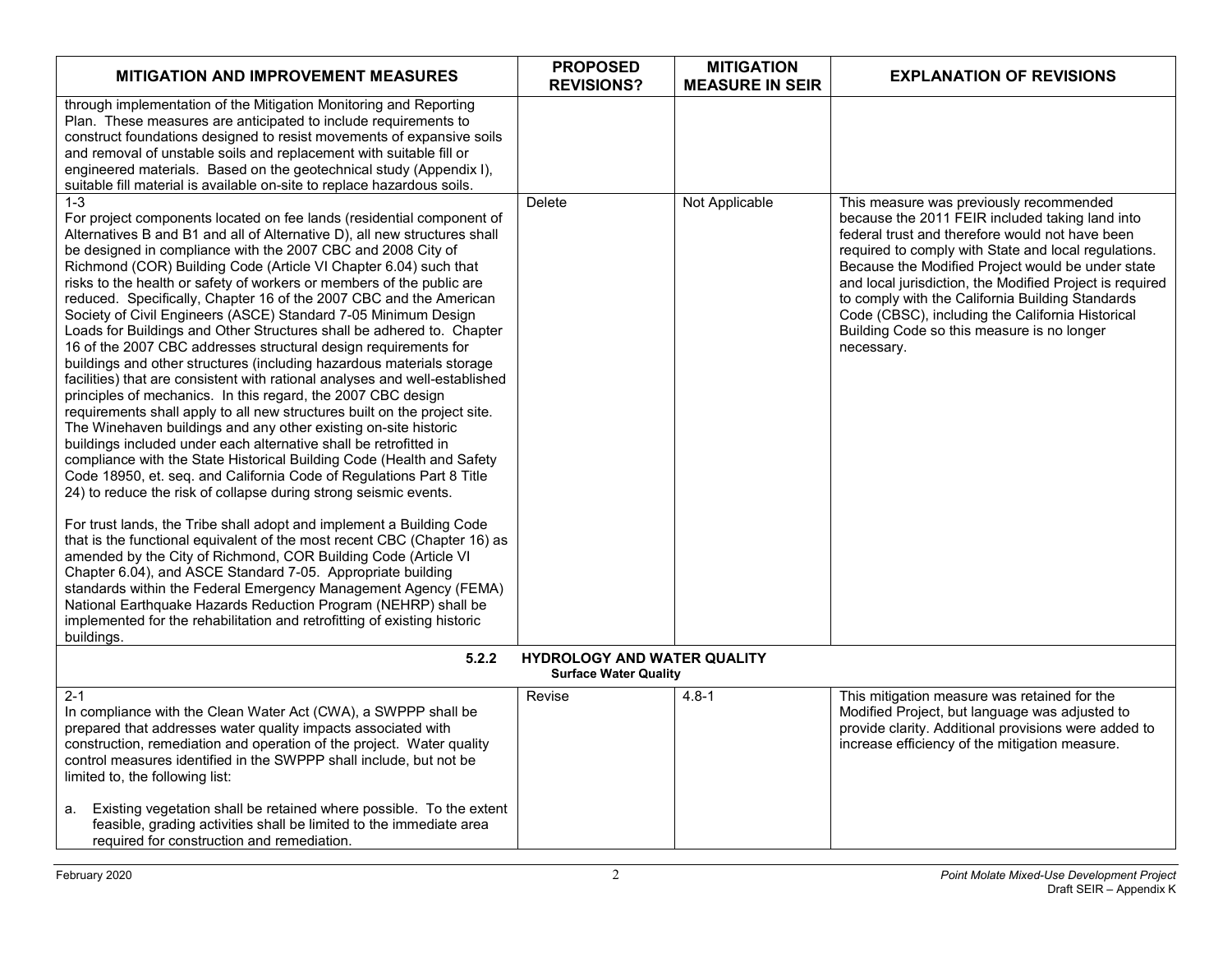|    | <b>MITIGATION AND IMPROVEMENT MEASURES</b>                                                                                          | <b>PROPOSED</b><br><b>REVISIONS?</b> | <b>MITIGATION</b><br><b>MEASURE IN SEIR</b> | <b>EXPLANATION OF REVISIONS</b> |
|----|-------------------------------------------------------------------------------------------------------------------------------------|--------------------------------------|---------------------------------------------|---------------------------------|
| b. | Temporary erosion control measures (such as silt fences, fiber<br>rolls, vegetated swales, a velocity dissipation structure, staked |                                      |                                             |                                 |
|    | straw bales, temporary revegetation, rock bag dams, erosion<br>control blankets, and sediment traps) shall be employed for          |                                      |                                             |                                 |
|    | disturbed areas during the wet season.                                                                                              |                                      |                                             |                                 |
| C. | No disturbed surfaces shall be left without erosion control                                                                         |                                      |                                             |                                 |
|    | measures in place during the winter and spring months.                                                                              |                                      |                                             |                                 |
| d. | Construction area entrances and exits shall be stabilized with                                                                      |                                      |                                             |                                 |
| е. | crushed aggregate.<br>Sediment shall be retained on-site by a system of sediment basins,                                            |                                      |                                             |                                 |
|    | traps, or other appropriate measures.                                                                                               |                                      |                                             |                                 |
| f. | A spill prevention and countermeasure plan shall be developed,                                                                      |                                      |                                             |                                 |
|    | which identifies proper storage, collection, and disposal measures                                                                  |                                      |                                             |                                 |
|    | for potential pollutants (such as fuel, fertilizers, pesticides, etc.)<br>used on-site.                                             |                                      |                                             |                                 |
| g. | Petroleum products shall be stored, handled, used, and disposed                                                                     |                                      |                                             |                                 |
|    | of properly in accordance with provisions of the Clean Water Act<br>(33 USC § 1251 to 1387).                                        |                                      |                                             |                                 |
| h. | During the wet season, construction materials, including topsoil,                                                                   |                                      |                                             |                                 |
|    | chemicals and quarried materials transported by barge (regardless                                                                   |                                      |                                             |                                 |
|    | of the season) shall be stored, covered, and isolated to prevent<br>runoff losses and contamination of surface and groundwater.     |                                      |                                             |                                 |
| i. | Fuel and vehicle maintenance areas shall be established away                                                                        |                                      |                                             |                                 |
|    | from all drainage courses and designed to control runoff.                                                                           |                                      |                                             |                                 |
| j. | Sanitary facilities shall be provided for construction workers.                                                                     |                                      |                                             |                                 |
| k. | Disposal facilities shall be provided for soil wastes, including                                                                    |                                      |                                             |                                 |
| L. | excess asphalt during construction and demolition.<br>The Tribe shall require all workers be trained in the proper                  |                                      |                                             |                                 |
|    | handling, use, cleanup, and disposal of all chemical materials used                                                                 |                                      |                                             |                                 |
|    | during construction activities and provide appropriate facilities to                                                                |                                      |                                             |                                 |
|    | store and isolate contaminants.                                                                                                     |                                      |                                             |                                 |
| m. | The Tribe shall require all contractors involved in the project be                                                                  |                                      |                                             |                                 |
|    | trained on the potential environmental damages resulting from soil<br>erosion prior to development by conducting a pre-construction |                                      |                                             |                                 |
|    | conference. Copies of the project's erosion control plan shall be                                                                   |                                      |                                             |                                 |
|    | distributed at this time. All construction bid packages, contracts,                                                                 |                                      |                                             |                                 |
|    | plans, and specifications shall contain language that requires                                                                      |                                      |                                             |                                 |
|    | adherence to the plan.                                                                                                              |                                      |                                             |                                 |
| n. | Construction activities shall be scheduled to minimize land<br>disturbance during peak runoff periods. Soil conservation            |                                      |                                             |                                 |
|    | practices shall be completed during the fall or late winter to reduce                                                               |                                      |                                             |                                 |
|    | erosion during spring runoff.                                                                                                       |                                      |                                             |                                 |
| о. | Creating construction zones and grading only one area or part of a                                                                  |                                      |                                             |                                 |
|    | construction zone at a time shall minimize exposed areas. If                                                                        |                                      |                                             |                                 |
|    | possible during the wet season, grading on a particular zone shall                                                                  |                                      |                                             |                                 |
|    | be delayed until protective cover is restored on the previously<br>graded zone.                                                     |                                      |                                             |                                 |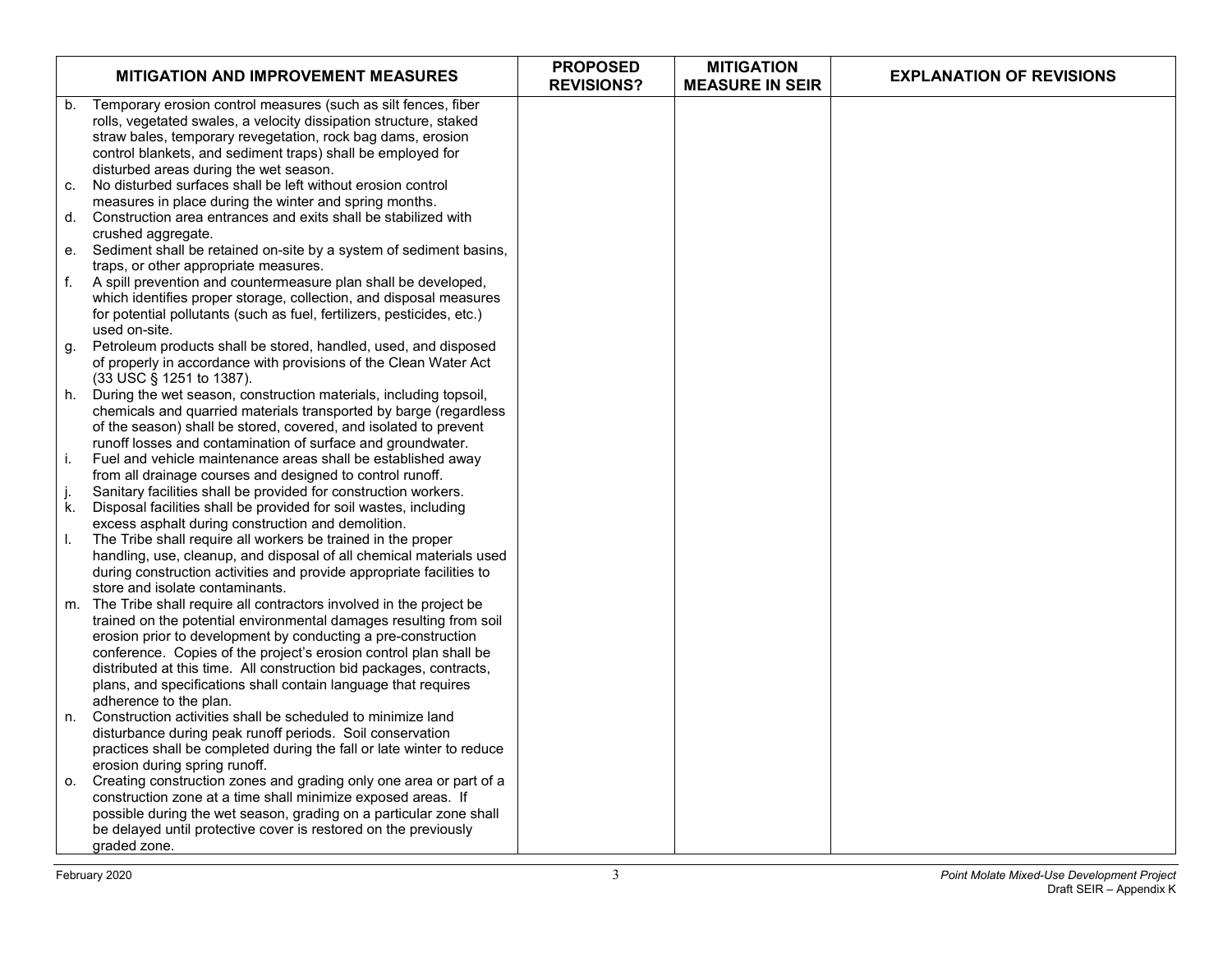|             | <b>MITIGATION AND IMPROVEMENT MEASURES</b>                           | <b>PROPOSED</b><br><b>REVISIONS?</b> | <b>MITIGATION</b><br><b>MEASURE IN SEIR</b> | <b>EXPLANATION OF REVISIONS</b> |
|-------------|----------------------------------------------------------------------|--------------------------------------|---------------------------------------------|---------------------------------|
| p.          | Utility installations and decommissioning shall be coordinated to    |                                      |                                             |                                 |
|             | limit the number of excavations.                                     |                                      |                                             |                                 |
| q.          | Preserving as much natural cover, topography, and drainage as        |                                      |                                             |                                 |
|             | possible shall protect disturbed soils from rainfall during          |                                      |                                             |                                 |
|             | construction. Trees and shrubs shall not be removed                  |                                      |                                             |                                 |
|             | unnecessarily.                                                       |                                      |                                             |                                 |
| $r_{\rm{}}$ | Disturbed areas shall be stabilized as promptly as possible,         |                                      |                                             |                                 |
|             | especially on long or steep slopes. Recommended plant materials      |                                      |                                             |                                 |
|             | and mulches shall be used to establish protective ground cover.      |                                      |                                             |                                 |
|             | Vegetation such as fast-growing annual and perennial grasses         |                                      |                                             |                                 |
|             | shall be used to shield and bind the soil. Mulches and artificial    |                                      |                                             |                                 |
|             | binders shall be used until vegetation is established. Where truck   |                                      |                                             |                                 |
|             | traffic is frequent, gravel approaches shall be used to reduce soil  |                                      |                                             |                                 |
|             | compaction and limit the tracking of sediment. The project shall     |                                      |                                             |                                 |
|             | use a preponderance of drought resistant species native to the       |                                      |                                             |                                 |
|             | Richmond area in the selection of vegetation, plants, mulches, or    |                                      |                                             |                                 |
|             | other plant material used in re-vegetation or soil stabilization.    |                                      |                                             |                                 |
| S.          | Surface water runoff shall be controlled by directing flowing water  |                                      |                                             |                                 |
|             | away from critical areas and by reducing runoff velocity. Diversion  |                                      |                                             |                                 |
|             | structures such as terraces, dikes, and ditches shall collect and    |                                      |                                             |                                 |
|             | direct runoff water around vulnerable areas to prepared drainage     |                                      |                                             |                                 |
|             | outlets. Surface roughening, berms, check dams, hay bales, use       |                                      |                                             |                                 |
|             | of permeable paving surfaces or similar measures shall be used to    |                                      |                                             |                                 |
|             | reduce runoff velocity and erosion.                                  |                                      |                                             |                                 |
| t.          | Sediment shall be contained when conditions are too extreme for      |                                      |                                             |                                 |
|             | treatment by surface protection. Temporary sediment traps, filter    |                                      |                                             |                                 |
|             | fabric fences, inlet protectors, vegetative filters and buffers, or  |                                      |                                             |                                 |
|             | settling basins shall be used to detain runoff water long enough for |                                      |                                             |                                 |
|             | sediment particles to settle out.                                    |                                      |                                             |                                 |
| u.          | Topsoil removed during construction shall be carefully stored and    |                                      |                                             |                                 |
|             | treated as an important resource. Berms shall be placed around       |                                      |                                             |                                 |
|             | topsoil stockpiles to prevent runoff during storm events.            |                                      |                                             |                                 |
| V.          | Encountered groundwater shall be removed from trenches and           |                                      |                                             |                                 |
|             | excavations in such a manner as to reduce potential contact with     |                                      |                                             |                                 |
|             | construction materials, construction personnel, and surface waters   |                                      |                                             |                                 |
|             | and shall be disposed of at an appropriately permitted facility such |                                      |                                             |                                 |
|             | as a wastewater treatment plant (WWTP) in accordance with the        |                                      |                                             |                                 |
|             | requirements of the NPDES permit.                                    |                                      |                                             |                                 |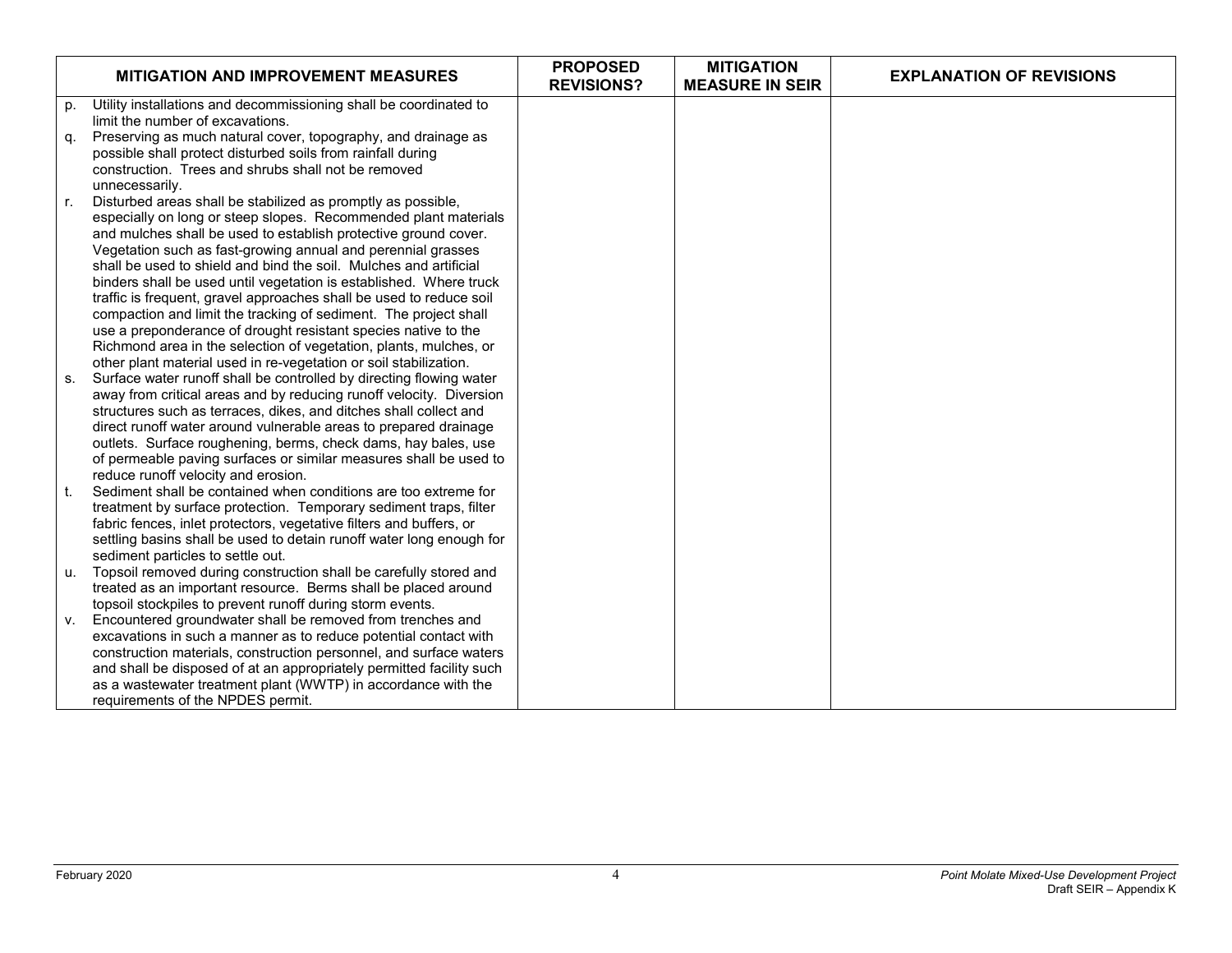| <b>MITIGATION AND IMPROVEMENT MEASURES</b>                                                                                                                                                                                                                                                                                                                                                                                                                                                                                                                                                                                                                                                                                                                                                                                                                                                                                                                                                                                         | <b>PROPOSED</b><br><b>REVISIONS?</b> | <b>MITIGATION</b><br><b>MEASURE IN SEIR</b> | <b>EXPLANATION OF REVISIONS</b>                                                                                                                                                                                                                                                                                                                                                                                                                                                                                                                                            |
|------------------------------------------------------------------------------------------------------------------------------------------------------------------------------------------------------------------------------------------------------------------------------------------------------------------------------------------------------------------------------------------------------------------------------------------------------------------------------------------------------------------------------------------------------------------------------------------------------------------------------------------------------------------------------------------------------------------------------------------------------------------------------------------------------------------------------------------------------------------------------------------------------------------------------------------------------------------------------------------------------------------------------------|--------------------------------------|---------------------------------------------|----------------------------------------------------------------------------------------------------------------------------------------------------------------------------------------------------------------------------------------------------------------------------------------------------------------------------------------------------------------------------------------------------------------------------------------------------------------------------------------------------------------------------------------------------------------------------|
| $2 - 2$<br>For project components located on fee lands (as may be the case with<br>the residential component of Alternatives B and B1 and all of<br>Alternative D), the Tribe shall apply for a grading permit from the City<br>for construction activities in compliance with Chapter 12.44 Excavation,<br>Grading and Earthwork Construction of the City of Richmond (City)<br>Municipal Code. Furthermore, the Tribe shall have an Erosion and<br>Sediment Control Plan prepared by a licensed civil engineer for lands<br>that are to remain in fee status.<br>For trust lands, the Tribe would adopt and implement a Grading<br>Ordinance equivalent to the requirements of the City's grading permit<br>(Chapter 12.44 Excavation, Grading and Earthwork Construction).<br>Permanent erosion control and stormwater management features shall<br>be consistent with relevant Bay Plan policies including, but not limited<br>to, Policies 1 through 4 detailing design, construction, and long-term<br>maintenance guidance. | Delete                               | Not applicable                              | This measure was recommended because the 2011<br>FEIR included taking land into federal trust and<br>therefore would not have been required to comply<br>with State and local regulations. Because the<br>Modified Project would be under state and local<br>jurisdiction, the Modified Project is required to<br>comply with the City Municipal Code to include the<br>preparation of an Erosion and Sediment Control<br>Plan, and to comply with the Bay Plan. This is<br>required by law and is no longer included as a<br>mitigation measure for the Modified Project. |
| $2 - 3$<br>The Tribe shall develop a design-grade Stormwater Control Plan in<br>compliance with the City's Municipal Code 12.22.050, required during<br>submission for the permit to construct for project components on fee<br>and trust lands. The Code requires the Stormwater Control Plan to<br>include the provisions outlined within the most current version of Contra<br>Costa County's Stormwater Quality C.3 Guidelines (C.3 Guidelines).<br>The Stormwater Control Plan shall include final design specifications as<br>required and therefore will be developed at the time the application for<br>development is made. The Stormwater Control Plan shall include all<br>the provisions of the most current C.3 Guidelines.                                                                                                                                                                                                                                                                                           | <b>Delete</b>                        | Not applicable                              | This measure was recommended because the 2011<br>FEIR included taking land into federal trust and<br>therefore would not have been required to comply<br>with State and local regulations. Because the<br>Modified Project would be under state and local<br>jurisdiction, the Modified Project is required to<br>comply with the City Municipal Code to include the<br>preparation of a Stormwater Control Plan consistent<br>with the C.3. Guidelines. This is required by law and<br>is no longer included as a mitigation measure for the<br>Modified Project.         |
| $2 - 4$<br>The Tribe shall develop a Demolition and Containment Plan to reduce<br>the potential for contamination of the Bay from the covering/removal of<br>the petroleum conveyance pipeline during pier renovation. The plan<br>shall include provisions for control of potential releases of piping, piping<br>materials, and pipe contents into the San Francisco Bay. The plan<br>shall also include capture and associated disposal provisions of any<br>residual petroleum products or any other substances that may be<br>released from the pipeline during demolition activity.                                                                                                                                                                                                                                                                                                                                                                                                                                          | Revise                               | $4.8 - 2$                                   | This mitigation measure was retained, but additional<br>language was added to specify hazardous materials<br>storage protocols and performance standards.                                                                                                                                                                                                                                                                                                                                                                                                                  |
| $2 - 5$<br>The Tribe shall adopt standards equivalent to the California Plumbing<br>code for gray water recycling. The standards would apply to<br>subsurface application procedures for landscape irrigation with gray<br>water to protect water quality. Gray water shall be monitored for water<br>quality to determine adequacy for subsurface irrigation use. The gray<br>water system shall be plumbed to allow for diversion to the sewerage<br>conveyance system in the event of unacceptable gray water quality or<br>system failure.                                                                                                                                                                                                                                                                                                                                                                                                                                                                                     | <b>Delete</b>                        | Not applicable                              | The Modified Project does not propose graywater<br>recycling. Therefore, this mitigation measure is not<br>relevant for the Modified Project.                                                                                                                                                                                                                                                                                                                                                                                                                              |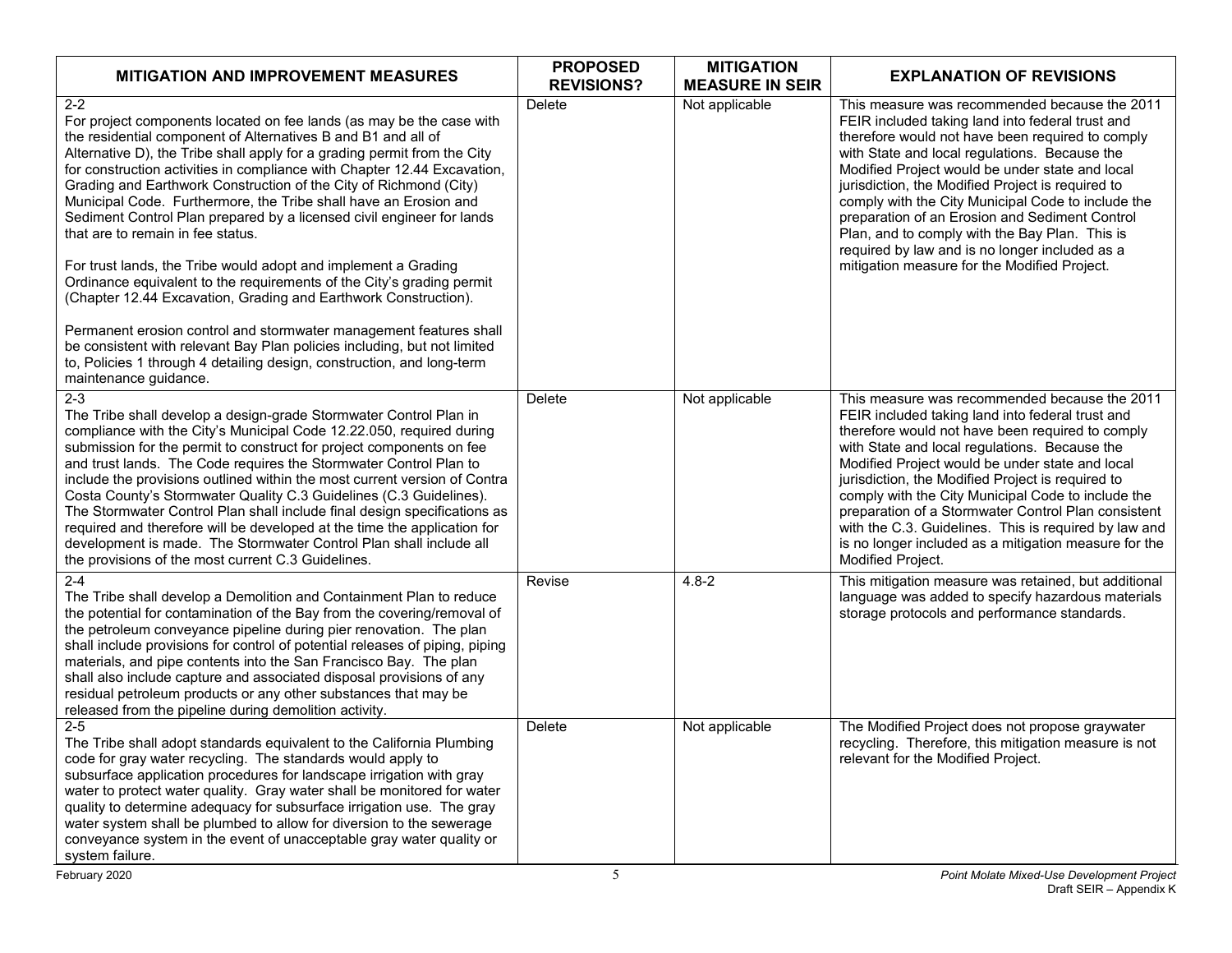| <b>MITIGATION AND IMPROVEMENT MEASURES</b>                                                                                                                                               | <b>PROPOSED</b><br><b>REVISIONS?</b>                                         | <b>MITIGATION</b><br><b>MEASURE IN SEIR</b> | <b>EXPLANATION OF REVISIONS</b>                                                                                                                          |
|------------------------------------------------------------------------------------------------------------------------------------------------------------------------------------------|------------------------------------------------------------------------------|---------------------------------------------|----------------------------------------------------------------------------------------------------------------------------------------------------------|
|                                                                                                                                                                                          | <b>AIR QUALITY</b><br>5.2.3<br><b>Construction And Remediation Emissions</b> |                                             |                                                                                                                                                          |
| $3 - 1$<br>Water all active construction and remediation areas at least three times<br>daily during dry weather.                                                                         | Revise                                                                       | MM 4.2-1(a)                                 | This mitigation measure was retained but revised for<br>consistency with BAAQMD Basic Construction<br>Mitigation Measures.                               |
| $3-2$<br>Cover all trucks hauling soil, sand, excavated soil from remedial<br>activities, and other loose materials or require all trucks to maintain at<br>least two feet of freeboard. | Revise                                                                       | $MM4.2-1(b)$                                | This mitigation measure was retained but revised for<br>consistency with BAAQMD Basic Construction<br>Mitigation Measures.                               |
| $3-3$<br>Pave or apply (non-toxic) soil stabilizers on all unpaved access roads,<br>parking areas and staging areas at construction sites.                                               | Delete                                                                       | Not applicable                              | This mitigation was removed as construction<br>emissions would be reduced through implementation<br>of BAAQMD Basic Construction Mitigation<br>Measures. |
| $3-4$<br>Sweep daily (with water sweepers) all paved access roads, parking<br>areas, and staging areas at construction sites.                                                            | Revise                                                                       | $MM4.2-1(c)$                                | This mitigation measure was retained but revised for<br>consistency with BAAQMD Basic Construction<br>Mitigation Measures.                               |
| $3-5$<br>Sweep streets daily (with water sweepers) if visible soil material is<br>carried onto adjacent public streets                                                                   | Revise                                                                       | $MM4.2-1(c)$                                | This mitigation measure was retained but revised for<br>consistency with BAAQMD Basic Construction<br><b>Mitigation Measures.</b>                        |
| $3-6$<br>Hydroseed or apply (non-toxic) soil stabilizes to inactive construction<br>areas (previously graded areas inactive for ten days or more).                                       | Delete                                                                       | Not applicable                              | This mitigation was removed as construction<br>emissions would be reduced through implementation<br>of BAAQMD Basic Construction Mitigation<br>Measures. |
| $3 - 7$<br>Enclose, cover, water twice daily or apply (non-toxic) soil binders to<br>exposed stockpiles (dirt, sand, etc.).                                                              | Revise                                                                       | $MM4.2-1(a)$                                | This mitigation measure was retained but revised for<br>consistency with BAAQMD Basic Construction<br>Mitigation Measures.                               |
| $3 - 8$<br>Limit traffic speeds on unpaved roads to 15 miles per hour.                                                                                                                   | Revise                                                                       | $MM4.2-1(d)$                                | This mitigation measure was retained but revised for<br>consistency with BAAQMD Basic Construction<br><b>Mitigation Measures.</b>                        |
| $3 - 10$<br>Install sandbags or other erosion control measures to prevent silt runoff<br>to public roadways.                                                                             | Delete                                                                       | Not applicable                              | This mitigation was removed as construction<br>emissions would be reduced through implementation<br>of BAAQMD Basic Construction Mitigation<br>Measures. |
| $3 - 11$<br>Install wheel washers for all exiting trucks, or wash off the tires or tracks<br>of all trucks and equipment leaving the site.                                               | Revise                                                                       | $MM4.2-1(c)$                                | This mitigation measure was retained but revised for<br>consistency with BAAQMD Basic Construction<br><b>Mitigation Measures.</b>                        |
| $3 - 12$<br>Install windbreaks, or plant trees/vegetative windbreaks at windward<br>side(s) of construction areas.                                                                       | Delete                                                                       | Not applicable                              | This mitigation was removed as construction<br>emissions would be reduced through implementation<br>of BAAQMD Basic Construction Mitigation<br>Measures. |
| $3 - 13$<br>Suspend excavation and grading activity when winds (instantaneous<br>gusts) exceed 25 miles per hour.                                                                        | Delete                                                                       | Not applicable                              | This mitigation was removed as construction<br>emissions would be reduced through implementation<br>of BAAQMD Basic Construction Mitigation<br>Measures. |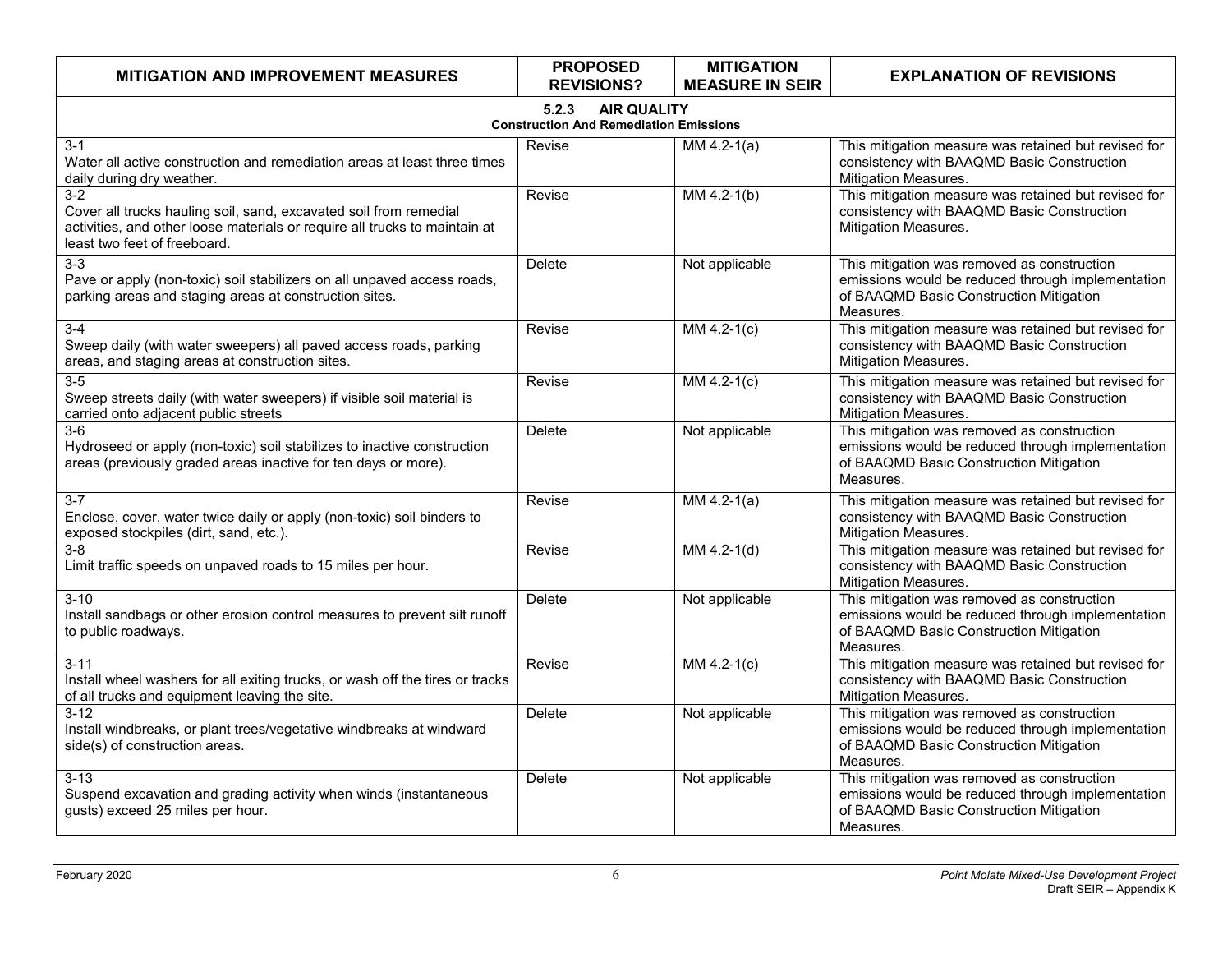| <b>MITIGATION AND IMPROVEMENT MEASURES</b>                                                                                                                                                                                                                                                                                                                                                                                                                                                                                                                                                                                                                                                                                                                                                                                                                                                                                                                                                                                                                                                                                                                                     | <b>PROPOSED</b>                                             | <b>MITIGATION</b>      | <b>EXPLANATION OF REVISIONS</b>                                                                                                                                                                                                                                                                                                                                                                                                                                                                                                                                                                                                                                                                                                                |
|--------------------------------------------------------------------------------------------------------------------------------------------------------------------------------------------------------------------------------------------------------------------------------------------------------------------------------------------------------------------------------------------------------------------------------------------------------------------------------------------------------------------------------------------------------------------------------------------------------------------------------------------------------------------------------------------------------------------------------------------------------------------------------------------------------------------------------------------------------------------------------------------------------------------------------------------------------------------------------------------------------------------------------------------------------------------------------------------------------------------------------------------------------------------------------|-------------------------------------------------------------|------------------------|------------------------------------------------------------------------------------------------------------------------------------------------------------------------------------------------------------------------------------------------------------------------------------------------------------------------------------------------------------------------------------------------------------------------------------------------------------------------------------------------------------------------------------------------------------------------------------------------------------------------------------------------------------------------------------------------------------------------------------------------|
|                                                                                                                                                                                                                                                                                                                                                                                                                                                                                                                                                                                                                                                                                                                                                                                                                                                                                                                                                                                                                                                                                                                                                                                | <b>REVISIONS?</b>                                           | <b>MEASURE IN SEIR</b> |                                                                                                                                                                                                                                                                                                                                                                                                                                                                                                                                                                                                                                                                                                                                                |
| $3 - 14$<br>Limit the area subject to excavation, grading and other construction<br>activity at any one time.                                                                                                                                                                                                                                                                                                                                                                                                                                                                                                                                                                                                                                                                                                                                                                                                                                                                                                                                                                                                                                                                  | Delete                                                      | Not applicable         | This mitigation was removed as construction<br>emissions would be reduced through implementation<br>of BAAQMD Basic Construction Mitigation<br>Measures.                                                                                                                                                                                                                                                                                                                                                                                                                                                                                                                                                                                       |
| $3 - 15$<br>Heavy, diesel-powered equipment idling shall be limited to two minutes.                                                                                                                                                                                                                                                                                                                                                                                                                                                                                                                                                                                                                                                                                                                                                                                                                                                                                                                                                                                                                                                                                            | Revise                                                      | $MM4.2-1(f)$           | This mitigation measure was retained but revised for<br>consistency with BAAQMD Basic Construction<br>Mitigation Measures.                                                                                                                                                                                                                                                                                                                                                                                                                                                                                                                                                                                                                     |
| $3 - 16$<br>The Tribe shall implement the following measures to reduce criteria<br>pollutants and greenhouse gas (GHG) emissions from construction<br>activities:<br>Heavy duty construction equipment shall be equipped with a diesel<br>а.<br>particulate matter filter and a diesel oxidation catalyst.<br>The Tribe shall fully fund a program to encourage and facilitate the<br>b.<br>use of 'carpools' by construction workers, including providing off-<br>site locations for construction workers to park their vehicles and<br>meet to carpool.<br>The Tribe shall use heavy duty construction equipment that meets<br>C.<br>the California Air Resources Board's (CARB) Off-Road<br>Compression-Ignition (Diesel) Engines and Equipment certification<br>standard and CARB's Heavy-Duty Vehicle Greenhouse Gas<br>Emission Reduction Regulation standards.<br>The Tribe shall provide a storage area for recyclables and green<br>d.<br>waste during construction.                                                                                                                                                                                                  | Delete                                                      | Not applicable         | This measure was recommended because the 2011<br>FEIR included taking land into federal trust and<br>therefore would not have been required to comply<br>with State and local regulations. Because the<br>Modified Project would be under state and local<br>jurisdiction, the Modified Project is required to<br>comply with the CARB emissions standards and<br>regulations, the City's recycling requirements, and<br>the City's Climate Action Plan. The City has imposed<br>other GHG emission reduction measures other than<br>construction worker carpooling that it believes would<br>more effectively reduce GHG emissions. This is<br>required by law and is no longer included as a<br>mitigation measure for the Modified Project. |
|                                                                                                                                                                                                                                                                                                                                                                                                                                                                                                                                                                                                                                                                                                                                                                                                                                                                                                                                                                                                                                                                                                                                                                                | <b>AIR QUALITY</b><br>5.2.3<br><b>Operational Emissions</b> |                        |                                                                                                                                                                                                                                                                                                                                                                                                                                                                                                                                                                                                                                                                                                                                                |
| $3 - 17$<br>Implementation of the following mitigation measures would further<br>reduce criteria pollutants by 6.5 percent under the Bay Area Air Quality<br>Management District (BAAQMD) CEQA Guidelines, 1999 (Appendix<br>W).<br>The Tribe shall coordinate with regional ridesharing organizations,<br>а.<br>provide employee and customer access to guaranteed ride home<br>programs, and fully fund measures such as carpool/vanpool<br>subsidies and preferential parking for carpools and vanpools. This<br>BAAQMD mitigation measure would reduce criteria pollutants by<br>two percent (BAAQMD, 1999).<br>The Tribe shall provide and fully fund the following on-site transit<br>b.<br>use incentives for employees: construct transit facilities such as<br>bus turnouts, bus bulbs, benches, bus shelters, and landscaping at<br>transit stops. This BAAQMD mitigation measure would reduce<br>emissions of criteria pollutants by one percent (BAAQMD, 1999).<br>The Tribe shall design and locate buildings for easy access to<br>C.<br>public transportation. This BAAQMD mitigation measure would<br>reduce projects emissions by 0.5 percent (BAAQMD, 1999). | Revise                                                      | MM 4.2-2(e)            | This mitigation measure was retained but revised for<br>consistency with the Transportation Demand<br>Management program described in Section 4.13 of<br>the SEIR and to make the TDM measures more<br>suitable for the type of project now proposed.                                                                                                                                                                                                                                                                                                                                                                                                                                                                                          |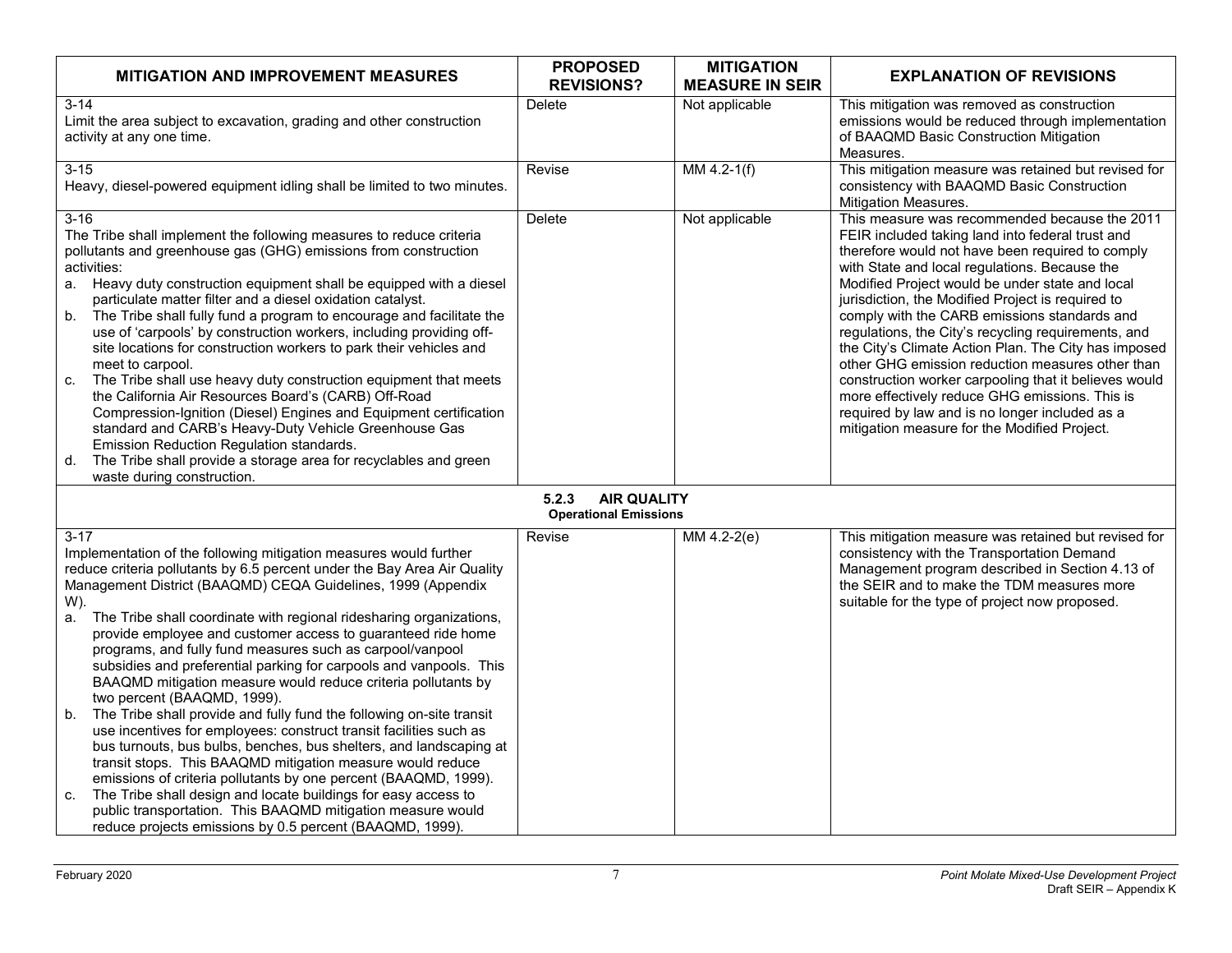|          | <b>MITIGATION AND IMPROVEMENT MEASURES</b>                                                                                                                                                                                                                                                                                                                                                                                                                                                                                                                                                                                                                                                                                                                                                                                                                                                                      | <b>PROPOSED</b><br><b>REVISIONS?</b> | <b>MITIGATION</b><br><b>MEASURE IN SEIR</b> | <b>EXPLANATION OF REVISIONS</b>                                                                                                                                                                   |
|----------|-----------------------------------------------------------------------------------------------------------------------------------------------------------------------------------------------------------------------------------------------------------------------------------------------------------------------------------------------------------------------------------------------------------------------------------------------------------------------------------------------------------------------------------------------------------------------------------------------------------------------------------------------------------------------------------------------------------------------------------------------------------------------------------------------------------------------------------------------------------------------------------------------------------------|--------------------------------------|---------------------------------------------|---------------------------------------------------------------------------------------------------------------------------------------------------------------------------------------------------|
| d.       | The Tribe shall provide and fully fund shuttle service to transit<br>stations/multimodal centers. Project-operated shuttle buses will be<br>required to run at least two times per hour and on-time. Because<br>the resort is proposed to be open 24 hours per day (Alternatives A,<br>B, C, and B1), shuttle buses that provide service to public transit<br>stops (e.g., the Tewksbury Turnaround) shall run at night and on<br>weekends when those carriers provide service (e.g., shuttle buses<br>shall serve the Richmond Intermodal Station when trains are<br>running). Shuttle bus schedules will mesh with those of AC<br>Transit, BART, Golden Gate Transit, and other public transit<br>providers, who will be incentivized to provide safe, frequent, and<br>reliable service on schedules and at locations compatible with the<br>resort shuttle buses. The Tribe shall continue consultation and |                                      |                                             |                                                                                                                                                                                                   |
|          | coordination with the regional public transit providers in the final<br>planning and implementation phases of project development. This<br>BAAQMD mitigation measure would reduce emissions of criteria<br>pollutants by two percent (BAAQMD, 1999).                                                                                                                                                                                                                                                                                                                                                                                                                                                                                                                                                                                                                                                            |                                      |                                             |                                                                                                                                                                                                   |
| e.       | The Tribe shall provide and fully fund sidewalks and/or paths,<br>connected to adjacent land uses, transit stops, and/or community-<br>wide network. This BAAQMD mitigation measure would reduce<br>emissions of criteria pollutants (BAAQMD, 1999).                                                                                                                                                                                                                                                                                                                                                                                                                                                                                                                                                                                                                                                            |                                      |                                             |                                                                                                                                                                                                   |
| f.       | The Tribe shall provide and fully fund showers and lockers for<br>employees bicycling or walking to work. This BAAQMD mitigation<br>measure would reduce emissions of criteria pollutants (BAAQMD,<br>1999).                                                                                                                                                                                                                                                                                                                                                                                                                                                                                                                                                                                                                                                                                                    |                                      |                                             |                                                                                                                                                                                                   |
| g.       | The Tribe shall provide and fully fund adequate and secure short-<br>term bicycle parking for retail customers and other non-commute<br>trips. This BAAQMD mitigation measure would reduce emissions<br>of criteria pollutants (BAAQMD, 1999).                                                                                                                                                                                                                                                                                                                                                                                                                                                                                                                                                                                                                                                                  |                                      |                                             |                                                                                                                                                                                                   |
| h.       | The Tribe shall provide and fully fund safe, attractive pedestrian<br>access from project to transit stops and adjacent developments.<br>This BAAQMD mitigation measure would reduce emissions of<br>criteria pollutants (BAAQMD, 1999).                                                                                                                                                                                                                                                                                                                                                                                                                                                                                                                                                                                                                                                                        |                                      |                                             |                                                                                                                                                                                                   |
| i.       | The Tribe will provide and fully fund secure, weather-protected<br>bicycle parking for employees. This BAAQMD mitigation measure<br>would reduce emissions of criteria pollutants (BAAQMD, 1999)                                                                                                                                                                                                                                                                                                                                                                                                                                                                                                                                                                                                                                                                                                                |                                      |                                             |                                                                                                                                                                                                   |
| $3 - 18$ | Implementation of the following mitigation measures would reduce<br>criteria pollutants from Alternatives A and C by 17 percent and<br>Alternatives B, D, and B1 by 23 percent under the Sacramento<br>Municipal Air Quality Management District's (SMAQMD)<br>Recommended Guidance for Land Use Emission Reductions, 2007<br>(Appendix W). The SMAQMD provides reduction percentages for<br>mitigation measures, which quantify reductions for criteria pollutants.<br>These proposed mitigation measures are standard project mitigation<br>measures that are applicable in most air districts.                                                                                                                                                                                                                                                                                                               | Delete                               | Not applicable.                             | This mitigation measure is no longer adequate to<br>address impacts from the Modified Project. New<br>impacts and corresponding mitigation measures are<br>identified in Section 4.2 of the SEIR. |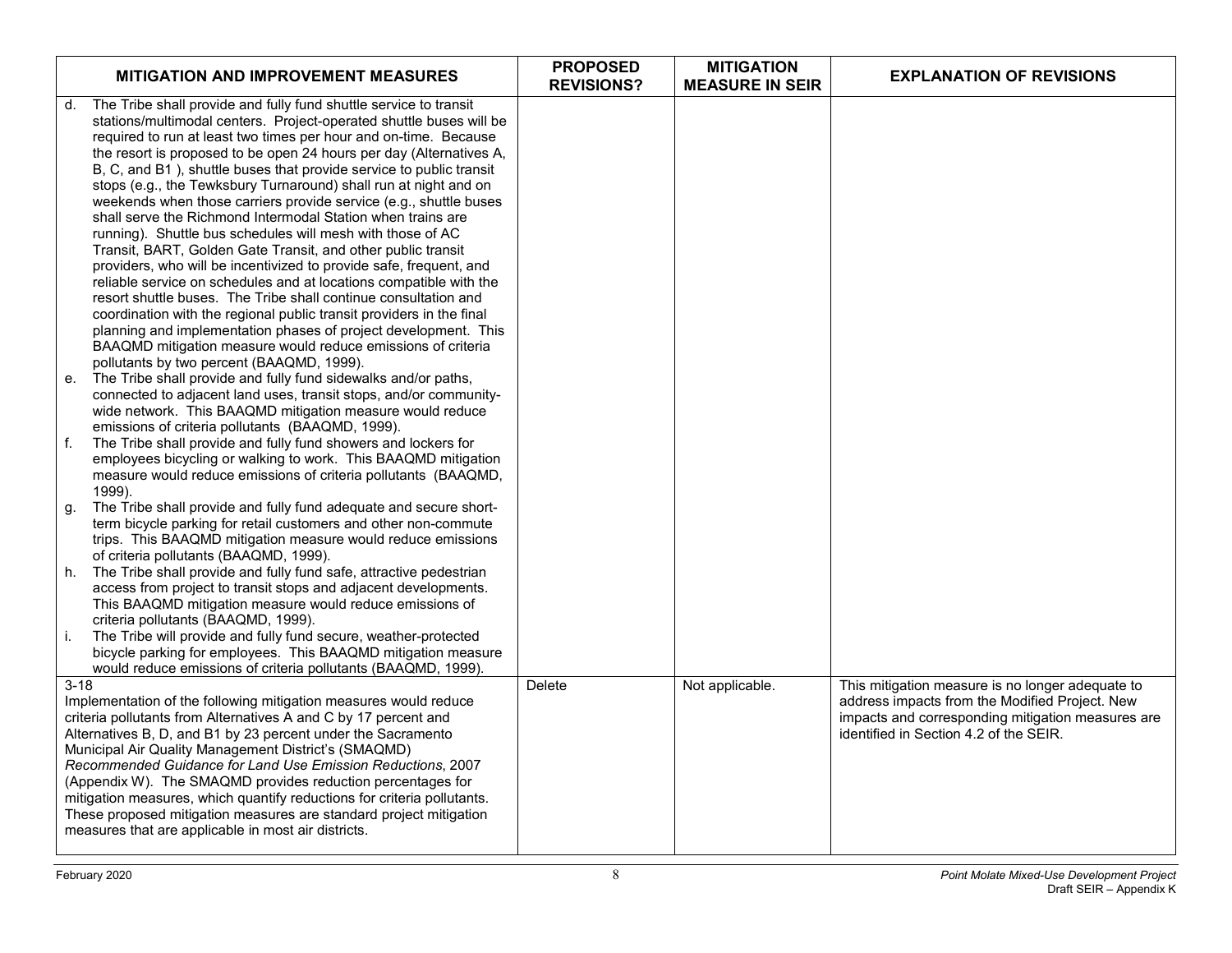|    | <b>MITIGATION AND IMPROVEMENT MEASURES</b>                                                                                            | <b>PROPOSED</b><br><b>REVISIONS?</b> | <b>MITIGATION</b><br><b>MEASURE IN SEIR</b> | <b>EXPLANATION OF REVISIONS</b> |
|----|---------------------------------------------------------------------------------------------------------------------------------------|--------------------------------------|---------------------------------------------|---------------------------------|
| a. | The Tribe shall plant trees near structures. Trees near structures                                                                    |                                      |                                             |                                 |
|    | act as insulators from weather thereby decreasing energy                                                                              |                                      |                                             |                                 |
|    | requirements. A one percent reduction in criteria pollutant would                                                                     |                                      |                                             |                                 |
|    | occur with the implementation of this mitigation measure.                                                                             |                                      |                                             |                                 |
| b. | Alternatives B, D, and B1 provide residential clustering, which                                                                       |                                      |                                             |                                 |
|    | preserves forest/woodland resources, while preserving and<br>restoring open space. A five percent reduction in criteria pollutant     |                                      |                                             |                                 |
|    | would occur with the implementation of this mitigation                                                                                |                                      |                                             |                                 |
|    | measure/design feature.                                                                                                               |                                      |                                             |                                 |
| C. | The Tribe shall ensure the use of solar, low-emission, central, or                                                                    |                                      |                                             |                                 |
|    | tank less water heaters and install wall insulation and use energy                                                                    |                                      |                                             |                                 |
|    | efficient appliances in the residences, hotel, and casino that shall                                                                  |                                      |                                             |                                 |
|    | exceed Title 24 requirements. A one percent reduction in criteria                                                                     |                                      |                                             |                                 |
|    | pollutant would occur with the implementation of this mitigation                                                                      |                                      |                                             |                                 |
|    | measure.                                                                                                                              |                                      |                                             |                                 |
| d. | The Tribe shall implement Smart Land Use strategies including:                                                                        |                                      |                                             |                                 |
|    | mixed-use development, which would reduce vehicle trips and                                                                           |                                      |                                             |                                 |
|    | promote efficient delivery of services and goods, and would include                                                                   |                                      |                                             |                                 |
|    | travel demand management measures. A four percent reduction in                                                                        |                                      |                                             |                                 |
|    | criteria pollutants would occur with the implementation of this<br>mitigation measure.                                                |                                      |                                             |                                 |
| е. | The Tribe shall, in cooperation with the City of Richmond,                                                                            |                                      |                                             |                                 |
|    | coordinate traffic lights at controlled intersections so that traffic                                                                 |                                      |                                             |                                 |
|    | passes more efficiently through congested areas. A three percent                                                                      |                                      |                                             |                                 |
|    | reduction in criteria pollutants would occur with the implementation                                                                  |                                      |                                             |                                 |
|    | of this mitigation measure.                                                                                                           |                                      |                                             |                                 |
| f. | The Tribe shall encourage the use of public transit systems by                                                                        |                                      |                                             |                                 |
|    | enhancing safety and cleanliness at transit stops. In cooperation                                                                     |                                      |                                             |                                 |
|    | with the City of Richmond, the Tribe shall provide new transit stops                                                                  |                                      |                                             |                                 |
|    | along Western Drive as needed, to be maintained by the Tribe. A                                                                       |                                      |                                             |                                 |
|    | one percent reduction in criteria pollutants would occur with the                                                                     |                                      |                                             |                                 |
| g. | implementation of this mitigation measure.<br>The Proposed Project would be located within one-half mile of an                        |                                      |                                             |                                 |
|    | existing/planned Class I or Class II bike lane. A one percent                                                                         |                                      |                                             |                                 |
|    | reduction in criteria pollutants would occur with the implementation                                                                  |                                      |                                             |                                 |
|    | of this mitigation measure.                                                                                                           |                                      |                                             |                                 |
| h. | The project design would contain (either on-site or off-site) three of                                                                |                                      |                                             |                                 |
|    | the following within one-quarter mile: residential development                                                                        |                                      |                                             |                                 |
|    | (Alternatives B, D, and B1), retail development, park, open space,                                                                    |                                      |                                             |                                 |
|    | and office. A three percent reduction in criteria pollutants would                                                                    |                                      |                                             |                                 |
|    | occur with the implementation of this design feature.                                                                                 |                                      |                                             |                                 |
| j. | The Tribe shall provide a complimentary electric lawnmower to                                                                         |                                      |                                             |                                 |
|    | each residential buyer of single-family homesites (Alternative D<br>only). A one percent reduction in criteria pollutants would occur |                                      |                                             |                                 |
|    | with the implementation of this mitigation measure.                                                                                   |                                      |                                             |                                 |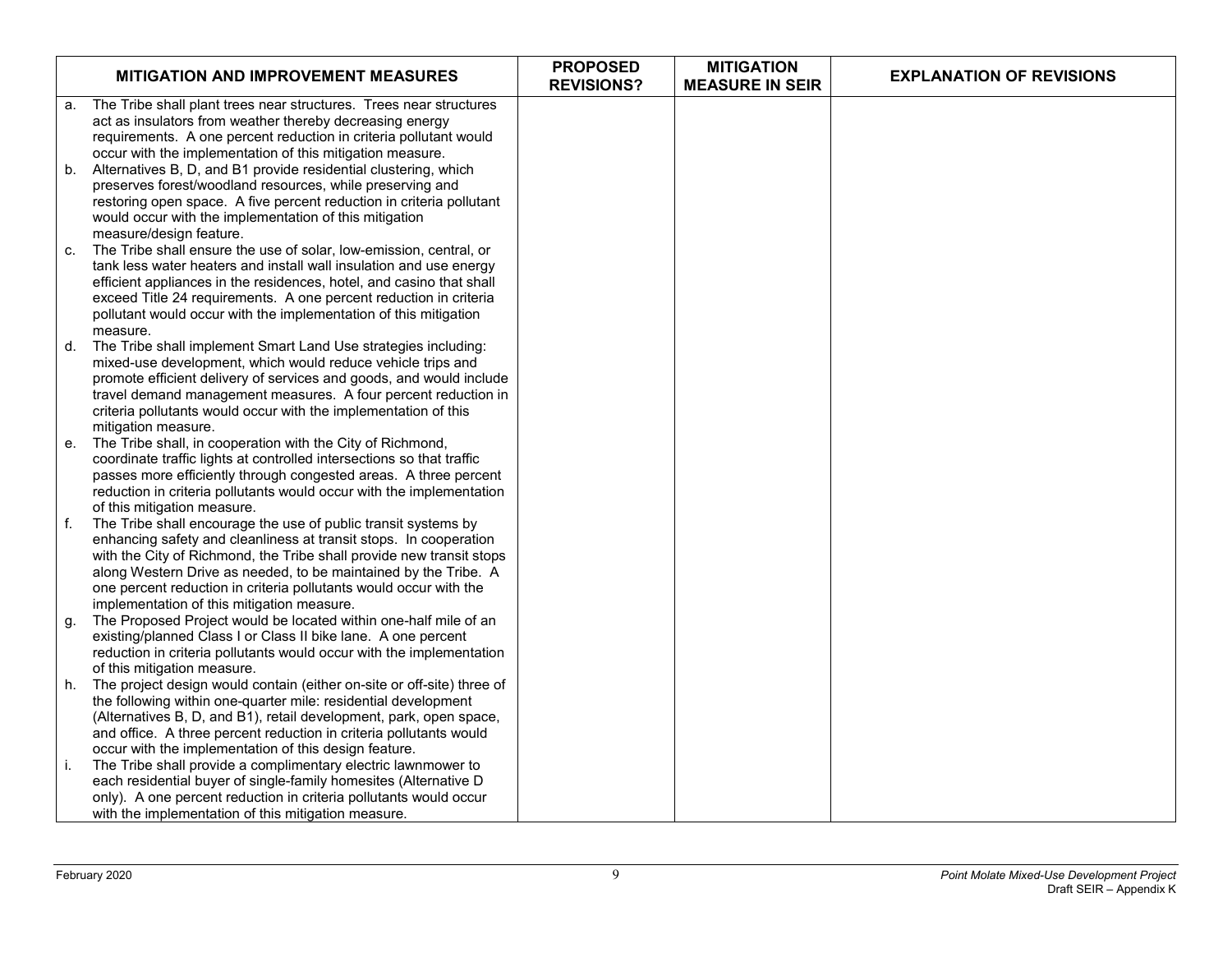|                | <b>MITIGATION AND IMPROVEMENT MEASURES</b>                                                                                                                                                                                                                                                                                                                                                                                                                                                                                                                                                                                                                                                                                          | <b>PROPOSED</b><br><b>REVISIONS?</b> | <b>MITIGATION</b><br><b>MEASURE IN SEIR</b> | <b>EXPLANATION OF REVISIONS</b>                                                                                                                                                                   |
|----------------|-------------------------------------------------------------------------------------------------------------------------------------------------------------------------------------------------------------------------------------------------------------------------------------------------------------------------------------------------------------------------------------------------------------------------------------------------------------------------------------------------------------------------------------------------------------------------------------------------------------------------------------------------------------------------------------------------------------------------------------|--------------------------------------|---------------------------------------------|---------------------------------------------------------------------------------------------------------------------------------------------------------------------------------------------------|
| j.<br>k.       | Project design shall not incorporate fireplaces or wood burning<br>stoves. A one percent reduction in criteria pollutants would occur<br>with the implementation of this mitigation measure.<br>The Tribe shall provide an on-site, renewable energy system by<br>installing a solar array capable of producing at least 1.5 megawatts<br>of power. A two percent reduction in criteria pollutants would occur<br>with the implementation of this mitigation measure/design feature.                                                                                                                                                                                                                                                |                                      |                                             |                                                                                                                                                                                                   |
| $3 - 19$       | One or more of the following measures shall be implemented within the<br>San Francisco Bay Area Air Basin (SFBAAB) prior to the beginning of<br>construction of the Proposed Project in an effort to reduce nitrogen<br>oxides (NO <sub>x</sub> ,), reactive organic gases (ROG), particulate matter 2.5<br>micron in size (PM <sub>2.5</sub> ) emissions to less than 10 tons per year (tpy), and<br>particulate matter 10 micron in size (PM <sub>10</sub> ) emissions to less than 15<br>tpy, and GHG emissions.                                                                                                                                                                                                                 | <b>Delete</b>                        | Not applicable.                             | This mitigation measure is no longer adequate to<br>address impacts from the Modified Project. New<br>impacts and corresponding mitigation measures are<br>identified in Section 4.2 of the SEIR. |
| C.             | a. Pave or resurface unpaved or "poor" roadway(s) (as defined in the<br>Pavement Management Program Report, City of Richmond, 2008),<br>which have a minimum daily vehicle count of 100 vehicles.<br>b. Purchase low emission buses to replace aging buses used in the<br>City of Richmond, Contra Costa County, and/or regional school<br>districts.<br>Purchase new hybrid vehicles to replace the City of Richmond's<br>aging fleet.<br>d. Purchase criteria pollutant Emission Reduction Credits that are<br>available from sources within the SFBAAB.                                                                                                                                                                          |                                      |                                             |                                                                                                                                                                                                   |
| f.<br>g.<br>h. | e. Contribute a fair share percentage to the synchronization of traffic<br>signals within the City of Richmond.<br>Contribute to a program to retrofit residential fireplaces that do not<br>meet USEPA certification standards within the San Francisco Bay<br>Area Air Basin.<br>Fund low emission engine upgrades for ferry vessels.<br>Purchase Criteria and GHG emissions credits (a valid credit must<br>be real, quantifiable, permanent, and enforceable) in the amount<br>specified in Tables 5-1A, 5-1B, and 5-2.                                                                                                                                                                                                         |                                      |                                             |                                                                                                                                                                                                   |
|                | Prior to construction, the Tribe shall develop an Air Quality Mitigation<br>Plan, which would identify the project(s) that will reduce project-related<br>emissions to below BAAQMD thresholds under Mitigation Measure 3-<br>19 a through h. The Mitigation Plan shall quantify the reductions in<br>ROG, NOx, PM <sub>10</sub> , and GHGs and provide a detailed methodology for<br>conducting the quantifications. The Tribe shall submit the Mitigation<br>Plan to the BAAQMD for at least 30 days to review the quantification<br>methodology in the plan for technical adequacy.<br>Table 5-1B presents operational criteria pollutant emissions from each<br>alternative, as well as reductions in emissions from Mitigation |                                      |                                             |                                                                                                                                                                                                   |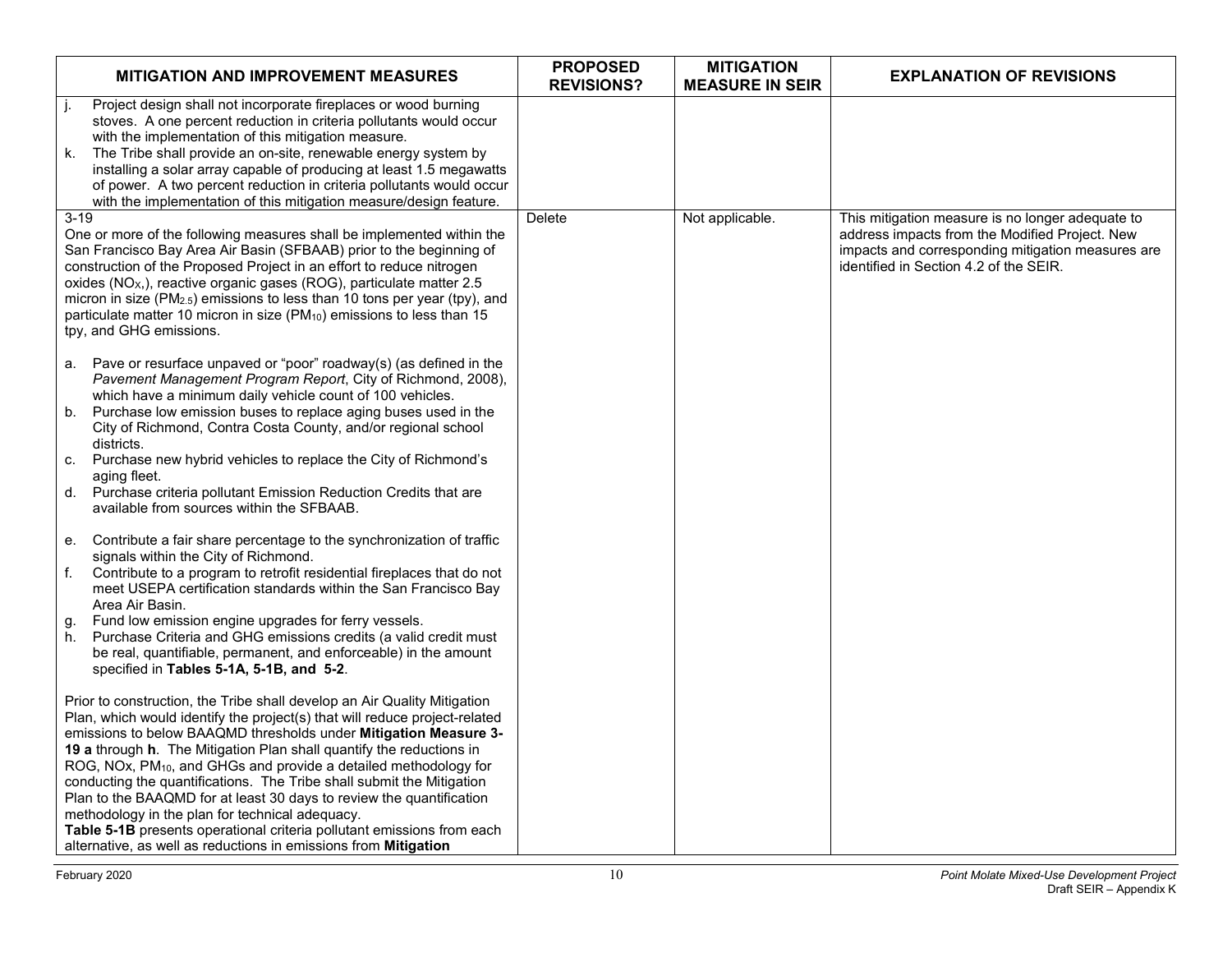| <b>MITIGATION AND IMPROVEMENT MEASURES</b>                                                                                                                                                                                                                                                                                                                                                                                                                                                                                                                                                                                                                                                                                                                                                                                                                                                                                                                                                                                                                                                                                                                                                                                                   | <b>PROPOSED</b><br><b>REVISIONS?</b> | <b>MITIGATION</b><br><b>MEASURE IN SEIR</b> | <b>EXPLANATION OF REVISIONS</b>                                                                                                                                                                        |
|----------------------------------------------------------------------------------------------------------------------------------------------------------------------------------------------------------------------------------------------------------------------------------------------------------------------------------------------------------------------------------------------------------------------------------------------------------------------------------------------------------------------------------------------------------------------------------------------------------------------------------------------------------------------------------------------------------------------------------------------------------------------------------------------------------------------------------------------------------------------------------------------------------------------------------------------------------------------------------------------------------------------------------------------------------------------------------------------------------------------------------------------------------------------------------------------------------------------------------------------|--------------------------------------|---------------------------------------------|--------------------------------------------------------------------------------------------------------------------------------------------------------------------------------------------------------|
| Measures 3-17 and 3-18. The table also quantifies reductions required<br>from Mitigation Measure 3-19 to reduce emissions below BAAQMD<br>CEQA thresholds, after Mitigation Measures 3-17 and 3-18 are<br>applied.<br>Implementation of the Mitigation Measures provided below would<br>further reduce the emission of criteria pollutants for Alternatives A, B, C,<br>$D$ , and $B1$ .                                                                                                                                                                                                                                                                                                                                                                                                                                                                                                                                                                                                                                                                                                                                                                                                                                                     |                                      |                                             |                                                                                                                                                                                                        |
| $3 - 20$<br>The Tribe shall fund and implement travel demand management (TDM)<br>measures. Measures shall include, but may not be limited to, the<br>following:<br>Designation of an on-site TDM coordinator. TDM measures shall<br>а.<br>be integrated with AC Transit, BART, and Golden Gate Transit<br>services.<br>b.<br>The Tribe shall participate in the EPA's Best Workplaces for<br>Commuters Program (http://www.bestworkplaces.org/index.htm).<br>The Tribe shall provide transit passes (free or subsidized) and<br>C.<br>transit schedule information to employees.<br>The Tribe shall provide a curbside covered and lighted passenger<br>d.<br>waiting area on-site.<br>The Tribe shall provide ample covered bicycle parking at<br>e.<br>commercial areas and parks.<br>f.<br>Buses serving the project site shall be equipped with bicycle racks.<br>The Tribe shall consider bicycle and pedestrian circulation in the<br>g.<br>design of intersections and turning movements, and adequate<br>sidewalk facilities, striped crosswalks, and pedestrian countdown<br>signals.<br>A free or reduced parking fee and preferentially located parking<br>h.<br>spaces shall be provided for carpools (three or more passengers) | Revise                               | $MM4.2-2(e)$                                | This mitigation measure was retained but revised for<br>consistency with the Transportation Demand<br>Management program described in Section 4.13 of<br>the SEIR.                                     |
| or vanpools at the project site to encourage ridesharing.<br>i.<br>The Tribe shall assist in funding the improvements necessary to<br>connect the Bay Trail south of I-580 to the proposed segment north<br>of the freeway.<br>j.<br>The Tribe shall sponsor charter buses from various destinations<br>around the Bay Area.<br>The Tribe shall provide and fund a shuttle between the project site<br>k.<br>and one or more transit hubs in the local area.<br>L.<br>The Tribe shall encourage patrons to use public transit by<br>providing coupons (for food, beverage, entertainment, etc.) or other<br>incentives to patrons who arrive via public transit.                                                                                                                                                                                                                                                                                                                                                                                                                                                                                                                                                                             |                                      |                                             |                                                                                                                                                                                                        |
| $3 - 21$<br>Buses and other commercial diesel-fueled vehicles shall comply with<br>the California Air Resource Board's (CARB) Airborne Toxic Control<br>Measure to Limit Diesel-Fueled Commercial Motor Vehicle Idling                                                                                                                                                                                                                                                                                                                                                                                                                                                                                                                                                                                                                                                                                                                                                                                                                                                                                                                                                                                                                       | Delete                               | Not applicable.                             | This measure was recommended because the 2011<br>FEIR included taking land into federal trust and<br>therefore would not have been required to comply<br>with State and local regulations. Because the |
| (California Code of Regulations, Title 13, Division 3, Article 1, Chapter                                                                                                                                                                                                                                                                                                                                                                                                                                                                                                                                                                                                                                                                                                                                                                                                                                                                                                                                                                                                                                                                                                                                                                    |                                      |                                             | Modified Project would be under state and local                                                                                                                                                        |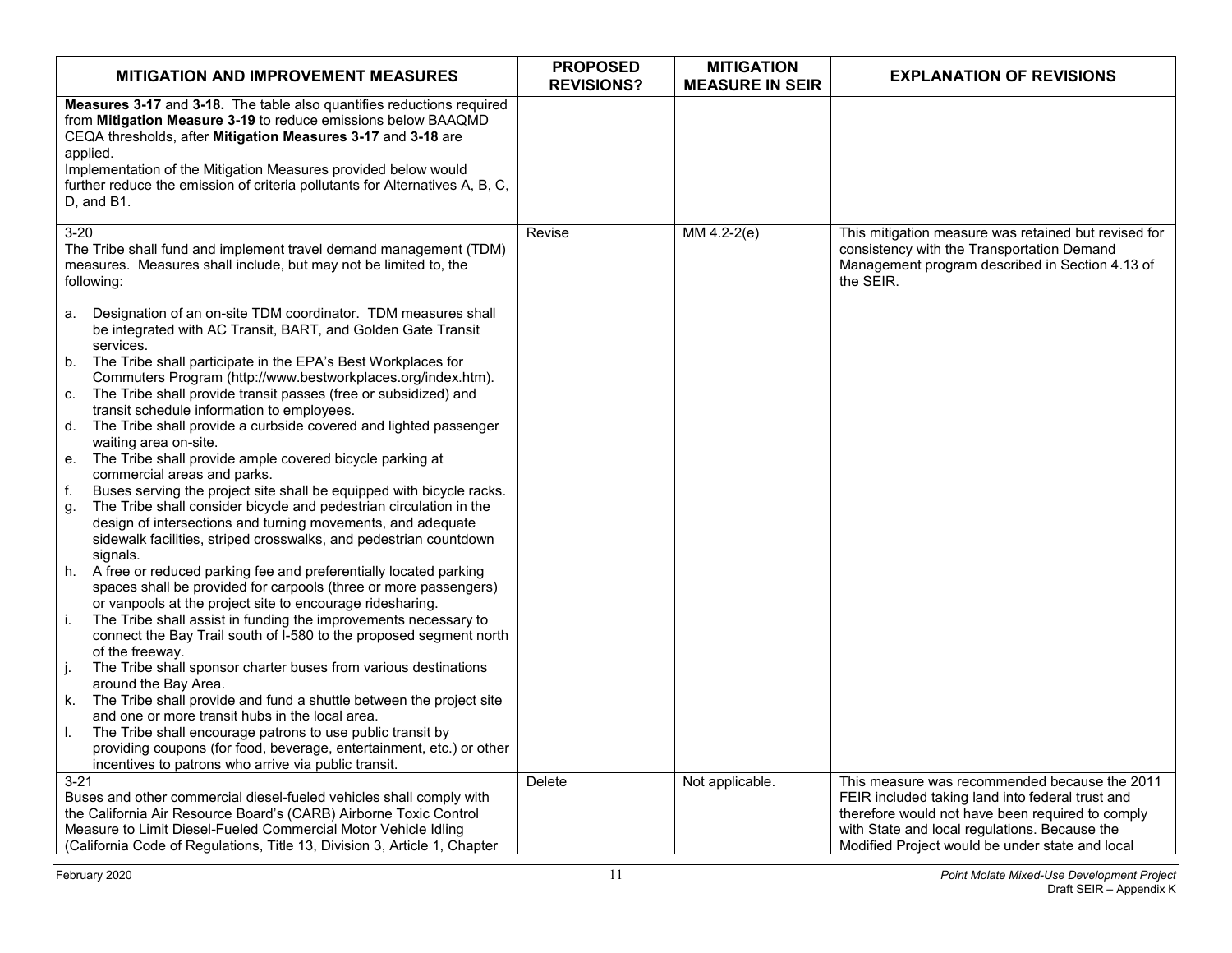| <b>MITIGATION AND IMPROVEMENT MEASURES</b>                                                                                                                                                                                                                                                                                                                                                                                                                          | <b>PROPOSED</b><br><b>REVISIONS?</b> | <b>MITIGATION</b><br><b>MEASURE IN SEIR</b> | <b>EXPLANATION OF REVISIONS</b>                                                                                                                                                                                                                                                                                                                                                                                                                            |
|---------------------------------------------------------------------------------------------------------------------------------------------------------------------------------------------------------------------------------------------------------------------------------------------------------------------------------------------------------------------------------------------------------------------------------------------------------------------|--------------------------------------|---------------------------------------------|------------------------------------------------------------------------------------------------------------------------------------------------------------------------------------------------------------------------------------------------------------------------------------------------------------------------------------------------------------------------------------------------------------------------------------------------------------|
| 10, Section 2485), which requires that the driver of any diesel bus shall<br>not idle for more than five minutes at any location, except in the case of<br>passenger boarding where a ten minute limit is imposed, or when<br>passengers are onboard. Furthermore, the Tribe shall provide a<br>"Drivers Lounge" for bus and truck drivers to discourage idling                                                                                                     |                                      |                                             | jurisdiction, the Modified Project is required comply<br>with state regulations. This is required by law and is<br>no longer included as a mitigation measure for the<br>Modified Project.                                                                                                                                                                                                                                                                 |
| $3-22$<br>The Tribe shall work with AC Transit to expand its current service and<br>contribute funds and supplement operating expenses to implement the<br>following:<br>Bus and/or shuttle schedules tied to the timing of employee<br>$\bullet$                                                                                                                                                                                                                   | Delete                               | Not applicable.                             | This mitigation measure was retained but revised for<br>consistency with the Transportation Demand<br>Management program described in Section 4.13 of<br>the SEIR.                                                                                                                                                                                                                                                                                         |
| shifts; and<br>New routes to serve employee population centers around the<br>$\bullet$<br>project site.                                                                                                                                                                                                                                                                                                                                                             |                                      |                                             |                                                                                                                                                                                                                                                                                                                                                                                                                                                            |
| $3 - 23$<br>In coordination with the regional transportation agencies, such as AC<br>Transit, Golden Gate Transit, and Bay Area Rapid Transit (BART) rail,<br>the Tribe shall provide funding for the following to support regularly-<br>scheduled community transit or shuttle service to and from the nearest<br>mutually-acceptable major transit node:                                                                                                          | Revise                               | $MM4.2-2(e)$                                | This mitigation measure is no longer adequate to<br>address impacts from the Modified Project. New<br>impacts and corresponding mitigation measures are<br>identified in Sections 4.2 and 4.13 of the SEIR.                                                                                                                                                                                                                                                |
| Transit shelter benches,<br>a.<br>b.<br>Street lighting,<br>Route signs and display, and<br>c.<br>d.<br>Bus turnouts.                                                                                                                                                                                                                                                                                                                                               |                                      |                                             |                                                                                                                                                                                                                                                                                                                                                                                                                                                            |
| $3 - 24$<br>The Tribe shall maintain all company vehicles to manufacturer's<br>specifications.                                                                                                                                                                                                                                                                                                                                                                      | Delete                               | Not applicable.                             | This measure was recommended because the 2011<br>FEIR included taking land into federal trust and<br>therefore would not have been required to comply<br>with State and local regulations. Because the<br>Modified Project would be under state and local<br>jurisdiction, the Modified Project is required to<br>comply with state regulations. This is required by law<br>and is no longer included as a mitigation measure<br>for the Modified Project. |
| $3 - 25$<br>The Tribe shall implement and fund the following mitigation measures<br>used in the URBEMIS air quality modeling program:<br>The Tribe shall provide building energy savings 20<br>$\bullet$<br>percent beyond Title 24 requirements.<br>The Tribe shall use 20 percent electric landscape<br>$\bullet$<br>maintenance equipment.<br>The Tribe shall us low VOC emitting architectural coatings<br>$\bullet$<br>on commercial and residential buildings | <b>Delete</b>                        | Not applicable.                             | This mitigation measure is out of date, as Title 24<br>has been updated and made stricter. The<br>requirements to use electric landscape maintenance<br>equipment and low VOC emitting architectural<br>coatings have been retained by other mitigation<br>measures in Section 4.2 of the SEIR.                                                                                                                                                            |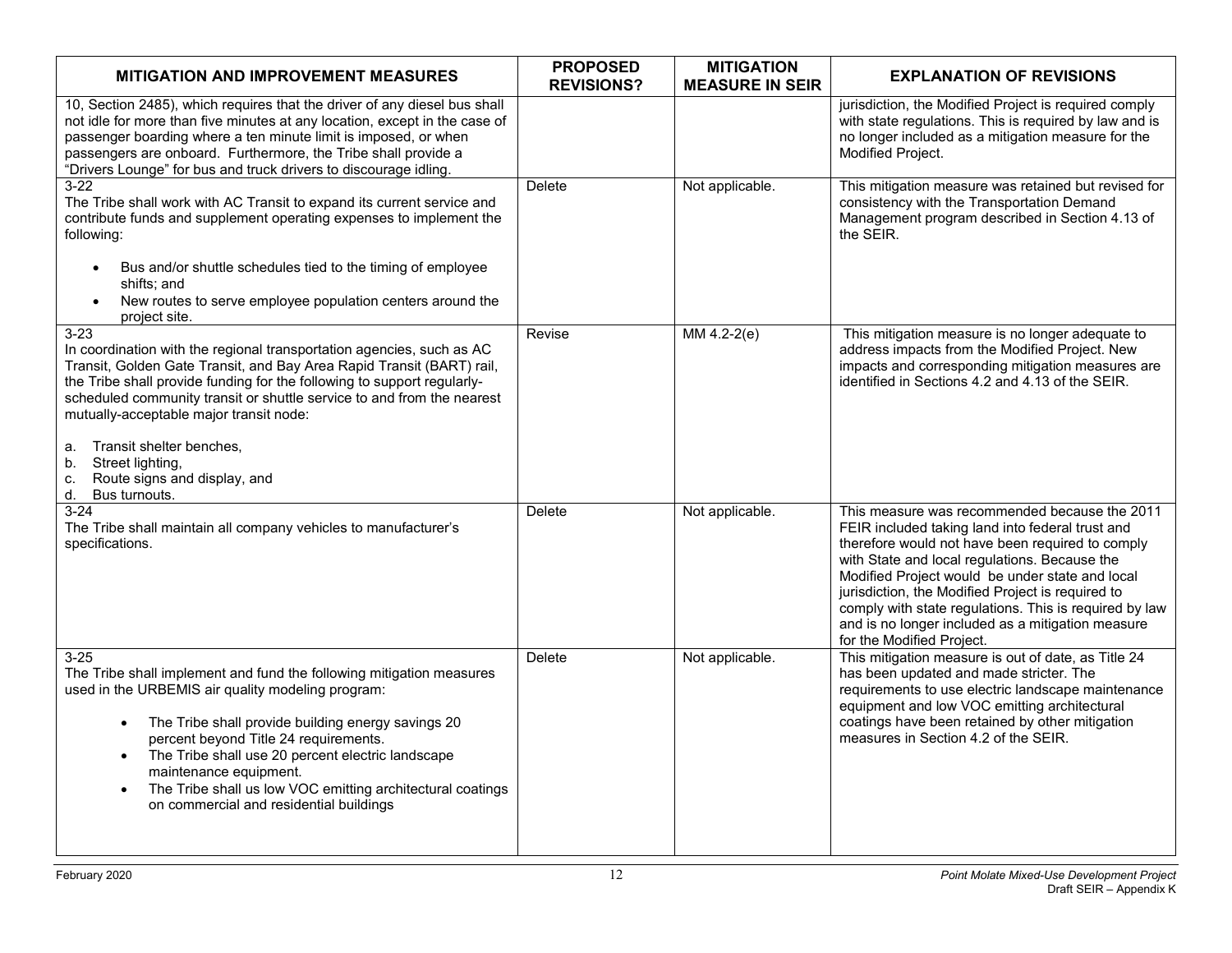| <b>MITIGATION AND IMPROVEMENT MEASURES</b>                                                                                                                                                                                                                                                                                                                                                                                                                                                                                                                                                                                                                                                                         | <b>PROPOSED</b><br><b>REVISIONS?</b>                 | <b>MITIGATION</b><br><b>MEASURE IN SEIR</b> | <b>EXPLANATION OF REVISIONS</b>                                                                                                                                                                                                                                                                                                                                                                                                                                                |  |  |
|--------------------------------------------------------------------------------------------------------------------------------------------------------------------------------------------------------------------------------------------------------------------------------------------------------------------------------------------------------------------------------------------------------------------------------------------------------------------------------------------------------------------------------------------------------------------------------------------------------------------------------------------------------------------------------------------------------------------|------------------------------------------------------|---------------------------------------------|--------------------------------------------------------------------------------------------------------------------------------------------------------------------------------------------------------------------------------------------------------------------------------------------------------------------------------------------------------------------------------------------------------------------------------------------------------------------------------|--|--|
|                                                                                                                                                                                                                                                                                                                                                                                                                                                                                                                                                                                                                                                                                                                    | <b>AIR QUALITY</b><br>5.2.3<br><b>Climate Change</b> |                                             |                                                                                                                                                                                                                                                                                                                                                                                                                                                                                |  |  |
| $3-26$<br>The Tribe shall purchase local building materials whenever feasible.                                                                                                                                                                                                                                                                                                                                                                                                                                                                                                                                                                                                                                     | Delete                                               | Not applicable.                             | This mitigation measure is no longer adequate to<br>address impacts from the Modified Project. New<br>impacts and corresponding mitigation measures are<br>identified in Section 4.2 of the SEIR.                                                                                                                                                                                                                                                                              |  |  |
| $3 - 27$<br>The Tribe shall ensure the albedo rating of rooftop materials is at least<br>30.                                                                                                                                                                                                                                                                                                                                                                                                                                                                                                                                                                                                                       | Delete                                               | Not applicable.                             | This mitigation measure is no longer adequate to<br>address impacts from the Modified Project. New<br>impacts and corresponding mitigation measures are<br>identified in Section 4.2 of the SEIR.                                                                                                                                                                                                                                                                              |  |  |
| $3 - 28$<br>The Tribe shall use environmentally preferable materials to the extent<br>practical for construction of facilities. The Tribe shall meet or exceed<br>Green Building Council Standards for new and retrofit construction.<br>Buildings shall be constructed and designed to meet Leadership in<br>Energy and Environmental Design (LEED) or equivalent certification<br>standard, except with respect to indoor smoking allowed in certain<br>restricted areas.                                                                                                                                                                                                                                        | Delete                                               | Not applicable.                             | This measure was recommended because the 2011<br>FEIR included taking land into federal trust and<br>therefore would not have been required to comply<br>with State and local regulations. Because the<br>Modified Project would be under state and local<br>jurisdiction, the Modified Project is required to<br>comply with state green building standards. This is<br>required by law and is no longer included as a<br>mitigation measure for the Modified Project.        |  |  |
| $3 - 29$<br>The Tribe shall use low-flow appliances where feasible and utilize both<br>potable and non-potable water to the extent practicable. The Tribe<br>shall use a preponderance of drought resistant species native to the<br>Richmond area in the selection of vegetation, plants, mulches, or other<br>plant material used in site landscaping, with the exception of shoreline<br>park areas, green walls and green roofs, and areas adjacent to the<br>resort and residential buildings where non-native species may be<br>utilized. These areas will use recycled, treated gray water as an<br>irrigation source. "Save Water" signs shall be placed near water<br>faucets throughout the development. | Delete                                               | Not applicable.                             | This measure was recommended because the 2011<br>FEIR included taking land into federal trust and<br>therefore would not have been required to comply<br>with State and local regulations. Because the<br>Modified Project would be under state and local<br>jurisdiction, the Modified Project is required to<br>comply with state green building standards. This is<br>required by law and is no longer included as a<br>mitigation measure for the Modified Project.        |  |  |
| $3 - 30$<br>The Tribe shall institute and fund an on-site waste composting program.                                                                                                                                                                                                                                                                                                                                                                                                                                                                                                                                                                                                                                | Delete                                               | Not applicable.                             | This measure was recommended because the 2011<br>FEIR included taking land into federal trust and<br>therefore would not have been required to comply<br>with State and local regulations. Because the<br>Modified Project would be under state and local<br>jurisdiction, the Modified Project is required to<br>comply with state and local waste diversion goals.<br>This is required by law and is no longer included as<br>a mitigation measure for the Modified Project. |  |  |
| $3 - 31$<br>The Tribe shall incorporate advanced lighting design, including<br>daylighting, where feasible. Advanced lighting design and day lighting<br>would reduce project related GHG emissions by reducing electrical<br>energy usage.                                                                                                                                                                                                                                                                                                                                                                                                                                                                        | <b>Delete</b>                                        | Not applicable.                             | This measure was recommended because the 2011<br>FEIR included taking land into federal trust and<br>therefore would not have been required to comply<br>with State and local regulations. Because the<br>Modified Project would be under state and local<br>jurisdiction, the Modified Project is required to<br>comply with state green building standards. This is                                                                                                          |  |  |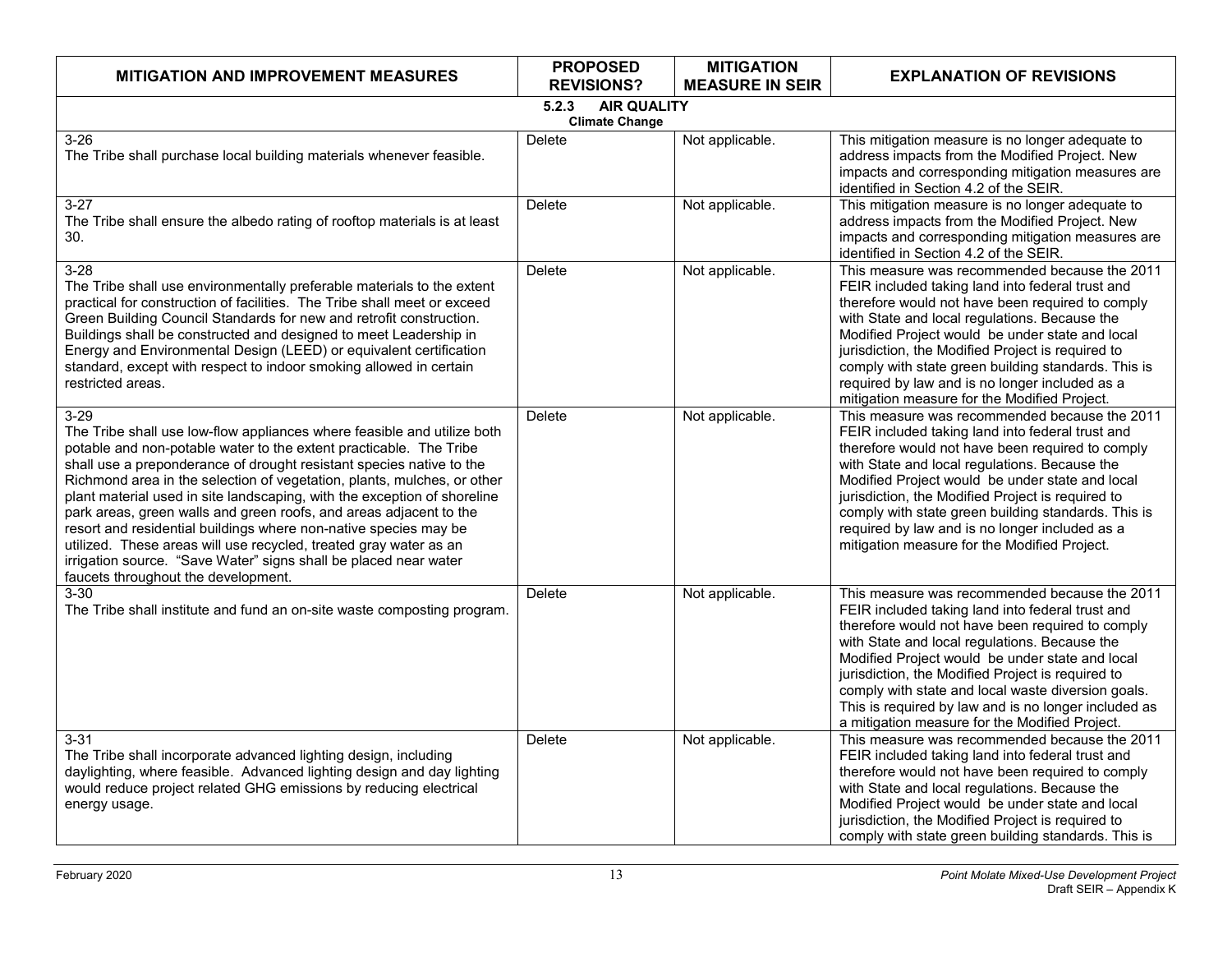| <b>MITIGATION AND IMPROVEMENT MEASURES</b>                                                                                                                                                                                                                                                                                                                                                                                           | <b>PROPOSED</b><br><b>REVISIONS?</b>                       | <b>MITIGATION</b><br><b>MEASURE IN SEIR</b> | <b>EXPLANATION OF REVISIONS</b>                                                                                                                                                                                                                                                                                                                                                                                                                                                                                                                 |
|--------------------------------------------------------------------------------------------------------------------------------------------------------------------------------------------------------------------------------------------------------------------------------------------------------------------------------------------------------------------------------------------------------------------------------------|------------------------------------------------------------|---------------------------------------------|-------------------------------------------------------------------------------------------------------------------------------------------------------------------------------------------------------------------------------------------------------------------------------------------------------------------------------------------------------------------------------------------------------------------------------------------------------------------------------------------------------------------------------------------------|
|                                                                                                                                                                                                                                                                                                                                                                                                                                      |                                                            |                                             | required by law and is no longer included as a<br>mitigation measure for the Modified Project.                                                                                                                                                                                                                                                                                                                                                                                                                                                  |
| $3 - 32$<br>The Tribe shall require the use of energy efficient lighting, which would<br>reduce indirect GHG emissions. Where available, Energy Star<br>equipment and appliances shall be used throughout the development.<br>Using energy efficient lighting and Energy Star equipment and<br>appliances would reduce the Project's energy usage, thus, reducing the<br>projects indirect GHG emissions.                            | Delete                                                     | Not applicable.                             | This measure was recommended because the 2011<br>FEIR included taking land into federal trust and<br>therefore would not have been required to comply<br>with State and local regulations. Because the<br>Modified Project would be under state and local<br>jurisdiction, the Modified Project is required to<br>comply with state green building standards, state<br>energy efficiency code, and the City's Climate Action<br>Plan. This is required by law and is no longer<br>included as a mitigation measure for the Modified<br>Project. |
| $3 - 33$<br>The Tribe shall use alternative-fueled (e.g., biodiesel and electric)<br>construction and maintenance vehicles/equipment of at least 15<br>percent of the fleet.                                                                                                                                                                                                                                                         | Delete                                                     | Not applicable.                             | This mitigation measure is no longer adequate to<br>address impacts from the Modified Project. New<br>impacts and corresponding mitigation measures are<br>identified in Section 4.2 of the SEIR.                                                                                                                                                                                                                                                                                                                                               |
| $3 - 34$<br>The Tribe shall use at least 10 percent local building materials.                                                                                                                                                                                                                                                                                                                                                        | Delete                                                     | Not applicable.                             | This mitigation measure is no longer adequate to<br>address impacts from the Modified Project. New<br>impacts and corresponding mitigation measures are<br>identified in Section 4.2 of the SEIR.                                                                                                                                                                                                                                                                                                                                               |
| $3 - 35$<br>The Tribe shall recycle at least 50 percent of construction waste or<br>demolition materials.                                                                                                                                                                                                                                                                                                                            | Delete                                                     | Not applicable.                             | This measure was recommended because the 2011<br>FEIR included taking land into federal trust and<br>therefore would not have been required to comply<br>with State and local regulations. Because the<br>Modified Project would be under state and local<br>jurisdiction, the Modified Project is required to<br>comply with the City's waste diversion requirements.                                                                                                                                                                          |
|                                                                                                                                                                                                                                                                                                                                                                                                                                      | <b>AIR QUALITY</b><br>5.2.3<br><b>Improvement Measures</b> |                                             |                                                                                                                                                                                                                                                                                                                                                                                                                                                                                                                                                 |
| $3 - 36$<br>The Tribe shall plant trees and other carbon-sequestering vegetation<br>on-site. The addition of photosynthesizing plants would reduce<br>atmospheric carbon dioxide (CO2) because plants use CO2 for<br>elemental carbon and energy production. Trees planted near buildings<br>would result in additional benefits by providing shade to the buildings,<br>reducing heat absorption and the need for air conditioning. | Delete                                                     | Not applicable.                             | The Modified Project proposes to plant trees on site,<br>but planting trees would be insufficient to address<br>impacts from the Modified Project. New impacts and<br>corresponding mitigation measures are identified in<br>Section 4.2 of the SEIR.                                                                                                                                                                                                                                                                                           |
| $3 - 37$<br>A Solid Waste Management Plan (SWMP) shall be adopted by the<br>Tribe that addresses recycling and solid waste reduction on-site. The<br>plan shall have at least a 50 percent diversion goal, which includes<br>reduction, recycling, and reuse measures.                                                                                                                                                               | Delete                                                     | Not applicable.                             | This measure was recommended because the 2011<br>FEIR included taking land into federal trust and<br>therefore would not have been required to comply<br>with State and local regulations. Because the<br>Modified Project would be under state and local<br>jurisdiction, the Modified Project is required to                                                                                                                                                                                                                                  |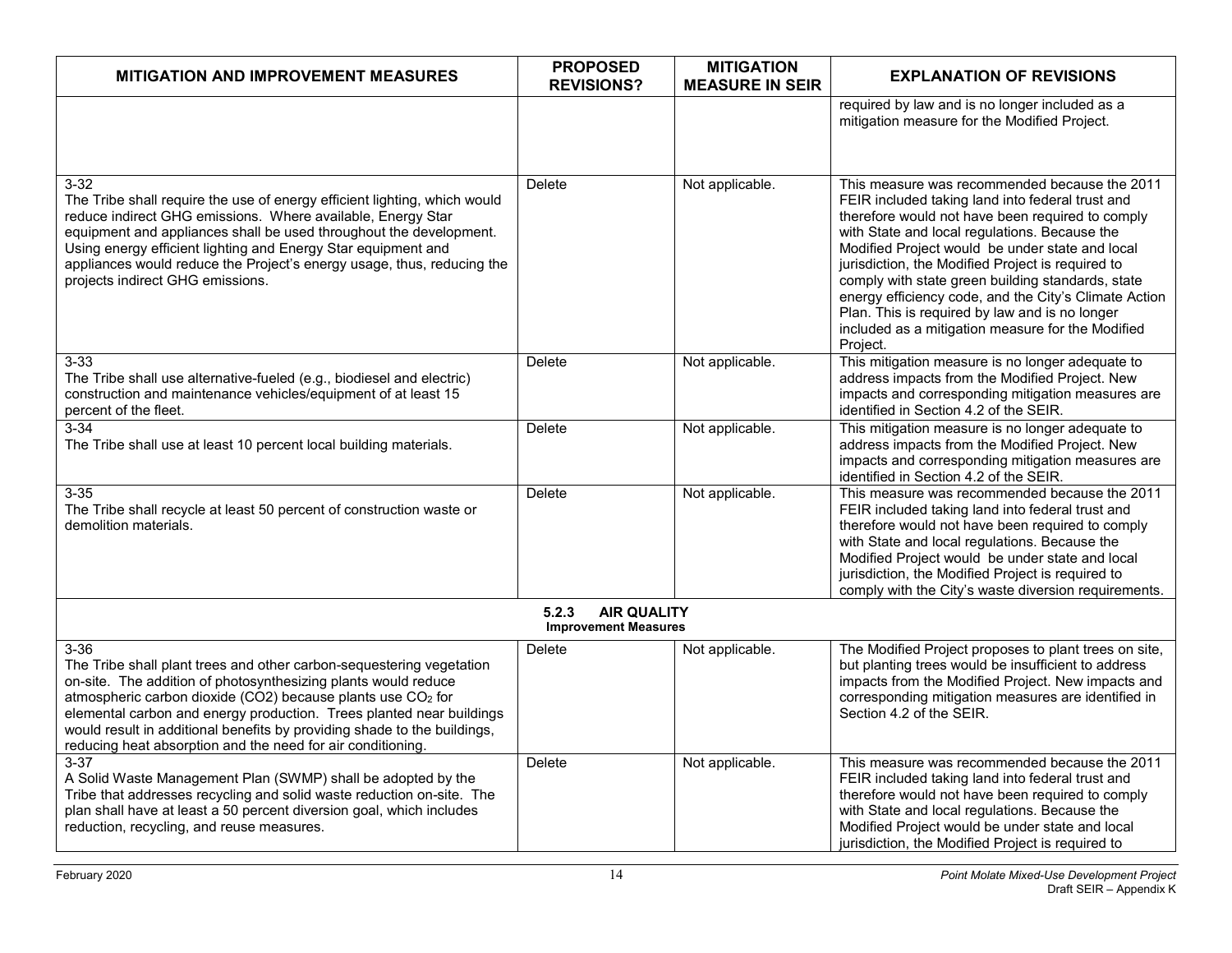| <b>MITIGATION AND IMPROVEMENT MEASURES</b>                                                                                                                                                                                                                                                                                                                                                                                                                                                                                                                                                                                  | <b>PROPOSED</b><br><b>REVISIONS?</b> | <b>MITIGATION</b><br><b>MEASURE IN SEIR</b> | <b>EXPLANATION OF REVISIONS</b>                                                                                                                                                                                                                                                                                                                                                                                                                                                                          |
|-----------------------------------------------------------------------------------------------------------------------------------------------------------------------------------------------------------------------------------------------------------------------------------------------------------------------------------------------------------------------------------------------------------------------------------------------------------------------------------------------------------------------------------------------------------------------------------------------------------------------------|--------------------------------------|---------------------------------------------|----------------------------------------------------------------------------------------------------------------------------------------------------------------------------------------------------------------------------------------------------------------------------------------------------------------------------------------------------------------------------------------------------------------------------------------------------------------------------------------------------------|
|                                                                                                                                                                                                                                                                                                                                                                                                                                                                                                                                                                                                                             |                                      |                                             | comply with state and local waste diversion goals.<br>This is required by law and is no longer included as<br>a mitigation measure for the Modified Project.                                                                                                                                                                                                                                                                                                                                             |
| $3 - 38$<br>The Tribe shall install a living roof on the conference center. Living<br>roofs reduce GHG emissions in two ways. First, a living roof would<br>sequester carbon through the planting of vegetation. Second, a living<br>roof reduces energy used for heating and cools the interior of a<br>building.                                                                                                                                                                                                                                                                                                          | Delete                               | Not applicable.                             | This mitigation measure is no longer adequate to<br>address impacts from the Modified Project and<br>would conflict with solar and other rooftop<br>requirements for the uses and building types<br>proposed by the Modified Project. New impacts and<br>corresponding mitigation measures are identified in<br>Section 4.2 of the SEIR.                                                                                                                                                                 |
| $3 - 39$<br>The Tribe shall provide recycling bins in accessible areas on the project<br>site. Retail establishments throughout the proposed development shall<br>discourage the use of plastic bags by providing reusable cloth bags at a<br>nominal fee as well as charging a small fee for the use of plastic bags.<br>Additionally, restaurants within the resort shall offer menu items<br>featuring regionally-produced and organic food. Recycling, use of<br>reusable bags, and local sourcing of food products reduce GHG<br>emissions from indirect energy use, landfills, and manufacturing of raw<br>materials. | Delete                               | Not applicable.                             | This measure was recommended because the 2011<br>FEIR included taking land into federal trust and<br>therefore would not have been required to comply<br>with State and local regulations. Because the<br>Modified Project would be under state and local<br>jurisdiction, the Modified Project is required to<br>comply with state and local waste goals and single-<br>use plastic bag bans. This is required by law and is<br>no longer included as a mitigation measure for the<br>Modified Project. |
| $3 - 40$<br>The Tribe shall use an energy-efficient key card building system, which<br>turns off lights as guests leave their hotel rooms. The use of an<br>energy-efficient key card building system would reduce project related<br>GHG emissions by reducing electrical energy usage                                                                                                                                                                                                                                                                                                                                     | Delete                               | Not applicable.                             | This mitigation measure is no longer applicable to<br>address impacts from the Modified Project, which<br>does not propose hotel uses. New impacts and<br>corresponding mitigation measures are identified in<br>Section 4.2 of the SEIR.                                                                                                                                                                                                                                                                |
| $3 - 41$<br>The Tribe shall fund a program or contribute to an existing program that<br>would assist in weatherizing Richmond-area homes. Retrofitting area<br>homes would reduce GHG emission by reducing energy usage.                                                                                                                                                                                                                                                                                                                                                                                                    | Delete                               | Not applicable.                             | This mitigation measure is no longer adequate to<br>address impacts from the Modified Project. New<br>impacts and corresponding mitigation measures are<br>identified in Section 4.2 of the SEIR.                                                                                                                                                                                                                                                                                                        |
| $3-42$<br>The Tribe shall participate in the Pacific Gas and Electric (PG&E)<br>company's ClimateSmart program. The Climate Smart program allows<br>the Tribe to contribute a set amount of money each month to PG&E's<br>development of green energy. The program is based on energy usage<br>and would reduce GHG emissions from indirect sources.                                                                                                                                                                                                                                                                        | Delete                               | Not applicable.                             | This mitigation measure is no longer adequate to<br>address impacts from the Modified Project. New<br>impacts and corresponding mitigation measures are<br>identified in Section 4.2 of the SEIR.                                                                                                                                                                                                                                                                                                        |
| $3-43$<br>The Tribe shall implement Mitigation Measure 3-17 to further reduce<br>GHG emission from project related sources.                                                                                                                                                                                                                                                                                                                                                                                                                                                                                                 | Delete                               | Not applicable.                             | This mitigation measure is no longer adequate to<br>address impacts from the Modified Project. New<br>impacts and corresponding mitigation measures are<br>identified in Section 4.2 of the SEIR.                                                                                                                                                                                                                                                                                                        |
| $3 - 44$<br>The Tribe shall implement Mitigation Measure 3-18, 19, 3-21, and 3-<br>24 to further reduce GHG emission from project related sources.                                                                                                                                                                                                                                                                                                                                                                                                                                                                          | <b>Delete</b>                        | Not applicable.                             | This mitigation measure is no longer adequate to<br>address impacts from the Modified Project. New<br>impacts and corresponding mitigation measures are<br>identified in Section 4.2 of the SEIR.                                                                                                                                                                                                                                                                                                        |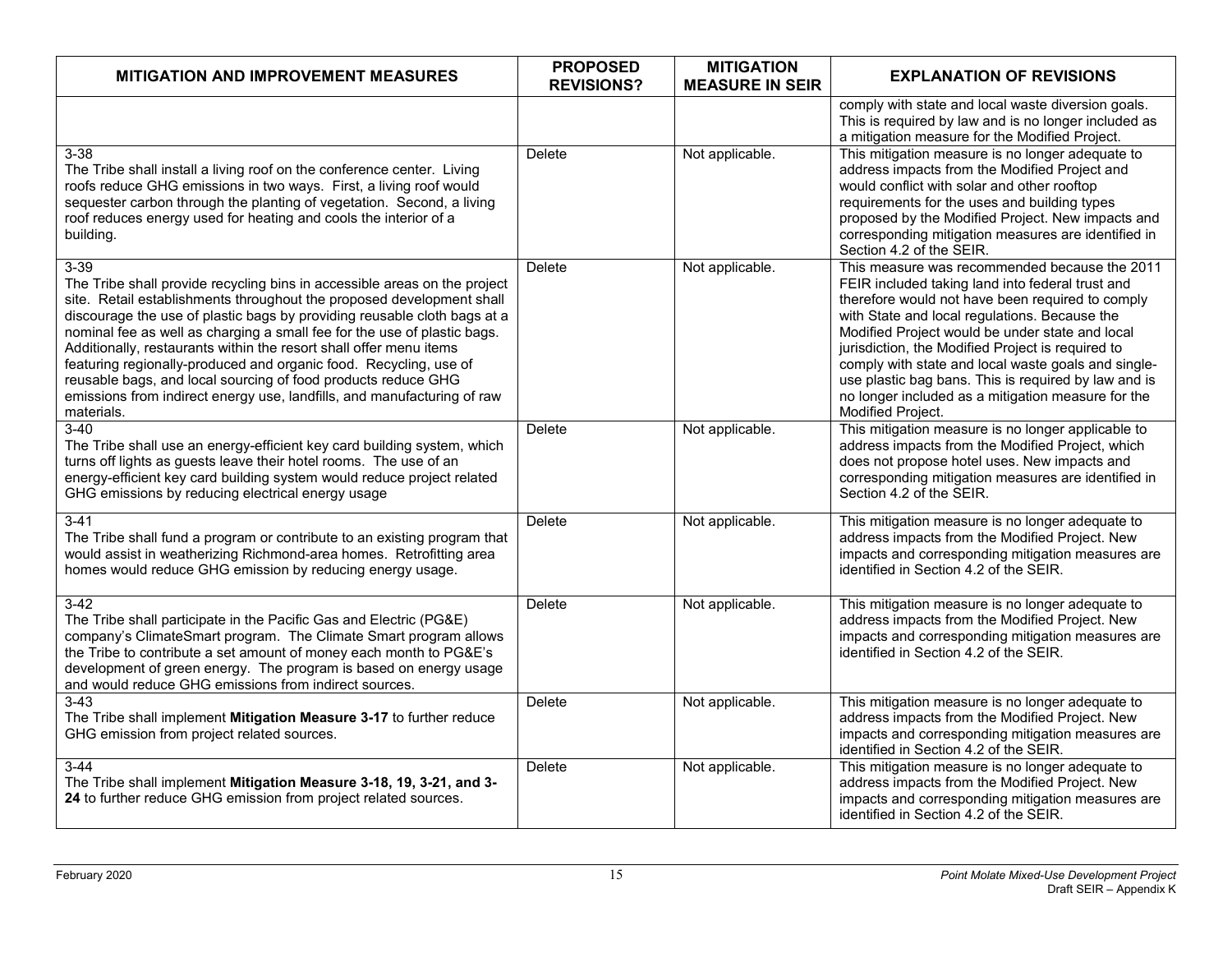| <b>MITIGATION AND IMPROVEMENT MEASURES</b>                                                                                                                                                                                                                                                                                         | <b>PROPOSED</b><br><b>REVISIONS?</b>                     | <b>MITIGATION</b><br><b>MEASURE IN SEIR</b> | <b>EXPLANATION OF REVISIONS</b>                                                                                                                                                                                                                          |
|------------------------------------------------------------------------------------------------------------------------------------------------------------------------------------------------------------------------------------------------------------------------------------------------------------------------------------|----------------------------------------------------------|---------------------------------------------|----------------------------------------------------------------------------------------------------------------------------------------------------------------------------------------------------------------------------------------------------------|
|                                                                                                                                                                                                                                                                                                                                    | <b>AIR QUALITY</b><br>5.2.3<br><b>Indoor Air Quality</b> |                                             |                                                                                                                                                                                                                                                          |
| $3 - 45$<br>The Tribe shall ensure that ventilation of air is consistent with ASHRAE<br>Standard 62-1999 under all operating conditions.                                                                                                                                                                                           | <b>Delete</b>                                            | Not Applicable.                             | This measure was recommended because the 2011<br>FEIR included casino facilities in which indoor<br>tobacco smoking would be allowed. Indoor tobacco<br>smoking would not be allowed under the Modified<br>Project in compliance with state regulations. |
| $3 - 46$<br>To limit public exposure to environmental tobacco smoke, the Tribe<br>shall provide non-smoking areas, or "smoke-free zones" in the casino<br>gaming area.                                                                                                                                                             | Delete                                                   | Not Applicable.                             | This measure was recommended because the 2011<br>FEIR included casino facilities in which indoor<br>tobacco smoking would be allowed. Indoor tobacco<br>smoking would not be allowed under the Modified<br>Project in compliance with state regulations. |
| $3-47$<br>Signage shall be prominently displayed alerting patrons and employees<br>of areas that permit smoking, noting that environmental tobacco smoke<br>has been found to be deleterious to health, and noting the availability of<br>a brochure(s) describing the health effects of exposure environmental<br>tobacco smoke.  | Delete                                                   | Not Applicable.                             | This measure was recommended because the 2011<br>FEIR included casino facilities in which indoor<br>tobacco smoking would be allowed. Indoor tobacco<br>smoking would not be allowed under the Modified<br>Project in compliance with state regulations. |
| $3 - 48$<br>A brochure(s) describing the health effects of exposure to<br>environmental tobacco smoke shall be made available to casino<br>patrons in common areas that permit smoking.                                                                                                                                            | Delete                                                   | Not Applicable.                             | This measure was recommended because the 2011<br>FEIR included casino facilities in which indoor<br>tobacco smoking would be allowed. Indoor tobacco<br>smoking would not be allowed under the Modified<br>Project in compliance with state regulations. |
| $3-49$<br>Prospective employees shall be informed, prior to their hire that indoor<br>smoking is permitted in portions of the buildings where they may be<br>employed.                                                                                                                                                             | Delete                                                   | Not Applicable.                             | This measure was recommended because the 2011<br>FEIR included casino facilities in which indoor<br>tobacco smoking would be allowed. Indoor tobacco<br>smoking would not be allowed under the Modified<br>Project in compliance with state regulations. |
| $3 - 50$<br>Prospective employees shall be given a brochure(s) describing the<br>health effects of exposure to environmental tobacco smoke.                                                                                                                                                                                        | Delete                                                   | Not Applicable.                             | This measure was recommended because the 2011<br>FEIR included casino facilities in which indoor<br>tobacco smoking would be allowed. Indoor tobacco<br>smoking would not be allowed under the Modified<br>Project in compliance with state regulations. |
| $3 - 51$<br>The Tribe shall ensure that significant expected sources of pollutant<br>emissions are isolated from occupants using physical barriers,<br>exhausts, and pressure controls. Non-smoking areas shall be located<br>upwind (relative to the direction of building exhaust flow) from those<br>areas that permit smoking. | Delete                                                   | Not Applicable.                             | This measure was recommended because the 2011<br>FEIR included casino facilities in which indoor<br>tobacco smoking would be allowed. Indoor tobacco<br>smoking would not be allowed under the Modified<br>Project in compliance with state regulations. |
| $3 - 52$<br>The Tribe shall ensure that outdoor air entering the building is protected<br>from contamination from local outdoor sources and from building<br>exhausts and sanitation vents.                                                                                                                                        | Delete                                                   | Not Applicable.                             | This measure was recommended because the 2011<br>FEIR included casino facilities in which indoor<br>tobacco smoking would be allowed. Indoor tobacco<br>smoking would not be allowed under the Modified<br>Project in compliance with state regulations. |
| $3 - 53$                                                                                                                                                                                                                                                                                                                           | Delete                                                   | Not Applicable.                             | This measure was recommended because the 2011<br>FEIR included casino facilities in which indoor                                                                                                                                                         |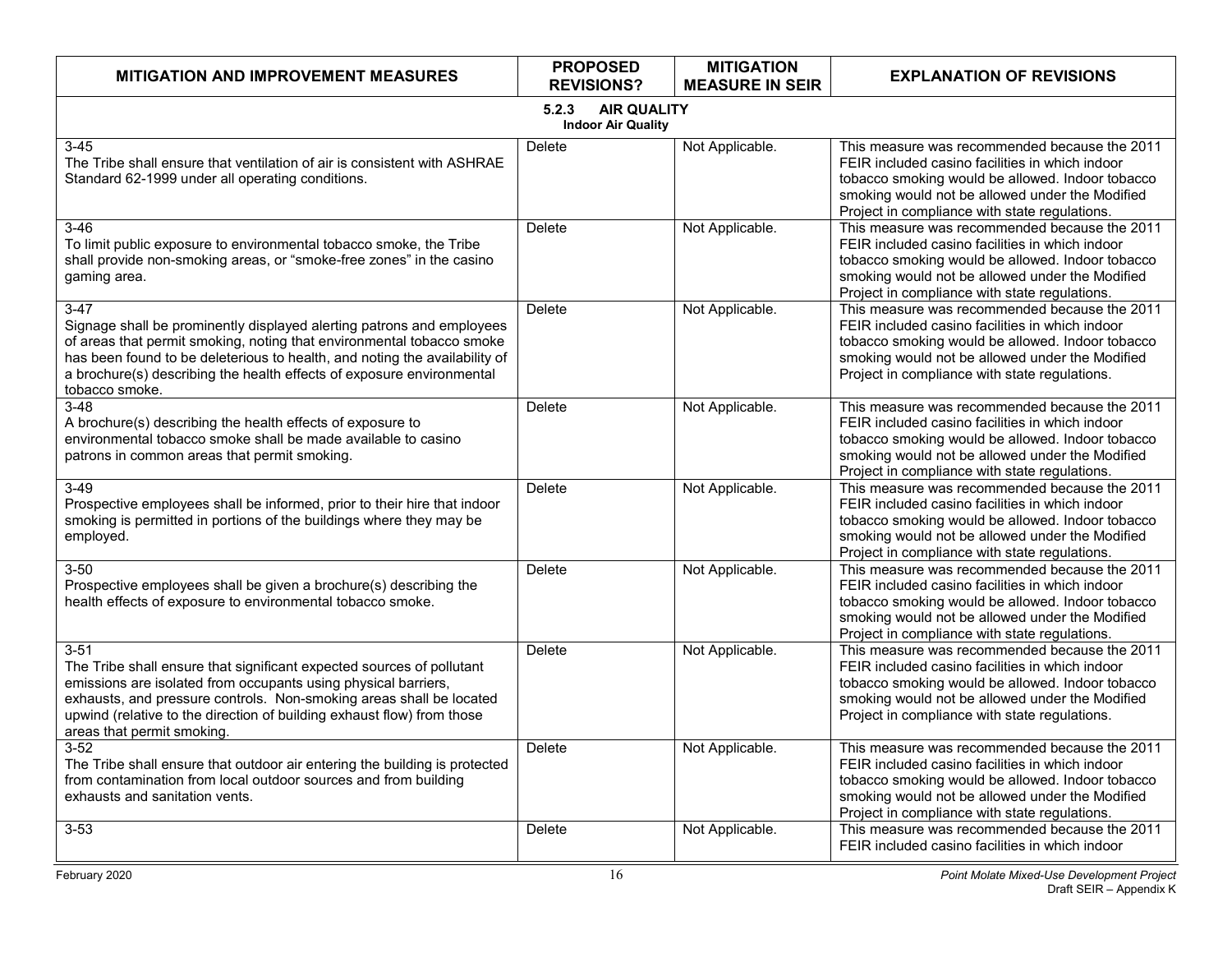| <b>MITIGATION AND IMPROVEMENT MEASURES</b>                                                                                                                                                                                                                                                                                                                                                                                                                                                                                                                                                                                                                                                                                                                                                                                                                                                                                                                                                                                                                                                                                                                                                                                                                                                                                                                                                                                                                                                                                                                                                                          | <b>PROPOSED</b><br><b>REVISIONS?</b>           | <b>MITIGATION</b><br><b>MEASURE IN SEIR</b> | <b>EXPLANATION OF REVISIONS</b>                                                                                                                                                                                                                                                                                                                                                                                                                                                                                                                                                                                                                                                                                                                                                                                                                                                                                                                                                                                                                                                                                                                                                                                                                                                                                                                                                                                                                                            |
|---------------------------------------------------------------------------------------------------------------------------------------------------------------------------------------------------------------------------------------------------------------------------------------------------------------------------------------------------------------------------------------------------------------------------------------------------------------------------------------------------------------------------------------------------------------------------------------------------------------------------------------------------------------------------------------------------------------------------------------------------------------------------------------------------------------------------------------------------------------------------------------------------------------------------------------------------------------------------------------------------------------------------------------------------------------------------------------------------------------------------------------------------------------------------------------------------------------------------------------------------------------------------------------------------------------------------------------------------------------------------------------------------------------------------------------------------------------------------------------------------------------------------------------------------------------------------------------------------------------------|------------------------------------------------|---------------------------------------------|----------------------------------------------------------------------------------------------------------------------------------------------------------------------------------------------------------------------------------------------------------------------------------------------------------------------------------------------------------------------------------------------------------------------------------------------------------------------------------------------------------------------------------------------------------------------------------------------------------------------------------------------------------------------------------------------------------------------------------------------------------------------------------------------------------------------------------------------------------------------------------------------------------------------------------------------------------------------------------------------------------------------------------------------------------------------------------------------------------------------------------------------------------------------------------------------------------------------------------------------------------------------------------------------------------------------------------------------------------------------------------------------------------------------------------------------------------------------------|
| The Tribe shall ensure that provisions are made for easy access to<br>HVAC equipment requiring periodic maintenance.                                                                                                                                                                                                                                                                                                                                                                                                                                                                                                                                                                                                                                                                                                                                                                                                                                                                                                                                                                                                                                                                                                                                                                                                                                                                                                                                                                                                                                                                                                |                                                |                                             | tobacco smoking would be allowed. Indoor tobacco<br>smoking would not be allowed under the Modified<br>Project in compliance with state regulations.                                                                                                                                                                                                                                                                                                                                                                                                                                                                                                                                                                                                                                                                                                                                                                                                                                                                                                                                                                                                                                                                                                                                                                                                                                                                                                                       |
| 5.2.4                                                                                                                                                                                                                                                                                                                                                                                                                                                                                                                                                                                                                                                                                                                                                                                                                                                                                                                                                                                                                                                                                                                                                                                                                                                                                                                                                                                                                                                                                                                                                                                                               | <b>BIOLOGICAL RESOURCES</b><br><b>Habitats</b> |                                             |                                                                                                                                                                                                                                                                                                                                                                                                                                                                                                                                                                                                                                                                                                                                                                                                                                                                                                                                                                                                                                                                                                                                                                                                                                                                                                                                                                                                                                                                            |
| $4 - 1$<br>Habitat mitigation shall be accomplished by a combined 2:1<br>replacement/restoration ratio, when appropriate.<br>Replacement/restoration at this ratio is appropriate mitigation for annual<br>grassland and coastal scrub habitats. For every acre of habitat<br>impacted (e.g., coastal scrub), an acre of equivalent habitat type (e.g.,<br>coastal scrub) on-site shall be placed into an open space preserve that<br>includes a permanent conservation easement protecting the total area<br>of open space in perpetuity. Open space preserves shall be fenced<br>with post and cable fencing to deter trespassing within the preserves.<br>Boundary signs shall also be installed at appropriately spaced intervals<br>along the perimeter of the preserves to delineate the boundaries of the<br>preserves and discourage trespassing. The boundary signs shall read<br>"Protected Habitat, No Trespassing." In addition to open space<br>preservation, not less than a 1:1 ratio shall be restored (i.e., converted)<br>into the equivalent impacted habitat type. The non-native, on-site<br>habitats (e.g., eucalyptus woodland, invasive scrub, and/or landscape<br>plantings) on-site shall be the habitat areas used for restoration. Once<br>the habitat restoration is achieved, post and cable fencing and<br>boundary signs shall be installed (as mentioned above), along the<br>perimeters of all the restoration areas to discourage trespassing. Table<br>5-3 summarizes the mitigation replacement/restoration ratios required<br>for native habitat mitigation when appropriate. | Revise                                         | MM 4.3-11, 4.3-12,<br>$4.3 - 18$            | Annual grasslands: Due to the dominance of<br>invasive vegetation within the annual grasslands<br>community, no mitigation is recommended for the<br>conversion of this habitat type. Additional habitat<br>surveys of the Project Site have identified those<br>grassland areas with a high percentage of native<br>grasses (coastal terrace prairie). These areas have<br>been included within habitat mapping and are<br>covered under MM 4.3-18 at a 2:1 mitigation to<br>impacts ratio.<br>Coastal scrub: Mitigation is included as MM 4.3-11.<br>Updated coastal scrub mitigation to allow for<br>selective preservation, creation, or restoration such<br>that the previously recommended 2:1 ratio remains<br>unchanged, but the proportion of preservation to<br>creation and/or restoration is no longer restricted.<br>Complete removal of invasive scrub has also been<br>included.<br>Open space preserves: The 2011 FEIR analyzed for<br>anticipated Tribal ownership. The SEIR addresses<br>private landowners and City ownership over a<br>portion of the project site to remain as public access.<br>To comply with local regulations regarding land use,<br>a majority of the project site shall be retained as<br>open space with public access. Therefore, an Open<br>Space Plan was recommended to address<br>management and restoration of City-owned lands<br>(MM 4.3-12). Language regarding a fenced-off open<br>space preserve has been removed. |
| $4-2$<br>The on-site, mixed riparian habitat shall be avoided to the maximum<br>extent feasible. Each alternative shall be amended and reconfigured to<br>the maximum extent feasible such that avoidance of the on-site, mixed<br>riparian habitat is accomplished.                                                                                                                                                                                                                                                                                                                                                                                                                                                                                                                                                                                                                                                                                                                                                                                                                                                                                                                                                                                                                                                                                                                                                                                                                                                                                                                                                | Revise                                         | MM 4.3-14                                   | Due to potential impacts to mixed riparian habitat,<br>MM 4.3-14 includes additional information regarding<br>the appropriate permits and potential compensatory<br>permit terms required for potential impacts. These<br>areas are covered under MM 4.3-14 at a 3:1<br>mitigation to impacts ratio.                                                                                                                                                                                                                                                                                                                                                                                                                                                                                                                                                                                                                                                                                                                                                                                                                                                                                                                                                                                                                                                                                                                                                                       |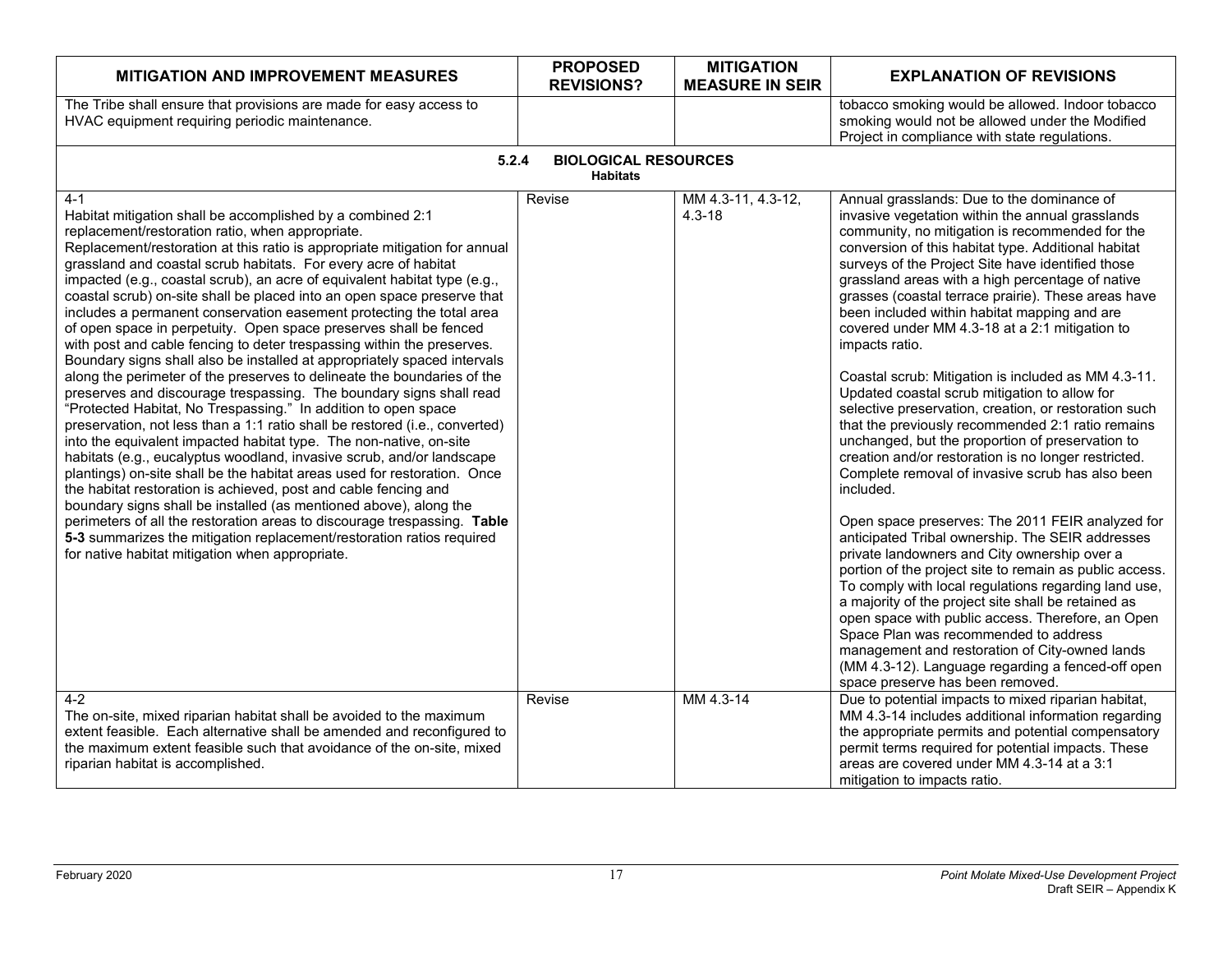| <b>MITIGATION AND IMPROVEMENT MEASURES</b>                                                                                                                                                                                                                                                                                                                                                                                                                                                                                                                                                                                                                                                                                                                                                                                                                                                                            | <b>PROPOSED</b><br><b>REVISIONS?</b> | <b>MITIGATION</b><br><b>MEASURE IN SEIR</b> | <b>EXPLANATION OF REVISIONS</b>                                                                                                                                                                                                                                                                                                                                                                                           |
|-----------------------------------------------------------------------------------------------------------------------------------------------------------------------------------------------------------------------------------------------------------------------------------------------------------------------------------------------------------------------------------------------------------------------------------------------------------------------------------------------------------------------------------------------------------------------------------------------------------------------------------------------------------------------------------------------------------------------------------------------------------------------------------------------------------------------------------------------------------------------------------------------------------------------|--------------------------------------|---------------------------------------------|---------------------------------------------------------------------------------------------------------------------------------------------------------------------------------------------------------------------------------------------------------------------------------------------------------------------------------------------------------------------------------------------------------------------------|
| $4 - 3$<br>Setbacks at a minimum of 50 feet shall be established (i.e., staked)<br>around all areas of mixed riparian habitat unless the soils, slope,<br>hydrology, vegetation and runoff potential of adjacent construction<br>areas dictate that a greater buffer distance is required. Prior to the<br>onset of development activities, high visibility fencing shall be installed<br>to delineate the riparian setbacks. A qualified biologist shall be present<br>during development activities that ensue within the vicinity of the fenced<br>riparian setbacks. The qualified biologist shall act as a construction<br>monitor to ensure the fencing remains intact and that construction<br>activities do not penetrate these avoidance buffers. Future<br>development shall not occur within the riparian setbacks once<br>established.                                                                    | Revise                               | MM 4.3-14                                   | Due to potential impacts to mixed riparian habitat,<br>this measure has been revised to require setbacks<br>at a minimum of 50 feet, or the largest buffer<br>possible when 50 feet is not feasible as certain<br>activities will occur within 50 feet of this habitat type,<br>specifically at the nexus between impacted and non-<br>impacted mixed riparian habitat.                                                   |
| $4 - 4$<br>The footprints of Alternatives B, D, and B1 include potential impacts to<br>mixed riparian habitat. Alternatives B, D, and B1 shall be reconfigured<br>to avoid and/or reduce this impact. If complete avoidance of mixed<br>riparian habitat is not feasible and/or the project design cannot be<br>reconfigured to avoid the mixed riparian habitat areas on-site, a Lake or<br>Streambed Alteration Agreement (Fish & Game Code Section 1600 et<br>seq.) shall be obtained from the California Department of Fish and<br>Game (CDFG) and habitat replacement ratios defined within the permit<br>conditions shall be implemented for development on fee lands. Typical<br>section 1600-permit mitigation occurs at a 3:1 ratio (acres created<br>versus impacted), though individual permit conditions may vary.                                                                                        | Revise                               | MM 4.3-14, MM 4.3-<br>16                    | This mitigation measure has been updated to reflect<br>current land ownership and regulatory requirements.<br>Under the FIER, a Lake or Streambed Alteration<br>Agreement was only required on land held in fee.<br>The Modified Project will not result in land held in<br>trust. Therefore, this mitigation measure has been<br>updated to include any impacts to mixed riparian<br>habitat on the entire project site. |
| $4 - 5$<br>The beach strand habitat on-site shall be completely avoided to the<br>maximum extent feasible. Replacement/restoration is not appropriate<br>for this habitat type due to its inherent intrinsic value, role as habitat for<br>plant and wildlife species (including special-status species), increasing<br>threats by development, and its currently limited distribution within the<br>region. Under the current project description, total avoidance of beach<br>strand habitat is accomplished. To assure avoidance and avoid<br>impacts to the beach strand habitat on-site (and Bay Conservation and<br>Development Commission [BCDC] jurisdictional areas), the existing<br>roadways shall be used to the degree feasible. Improvement of the<br>existing roadways may be implemented as necessary, but no new<br>roadways shall be built in the vicinity of the beach strand habitat on-<br>site. | No Change                            | MM 4.3-15                                   | No Change                                                                                                                                                                                                                                                                                                                                                                                                                 |
| $4-6$<br>Setbacks shall be established (i.e., staked) around all areas of beach<br>strand habitat within the footprint and vicinity of project development.<br>Setback distances for areas of beach strand habitats shall be approved<br>through consultation with BCDC taking into account the soils, slope,<br>hydrology, vegetative cover and runoff potential of areas adjacent to<br>beach strand habitat where construction will occur. Prior to the onset of<br>development activities, high visibility fencing shall be installed to                                                                                                                                                                                                                                                                                                                                                                          | Revise                               | MM 4.3-15                                   | This has been revised to define minimum and<br>maximum setback requirements. BCDC permit<br>information has been removed due to complete<br>avoidance of this habitat type.                                                                                                                                                                                                                                               |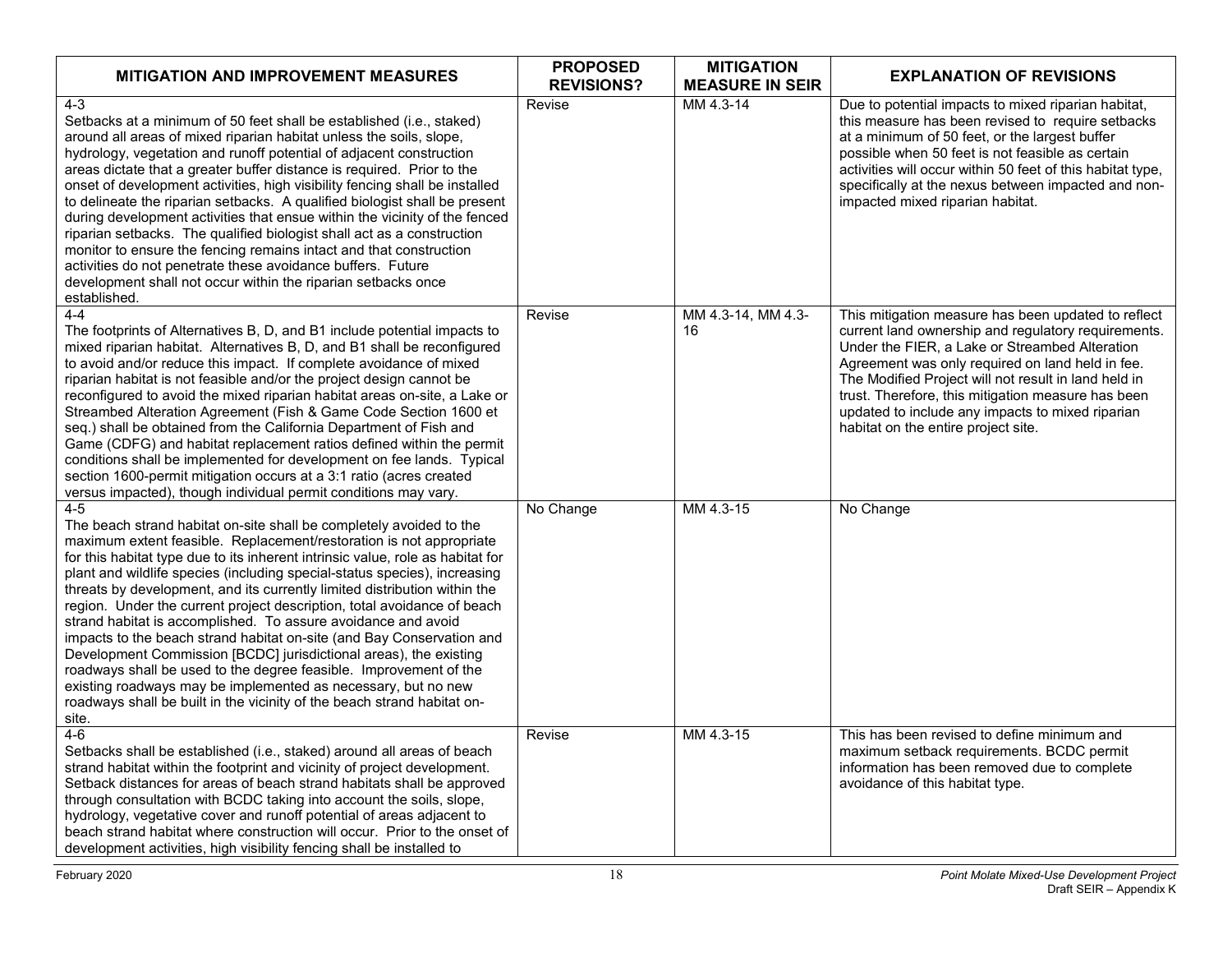| <b>MITIGATION AND IMPROVEMENT MEASURES</b>                                                                                                                                                                                                                                                                                                                                                                                                                                                                                                                                                                                                                                                                                                                                                                                                                                                                                                                                                                                                                                                                                                                                                                                                                                                                                                                                     | <b>PROPOSED</b><br><b>REVISIONS?</b> | <b>MITIGATION</b><br><b>MEASURE IN SEIR</b> | <b>EXPLANATION OF REVISIONS</b>                                                                                                                                                                                                                                                                                                                                                                                                                                                                                                                                                                                              |
|--------------------------------------------------------------------------------------------------------------------------------------------------------------------------------------------------------------------------------------------------------------------------------------------------------------------------------------------------------------------------------------------------------------------------------------------------------------------------------------------------------------------------------------------------------------------------------------------------------------------------------------------------------------------------------------------------------------------------------------------------------------------------------------------------------------------------------------------------------------------------------------------------------------------------------------------------------------------------------------------------------------------------------------------------------------------------------------------------------------------------------------------------------------------------------------------------------------------------------------------------------------------------------------------------------------------------------------------------------------------------------|--------------------------------------|---------------------------------------------|------------------------------------------------------------------------------------------------------------------------------------------------------------------------------------------------------------------------------------------------------------------------------------------------------------------------------------------------------------------------------------------------------------------------------------------------------------------------------------------------------------------------------------------------------------------------------------------------------------------------------|
| delineate the beach strand setbacks. A qualified biologist shall be<br>present during any and all development activities that ensue within the<br>vicinity of the fenced beach strand setbacks. A qualified biologist shall<br>act as a construction monitor to ensure the fencing remains intact and<br>that construction activities do not penetrate these setback buffers. If<br>complete avoidance is not feasible, consultation with BCDC would need<br>to be initiated. Any impacts to beach strand habitat would require<br>explicit approval by BCDC and conditions for such impacts would be<br>specified within a permit, if applicable.                                                                                                                                                                                                                                                                                                                                                                                                                                                                                                                                                                                                                                                                                                                             |                                      |                                             |                                                                                                                                                                                                                                                                                                                                                                                                                                                                                                                                                                                                                              |
| $4 - 7$<br>The tidal marsh habitat on-site shall be completely avoided. While the<br>final amount of setback will be determined by the jurisdictional agency,<br>a minimum setback of 50 feet is recommended around the tidal marsh<br>habitat on-site as a means of preventing any impacts to it from<br>development. The 50-foot setback buffer shall be approved by the<br>BCDC through consultation taking into account the soils, slope,<br>hydrology, vegetative cover and runoff potential of areas adjacent to<br>beach strand habitat where construction will occur. The exact width of<br>the tidal marsh setback shall likely be a specified condition of the BCDC<br>permit(s). The location of the Bay Trail in each of the alternatives<br>should be amended and reconfigured, if necessary, such that the<br>minimum 50-foot tidal marsh setback is accommodated and<br>maintained. Prior to the onset of development activities, high visibility<br>fencing shall be installed to delineate the tidal marsh setback. A<br>qualified biologist shall be present during any and all development<br>activities that ensue within the vicinity of the fenced tidal marsh<br>setback. The qualified biologist shall act as a construction monitor to<br>ensure the fencing remains intact and that construction activities do not<br>penetrate this setback buffer. | Revise                               | MM 4.3-17                                   | Since the FEIR, a proposed route for the san<br>Francisco Bay Trail has been established and<br>analyzed for impacts to biological resources,<br>including the tidal marsh habitat (NCE, 2018). This<br>trail alignment is included as part of the Modified<br>Project and was determined to avoid impacts to tidal<br>marsh habitat. Therefore, the recommendation that<br>alternative trail alignments be evaluated to avoid<br>tidal marsh impacts has been removed.                                                                                                                                                      |
| $4 - 8$<br>The eelgrass bed habitat on-site shall be completely avoided during<br>construction and operation of the Proposed Project. Specifically, ferries<br>servicing the retrofitted pier shall not come within 1,000 feet of the eel<br>grass bed habitat. Based on the current project description, total<br>avoidance of eelgrass bed habitat is accomplished because only the<br>existing pier shall be utilized and the total surface area of the pier shall<br>not be increased. Improvement of the existing pier may be<br>implemented as necessary, but no new piers and/or structures shall be<br>built in the vicinity of the eelgrass bed habitat on-site. All activities<br>associated with the pier reuse shall be approved by the BCDC through<br>consultation, and specific parameters associated with the pier reuse will<br>likely be specified conditions of the BCDC permit(s). Aggregate<br>materials scheduled for processing on-site would be transferred from<br>designated crushing locations to barges docked at the end of the pier<br>using a conveyor belt system. Sufficient dust control of crushed<br>materials would be achieved prior to transport along the conveyor<br>system using approved dust control BMPs. To reassure that all                                                                                                    | Revise                               | MM 4.3-4                                    | Details regarding the use of aggregate materials has<br>been revised to reflect activities associated with the<br>Modified Project.<br>Restrictions on water vessel courses in the vicinity of<br>the eelgrass habitat have been expanded to include<br>any water vessel, not just ferries and barges.<br>Requirements for a long-term monitoring plan for<br>eelgrass approved by the National Marine Fisheries<br>Service remain unchanged. Language referencing<br>the consultation history between NMFS and the<br>Bureau of Indian Affairs has been removed.<br>The balance of this mitigation measure is<br>unchanged. |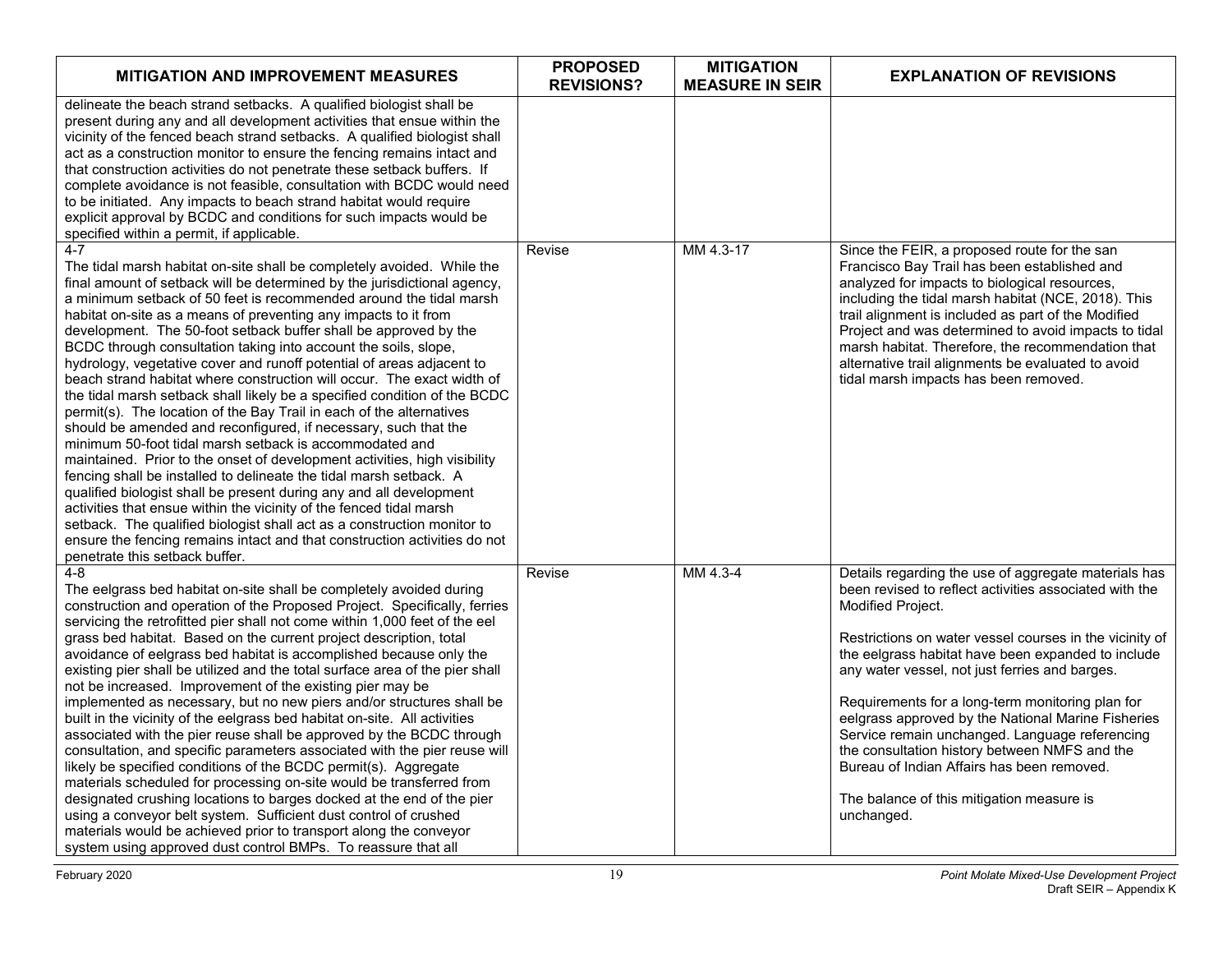| <b>MITIGATION AND IMPROVEMENT MEASURES</b>                                                                                                                                                                                                                                                                                                                                                                                                                                                                                                                                                                                                                                                                                                                                                                                                                                                                                                                                                                                                                                                                                                                                                                                                                                                                                                                                                                                                                                                                                                                                                                                                                                                                                                                                                                                                                                                                                                                                                                                                                                                                                                                                                                                                                                                                                                    | <b>PROPOSED</b><br><b>REVISIONS?</b> | <b>MITIGATION</b><br><b>MEASURE IN SEIR</b> | <b>EXPLANATION OF REVISIONS</b>                                                                                                                                                                                                                                                                                                                                                                                                                                                                                 |
|-----------------------------------------------------------------------------------------------------------------------------------------------------------------------------------------------------------------------------------------------------------------------------------------------------------------------------------------------------------------------------------------------------------------------------------------------------------------------------------------------------------------------------------------------------------------------------------------------------------------------------------------------------------------------------------------------------------------------------------------------------------------------------------------------------------------------------------------------------------------------------------------------------------------------------------------------------------------------------------------------------------------------------------------------------------------------------------------------------------------------------------------------------------------------------------------------------------------------------------------------------------------------------------------------------------------------------------------------------------------------------------------------------------------------------------------------------------------------------------------------------------------------------------------------------------------------------------------------------------------------------------------------------------------------------------------------------------------------------------------------------------------------------------------------------------------------------------------------------------------------------------------------------------------------------------------------------------------------------------------------------------------------------------------------------------------------------------------------------------------------------------------------------------------------------------------------------------------------------------------------------------------------------------------------------------------------------------------------|--------------------------------------|---------------------------------------------|-----------------------------------------------------------------------------------------------------------------------------------------------------------------------------------------------------------------------------------------------------------------------------------------------------------------------------------------------------------------------------------------------------------------------------------------------------------------------------------------------------------------|
| material transported along the conveyor has a low risk of being<br>discharged into the Bay by wind erosion or any other causes, complete<br>enclosure of the conveyor belt system will prohibit any loose aggregate,<br>soils or dust from entering the Bay during these transport operations.<br>All ferry and barge routes will be limited to the deepwater shipping<br>channel when not moored at the pier and velocities shall be reduced as<br>ferries approach the pier to reduce waking. Ferry and barge speeds<br>shall be limited to 10 knots or less within 750 feet of the pier. In<br>addition, ferry traffic will not route from the terminal landward towards<br>the shoreline and the mooring of private boats would not be allowed on<br>the pier. Appropriate signage and/or a buoy system will be<br>implemented to properly inform marine traffic of the sensitive eelgrass<br>habitats and to help keep any misguided vessels away from these<br>habitats. To assess the impacts of the ferry service on eelgrass on and<br>directly adjacent to the project area, eelgrass surveys will be conducted<br>for the project site immediately prior to and annually for three years<br>following the implementation of the proposed ferry service, as<br>recommended in a letter by NMFS dated September 15, 2010 and<br>required by the BIA in a letter dated October 4, 2010 (Appendix FF).<br>The surveys shall be done in accordance with a NMFS approved<br>monitoring plan; the monitoring plan (including the location of a control<br>site) shall be submitted to the NMFS prior to construction. Surveys of<br>eelgrass distribution and density in both the project area and at a<br>suitable control site shall be performed during the eelgrass growing<br>season. Results of the pre- and post- ferry service surveys shall be<br>provided to NMFS Santa Rosa office staff within 60 days of completion.<br>If NMFS determines the project actions have adversely impacted<br>eelgrass in or adjacent to the project area based on pre- and post- work<br>distribution and density surveys, the BIA shall provide NMFS with an<br>eelgrass mitigation plan within 60 days of completion of the final post-<br>ferry survey. The mitigation plan shall include success criteria that are<br>approved by the NMFS. |                                      |                                             |                                                                                                                                                                                                                                                                                                                                                                                                                                                                                                                 |
| $4 - 9$<br>To assure that the suggested habitat mitigation is implemented and<br>achieved, a comprehensive Vegetation Management Plan (VMP) for<br>the site shall be prepared by a qualified and regionally affiliated<br>vegetation ecologist/restoration specialist. The VMP shall be divided<br>into five components: Open Space Habitat Preserves, Open Space<br>Restoration Preserves, Invasive Plant Species Management, Parkland<br>Management, and Wildfire Prevention. For each of the five<br>components, the VMP shall outline the specific goals of mitigation,<br>describe detailed logistics and instructions for implementation of the<br>specified goals, determine appropriate monitoring regimes and<br>reporting requirements, establish success criteria, and devise an<br>adaptive management strategy to ensure the goals of mitigation are<br>achieved in perpetuity. The detailed composition of native grasses,<br>forbs and shrubs used for restoration and replacement of impacted                                                                                                                                                                                                                                                                                                                                                                                                                                                                                                                                                                                                                                                                                                                                                                                                                                                                                                                                                                                                                                                                                                                                                                                                                                                                                                                                 | Revise                               | MM 4.3-12, MM 4.3-<br>13                    | Because land ownership on the project site will be<br>split between the City and private landowners, this<br>mitigation measure has been revised. An Open<br>Space Plan (OSP) has been recommended for the<br>portion of the property to be held by the City for<br>public access. Vegetation management activities<br>have been included for private land areas to be<br>managed by the HOA.<br>Provisions of both of these are designed to include<br>components similar to those recommended in the<br>FEIR. |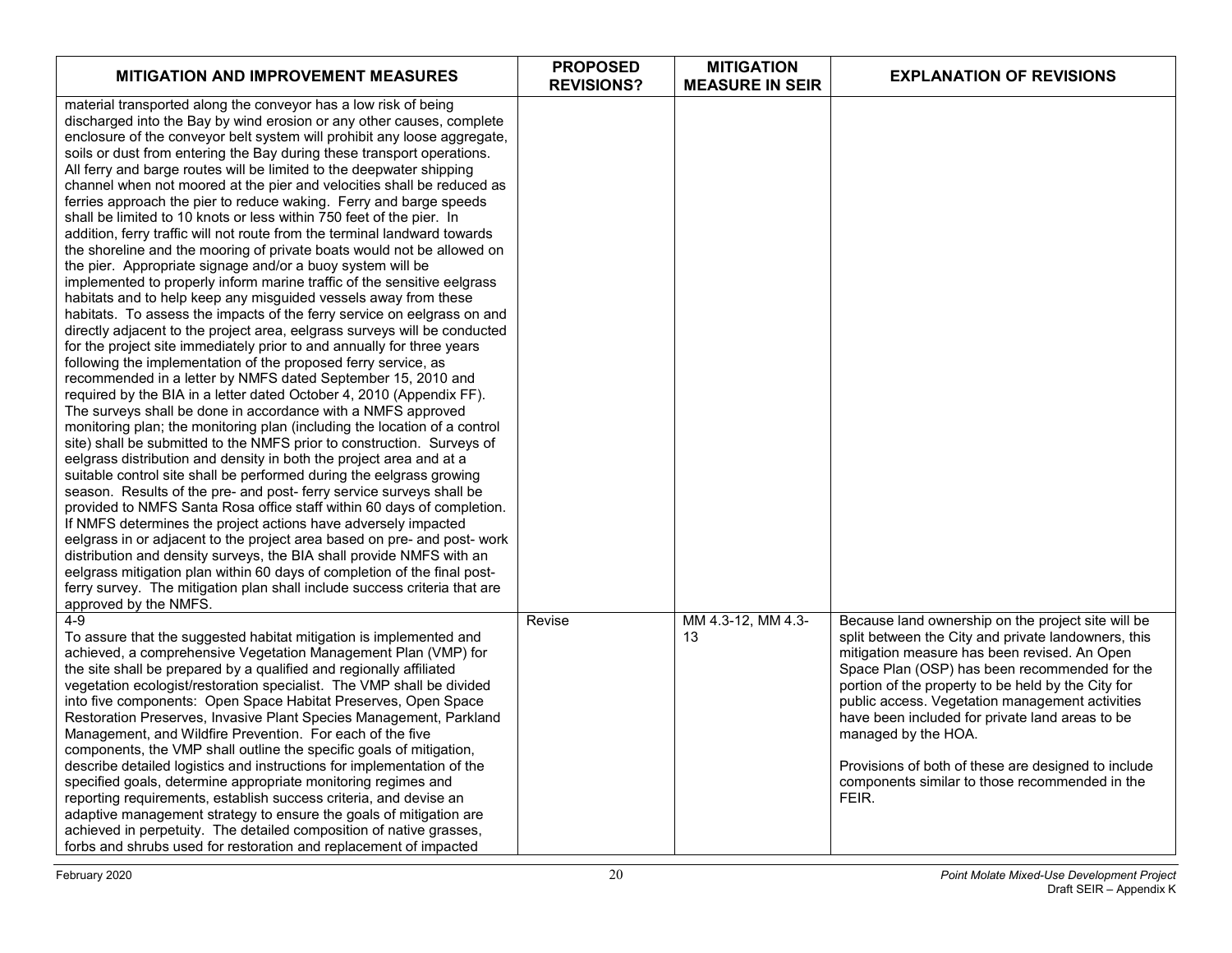| <b>MITIGATION AND IMPROVEMENT MEASURES</b>                                                                                                                                                                                                                                                                                                                                                                                                                                                                                                                                                                                                                                                                                                                                                                                                                                                                                                                                                                                                                                                                                 | <b>PROPOSED</b><br><b>REVISIONS?</b>            | <b>MITIGATION</b><br><b>MEASURE IN SEIR</b> | <b>EXPLANATION OF REVISIONS</b>                                                                                                                                                                                                                                                                                                                                                                                                                                                                                                                                                                                                                                                                                     |
|----------------------------------------------------------------------------------------------------------------------------------------------------------------------------------------------------------------------------------------------------------------------------------------------------------------------------------------------------------------------------------------------------------------------------------------------------------------------------------------------------------------------------------------------------------------------------------------------------------------------------------------------------------------------------------------------------------------------------------------------------------------------------------------------------------------------------------------------------------------------------------------------------------------------------------------------------------------------------------------------------------------------------------------------------------------------------------------------------------------------------|-------------------------------------------------|---------------------------------------------|---------------------------------------------------------------------------------------------------------------------------------------------------------------------------------------------------------------------------------------------------------------------------------------------------------------------------------------------------------------------------------------------------------------------------------------------------------------------------------------------------------------------------------------------------------------------------------------------------------------------------------------------------------------------------------------------------------------------|
| habitats shall be detailed in the VMP. All native plant species that<br>occur on-site will be harvested for seeds, to the extent feasible, and<br>used for re-establishment in these newly created habitats. The direct<br>transplanting of individual native species or clusters of native species<br>may also occur depending on the area of impact and the native species<br>composition in the impact area. Areas selected for mitigation will be<br>fully evaluated in the VMP, and to the maximum extent feasible, will be<br>consistent in slope, aspect, soil type, and elevation when compared to<br>the impacted habitat. In addition, native grass hydroseed mixes will be<br>used for the re-vegetation of all disturbed slopes onsite consistent with<br>the requirements set forth in the NPDES permit and SWPPP document.                                                                                                                                                                                                                                                                                   |                                                 |                                             |                                                                                                                                                                                                                                                                                                                                                                                                                                                                                                                                                                                                                                                                                                                     |
| 5.2.4                                                                                                                                                                                                                                                                                                                                                                                                                                                                                                                                                                                                                                                                                                                                                                                                                                                                                                                                                                                                                                                                                                                      | <b>BIOLOGICAL RESOURCES</b>                     |                                             |                                                                                                                                                                                                                                                                                                                                                                                                                                                                                                                                                                                                                                                                                                                     |
| $4 - 10$<br>The proposed development shall avoid filling of wetlands and other<br>waters of the U.S. to prevent impacts to these features entirely, if<br>feasible. Each alternative shall be amended and reconfigured, if<br>necessary, such that avoidance of wetlands and/or waters of the U.S. is<br>accomplished to the maximum extent feasible. Setbacks of 50 feet<br>shall be established around each of the wetland features within the<br>vicinity of project development, unless the soils, slope, hydrology,<br>vegetation and runoff potential depict that a greater buffer distance is<br>required. Setbacks would consist of the installation of high visibility<br>fencing prior to the onset of any development activities. A qualified<br>biologist shall be present during any and all construction activities that<br>ensue within the vicinity of the wetland/other waters avoidance buffer<br>zones. The qualified biologist shall act as a construction monitor to<br>make sure the fencing remains intact and that construction activities do<br>not penetrate the wetland avoidance buffer areas. | Wetlands and other Waters of the U.S.<br>Revise | 4.3-19                                      | Minimum and maximum buffer details have been<br>included in MM 4.3-19. Additional information on<br>RWQCB jurisdiction has been included as the FEIR<br>only considered Tribal ownership.                                                                                                                                                                                                                                                                                                                                                                                                                                                                                                                           |
| $4 - 11$<br>If complete avoidance of wetlands and other waters of the U.S. is not<br>possible and impacts to these features cannot be avoided,<br>authorization from the U.S. Army Corps of Engineers (USACE) is<br>required. A Section 404 CWA permit shall be obtained from the<br>USACE and wetland/other waters replacement ratios defined within the<br>permit conditions shall be implemented. Typical 404-permit mitigation<br>occurs at a ratio of 1:1 acres created versus impacted and 2:1 acres<br>restored versus impacted, though individual permit conditions may vary.<br>A CWA Section 401 water quality certification permit from the U.S.<br>Environmental Protection Agency (USEPA) is also required. In<br>addition, a Lake or Streambed Alteration Agreement (1600-permit) from<br>the CDFG is required for impacts to streams, lakes, and riparian<br>habitats on fee lands. Typical 1600-permit mitigation occurs at a 3:1<br>ratio of acres created versus impacted, though individual permit<br>conditions may vary.                                                                              | Revise                                          | $4.3 - 19$                                  | This mitigation measure has been updated to reflect<br>current land ownership and regulatory requirements.<br>Under the FEIR, a Lake or Streambed Alteration<br>Agreement was only required on land held in fee.<br>The Modified Project will not result in land held in<br>trust. Therefore, mitigation measure has been<br>updated to include any impacts to habitats subject to<br>state or local jurisdiction.<br>Additional language is also provided on waters of the<br>state, which is now included as a CEQA threshold of<br>significance.<br>Clarification is also provided that minimum mitigation<br>and monitoring terms set forth in the OSP are<br>subject to necessary permit terms and conditions. |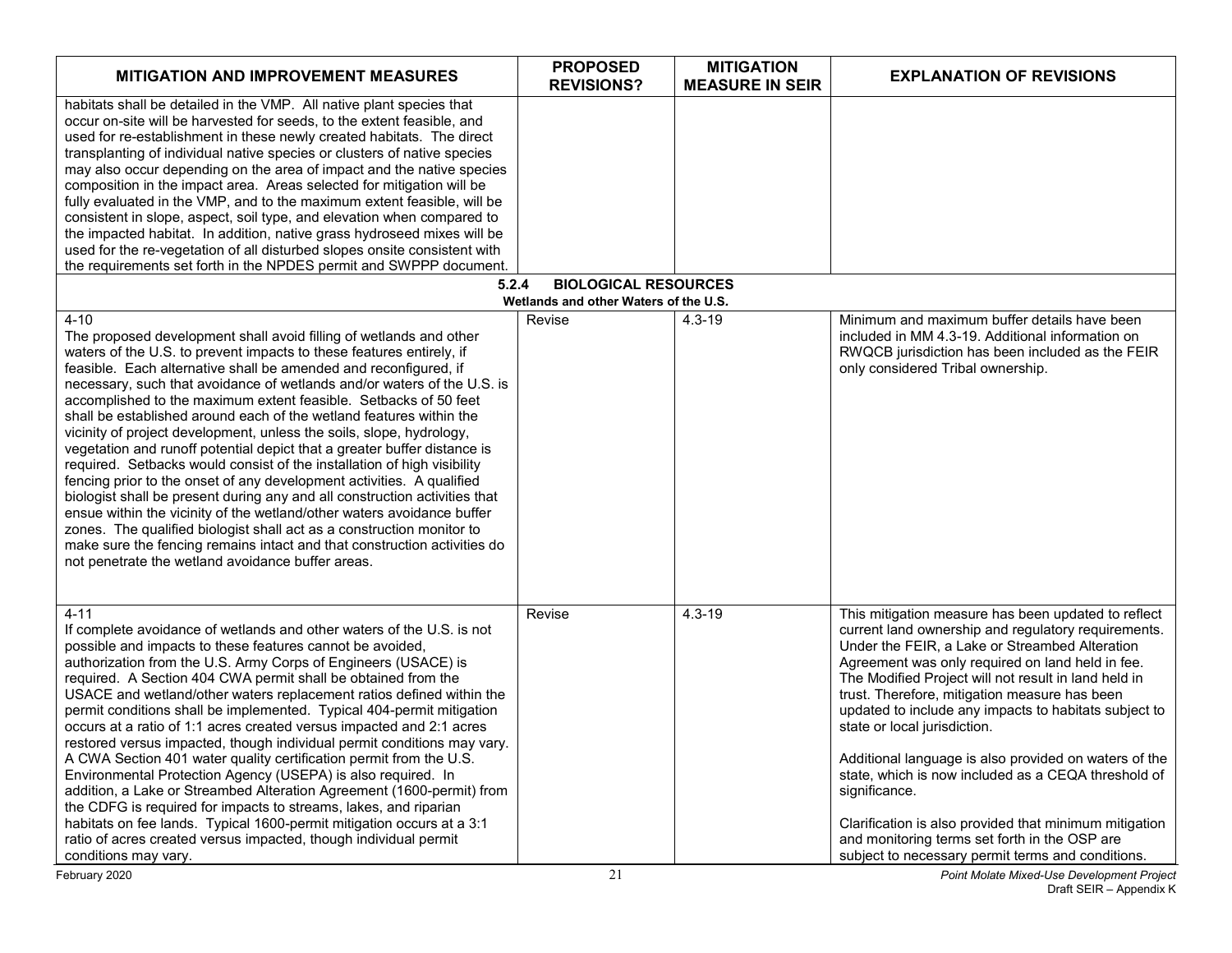| MITIGATION AND IMPROVEMENT MEASURES                                                                                                                                                                                                                                                                                                                                                                                                                                                                                                                                                                                                                                                                                                                                                                                                                                                                                                                                                              | <b>PROPOSED</b><br><b>REVISIONS?</b> | <b>MITIGATION</b><br><b>MEASURE IN SEIR</b> | <b>EXPLANATION OF REVISIONS</b>                                                                                                                                                                                                                                                                                                                                                                                                                                                                                                                    |  |
|--------------------------------------------------------------------------------------------------------------------------------------------------------------------------------------------------------------------------------------------------------------------------------------------------------------------------------------------------------------------------------------------------------------------------------------------------------------------------------------------------------------------------------------------------------------------------------------------------------------------------------------------------------------------------------------------------------------------------------------------------------------------------------------------------------------------------------------------------------------------------------------------------------------------------------------------------------------------------------------------------|--------------------------------------|---------------------------------------------|----------------------------------------------------------------------------------------------------------------------------------------------------------------------------------------------------------------------------------------------------------------------------------------------------------------------------------------------------------------------------------------------------------------------------------------------------------------------------------------------------------------------------------------------------|--|
| $4 - 12$<br>Wetland mitigation shall be accomplished through the creation of<br>seasonal wetlands within open space preserves, which shall be<br>established on-site at agency-approved locations. Ephemeral drainage<br>mitigation shall be accomplished through the restoration of existing on-<br>site streams, which were previously channeled (i.e., piped)<br>underground as part of prior site developments. A detailed mitigation<br>and monitoring plan shall be designed that includes all the necessary<br>details regarding the location and size of the proposed<br>wetlands/ephemeral drainages and open space preserves, monitoring<br>stipulations, reporting requirements, responsibilities, and performance<br>success criteria. The mitigation and monitoring plan shall meet the<br>stipulated requirements of and be written in accordance with the 401,<br>404, and 1600 permits, if applicable.                                                                           | Revise                               | $4.3 - 16$                                  | This mitigation measure has been updated to reflect<br>current land ownership and regulatory requirements.<br>Minimum mitigation standards have also been<br>defined. The Modified Project is subject to mitigation<br>requirements for wetlands as dictated by USACE,<br>the Regional Water Quality Control Board, and<br>CDFW for the entirety of the project site.<br>Clearly defined setbacks and construction<br>monitoring are additionally recommended for all<br>wetlands and ephemeral drainages, regardless of<br>jurisdictional status. |  |
| $4 - 13$<br>Alternatives B, D, and B1 shall avoid the on-site population of Suisun<br>Marsh aster to prevent impacts to this special-status plant, if feasible. If<br>feasible, these alternatives shall be amended and reconfigured such<br>that avoidance of the Suisun Marsh aster population and its habitat on-<br>site is accomplished. Setbacks of 50 feet shall be established around<br>the total area where the population occurs via high visibility fencing<br>prior to the onset of development activities. A qualified botanist shall be<br>present during any and all construction activities that ensue within the<br>vicinity of the Suisun Marsh aster setback. The qualified botanist shall<br>act as a construction monitor to ensure the fencing remains intact and<br>that construction activities do not penetrate this setback.                                                                                                                                          | Revise                               | MM 4.3-1                                    | This mitigation measure was minimally revised to<br>maintain consistency with the alternatives proposed<br>for the Modified Project, and additional language<br>was added to support further protection of Suisun<br>Marsh Aster if avoidance is not feasible.                                                                                                                                                                                                                                                                                     |  |
| $4 - 14$<br>If complete avoidance of the Suisun Marsh aster population cannot be<br>reasonably achieved, and impacts to this species are unavoidable,<br>consultation shall be initiated with the CDFG (for Alternatives B, D, and<br>B1). Upon CDFG approval, the impacted individual plants shall be<br>transplanted out of their existing locations and into an equivalent and<br>suitable wetland feature(s) that occurs within an established on-site<br>open space preserve. A qualified botanist shall determine the exact<br>transplanting locations and shall supervise all of the transplanting<br>activities. Transplanting activities shall occur during the fall months,<br>prior to the onset of heavy rains and inundation of seasonal wetland<br>features to minimize transplant stress to the plants and assure<br>transplant success. Transplanting activities shall not occur in the<br>spring, summer, or winter months, unless prior approval from the CDFG<br>is obtained. | Revise                               | MM 4.3-1                                    | This mitigation measure was minimally revised to<br>maintain consistency with the alternatives proposed<br>for the Modified Project, and additional language<br>was added to support further protection of Suisun<br>Marsh Aster if avoidance is not feasible.                                                                                                                                                                                                                                                                                     |  |
| <b>BIOLOGICAL RESOURCES</b><br>5.2.4<br><b>Special-Status Bird Species</b>                                                                                                                                                                                                                                                                                                                                                                                                                                                                                                                                                                                                                                                                                                                                                                                                                                                                                                                       |                                      |                                             |                                                                                                                                                                                                                                                                                                                                                                                                                                                                                                                                                    |  |
| $4 - 15$<br>Special-status and/or migratory bird and raptor species have potential<br>to nest within the project site. Generally, the nesting season extends                                                                                                                                                                                                                                                                                                                                                                                                                                                                                                                                                                                                                                                                                                                                                                                                                                     | Revise                               | $4.3 - 5$                                   | Revised based on current recommendations for<br>nesting bird surveys that reduce the timeframe of<br>preconstruction nesting bird surveys from anytime                                                                                                                                                                                                                                                                                                                                                                                             |  |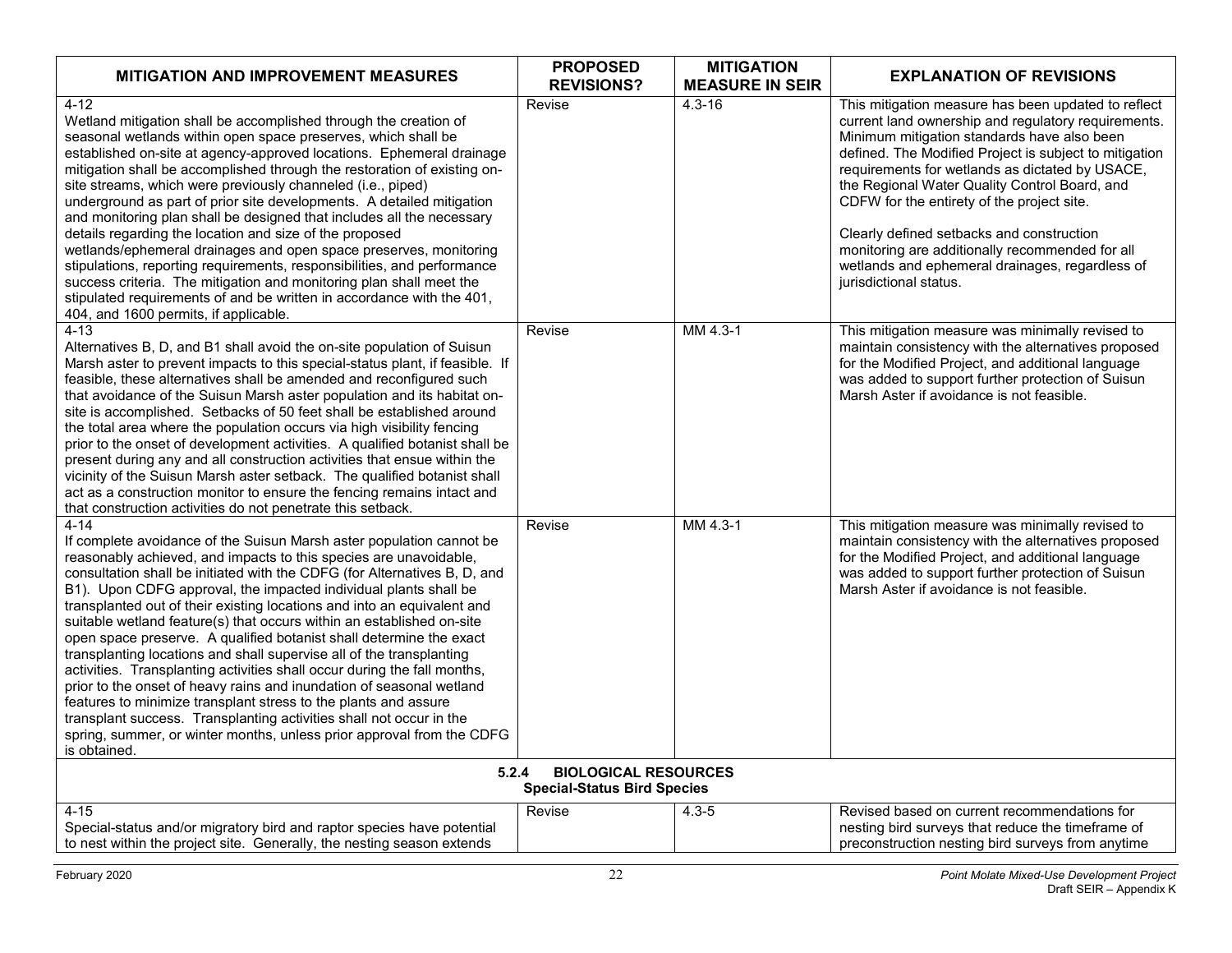| <b>MITIGATION AND IMPROVEMENT MEASURES</b>                                                                                                                                                                                                                                                                                                                                                                                                                                                                                                                                                                                                                                                                                                                                                                                                                                                                                                                                                                                                                               | <b>PROPOSED</b><br><b>REVISIONS?</b> | <b>MITIGATION</b><br><b>MEASURE IN SEIR</b> | <b>EXPLANATION OF REVISIONS</b>                                                                                                                                                                                                                                                                                                                                                                                                                                                |
|--------------------------------------------------------------------------------------------------------------------------------------------------------------------------------------------------------------------------------------------------------------------------------------------------------------------------------------------------------------------------------------------------------------------------------------------------------------------------------------------------------------------------------------------------------------------------------------------------------------------------------------------------------------------------------------------------------------------------------------------------------------------------------------------------------------------------------------------------------------------------------------------------------------------------------------------------------------------------------------------------------------------------------------------------------------------------|--------------------------------------|---------------------------------------------|--------------------------------------------------------------------------------------------------------------------------------------------------------------------------------------------------------------------------------------------------------------------------------------------------------------------------------------------------------------------------------------------------------------------------------------------------------------------------------|
| from February through September with peak activity taking place from<br>March through June. If any construction activities (e.g., tree and/or<br>vegetation removal, grading) are scheduled to occur during the nesting<br>season, pre-construction bird surveys shall be conducted. Pre-<br>construction surveys for any nesting bird species shall be conducted by<br>a qualified wildlife biologist throughout all regions of the site and<br>vicinity, which are within 500 feet of any proposed construction activity<br>(including thorough coverage of the pier). The surveys shall occur no<br>more than 14 days prior to the scheduled onset of construction<br>activities. If construction is delayed or halted for more than 14 days,<br>another pre-construction survey for nesting bird species shall be<br>conducted. If no nesting birds are detected during the pre-construction<br>surveys no additional surveys are required.                                                                                                                          |                                      |                                             | within 14 days prior to construction to five days prior<br>to construction (U.S. Fish & Wildlife Service, 2020).                                                                                                                                                                                                                                                                                                                                                               |
| $4 - 16$<br>If special-status nesting bird species are observed within 500 feet of<br>construction areas during the surveys, consultation shall be initiated<br>with the CDFG and/or the USFWS. Through consultation, an<br>appropriate course of action, acceptable setbacks, and a suitable<br>monitoring plan shall be determined. If non-special-status nesting birds<br>are observed during the surveys, an appropriate setback shall be<br>determined based on the species, the location of the nest(s), and other<br>pertinent biological attributes. Avoidance setbacks shall be established<br>around all active nest locations via stakes and high visibility fencing.<br>Typical setbacks are 250 feet for bird species and 500 feet for raptor<br>species. The nesting bird setbacks shall be completely avoided during<br>the duration of construction activities and the fencing must remain<br>intact. The fencing may be removed when a qualified wildlife biologist<br>confirms that the nest(s) is no longer occupied and all fledglings have<br>left. | Revise                               | $4.3 - 5$                                   | Specific buffer sizes are not described within the<br>SEIR mitigation measure. Buffer size is<br>recommended to be based solely on needs of an<br>individual species rather than a standard buffer size.<br>Agency consultation is now recommended as<br>necessary for determination of buffer size and<br>additional necessary mitigation for nests of special-<br>status birds.                                                                                              |
| $4 - 17$<br>If impacts (i.e., take) to federal or state threatened or endangered bird<br>species are unavoidable, an incidental take permit from the<br>USFWS/CDFG would be required. Take is defined as to harass, harm,<br>pursue, hunt, shoot, wound, kill, trap, or collect any threatened or<br>endangered bird species. Harm may also include significant habitat<br>modification.                                                                                                                                                                                                                                                                                                                                                                                                                                                                                                                                                                                                                                                                                 | No change                            | $4.3 - 5$                                   | Not Applicable                                                                                                                                                                                                                                                                                                                                                                                                                                                                 |
| $4 - 18$<br>Outdoor lighting known to attract shorebirds and migratory birds (e.g.,<br>advertising lighting, lights on signs, spotlights, floodlights, etc.) shall not<br>be used. All lighting fixtures associated with the development of the<br>proposed project shall be designed to ensure maximum efficiency,<br>eliminate direct upward light, reduce spill (i.e., light that spills beyond<br>the intended areas to be lit, but that is not projected directly upward), be<br>deliberately directed downward, be intentionally directed away from<br>marshes and beaches, and optimize useful light. In addition, motion-<br>sensitive lighting, lower intensity lights, and appropriately programmed<br>timed lights shall be used to the maximum extent feasible. Nighttime                                                                                                                                                                                                                                                                                    | Revise                               | $4.3 - 6$                                   | Additional information and studies on eelgrass have<br>determined that artificial lighting has the potential to<br>impact eelgrass and the behavior of wildlife within<br>eelgrass habitat. Therefore, it is recommended that<br>the Modified Project create a nighttime lighting plan<br>subject to City approval that addresses impacts to<br>both migratory birds and eelgrass. This provision<br>replaces the adherence to FLAP, which only<br>considers impacts to birds. |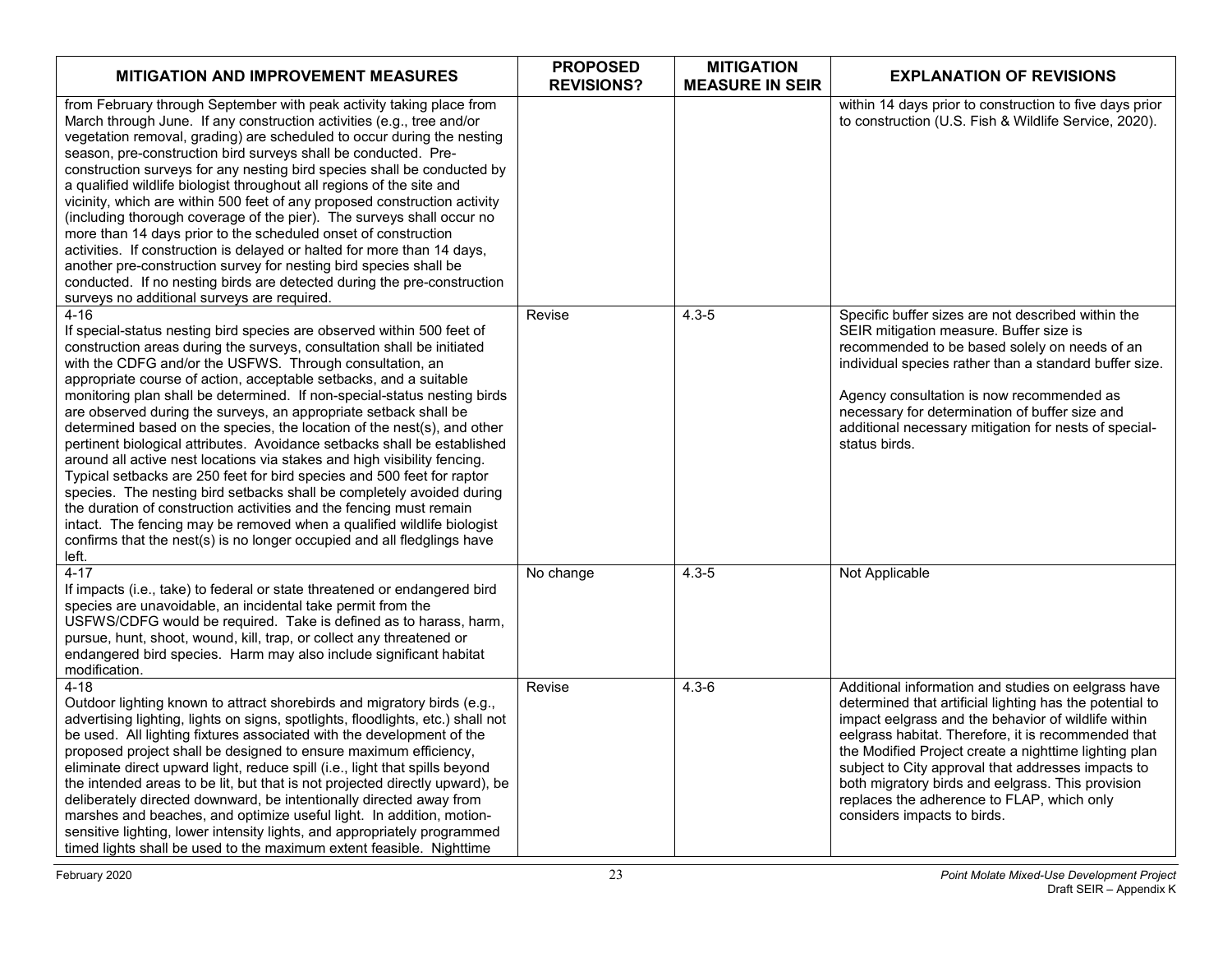| <b>MITIGATION AND IMPROVEMENT MEASURES</b>                                                                                                                                                                                                                                                                                                                                                                                                                                                                                                                                                                                                                                                                                                                                                                                                                                           | <b>PROPOSED</b><br><b>REVISIONS?</b> | <b>MITIGATION</b><br><b>MEASURE IN SEIR</b> | <b>EXPLANATION OF REVISIONS</b>                                                                                                                                                                                                                                                                                                                                                                                                                                                                                                                                         |  |  |
|--------------------------------------------------------------------------------------------------------------------------------------------------------------------------------------------------------------------------------------------------------------------------------------------------------------------------------------------------------------------------------------------------------------------------------------------------------------------------------------------------------------------------------------------------------------------------------------------------------------------------------------------------------------------------------------------------------------------------------------------------------------------------------------------------------------------------------------------------------------------------------------|--------------------------------------|---------------------------------------------|-------------------------------------------------------------------------------------------------------------------------------------------------------------------------------------------------------------------------------------------------------------------------------------------------------------------------------------------------------------------------------------------------------------------------------------------------------------------------------------------------------------------------------------------------------------------------|--|--|
| lighting shall also be reduced to the maximum extent feasible including<br>turning off lights from the hours of 11 pm to 7 am, unless they are<br>essential for security purposes and are properly designed and installed<br>to reduce light spillage. Lights that must be used during these<br>designated nighttime hours shall be dimmed in order to reduce the<br>intensity of light projected by the project. The proposed project should<br>adhere to the Bird-Friendly Development Guidelines sponsored by the<br>Fatal Light Awareness Program (FLAP, 2008).<br>$4 - 19$<br>The facility shall implement practical measures to deter and/or minimize<br>disturbance by common scavenging mammals (e.g., raccoons,<br>opossums, feral cats, and skunks) which could potentially agitate,                                                                                       | Revise                               | $4.3 - 7$                                   | This mitigation measure was reworded for clarity, but<br>the content remains consistent with how the<br>measure was presented in the 2011 FEIR.                                                                                                                                                                                                                                                                                                                                                                                                                         |  |  |
| disrupt, or otherwise frighten bird species that may be present within<br>the project site. Such measures shall include but are not limited to daily<br>collection and removal of trash generated by the facility, the use of<br>sealed and secure trash dumpsters and bins throughout the facility, and<br>fencing around trash collection areas.                                                                                                                                                                                                                                                                                                                                                                                                                                                                                                                                   |                                      |                                             |                                                                                                                                                                                                                                                                                                                                                                                                                                                                                                                                                                         |  |  |
| <b>BIOLOGICAL RESOURCES</b><br>5.2.4<br><b>Special-Status Mammal Species</b>                                                                                                                                                                                                                                                                                                                                                                                                                                                                                                                                                                                                                                                                                                                                                                                                         |                                      |                                             |                                                                                                                                                                                                                                                                                                                                                                                                                                                                                                                                                                         |  |  |
| $4 - 20$<br>A qualified wildlife biologist shall conduct pre-construction surveys<br>within all potentially suitable bat habitats (i.e., buildings which would be<br>modified or demolished, the pier, and the eucalyptus woodland) that<br>occur within the site and vicinity of any proposed construction activities.<br>If no bats and/or evidence of bats (i.e., guano) are detected during the<br>pre-construction surveys, no additional surveys are required.                                                                                                                                                                                                                                                                                                                                                                                                                 | Revise                               | $4.3 - 8$                                   | The FEIR did not define a timeline constraint during<br>which the preconstruction survey needed to be<br>performed. This has been revised to require that<br>preconstruction bat surveys be completed no more<br>than seven days prior to construction.                                                                                                                                                                                                                                                                                                                 |  |  |
| $4 - 21$<br>If bats and/or evidence of bats are detected during the pre-construction<br>surveys, a qualified bat biologist (i.e., specialist) shall facilitate bat<br>evacuation and removal. This typically entails the installation of<br>exclusionary (e.g., mist) nets around occupied habitats while the bats<br>are away from their roosts. The netted habitats shall be monitored<br>frequently at appropriate times and intervals to assure that all the bats<br>have left the roosts and that no bats re-enter during the entire duration<br>of all development activities. The qualified bat biologist shall determine<br>the specific logistics and details regarding bat removal within the larger<br>historic buildings on-site, after he or she has fully assessed the site.<br>When construction activities are completed, the exclusionary nets shall<br>be removed. | Revise                               | $4.3 - 8$                                   | This has been revised to require agency notification<br>prior to any bat exclusion performed by the qualified<br>biologist.<br>Additionally, the 2011 FIER did not include actions<br>for potential bat roost trees. Therefore, this<br>mitigation has been update to require a two-day<br>removal process for any potential bat roost trees. All<br>trees determined by the qualified biologist to be<br>potential roost tree are to be marked as such with<br>high-visibility markers in order to prevent accidental<br>or inappropriate removal of a bat roost tree. |  |  |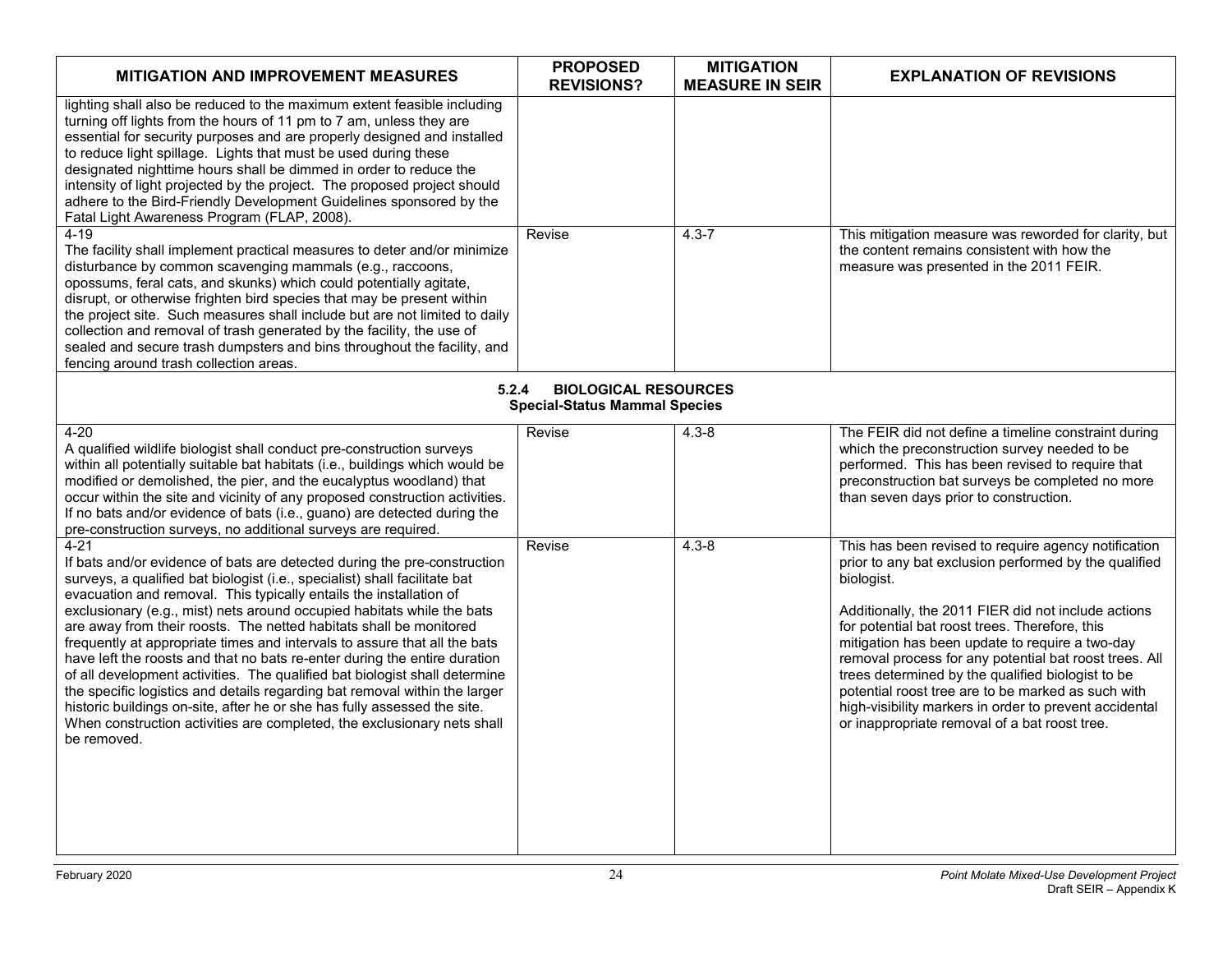| <b>CULTURAL RESOURCES</b><br>4.4-1, 4.4-2a/b, 4.4-4 | This mitigation measure was revised to reflect<br>several changes between the Casino Project and the<br>Modified Project, including alterations in the project<br>description, changes to the Winehaven Historic<br>District, updates to AB 52, and the shift from the<br>requirement for a new (additional) Programmatic<br>Agreement to an Unanticipated Discoveries<br>Treatment Plan. The original mitigation measure was |
|-----------------------------------------------------|-------------------------------------------------------------------------------------------------------------------------------------------------------------------------------------------------------------------------------------------------------------------------------------------------------------------------------------------------------------------------------------------------------------------------------|
|                                                     |                                                                                                                                                                                                                                                                                                                                                                                                                               |
|                                                     | split into several mitigation measures in the SEIR to<br>maintain clarity between measure topics.                                                                                                                                                                                                                                                                                                                             |
|                                                     |                                                                                                                                                                                                                                                                                                                                                                                                                               |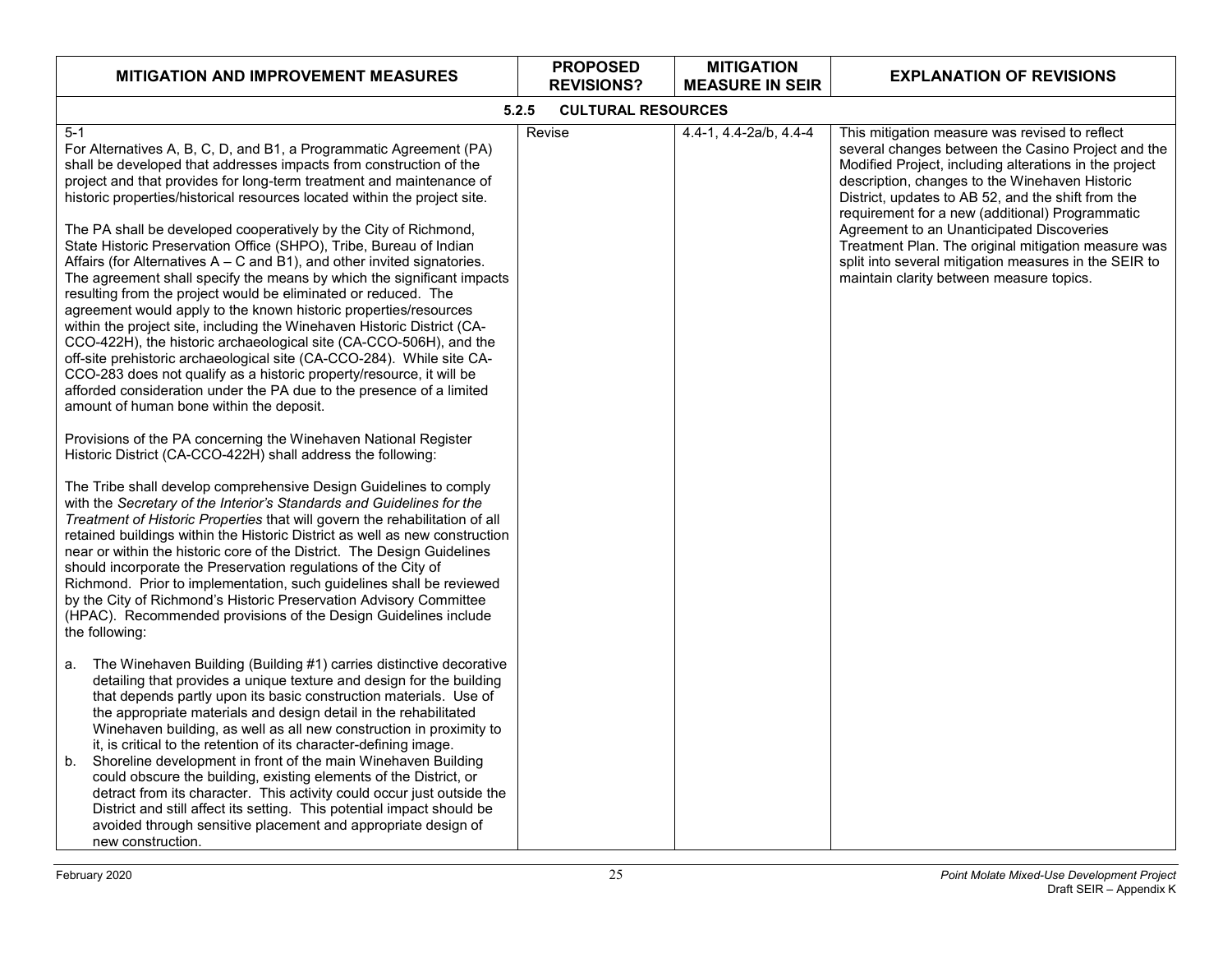|    | <b>MITIGATION AND IMPROVEMENT MEASURES</b>                                                                                                                                                                                                                                                                                                                                         | <b>PROPOSED</b><br><b>REVISIONS?</b> | <b>MITIGATION</b><br><b>MEASURE IN SEIR</b> | <b>EXPLANATION OF REVISIONS</b> |
|----|------------------------------------------------------------------------------------------------------------------------------------------------------------------------------------------------------------------------------------------------------------------------------------------------------------------------------------------------------------------------------------|--------------------------------------|---------------------------------------------|---------------------------------|
| C. | All retained contributing elements of the Historic District shall be<br>rehabilitated in keeping with the Secretary of the Interior's<br>Standards and Guidelines for the Treatment of Historic Properties                                                                                                                                                                         |                                      |                                             |                                 |
| d. | and Design Guidelines for the Project that include preservation<br>regulations of the City of Richmond. This will reduce negative<br>impacts of alteration to less than significant.<br>Prior to the demolition or alteration of any contributing buildings                                                                                                                        |                                      |                                             |                                 |
|    | within the Historic District, the 1995 Historic American Building<br>Survey (HABS) documentation shall be updated. The timbers and<br>wood floors in Building 6 shall be reclaimed for reuse in<br>architectural features of Alternatives A, B, C, D, and B1.                                                                                                                      |                                      |                                             |                                 |
| е. | Any new public entrances added to Building #1 shall be designed<br>to be compatible with the character of the building.                                                                                                                                                                                                                                                            |                                      |                                             |                                 |
| f. | Any attachments to the existing historic buildings should be<br>minimal and reversible. This includes additions, canopies, and<br>exterior lighting.                                                                                                                                                                                                                               |                                      |                                             |                                 |
| g. | Existing windows within Buildings #1, 10, and 13 should be<br>repaired and preserved to the maximum extent feasible. Any<br>replacements must match the original windows. Installation of any<br>new windows should be kept to a minimum and should be the                                                                                                                         |                                      |                                             |                                 |
| h. | same material, size and design character as existing windows.<br>Metal sheet hood moldings over the paired windows on the west<br>elevation and the three story portion of the Building #1 should be<br>repaired and replaced. The original material should be retained<br>wherever possible. Where it is missing, new hood moldings should<br>be recreated to match the original. |                                      |                                             |                                 |
| i. | New construction south of Building #1 shall be cognizant of the<br>existing scale, massing, and height of Building #1. The height of<br>new construction shall be stepped-up gradually from the north side<br>of new construction toward the south, with the lower side near<br>Building #1.                                                                                       |                                      |                                             |                                 |
| j. | Damaged or deteriorated brickwork throughout Buildings #1, 10,<br>and 13 should be repaired or replaced to match the existing<br>brickwork.                                                                                                                                                                                                                                        |                                      |                                             |                                 |
| k. | Any work involving the relocation of utilities, water, sewer or<br>electrical facilities should avoid impacts to the visual character of<br>the existing Historic District and its buildings. Installation of any<br>utility features in visually prominent sites within the District or<br>adjacent to its buildings shall be avoided.                                            |                                      |                                             |                                 |
| Ι. | Building # 17 shall be relocated to an appropriate location within<br>the Historic District in consultation with a qualified architectural<br>historian.                                                                                                                                                                                                                           |                                      |                                             |                                 |
|    | m. The two additions flanking the central (original) portion of the fire<br>station (Building #63) shall be removed. These additions are not<br>original and are not in keeping with the construction of the original<br>building.                                                                                                                                                 |                                      |                                             |                                 |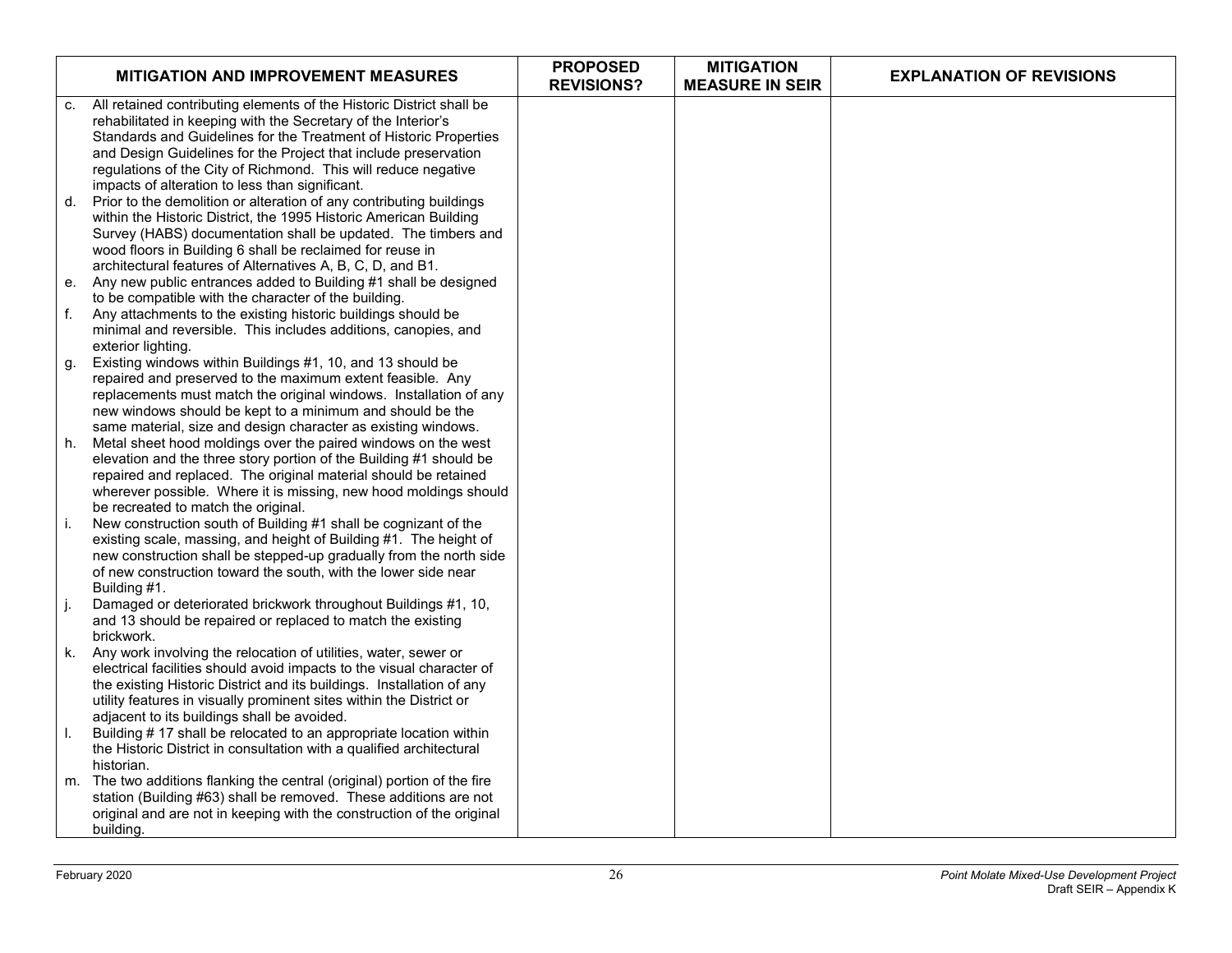| <b>MITIGATION AND IMPROVEMENT MEASURES</b>                                                                                                   | <b>PROPOSED</b><br><b>REVISIONS?</b> | <b>MITIGATION</b><br><b>MEASURE IN SEIR</b> | <b>EXPLANATION OF REVISIONS</b> |
|----------------------------------------------------------------------------------------------------------------------------------------------|--------------------------------------|---------------------------------------------|---------------------------------|
| Retain open space, or the impression of space, between Building<br>n.                                                                        |                                      |                                             |                                 |
| #1 and any new construction south of Building #1. Allow the                                                                                  |                                      |                                             |                                 |
| Powerhouse and hillside to be viewed through space.                                                                                          |                                      |                                             |                                 |
| Reconfiguration of Western Drive should de-emphasize the<br>о.                                                                               |                                      |                                             |                                 |
| physical division of the east and western portions of the district.                                                                          |                                      |                                             |                                 |
| Use landscaping to help minimize the visual division.<br>Landscaping within the Historic District should remain compatible                   |                                      |                                             |                                 |
| p.<br>with the original image of the complex. Historic photographs can                                                                       |                                      |                                             |                                 |
| be used as a guide.                                                                                                                          |                                      |                                             |                                 |
| Limit the height of any new amenities on the west side of Building<br>q.                                                                     |                                      |                                             |                                 |
| #1. New elements shall be oriented away from this area to avoid                                                                              |                                      |                                             |                                 |
| obscuring the view of the building.                                                                                                          |                                      |                                             |                                 |
| Incorporate design elements into the new construction that serve<br>r.                                                                       |                                      |                                             |                                 |
| the same purpose of architectural detail on the four Teutonic                                                                                |                                      |                                             |                                 |
| influenced buildings and carry-over existing themes in scale and                                                                             |                                      |                                             |                                 |
| texture.                                                                                                                                     |                                      |                                             |                                 |
|                                                                                                                                              |                                      |                                             |                                 |
| The PA shall also provide for development of a Treatment Plan to                                                                             |                                      |                                             |                                 |
| address potential impacts to archaeological sites CA-CCO-283, CA-<br>CCO-284, and CA-CCO-506H. Recommended mitigation includes the           |                                      |                                             |                                 |
| following:                                                                                                                                   |                                      |                                             |                                 |
|                                                                                                                                              |                                      |                                             |                                 |
| a. All ground disturbance or project components to be constructed in                                                                         |                                      |                                             |                                 |
| proximity to CA-CCO-506H shall be sited in a manner consistent                                                                               |                                      |                                             |                                 |
| with the recommendations of Volume II of the cultural resources                                                                              |                                      |                                             |                                 |
| investigation (Appendix Y) so as to avoid any construction or                                                                                |                                      |                                             |                                 |
| operational impacts to the resource;                                                                                                         |                                      |                                             |                                 |
| The core area of site CA-CCO-283, as described in Volume II of<br>b.                                                                         |                                      |                                             |                                 |
| the cultural resources investigation (Appendix Y), shall be avoided                                                                          |                                      |                                             |                                 |
| by all ground disturbing activity;<br>Site CA-CCO-284 shall be avoided by ground disturbing activities.<br>C.                                |                                      |                                             |                                 |
| Avoidance will be achieved by adhering to recommendations                                                                                    |                                      |                                             |                                 |
| provided in Volume II of the cultural resources investigation                                                                                |                                      |                                             |                                 |
| (Appendix Y).                                                                                                                                |                                      |                                             |                                 |
| Construction monitoring by a qualified archaeologist during<br>d.                                                                            |                                      |                                             |                                 |
| construction work involving ground disturbance in the vicinity of the                                                                        |                                      |                                             |                                 |
| sites:                                                                                                                                       |                                      |                                             |                                 |
| e. Long-term protection of the sites by capping, fencing, or other                                                                           |                                      |                                             |                                 |
| means to prevent unauthorized or inadvertent intrusion.                                                                                      |                                      |                                             |                                 |
| The PA shall provide for the development of a cultural interpretive                                                                          |                                      |                                             |                                 |
| center highlighting the long history of Point Molate and the surrounding                                                                     |                                      |                                             |                                 |
| community. The interpretive center shall be housed at one of the                                                                             |                                      |                                             |                                 |
| historic buildings within the Winehaven National Register District and<br>shall include exhibits highlighting the history of native peoples, |                                      |                                             |                                 |
| Winehaven, and the role of Point Molate and Richmond in World War II.                                                                        |                                      |                                             |                                 |
| The former shrimp camp that was located at Point Molate shall be                                                                             |                                      |                                             |                                 |
| recognized, memorialized, and interpreted throughout the project site in                                                                     |                                      |                                             |                                 |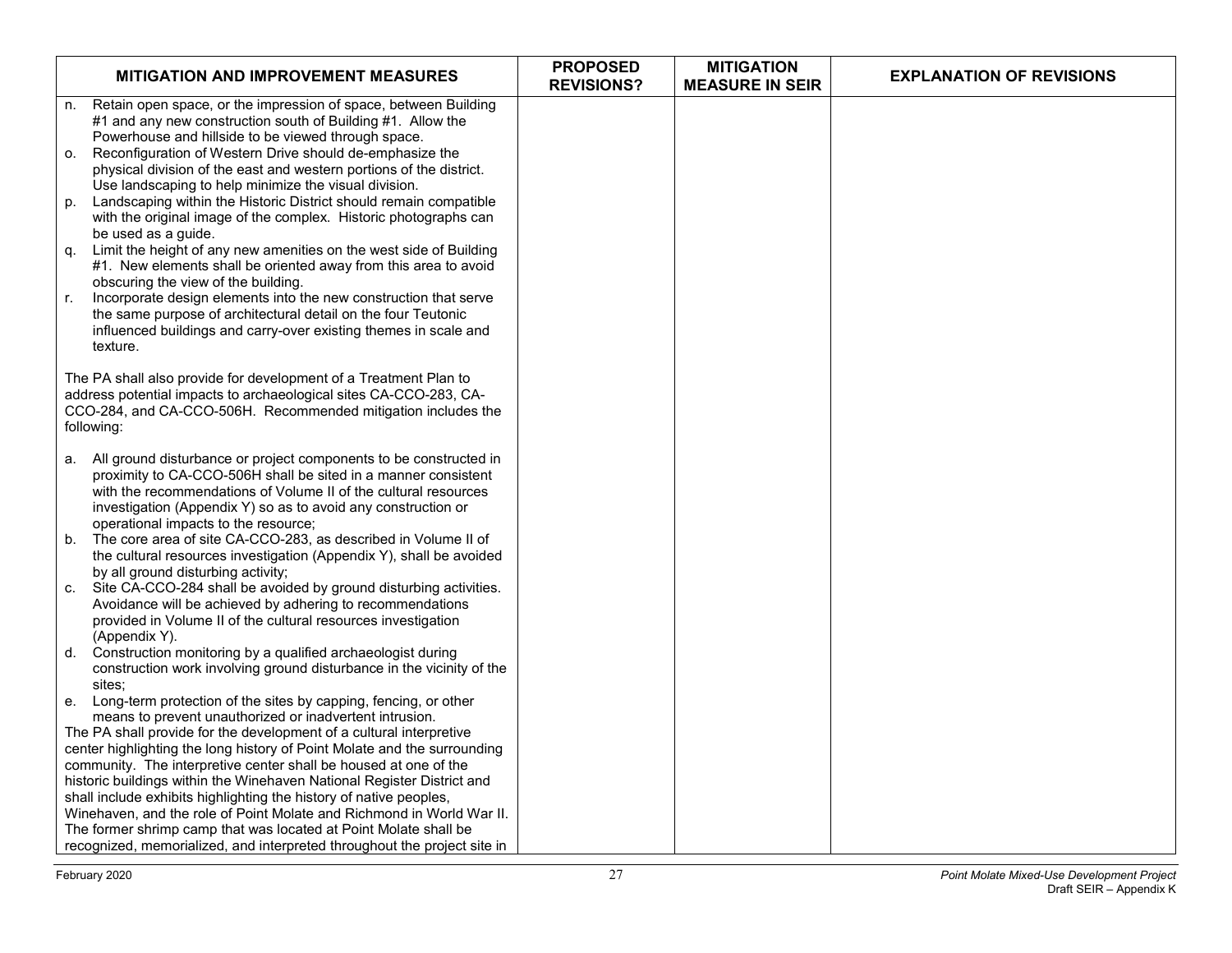| <b>MITIGATION AND IMPROVEMENT MEASURES</b>                                                                                                                                                                                                                                                                                                                                                                                                                                                                                                                                                                                                                                                                                                                                                                                                                                                                                                                                                                                                                                                                                                                                                                                                                                                                                                                                                                                                        | <b>PROPOSED</b><br><b>REVISIONS?</b> | <b>MITIGATION</b><br><b>MEASURE IN SEIR</b> | <b>EXPLANATION OF REVISIONS</b>                                                                                                                                                                                                                                                                                                                                                                                                                                                                                                    |
|---------------------------------------------------------------------------------------------------------------------------------------------------------------------------------------------------------------------------------------------------------------------------------------------------------------------------------------------------------------------------------------------------------------------------------------------------------------------------------------------------------------------------------------------------------------------------------------------------------------------------------------------------------------------------------------------------------------------------------------------------------------------------------------------------------------------------------------------------------------------------------------------------------------------------------------------------------------------------------------------------------------------------------------------------------------------------------------------------------------------------------------------------------------------------------------------------------------------------------------------------------------------------------------------------------------------------------------------------------------------------------------------------------------------------------------------------|--------------------------------------|---------------------------------------------|------------------------------------------------------------------------------------------------------------------------------------------------------------------------------------------------------------------------------------------------------------------------------------------------------------------------------------------------------------------------------------------------------------------------------------------------------------------------------------------------------------------------------------|
| a manner that would not subject it to looting of in situ archaeological<br>remains.                                                                                                                                                                                                                                                                                                                                                                                                                                                                                                                                                                                                                                                                                                                                                                                                                                                                                                                                                                                                                                                                                                                                                                                                                                                                                                                                                               |                                      |                                             |                                                                                                                                                                                                                                                                                                                                                                                                                                                                                                                                    |
| $5-2$<br>The following requirements shall be included in contract specifications<br>for construction activities associated with the Proposed Project,<br>regardless of the alternative selected:<br>In the event that any prehistoric, historic, or paleontological resources<br>are discovered during construction-related earth-moving activities, all<br>work within 50 feet of the resources shall be halted and a qualified<br>archaeologist or paleontologist, as appropriate, shall be consulted to<br>assess the significance of the find. If any find is determined to be<br>significant by the qualified professional, then appropriate agency and<br>project representatives and the qualified archaeologist and/or<br>paleontologist shall meet to determine the appropriate course of action.<br>All significant cultural or paleontological materials recovered shall be<br>subject to scientific analysis, professional museum curation, and a<br>report prepared by the qualified archaeologist or paleontologist<br>according to current professional standards.<br>If human bone or bone of unknown origin is found during construction,<br>all work shall stop within 50 feet of the find and the Contra Costa<br>County Coroner and the Tribe shall be contacted immediately. If the<br>discovery of human remains is made on federal trust land, the BIA<br>archaeologist shall be contacted immediately. If the remains are | Revise                               | 4.4-2, 4.4-3, 4.4-4                         | This mitigation measure was revised to reflect<br>several changes between the Casino Project and the<br>Modified Project, including alterations in the project<br>description, changes to the Winehaven Historic<br>District, updates to AB 52, and the shift from the<br>requirement for a new (additional) Programmatic<br>Agreement to an Unanticipated Discoveries<br>Treatment Plan. The original mitigation measure was<br>split into several mitigation measures in the SEIR to<br>maintain clarity between measure topics. |
| determined to be Native American, the coroner shall notify the Native<br>American Heritage Commission (NAHC) who shall identify the most<br>likely descendant. The most likely descendant shall work with the Tribe<br>and/or BIA, as appropriate, to develop a plan for re-interment of the<br>human remains and any associated artifacts. No additional work shall<br>take place within the immediate vicinity of the find until the identified<br>actions have been implemented.                                                                                                                                                                                                                                                                                                                                                                                                                                                                                                                                                                                                                                                                                                                                                                                                                                                                                                                                                               |                                      |                                             |                                                                                                                                                                                                                                                                                                                                                                                                                                                                                                                                    |
| 5.2.6                                                                                                                                                                                                                                                                                                                                                                                                                                                                                                                                                                                                                                                                                                                                                                                                                                                                                                                                                                                                                                                                                                                                                                                                                                                                                                                                                                                                                                             | <b>SOCIOECONOMIC CONDITIONS</b>      |                                             |                                                                                                                                                                                                                                                                                                                                                                                                                                                                                                                                    |
| $6 - 1$<br>The Tribe shall provide compensation to an organization that provides<br>services for problem and pathological gamblers within ten miles of the<br>project site for two new licensed counselors. Through the<br>Intergovernmental Agreement (IGA) between the Tribe and Contra<br>Costa County, the County agrees to provide these additional<br>professionals for gambling addiction prevention and treatment.<br>Compensation to the County for costs related to these professionals is<br>detailed in Section 4.7 and the IGA. The Tribe and County shall further<br>engage in consultation every two years and assess the needs for                                                                                                                                                                                                                                                                                                                                                                                                                                                                                                                                                                                                                                                                                                                                                                                                | Delete                               | Not Applicable                              | This mitigation measure was included in the 2011<br>FEIR because the document was prepared as a joint<br>document to satisfy the requirements of the<br>California Environmental Quality Act (CEQA) and the<br>National Environmental Protection Act (NEPA).<br>NEPA requires an analysis of a project's effects on<br>socioeconomic conditions. Under CEQA, economic<br>or social effects are not considered significant<br>effects on the environment. Therefore,<br>socioeconomic effects of the Modified Project are           |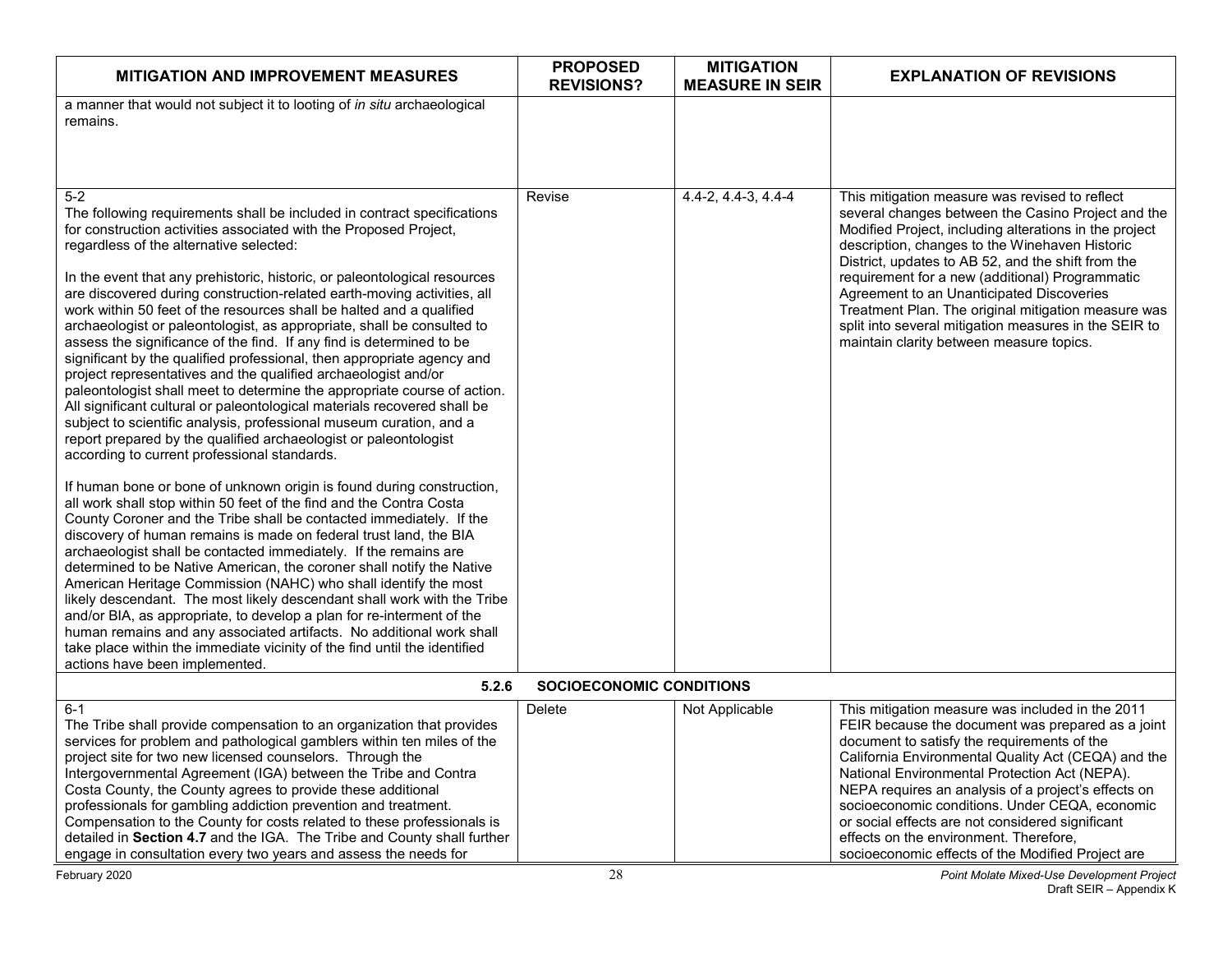| <b>MITIGATION AND IMPROVEMENT MEASURES</b>                                                                                                                                                                                                                                                                                                                                                                                                                                                                                                                                                                                                                                                                                                                                                                                                                                                                                                                                                               | <b>PROPOSED</b><br><b>REVISIONS?</b> | <b>MITIGATION</b><br><b>MEASURE IN SEIR</b> | <b>EXPLANATION OF REVISIONS</b>                                                                                                                                                                                                                                                                                                                                                                                                                                                                                                                                                                                              |
|----------------------------------------------------------------------------------------------------------------------------------------------------------------------------------------------------------------------------------------------------------------------------------------------------------------------------------------------------------------------------------------------------------------------------------------------------------------------------------------------------------------------------------------------------------------------------------------------------------------------------------------------------------------------------------------------------------------------------------------------------------------------------------------------------------------------------------------------------------------------------------------------------------------------------------------------------------------------------------------------------------|--------------------------------------|---------------------------------------------|------------------------------------------------------------------------------------------------------------------------------------------------------------------------------------------------------------------------------------------------------------------------------------------------------------------------------------------------------------------------------------------------------------------------------------------------------------------------------------------------------------------------------------------------------------------------------------------------------------------------------|
| counselors, based on the discussion of problem and pathological<br>gambling treatment in Section 4.7.                                                                                                                                                                                                                                                                                                                                                                                                                                                                                                                                                                                                                                                                                                                                                                                                                                                                                                    |                                      |                                             | not analyzed in this SEIR. This mitigation measure is<br>not applicable to the Modified Project.                                                                                                                                                                                                                                                                                                                                                                                                                                                                                                                             |
| The Tribe shall also provide non-monetary support to the California<br>Council on Problem Gambling, a California nonprofit public benefit<br>corporation that:                                                                                                                                                                                                                                                                                                                                                                                                                                                                                                                                                                                                                                                                                                                                                                                                                                           |                                      |                                             |                                                                                                                                                                                                                                                                                                                                                                                                                                                                                                                                                                                                                              |
| Conducts responsible gambling workshops for Casino employees;<br>$\bullet$                                                                                                                                                                                                                                                                                                                                                                                                                                                                                                                                                                                                                                                                                                                                                                                                                                                                                                                               |                                      |                                             |                                                                                                                                                                                                                                                                                                                                                                                                                                                                                                                                                                                                                              |
| Staffs a 24 hour/day, 7 days/week "Problem Gambling Help Line"<br>$\bullet$<br>with live professional counselors who can provide first contact<br>crisis intervention;                                                                                                                                                                                                                                                                                                                                                                                                                                                                                                                                                                                                                                                                                                                                                                                                                                   |                                      |                                             |                                                                                                                                                                                                                                                                                                                                                                                                                                                                                                                                                                                                                              |
| Trains and certifies California Certified Gambling Counselors;<br>$\bullet$                                                                                                                                                                                                                                                                                                                                                                                                                                                                                                                                                                                                                                                                                                                                                                                                                                                                                                                              |                                      |                                             |                                                                                                                                                                                                                                                                                                                                                                                                                                                                                                                                                                                                                              |
| Provides information on cost accessible programs for those with<br>$\bullet$<br>compulsive gambling problems; and                                                                                                                                                                                                                                                                                                                                                                                                                                                                                                                                                                                                                                                                                                                                                                                                                                                                                        |                                      |                                             |                                                                                                                                                                                                                                                                                                                                                                                                                                                                                                                                                                                                                              |
| Maintains a "Speakers Bureau" of volunteers to help educate<br>$\bullet$<br>children and adults at schools and community service forums                                                                                                                                                                                                                                                                                                                                                                                                                                                                                                                                                                                                                                                                                                                                                                                                                                                                  |                                      |                                             |                                                                                                                                                                                                                                                                                                                                                                                                                                                                                                                                                                                                                              |
| $6-2$<br>The Tribe shall adopt a policy statement on problem gambling. The<br>Tribe shall provide training to all appropriate employees regarding the<br>identification of intoxicated patrons gambling; shall adopt procedures to<br>prohibit intoxicated persons from gambling at the gaming<br>establishment; and shall provide information to intoxicated gambling<br>patrons regarding the dangers of intoxicated gambling, and available<br>counseling and treatment resources.<br>Additionally, the Tribe shall take special measures to prevent underage<br>gambling including, at a minimum: (a) appropriate signage, detailing the<br>age limit and possible penalties, shall be posted at all Casino entrance<br>points; (b) Casino floor personnel shall be instructed to contact Casino<br>Security when they suspect that a minor is gambling; and (c) Casino<br>Security shall escort the minor from the Casino, and contact the<br>appropriate law enforcement officials when warranted. | Delete                               | Not Applicable                              | This mitigation measure was included in the 2011<br>FEIR because the document was prepared as a joint<br>document to satisfy the requirements of the<br>California Environmental Quality Act (CEQA) and the<br>National Environmental Protection Act (NEPA).<br>NEPA requires an analysis of a project's effects on<br>socioeconomic conditions. Under CEQA, economic<br>or social effects are not considered significant<br>effects on the environment. Therefore,<br>socioeconomic effects of the Modified Project are<br>not analyzed in this SEIR. This mitigation measure is<br>not applicable to the Modified Project. |
| $6-3$<br>The Tribe shall respectfully and confidentially provide the customer with<br>written information that includes a list of professional gambling<br>treatment programs and self-help groups. The Tribe shall provide<br>information to its guests through signage, pamphlets, and an Internet<br>website that describe the symptoms of problem gambling.<br>Informational brochures shall be available throughout the Casino that<br>discuss how a person knows that he or she has a gambling problem<br>and the ramifications of such a problem in terms of family, friends and<br>social obligations. The brochures shall provide a hotline number that is<br>available to call 24 hours each day, including the Council on<br>Compulsive Gambling of California's 24-hour free and confidential<br>Helpline, which offers problem gamblers and their families' information<br>and referral to self-help and professional services. All appropriate                                             | Delete                               | Not Applicable                              | This mitigation measure was included in the 2011<br>FEIR because the document was prepared as a joint<br>document to satisfy the requirements of the<br>California Environmental Quality Act (CEQA) and the<br>National Environmental Protection Act (NEPA).<br>NEPA requires an analysis of a project's effects on<br>socioeconomic conditions. Under CEQA, economic<br>or social effects are not considered significant<br>effects on the environment. Therefore,<br>socioeconomic effects of the Modified Project are<br>not analyzed in this SEIR. This mitigation measure is<br>not applicable to the Modified Project. |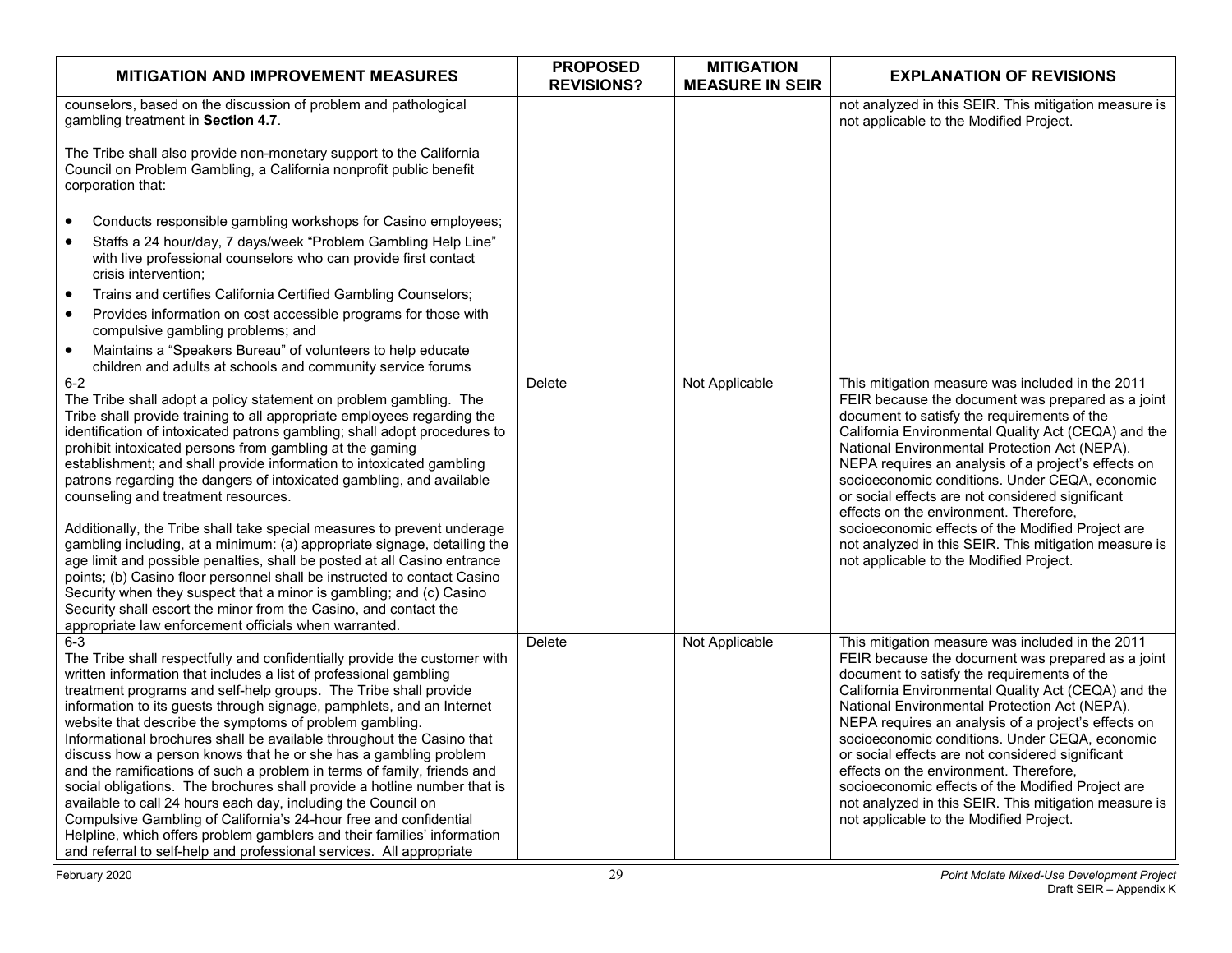| <b>MITIGATION AND IMPROVEMENT MEASURES</b>                                                                                                                                                                                                                                                                                                                                                                                                                                                                                                                                                                                                                                                                                                                                                                                                                                                                                                                                                                                                                                               | <b>PROPOSED</b><br><b>REVISIONS?</b>                 | <b>MITIGATION</b><br><b>MEASURE IN SEIR</b> | <b>EXPLANATION OF REVISIONS</b>                                                                                                                                                                                                                                                                                                                                                                                                                                                                                                                                                                                              |
|------------------------------------------------------------------------------------------------------------------------------------------------------------------------------------------------------------------------------------------------------------------------------------------------------------------------------------------------------------------------------------------------------------------------------------------------------------------------------------------------------------------------------------------------------------------------------------------------------------------------------------------------------------------------------------------------------------------------------------------------------------------------------------------------------------------------------------------------------------------------------------------------------------------------------------------------------------------------------------------------------------------------------------------------------------------------------------------|------------------------------------------------------|---------------------------------------------|------------------------------------------------------------------------------------------------------------------------------------------------------------------------------------------------------------------------------------------------------------------------------------------------------------------------------------------------------------------------------------------------------------------------------------------------------------------------------------------------------------------------------------------------------------------------------------------------------------------------------|
| Casino employees shall receive training in the identification of problem<br>gambling. Employees shall offer customers information about available<br>problem gambling resources when signs of problem gambling are<br>evident.                                                                                                                                                                                                                                                                                                                                                                                                                                                                                                                                                                                                                                                                                                                                                                                                                                                           |                                                      |                                             |                                                                                                                                                                                                                                                                                                                                                                                                                                                                                                                                                                                                                              |
| Within three months of the Project start date the Tribe shall adopt a<br>comprehensive Responsible Gambling Program ("Program") to support<br>the development of awareness and prevention programs for problem<br>and underage gambling at the gaming establishment. The Manager<br>shall provide a copy of the Program to the County Health Officer for<br>review and comment, and shall consider all comments received, and<br>shall strive to improve the Program on a continuing basis. County and<br>Tribe shall each designate a representative for coordination of the<br>County's Pathological Gambling Treatment Program with the Tribe's<br>Responsible Gambling Program. Within three months of the Project<br>start date, the two representatives shall meet to review opportunities for<br>coordinating and for reviewing the effectiveness of the County's and the<br>Tribe's programs. Additional meetings shall be scheduled quarterly or<br>as determined by the representatives, for the purpose of ongoing<br>coordination and continual improvement of the programs. |                                                      |                                             |                                                                                                                                                                                                                                                                                                                                                                                                                                                                                                                                                                                                                              |
| $6 - 4$<br>The Tribe shall maintain a Self-Exclusion Policy whereby patrons may<br>request a halt to casino promotional mailings, check cashing privileges,<br>and player club privileges. A patron may also request to be physically<br>excluded from the gaming establishment. Procedures shall be<br>established that allow problem gamblers to assume the responsibility of<br>excluding themselves from any form of gambling at the gaming<br>establishment. These procedures shall outline the steps involved in the<br>initiation of a Self-Exclusion Form, and provide for the processing and<br>retention of the Self-Exclusion Form, patron's return and patron's<br>reinstatement process. Additionally, the Tribe shall maintain an<br>Involuntary Exclusion Policy whereby a patron may be involuntarily<br>subjected to the same provisions associated with the Self-Exclusion<br>Policy, for purposes of preventing the patron's problem gambling.                                                                                                                        | <b>Delete</b>                                        | Not Applicable                              | This mitigation measure was included in the 2011<br>FEIR because the document was prepared as a joint<br>document to satisfy the requirements of the<br>California Environmental Quality Act (CEQA) and the<br>National Environmental Protection Act (NEPA).<br>NEPA requires an analysis of a project's effects on<br>socioeconomic conditions. Under CEQA, economic<br>or social effects are not considered significant<br>effects on the environment. Therefore,<br>socioeconomic effects of the Modified Project are<br>not analyzed in this SEIR. This mitigation measure is<br>not applicable to the Modified Project. |
| 5.2.7                                                                                                                                                                                                                                                                                                                                                                                                                                                                                                                                                                                                                                                                                                                                                                                                                                                                                                                                                                                                                                                                                    | <b>TRANSPORTATION/TRAFFIC</b><br><b>Construction</b> |                                             |                                                                                                                                                                                                                                                                                                                                                                                                                                                                                                                                                                                                                              |
| $7 - 1$<br>The Tribe shall provide the City of Richmond (City) and Contra Costa<br>County with a Soil Disposal Plan one month prior the beginning of<br>construction for Alternatives A, B, C, D and B1. The Soil Disposal Plan<br>shall include, but not be limited to, the following:<br>Soil haul truck routes<br>Soil disposal sites<br>Barge route<br>Traffic safety mitigation                                                                                                                                                                                                                                                                                                                                                                                                                                                                                                                                                                                                                                                                                                     | Delete                                               | Not applicable.                             | This measure was recommended because the 2011<br>FEIR included taking land into federal trust and<br>therefore would not have been required to comply<br>with State and local regulations. Because the<br>Modified Project would be under state and local<br>jurisdiction, the Modified Project is required to submit<br>a Traffic Control Plan pursuant to the Richmond<br>Municipal Code. This is required by law and is no<br>longer included as a mitigation measure for the<br>Modified Project.                                                                                                                        |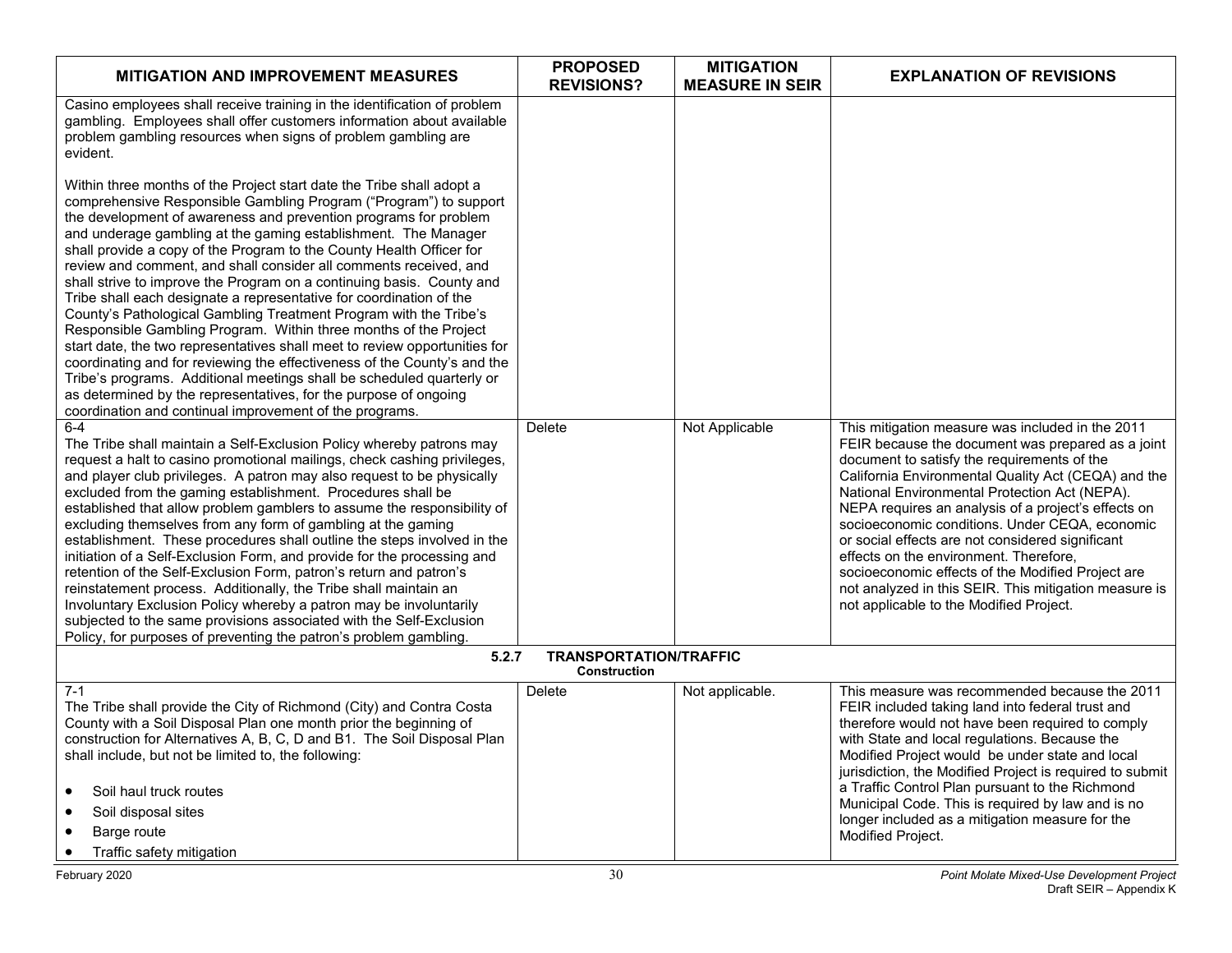| <b>MITIGATION AND IMPROVEMENT MEASURES</b>                                                                                                                                                                                                                                                                                                                                                                                                                                                                                                                                                                                                                                                                                                                                                                                                                                                                            | <b>PROPOSED</b><br><b>REVISIONS?</b>                   | <b>MITIGATION</b><br><b>MEASURE IN SEIR</b> | <b>EXPLANATION OF REVISIONS</b>                                                                                                                                                                                                                                                                                                                                                                                                                                                                       |
|-----------------------------------------------------------------------------------------------------------------------------------------------------------------------------------------------------------------------------------------------------------------------------------------------------------------------------------------------------------------------------------------------------------------------------------------------------------------------------------------------------------------------------------------------------------------------------------------------------------------------------------------------------------------------------------------------------------------------------------------------------------------------------------------------------------------------------------------------------------------------------------------------------------------------|--------------------------------------------------------|---------------------------------------------|-------------------------------------------------------------------------------------------------------------------------------------------------------------------------------------------------------------------------------------------------------------------------------------------------------------------------------------------------------------------------------------------------------------------------------------------------------------------------------------------------------|
| Road and right-of-way deterioration restoration funding<br>$\bullet$<br>Limits on times haul trucks and barges can operate.<br>$\bullet$<br>A two week notice shall be given to residents of the San Pablo<br>$\bullet$<br>Peninsula regarding any temporary blockage on Western Drive.<br>The Tribe shall determine alternate construction and operational<br>$\bullet$<br>access routes during times of roadway construction in the vicinity                                                                                                                                                                                                                                                                                                                                                                                                                                                                        |                                                        |                                             |                                                                                                                                                                                                                                                                                                                                                                                                                                                                                                       |
| of the project site.<br>$7-2$<br>The Tribe shall coordinate all construction activities that would affect<br>traffic flow on Western Drive with local emergency service providers at<br>least one month in advance of construction. Emergency service<br>providers shall be notified of the timing, location, and duration of<br>construction activities. All roads shall remain passable to emergency<br>service vehicles at all times. Western Drive shall remain passable to<br>through traffic 24 hours a day, seven days a week to provide access to<br>and from other land uses located on the San Pablo Peninsula. In the<br>event that portions of Western Drive must be closed temporarily,<br>reasonable detours shall be provided such that access to the San<br>Pablo Yacht Harbor and other adjacent land uses is not restricted. This<br>mitigation measure applies to Alternatives A, B, C, D, and B1. | Delete                                                 | Not applicable.                             | This measure was recommended because the 2011<br>FEIR included taking land into federal trust and<br>therefore would not have been required to comply<br>with State and local regulations. Because the<br>Modified Project would be under state and local<br>jurisdiction, the Modified Project is required to submit<br>a Traffic Control Plan pursuant to the Richmond<br>Municipal Code. This is required by law and is no<br>longer included as a mitigation measure for the<br>Modified Project. |
| $7 - 3$<br>The Tribe shall develop and provide the City and the California<br>Department of Transportation with a Construction Coordination Plan<br>one month prior the beginning of construction. Elements of the plan<br>would include, but would not be limited to: routes, hours of operation,<br>and sequencing. This mitigation measure applies to Alternatives A, B,<br>C. D. and B1.                                                                                                                                                                                                                                                                                                                                                                                                                                                                                                                          | Delete                                                 | Not applicable.                             | This measure was recommended because the 2011<br>FEIR included taking land into federal trust and<br>therefore would not have been required to comply<br>with State and local regulations. Because the<br>Modified Project would be under state and local<br>jurisdiction, the Modified Project is required to submit<br>a Traffic Control Plan pursuant to the Richmond<br>Municipal Code. This is required by law and is no<br>longer included as a mitigation measure for the<br>Modified Project. |
| 5.2.7                                                                                                                                                                                                                                                                                                                                                                                                                                                                                                                                                                                                                                                                                                                                                                                                                                                                                                                 | <b>TRANSPORTATION/TRAFFIC</b><br><b>Build-Out Year</b> |                                             |                                                                                                                                                                                                                                                                                                                                                                                                                                                                                                       |
| $7 - 4$<br>The Tribe shall make a fair share contribution, as specified in Table 5-<br>5, to re-stripe the eastbound approach of Richmond Parkway to<br>provide a shared right through lane, where there is currently an<br>exclusive right turn lane, would achieve a LOS D at the intersection of<br>Richmond Parkway and Blume Drive/WB I-80 On/Off Ramps under all<br>alternative conditions.                                                                                                                                                                                                                                                                                                                                                                                                                                                                                                                     | Delete                                                 | Not Applicable.                             | A new TIA was prepared for the SEIR and is<br>included in Appendix D. The TIA evaluates project<br>impacts based on existing traffic volumes and<br>configurations as traffic conditions have changed<br>significantly since preparation of the 2011 FEIR. This<br>mitigation measure is no longer adequate to address<br>impacts from the Modified Project. New impacts and<br>corresponding mitigation measures are identified in<br>Section 4.13 of the SEIR.                                      |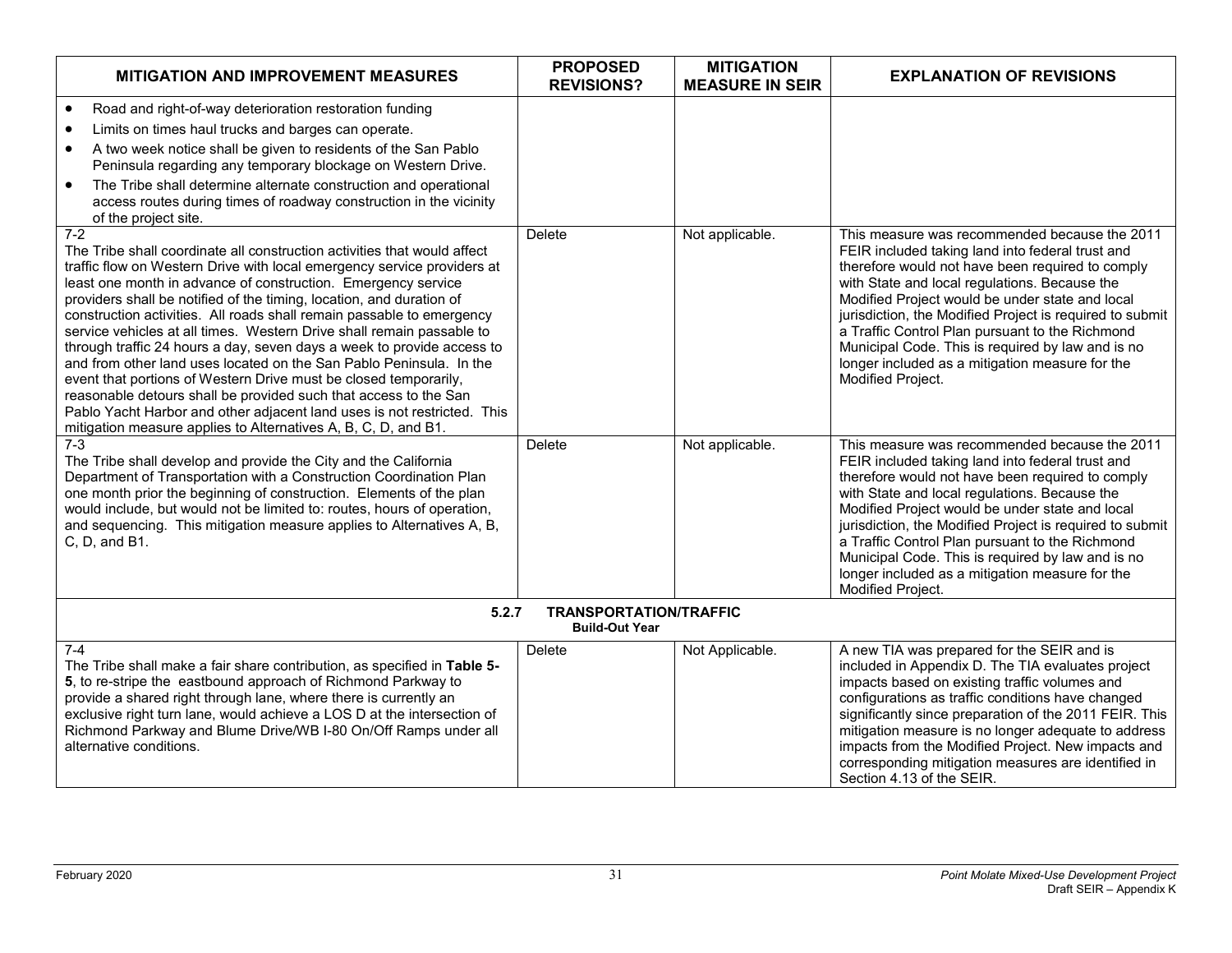| <b>MITIGATION AND IMPROVEMENT MEASURES</b>                                                                                                                                                                                                                                                                                                                                                                                                                                                                                                                                                                                                                                                                                                                                                                 | <b>PROPOSED</b><br><b>REVISIONS?</b>                    | <b>MITIGATION</b><br><b>MEASURE IN SEIR</b> | <b>EXPLANATION OF REVISIONS</b>                                                                                                                                                                                                                                                                                                                                                                                                                                  |
|------------------------------------------------------------------------------------------------------------------------------------------------------------------------------------------------------------------------------------------------------------------------------------------------------------------------------------------------------------------------------------------------------------------------------------------------------------------------------------------------------------------------------------------------------------------------------------------------------------------------------------------------------------------------------------------------------------------------------------------------------------------------------------------------------------|---------------------------------------------------------|---------------------------------------------|------------------------------------------------------------------------------------------------------------------------------------------------------------------------------------------------------------------------------------------------------------------------------------------------------------------------------------------------------------------------------------------------------------------------------------------------------------------|
| $7-5$<br>The Tribe shall make a fair share contribution, as specified in Table 5-<br>5, to the widening and signalization improvements at the intersection of<br>Sir Francis Drake Boulevard and Andersen Drive proposed in the City<br>of San Rafael's General Plan 2020 Circulation Element, page 173,<br>Exhibit 2, Major Planned Circulation Improvements for the intersection<br>at Sir Francis Drake Blvd and Andersen Drive.                                                                                                                                                                                                                                                                                                                                                                        | Delete                                                  | Not Applicable.                             | A new TIA was prepared for the SEIR and is<br>included in Appendix D. The TIA evaluates project<br>impacts based on existing traffic volumes and<br>configurations as traffic conditions have changed<br>significantly since preparation of the 2011 FEIR. This<br>mitigation measure is no longer adequate to address<br>impacts from the Modified Project. New impacts and<br>corresponding mitigation measures are identified in<br>Section 4.13 of the SEIR. |
| 7-6<br>Implement Mitigation Measures 3-16, 3-18, and 3-20. Implementation<br>of these mitigation measures would reduce vehicle trips generated by<br>the Proposed Project by providing accessible public transit.                                                                                                                                                                                                                                                                                                                                                                                                                                                                                                                                                                                          | Delete                                                  | Not Applicable.                             | A new TIA was prepared for the SEIR and is<br>included in Appendix D. The TIA evaluates project<br>impacts based on existing traffic volumes and<br>configurations as traffic conditions have changed<br>significantly since preparation of the 2011 FEIR. This<br>mitigation measure is no longer adequate to address<br>impacts from the Modified Project. New impacts and<br>corresponding mitigation measures are identified in<br>Section 4.13 of the SEIR. |
| $7 - 7$<br>The Tribe shall work with AC Transit and other regional transit<br>providers to expand service, tie bus schedules to the timing of<br>employee shifts, and provide new routes to serve employee population<br>centers. The Tribe shall contribute the necessary funds to supplement<br>AC Transit operating expenses to achieve the expanded services.<br>The Tribe shall develop a Transit Plan that serves as a mechanism to<br>implement the broad range of mitigation measures (Sections 5.2.3 and<br>5.2.7), improvement measures, and project design components<br>concerning transportation issues. The Transit Plan shall be developed<br>in consultation with regional transit providers, the City of Richmond, and<br>the West Contra Costa Transportation Advisory Council (WCCTAC). | Delete                                                  | Not Applicable.                             | A new TIA was prepared for the SEIR and is<br>included in Appendix D. The TIA evaluates project<br>impacts based on existing traffic volumes and<br>configurations as traffic conditions have changed<br>significantly since preparation of the 2011 FEIR. This<br>mitigation measure is no longer adequate to address<br>impacts from the Modified Project. New impacts and<br>corresponding mitigation measures are identified in<br>Section 4.13 of the SEIR. |
| 5.2.7                                                                                                                                                                                                                                                                                                                                                                                                                                                                                                                                                                                                                                                                                                                                                                                                      | <b>TRANSPORTATION/TRAFFIC</b><br><b>Cumulative Year</b> |                                             |                                                                                                                                                                                                                                                                                                                                                                                                                                                                  |
| $7 - 8$<br>The Tribe shall make a fair share contribution, as specified in Table 5-<br>7, to add an additional exclusive left turn lane at the southbound<br>approach of Richmond Parkway (Castro Street) at the intersection of<br>Redwood Way /WB I-580 On/Off Ramps, providing two left turn lanes to<br>achieve LOS D operations during the PM peak hour operations under<br>all alternatives in the cumulative project condition.                                                                                                                                                                                                                                                                                                                                                                     | Delete                                                  | Not Applicable.                             | A new TIA was prepared for the SEIR and is<br>included in Appendix D. The TIA evaluates project<br>impacts based on existing traffic volumes and<br>configurations as traffic conditions have changed<br>significantly since preparation of the 2011 FEIR. This<br>mitigation measure is no longer adequate to address<br>impacts from the Modified Project. New impacts and<br>corresponding mitigation measures are identified in<br>Section 4.13 of the SEIR. |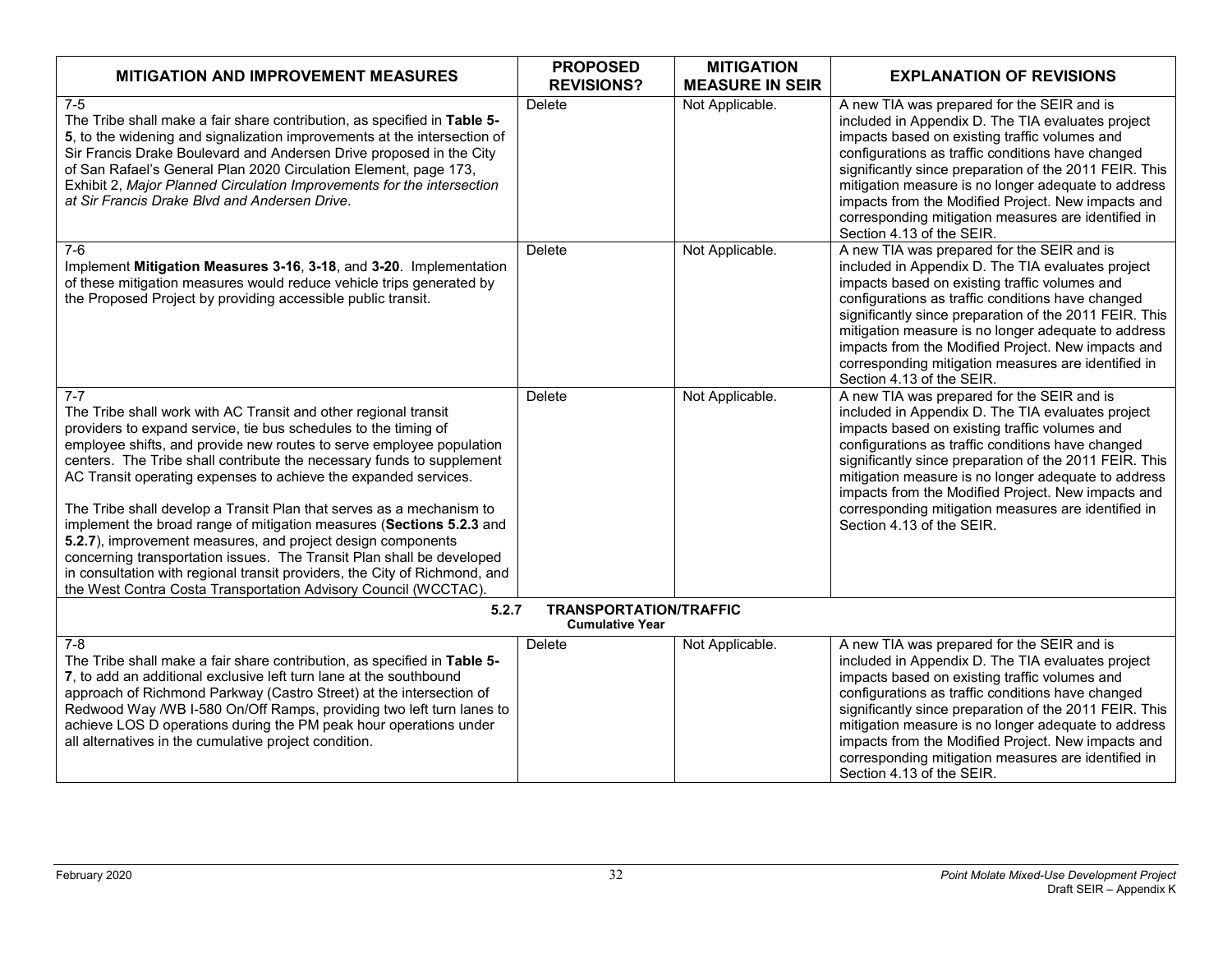| <b>MITIGATION AND IMPROVEMENT MEASURES</b>                                                                                                                                                                                                                                                                                                                                                                                                                                                                                                                                                                                                                                                                                                                                                                                                                                                                                                                                                                                      | <b>PROPOSED</b><br><b>REVISIONS?</b> | <b>MITIGATION</b><br><b>MEASURE IN SEIR</b> | <b>EXPLANATION OF REVISIONS</b>                                                                                                                                                                                                                                                                                                                                                                                                                                  |
|---------------------------------------------------------------------------------------------------------------------------------------------------------------------------------------------------------------------------------------------------------------------------------------------------------------------------------------------------------------------------------------------------------------------------------------------------------------------------------------------------------------------------------------------------------------------------------------------------------------------------------------------------------------------------------------------------------------------------------------------------------------------------------------------------------------------------------------------------------------------------------------------------------------------------------------------------------------------------------------------------------------------------------|--------------------------------------|---------------------------------------------|------------------------------------------------------------------------------------------------------------------------------------------------------------------------------------------------------------------------------------------------------------------------------------------------------------------------------------------------------------------------------------------------------------------------------------------------------------------|
| $7-9$<br>The Tribe shall make a fair share contribution, as specified in <b>Table 5-</b><br>7, to re-stripe the eastbound approach of the I-580 EB Off Ramp to<br>provide a shared left through lane, where there is currently an exclusive<br>left turn lane, to achieve LOS B at the intersection of Marine Street and<br>EB I-580 On/Off Ramps under all alternatives.                                                                                                                                                                                                                                                                                                                                                                                                                                                                                                                                                                                                                                                       | Delete                               | Not Applicable.                             | A new TIA was prepared for the SEIR and is<br>included in Appendix D. The TIA evaluates project<br>impacts based on existing traffic volumes and<br>configurations as traffic conditions have changed<br>significantly since preparation of the 2011 FEIR. This<br>mitigation measure is no longer adequate to address<br>impacts from the Modified Project. New impacts and<br>corresponding mitigation measures are identified in<br>Section 4.13 of the SEIR. |
| $7 - 10$<br>The Tribe shall make a fair share contribution, as specified in Table 5-<br>7, to add additional southbound and northbound through lanes on<br>Richmond Parkway at the intersection of Gertrude Avenue to achieve<br>LOS B operations during the weekday AM peak hour and LOS C during<br>the PM peak hour for all alternatives.                                                                                                                                                                                                                                                                                                                                                                                                                                                                                                                                                                                                                                                                                    | Delete                               | Not Applicable.                             | A new TIA was prepared for the SEIR and is<br>included in Appendix D. The TIA evaluates project<br>impacts based on existing traffic volumes and<br>configurations as traffic conditions have changed<br>significantly since preparation of the 2011 FEIR. This<br>mitigation measure is no longer adequate to address<br>impacts from the Modified Project. New impacts and<br>corresponding mitigation measures are identified in<br>Section 4.13 of the SEIR. |
| $7 - 11$<br>The Tribe shall make a fair share contribution, as specified in Table 5-<br>7, to re-stripe the southbound approach of Richmond Parkway at the<br>intersection of Parr Boulevard to provide a shared right through lane<br>where there is currently an exclusive right turn lane, to achieve LOS B<br>operations during the AM peak hour under all alternatives in the<br>cumulative project conditions; and to re-stripe the northbound approach<br>of Richmond Parkway at the intersection of Parr Boulevard to provide a<br>shared right through lane where there is currently an exclusive right<br>turn lane to achieve LOS B operations during the PM peak hour under<br>cumulative project conditions.                                                                                                                                                                                                                                                                                                       | Delete                               | Not Applicable.                             | A new TIA was prepared for the SEIR and is<br>included in Appendix D. The TIA evaluates project<br>impacts based on existing traffic volumes and<br>configurations as traffic conditions have changed<br>significantly since preparation of the 2011 FEIR. This<br>mitigation measure is no longer adequate to address<br>impacts from the Modified Project. New impacts and<br>corresponding mitigation measures are identified in<br>Section 4.13 of the SEIR. |
| $7 - 12$<br>The Tribe shall make a fair share contribution, as specified in Table 5-<br>7, to make the following reconfigurations and additions to mitigate<br>operations of the Richmond Parkway and Blume Drive/WB I-80 On/Off<br>ramps intersection to LOS D during the PM peak hour for all<br>alternatives in the cumulative project condition:<br>a. Construction of an I-80 westbound on-ramp on the south side of<br>Richmond Parkway;<br>Re-striping of the existing northbound through lane to provide an<br>b.<br>additional exclusive right-turn lane, and the eastern-most existing<br>right-turn lane becoming an on-ramp exclusive lane;<br>Re-striping of the existing eastbound left-turn lane as an exclusive<br>C.<br>through lane, and the through movement for the shared-through-<br>right lane would become an on-ramp exclusive lane; and<br>Re-stripe the existing southbound approach to provide two right-<br>d.<br>turns, through, and left-turn lanes, using the existing width of the<br>roadway. | Delete                               | Not Applicable.                             | A new TIA was prepared for the SEIR and is<br>included in Appendix D. The TIA evaluates project<br>impacts based on existing traffic volumes and<br>configurations as traffic conditions have changed<br>significantly since preparation of the 2011 FEIR. This<br>mitigation measure is no longer adequate to address<br>impacts from the Modified Project. New impacts and<br>corresponding mitigation measures are identified in<br>Section 4.13 of the SEIR. |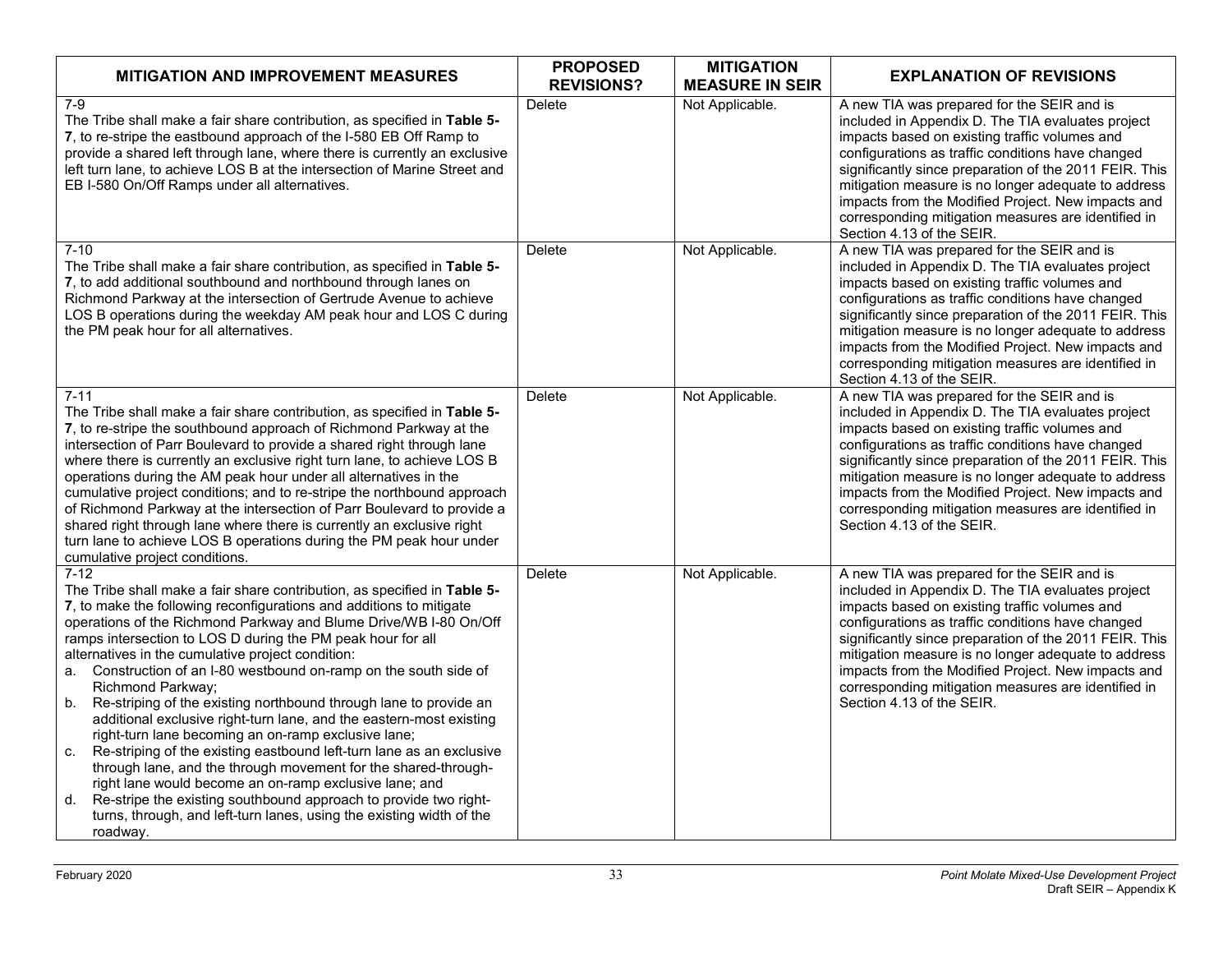| <b>MITIGATION AND IMPROVEMENT MEASURES</b>                                                                                                                                                                                                                                                                                                                                                                                                                                                                                                                       | <b>PROPOSED</b><br><b>REVISIONS?</b> | <b>MITIGATION</b><br><b>MEASURE IN SEIR</b> | <b>EXPLANATION OF REVISIONS</b>                                                                                                                                                                                                                                                                                                                                                                                                                                  |
|------------------------------------------------------------------------------------------------------------------------------------------------------------------------------------------------------------------------------------------------------------------------------------------------------------------------------------------------------------------------------------------------------------------------------------------------------------------------------------------------------------------------------------------------------------------|--------------------------------------|---------------------------------------------|------------------------------------------------------------------------------------------------------------------------------------------------------------------------------------------------------------------------------------------------------------------------------------------------------------------------------------------------------------------------------------------------------------------------------------------------------------------|
| $7 - 13$<br>The Tribe shall make a fair share contribution, as specified in Table 5-<br>7, to add approximately 1,600 feet of additional traffic lane on I-580 EB<br>from the toll plaza to the Marine Street Off-Ramp. This would bring the<br>total number of eastbound lanes to three and also add an additional<br>Marine Street Off-Ramp lane, bringing the total number of off-ramp<br>lanes to two. The roadway segment of I-580 at Marine Street Off-Ramp<br>would achieve LOS D during the PM peak hour for all alternatives in the<br>cumulative year. | Delete                               | Not Applicable.                             | A new TIA was prepared for the SEIR and is<br>included in Appendix D. The TIA evaluates project<br>impacts based on existing traffic volumes and<br>configurations as traffic conditions have changed<br>significantly since preparation of the 2011 FEIR. This<br>mitigation measure is no longer adequate to address<br>impacts from the Modified Project. New impacts and<br>corresponding mitigation measures are identified in<br>Section 4.13 of the SEIR. |
| $7 - 14$<br>The Tribe shall make a fair share contribution, as specified in Table 5-<br>7, to convert two more of the existing manual/Fastrak lanes to exclusive<br>Fastrak lanes at the Richmond-San Rafael Bridge toll plaza.                                                                                                                                                                                                                                                                                                                                  | Delete                               | Not Applicable.                             | A new TIA was prepared for the SEIR and is<br>included in Appendix D. The TIA evaluates project<br>impacts based on existing traffic volumes and<br>configurations as traffic conditions have changed<br>significantly since preparation of the 2011 FEIR. This<br>mitigation measure is no longer adequate to address<br>impacts from the Modified Project. New impacts and<br>corresponding mitigation measures are identified in<br>Section 4.13 of the SEIR. |
| $7 - 15$<br>The Tribe shall make a fair share contribution, as specified in Table 5-<br>7, to add one travel lane for a total of three lanes in each direction by<br>remarking the existing deck of the Richmond-San Rafael Bridge.                                                                                                                                                                                                                                                                                                                              | Delete                               | Not Applicable.                             | A new TIA was prepared for the SEIR and is<br>included in Appendix D. The TIA evaluates project<br>impacts based on existing traffic volumes and<br>configurations as traffic conditions have changed<br>significantly since preparation of the 2011 FEIR. This<br>mitigation measure is no longer adequate to address<br>impacts from the Modified Project. New impacts and<br>corresponding mitigation measures are identified in<br>Section 4.13 of the SEIR. |
| $7 - 16$<br>The Tribe shall make a fair share contribution, as specified in Table 5-<br>7, to construct an additional eastbound through lane to achieve LOS D<br>during the PM peak hour at the intersection of Richmond Parkway at<br>Goodrick Avenue.                                                                                                                                                                                                                                                                                                          | Delete                               | Not Applicable.                             | A new TIA was prepared for the SEIR and is<br>included in Appendix D. The TIA evaluates project<br>impacts based on existing traffic volumes and<br>configurations as traffic conditions have changed<br>significantly since preparation of the 2011 FEIR. This<br>mitigation measure is no longer adequate to address<br>impacts from the Modified Project. New impacts and<br>corresponding mitigation measures are identified in<br>Section 4.13 of the SEIR. |
| $7 - 17$<br>The Tribe shall make a fair share contribution, as specified in Table 5-<br>7, to convert the existing northbound right turn lane to a combined<br>through-right lane to achieve LOS D at the intersection of Richmond<br>Parkway at Pittsburg Avenue.                                                                                                                                                                                                                                                                                               | Delete                               | Not Applicable.                             | A new TIA was prepared for the SEIR and is<br>included in Appendix D. The TIA evaluates project<br>impacts based on existing traffic volumes and<br>configurations as traffic conditions have changed<br>significantly since preparation of the 2011 FEIR. This<br>mitigation measure is no longer adequate to address<br>impacts from the Modified Project. New impacts and<br>corresponding mitigation measures are identified in<br>Section 4.13 of the SEIR. |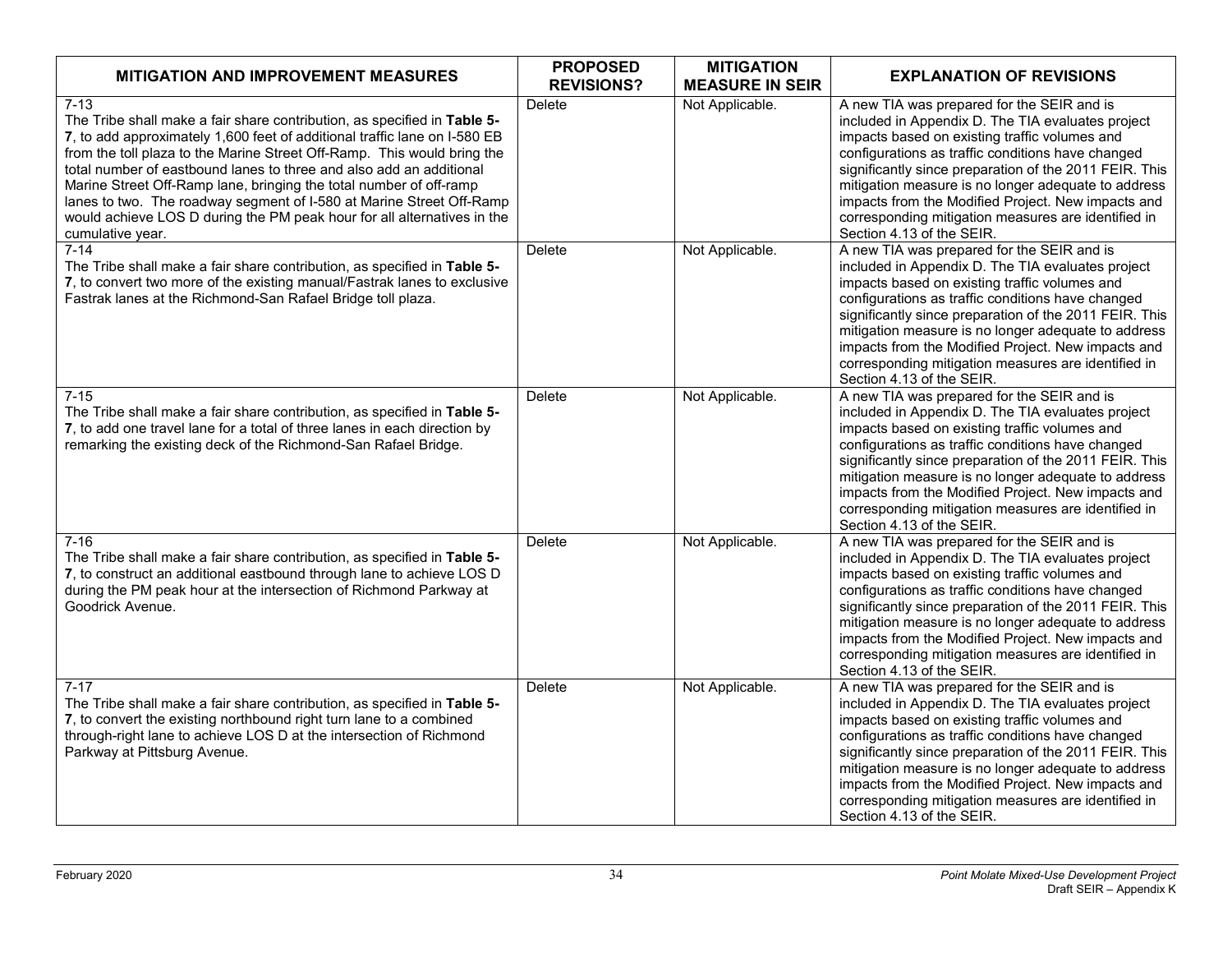| <b>MITIGATION AND IMPROVEMENT MEASURES</b>                                                                                                                                                                                                                                                                                                                                                                                                                                                                                                                                                                                                           | <b>PROPOSED</b><br><b>REVISIONS?</b>                         | <b>MITIGATION</b><br><b>MEASURE IN SEIR</b> | <b>EXPLANATION OF REVISIONS</b>                                                                                                                                                                                                                                                                                                                                                                                                                                                                                                   |
|------------------------------------------------------------------------------------------------------------------------------------------------------------------------------------------------------------------------------------------------------------------------------------------------------------------------------------------------------------------------------------------------------------------------------------------------------------------------------------------------------------------------------------------------------------------------------------------------------------------------------------------------------|--------------------------------------------------------------|---------------------------------------------|-----------------------------------------------------------------------------------------------------------------------------------------------------------------------------------------------------------------------------------------------------------------------------------------------------------------------------------------------------------------------------------------------------------------------------------------------------------------------------------------------------------------------------------|
| $7 - 18$<br>Housing on the project site (applicable only to Alternatives B, D, and<br>B1) will be served with a free on-site shuttle system (fully funded by the<br>Tribe) to BART, the Winehaven entertainment district, and the ferry<br>pier.                                                                                                                                                                                                                                                                                                                                                                                                     | Delete                                                       | Revised.                                    | This mitigation measure was retained but revised for<br>consistency with the Transportation Demand<br>Management program described in Section 4.13 of<br>the SEIR.                                                                                                                                                                                                                                                                                                                                                                |
| 5.2.7                                                                                                                                                                                                                                                                                                                                                                                                                                                                                                                                                                                                                                                | <b>TRANSPORTATION/TRAFFIC</b><br><b>Improvement Measures</b> |                                             |                                                                                                                                                                                                                                                                                                                                                                                                                                                                                                                                   |
| $7 - 19$<br>The Tribe shall fund the City for signage directing patrons to the<br>Proposed Project along the primary travel corridors. In addition, the<br>Tribe shall provide funding to place street lights and underpass lighting<br>along direct paths to the Proposed Projects from I-580 (applicable to<br>Alternatives A, B, C, and B1).                                                                                                                                                                                                                                                                                                      | Delete                                                       | Not Applicable.                             | A new TIA was prepared for the SEIR and is<br>included in Appendix D. The TIA evaluates project<br>impacts based on existing traffic volumes and<br>configurations as traffic conditions have changed<br>significantly since preparation of the 2011 FEIR. This<br>mitigation measure is no longer needed to address<br>impacts from the Modified Project. New impacts and<br>corresponding mitigation measures are identified in<br>Section 4.13 of the SEIR.                                                                    |
| $7 - 20$<br>In conjunction with the widening and other improvements proposed for<br>Western Drive (refer to Section 2.0), bicycle lanes in the roadway shall<br>be provided from the project site to the existing trail under I-580 if the<br>Bay Trail segment between the Point Molate and I-580 is not funded or<br>functional by the time the Proposed Project becomes operational. In<br>addition, a sidewalk will be provided along Western Drive for the length<br>of the Point Molate property, regardless of functionality of the Bay Trail<br>at the time the Project becomes operable (applicable to Alternatives A,<br>B, C, D, and B1). | <b>Delete</b>                                                | Not Applicable.                             | A new TIA was prepared for the SEIR and is<br>included in Appendix D. The TIA evaluates project<br>impacts based on existing traffic volumes and<br>configurations, including bike lanes as proposed<br>under the Modified Project, as traffic conditions have<br>changed significantly since preparation of the 2011<br>FEIR. This mitigation measure is no longer adequate<br>to address impacts from the Modified Project. New<br>impacts and corresponding mitigation measures are<br>identified in Section 4.13 of the SEIR. |
| $7 - 21$<br>The Tribe shall fully fund widening Standard Avenue to add an<br>additional eastbound through lane on Standard Avenue at Castro Street<br>(applicable to Alternatives A, B, C, D, and B1).                                                                                                                                                                                                                                                                                                                                                                                                                                               | <b>Delete</b>                                                | Not Applicable.                             | A new TIA was prepared for the SEIR and is<br>included in Appendix D. The TIA evaluates project<br>impacts based on existing traffic volumes and<br>configurations as traffic conditions have changed<br>significantly since preparation of the 2011 FEIR. This<br>mitigation measure is no longer needed to address<br>impacts from the Modified Project. New impacts and<br>corresponding mitigation measures are identified in<br>Section 4.13 of the SEIR.                                                                    |
| $7-22$<br>The Tribe shall fully fund widening the westbound approach to I-580 on<br>Castro Street from Tewksbury Avenue to the I-580 westbound on-ramp<br>to provide an additional exclusive lane for the I-580 westbound on-ramp<br>(applicable to Alternatives A, B, C, D, and B1).                                                                                                                                                                                                                                                                                                                                                                | Delete                                                       | Not Applicable.                             | A new TIA was prepared for the SEIR and is<br>included in Appendix D. The TIA evaluates project<br>impacts based on existing traffic volumes and<br>configurations as traffic conditions have changed<br>significantly since preparation of the 2011 FEIR. This<br>mitigation measure is no longer needed to address<br>impacts from the Modified Project. New impacts and<br>corresponding mitigation measures are identified in<br>Section 4.13 of the SEIR.                                                                    |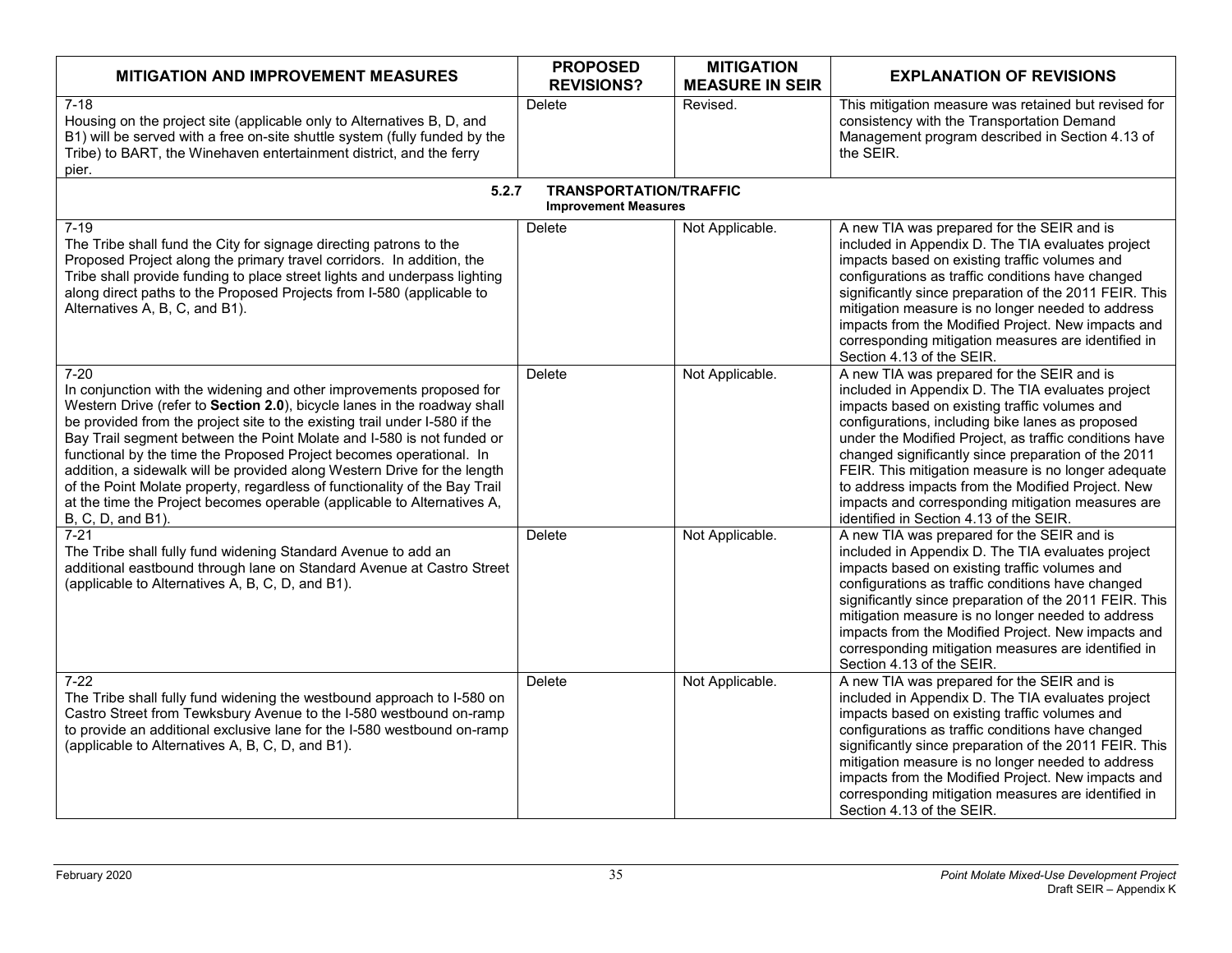| <b>MITIGATION AND IMPROVEMENT MEASURES</b>                                                                                                                                                                                                                                                                                                                                                                                                                                                                                                                                                                                                                                                                                                                                                                                                                                                                                                                                                                                                                                                                                                                                                                                                         | <b>PROPOSED</b><br><b>REVISIONS?</b>                        | <b>MITIGATION</b><br><b>MEASURE IN SEIR</b> | <b>EXPLANATION OF REVISIONS</b>                                                                                                                                                                                                                                                                                                                                                                                                                                   |  |
|----------------------------------------------------------------------------------------------------------------------------------------------------------------------------------------------------------------------------------------------------------------------------------------------------------------------------------------------------------------------------------------------------------------------------------------------------------------------------------------------------------------------------------------------------------------------------------------------------------------------------------------------------------------------------------------------------------------------------------------------------------------------------------------------------------------------------------------------------------------------------------------------------------------------------------------------------------------------------------------------------------------------------------------------------------------------------------------------------------------------------------------------------------------------------------------------------------------------------------------------------|-------------------------------------------------------------|---------------------------------------------|-------------------------------------------------------------------------------------------------------------------------------------------------------------------------------------------------------------------------------------------------------------------------------------------------------------------------------------------------------------------------------------------------------------------------------------------------------------------|--|
| $7 - 23$<br>The Tribe shall fully fund improvements to the Tewksbury Avenue bus<br>turnaround. These improvements shall include: constructing bus<br>shelters, improve bus benches, landscaping, and lighting (applicable to<br>Alternatives A, B, C, D, and B1).                                                                                                                                                                                                                                                                                                                                                                                                                                                                                                                                                                                                                                                                                                                                                                                                                                                                                                                                                                                  | Delete                                                      | Not Applicable.                             | A new TIA was prepared for the SEIR and is<br>included in Appendix D. The TIA evaluates project<br>impacts based on existing traffic volumes and<br>configurations as traffic conditions have changed<br>significantly since preparation of the 2011 FEIR. This<br>mitigation measure is no longer necessary to<br>address impacts from the Modified Project. New<br>impacts and corresponding mitigation measures are<br>identified in Section 4.13 of the SEIR. |  |
| 5.2.7                                                                                                                                                                                                                                                                                                                                                                                                                                                                                                                                                                                                                                                                                                                                                                                                                                                                                                                                                                                                                                                                                                                                                                                                                                              | <b>TRANSPORTATION/TRAFFIC</b><br><b>Mitigation Measures</b> |                                             |                                                                                                                                                                                                                                                                                                                                                                                                                                                                   |  |
| $7 - 24$<br>The Tribe shall pay the Traffic Impact Fees established by the City of<br>Larkspur for impacts identified along Sir Francis Drake Boulevard. The<br>fee is currently established at \$3,399 for each PM peak hour trip added<br>by a project (CC Resolution No. 39/92). Alternative A would add 100<br>PM peak hour trips, Alternative B and B1 would add 114 PM peak hour<br>trips, Alternative C would add 63 PM peak hour trips, and Alternative D<br>would add 61 PM peak hour trips to Sir Francis Drake Boulevard in the<br>City of Larkspur. Because the Larkspur General Plan Policy M states<br>that "Sir Francis Drake Boulevard shall not be widened to allow<br>additional through traffic lanes", the Traffic Impact Fees would be<br>utilized to reduce trips in the area through transit, bicycle, and<br>pedestrian improvements. Current plans for the area include<br>improvements associated with the Central Marin Ferry Connection<br>Project and the Sonoma Marin Area Rail Transit (SMART) Train<br>Project. Transportation Impact Fees may also be appropriated to<br>improve bus transit and shuttle service systems proposed for the<br>SMART Train Project (applicable to Alternatives A, B, C, D, and B1). | Delete                                                      | Not Applicable.                             | A new TIA was prepared for the SEIR and is<br>included in Appendix D. The TIA evaluates project<br>impacts based on existing traffic volumes and<br>configurations as traffic conditions have changed<br>significantly since preparation of the 2011 FEIR. This<br>mitigation measure is no longer necessary to<br>address impacts from the Modified Project. New<br>impacts and corresponding mitigation measures are<br>identified in Section 4.13 of the SEIR. |  |
| $7 - 25$<br>In the course of widening and improving Western Drive (applicable to<br>Alternatives A, B, C, D, and B1), a left-hand turn pocket shall be<br>provided to the entrance to the Caltrans maintenance yard located<br>between the Richmond - San Rafael Bridge toll plaza and Western<br>Drive.                                                                                                                                                                                                                                                                                                                                                                                                                                                                                                                                                                                                                                                                                                                                                                                                                                                                                                                                           | Delete                                                      | Not Applicable.                             | A new TIA was prepared for the SEIR and is<br>included in Appendix D. The TIA evaluates project<br>impacts based on existing traffic volumes and<br>configurations as traffic conditions have changed<br>significantly since preparation of the 2011 FEIR. This<br>mitigation measure is no longer necessary to<br>address impacts from the Modified Project. New<br>impacts and corresponding mitigation measures are<br>identified in Section 4.13 of the SEIR. |  |
| 5.2.8<br><b>LAND USE AND PLANNING</b>                                                                                                                                                                                                                                                                                                                                                                                                                                                                                                                                                                                                                                                                                                                                                                                                                                                                                                                                                                                                                                                                                                                                                                                                              |                                                             |                                             |                                                                                                                                                                                                                                                                                                                                                                                                                                                                   |  |
| $8 - 1$<br>The Tribe shall place a community warning sirens at appropriate<br>locations on the project site.                                                                                                                                                                                                                                                                                                                                                                                                                                                                                                                                                                                                                                                                                                                                                                                                                                                                                                                                                                                                                                                                                                                                       | Delete                                                      | Not Applicable                              | The measure was included in the 2011 FEIR to<br>reduce the potential for an impact relating to the<br>compatibility of the proposed uses of the Modified<br>Project with the nearby Chevron facility, which was<br>determined to be less-than-significant impact prior to<br>mitigation. However, CEQA does not require                                                                                                                                           |  |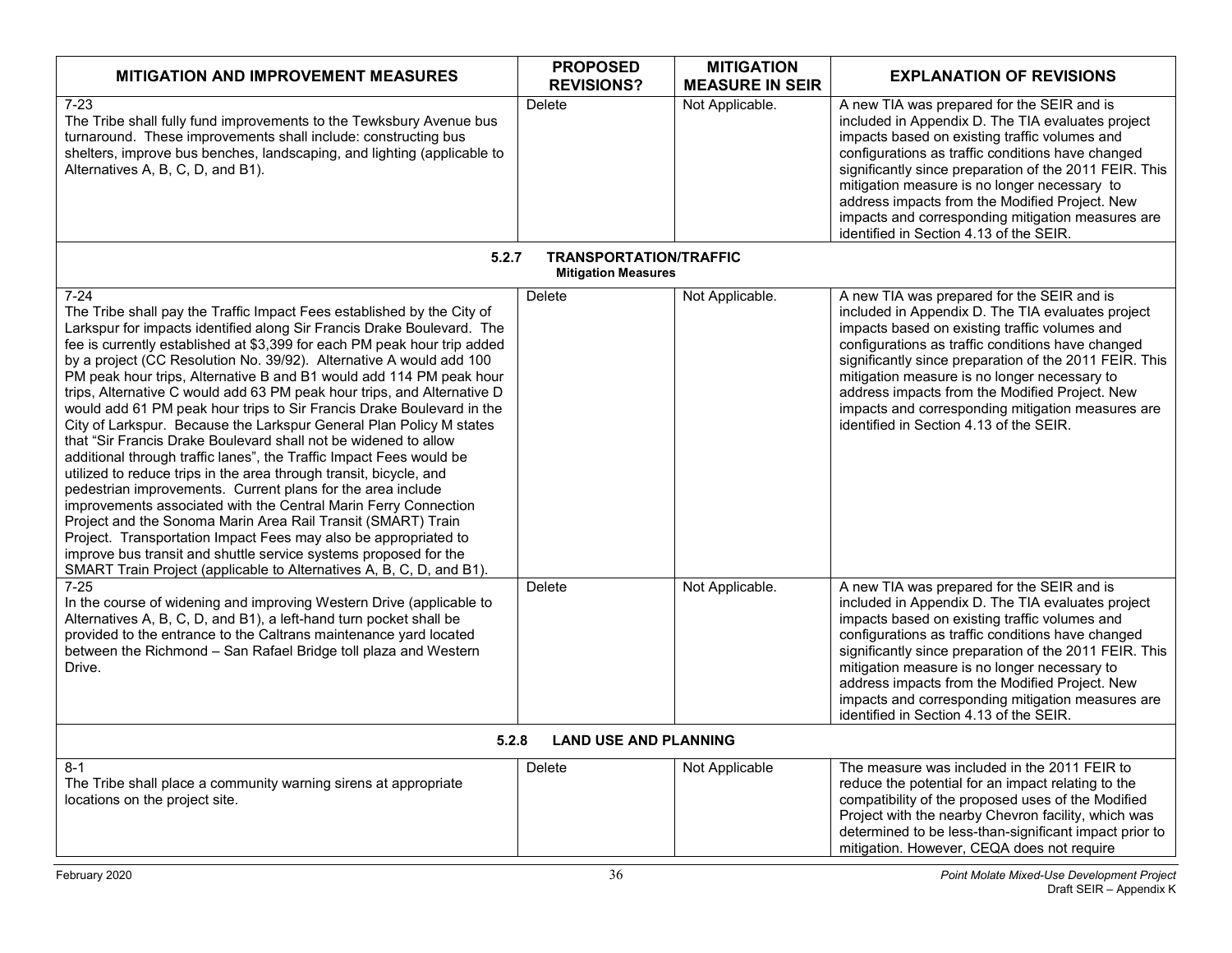| <b>MITIGATION AND IMPROVEMENT MEASURES</b>                                                                                                                                                                                                                                                                                                                                                                                                                                                                                                                                                                                                                                                                                                                                                                                                                                                                                                  | <b>PROPOSED</b><br><b>REVISIONS?</b>                 | <b>MITIGATION</b><br><b>MEASURE IN SEIR</b> | <b>EXPLANATION OF REVISIONS</b>                                                                                                                                                                                                                                                                                                                                                                                                                                                                                                                           |
|---------------------------------------------------------------------------------------------------------------------------------------------------------------------------------------------------------------------------------------------------------------------------------------------------------------------------------------------------------------------------------------------------------------------------------------------------------------------------------------------------------------------------------------------------------------------------------------------------------------------------------------------------------------------------------------------------------------------------------------------------------------------------------------------------------------------------------------------------------------------------------------------------------------------------------------------|------------------------------------------------------|---------------------------------------------|-----------------------------------------------------------------------------------------------------------------------------------------------------------------------------------------------------------------------------------------------------------------------------------------------------------------------------------------------------------------------------------------------------------------------------------------------------------------------------------------------------------------------------------------------------------|
|                                                                                                                                                                                                                                                                                                                                                                                                                                                                                                                                                                                                                                                                                                                                                                                                                                                                                                                                             |                                                      |                                             | mitigation for impacts found to be less-than-<br>significant; therefore, this mitigation is not applicable<br>to the Modified Project.<br>However, similar mitigation measure has been<br>incorporated under the Hazardous Materials and<br>Wildfire section as part of the emergency evacuation<br>plan.                                                                                                                                                                                                                                                 |
| $8-2$<br>Approximately one-third of housing units will be set aside in a Tribe-<br>subsidized affordable housing program for tribal members.                                                                                                                                                                                                                                                                                                                                                                                                                                                                                                                                                                                                                                                                                                                                                                                                | Delete                                               | Not Applicable                              | This measure was recommended because the 2011<br>FEIR included taking land into federal trust and<br>therefore would not have been required to comply<br>with State and local regulations. Because the<br>Modified Project would be under state and local<br>jurisdiction, the Modified Project is required to<br>comply with City Affordable Housing Ordinance.                                                                                                                                                                                          |
| $8-3$<br>For the proposed residential development, the Tribe shall coordinate<br>with the City of Richmond Housing and Community Development<br>Division to include an affordable housing component or pay an in-lieu<br>fee to the City.                                                                                                                                                                                                                                                                                                                                                                                                                                                                                                                                                                                                                                                                                                   | Delete                                               | Not Applicable                              | This measure was recommended because the 2011<br>FEIR included taking land into federal trust and<br>therefore would not have been required to comply<br>with State and local regulations. Because the<br>Modified Project would be under state and local<br>jurisdiction, the Modified Project is required to<br>comply with the City Affordable Housing Ordinance.                                                                                                                                                                                      |
| 5.2.9                                                                                                                                                                                                                                                                                                                                                                                                                                                                                                                                                                                                                                                                                                                                                                                                                                                                                                                                       | PUBLIC SERVICES AND UTILITIES<br><b>Water Supply</b> |                                             |                                                                                                                                                                                                                                                                                                                                                                                                                                                                                                                                                           |
| $9 - 1$<br>The Tribe shall incorporate the following water conservation measures<br>into development and operation of the selected project alternative:<br>The Tribe shall comply with the Model Water Efficient landscape<br>а.<br>Ordinance, AB 325 (or the functional equivalent for Tribal trust<br>land), including the development of a landscape documentation<br>package including all the required provisions:<br>Water Conservation Concept Statement<br>I.<br>Calculation of Maximum Applied Water Allowance<br>Ш.<br>Calculation of the Estimated Applied Water Use<br>III.<br>Calculation of the Estimated Total Water Use<br>IV.<br>V.<br>Landscape Design Plan<br>Irrigation Design Plan<br>VI.<br>Irrigation Schedules<br>VII.<br>Maintenance Schedule<br>VIII.<br>Landscape Irrigation Audit Schedule<br>IX.<br><b>Grading Design Plan</b><br>Χ.<br>XI.<br>Soil Analysis<br>XII.<br>Certificate of Substantial Completion. | Delete                                               | Not applicable                              | This measure was recommended because the 2011<br>FEIR included taking land into federal trust and<br>therefore would not have been required to comply<br>with State and local regulations. Because the<br>Modified Project would be under state and local<br>jurisdiction, the Modified Project is required to<br>comply with AB 325 and Section 31 of the City<br>Municipal Code to incorporate water conservation<br>and efficiency measures. This is required by law<br>and is no longer included as a mitigation measure<br>for the Modified Project. |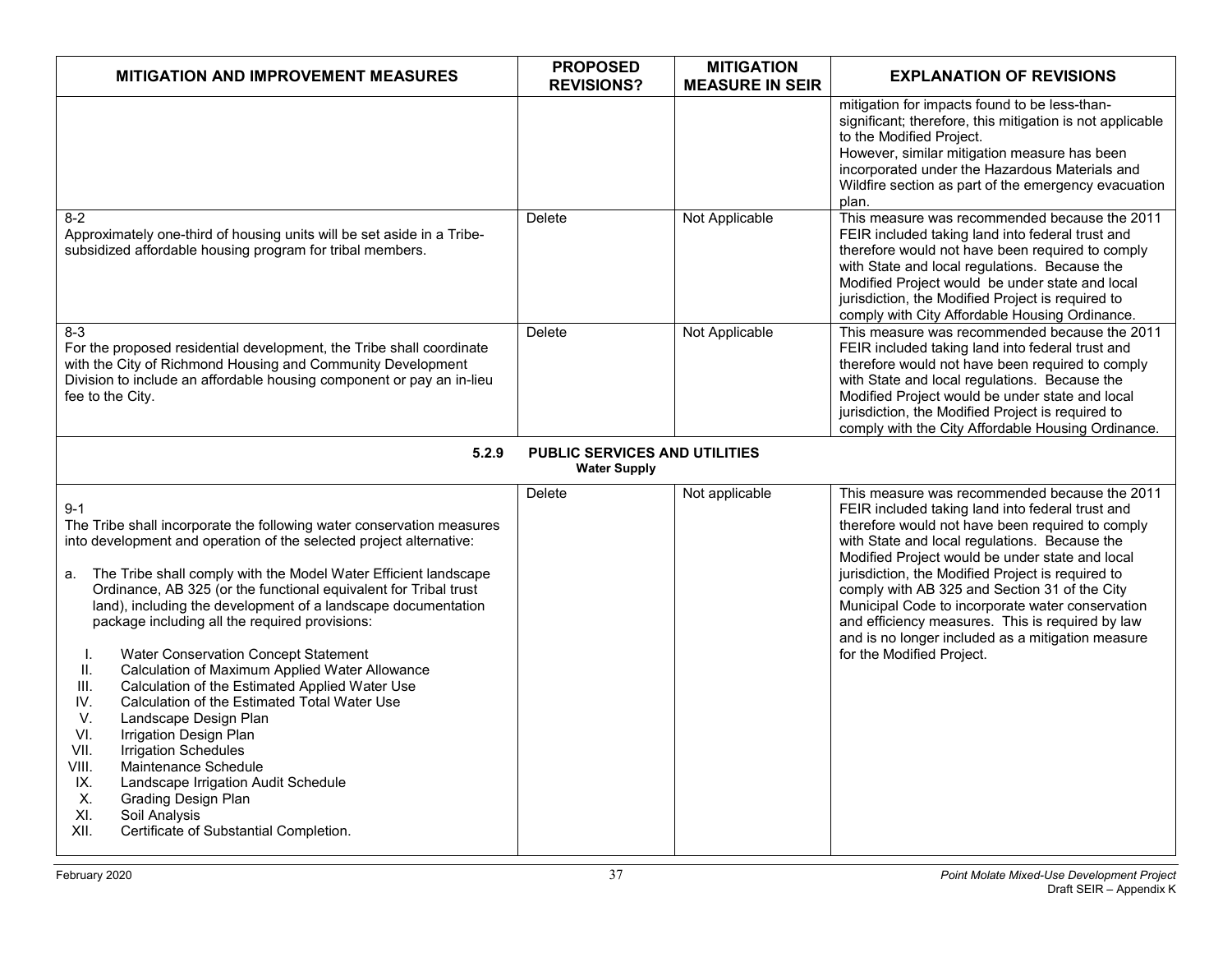| <b>MITIGATION AND IMPROVEMENT MEASURES</b>                                                                                                                                                                                                                                                                                                                                                                                                                      | <b>PROPOSED</b><br><b>REVISIONS?</b>                              | <b>MITIGATION</b><br><b>MEASURE IN SEIR</b> | <b>EXPLANATION OF REVISIONS</b>                                                                                                                                                                                                                             |
|-----------------------------------------------------------------------------------------------------------------------------------------------------------------------------------------------------------------------------------------------------------------------------------------------------------------------------------------------------------------------------------------------------------------------------------------------------------------|-------------------------------------------------------------------|---------------------------------------------|-------------------------------------------------------------------------------------------------------------------------------------------------------------------------------------------------------------------------------------------------------------|
| The landscape architecture plan shall include the use of native,<br>b.<br>drought tolerant plants to reduce irrigation demands.                                                                                                                                                                                                                                                                                                                                 |                                                                   |                                             |                                                                                                                                                                                                                                                             |
| The Tribe will comply with Section 31, Water Efficiency<br>C.<br>Requirements, of the Regulations Governing Water Service to<br>Customers. The Water Efficiency Requirements that shall be<br>implemented include:                                                                                                                                                                                                                                              |                                                                   |                                             |                                                                                                                                                                                                                                                             |
| Inclusion of high efficiency toilets and low flow shower heads<br>I.<br>and faucets.<br>Ш.<br>Landscaping plans shall be submitted to EBMUD.<br>No more than 20 percent of landscaping shall be non-native<br>III.<br>plans, these plants shall be grouped and irrigated separately                                                                                                                                                                             |                                                                   |                                             |                                                                                                                                                                                                                                                             |
| and efficiently.<br>Irrigation systems shall avoid overspray and runoff and shall<br>IV.<br>be operated at no more than 80 percent of the reference<br>evapotranspiration.<br>Irrigation controllers shall be automatic and self-adjusting to<br>V.                                                                                                                                                                                                             |                                                                   |                                             |                                                                                                                                                                                                                                                             |
| account for changes in the weather.<br>A dedicated irrigation meter shall be installed on the system.<br>VI.<br>VII.<br>Commercial refrigeration shall be air-cooled or closed looped if<br>water cooled.<br>VIII.<br>Ice-machines shall be air-cooled or use no more than 25<br>gallons of water per 100 pounds of ice and be equipped with a                                                                                                                  |                                                                   |                                             |                                                                                                                                                                                                                                                             |
| recirculating cooling unit.<br>d. The Tribe shall limit the washing of bedding, towels, and linens<br>from hotel activities to once after each guest's checkout, unless<br>otherwise requested by the guest.                                                                                                                                                                                                                                                    |                                                                   |                                             |                                                                                                                                                                                                                                                             |
| All landscaping plans shall be reviewed and adjusted seasonally<br>е.<br>based on temperature and rainfall in order to minimize water use.                                                                                                                                                                                                                                                                                                                      |                                                                   |                                             |                                                                                                                                                                                                                                                             |
| $9-2$<br>The Tribe shall incorporate the provisions of the East Bay Municipal<br>Utility District's (EBMUD) application process for water service and pay<br>its corresponding fair share contribution for required upgrades to the<br>off-site EBMUD distribution system.                                                                                                                                                                                      | Revise                                                            | $4.14 - 1$                                  | This mitigation measure was maintained, but<br>additional language was added to include the<br>preparation of a hydraulic analysis to determine<br>specific upgrades to the existing EBMUD distribution<br>system resulting from the Modified Project.      |
| 5.2.9                                                                                                                                                                                                                                                                                                                                                                                                                                                           | <b>PUBLIC SERVICES AND UTILITIES</b><br><b>Wastewater Service</b> |                                             |                                                                                                                                                                                                                                                             |
| $9 - 3$<br>The Tribe shall apply to connect to the Richmond Municipal Sewer<br>District (RMSD) for conveyance and treatment of wastewater generated<br>at the project site. In accordance with the application procedure, the<br>Tribe shall pay its fair share for improvements, if necessary, consistent<br>with typical commercial requests for service, to fund upgrades to the<br>conveyance system to reduce existing rates of infiltration and inflow to | Revise                                                            | 4.14-2                                      | This mitigation measure was maintained, but<br>additional language was added to provide flexibility<br>in funding sources, and to describe two necessary<br>infrastructure improvements to the existing RMSD<br>system which were identified in Appendix U. |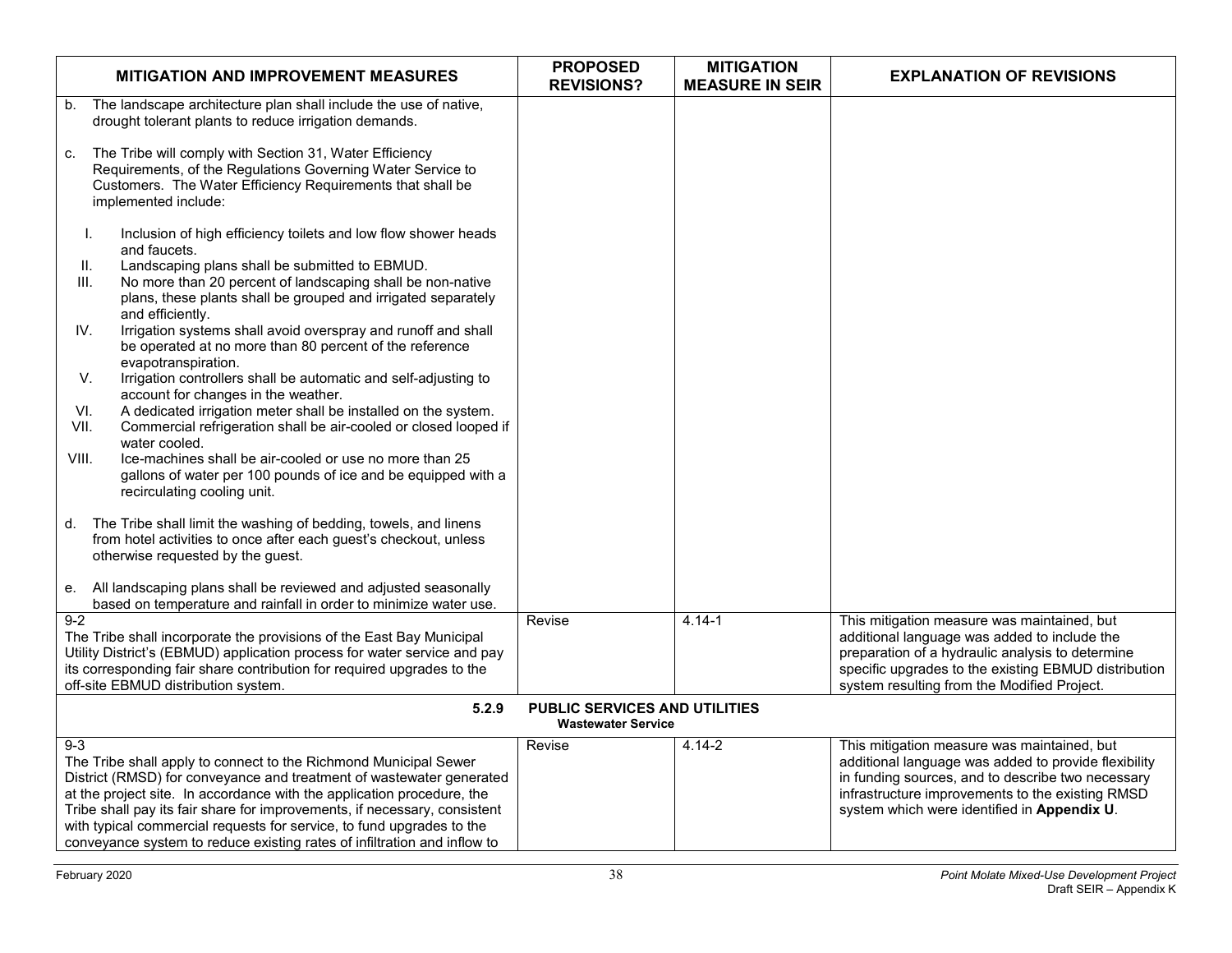| <b>MITIGATION AND IMPROVEMENT MEASURES</b>                                                                                                                                                                                                                                                                                                                                                                                                                                                                                                                                                                                                                                                                                                                                                                                                                                  | <b>PROPOSED</b><br><b>REVISIONS?</b>                                            | <b>MITIGATION</b><br><b>MEASURE IN SEIR</b> | <b>EXPLANATION OF REVISIONS</b>                                                                                                                                                                                                                                                                                                                                                                                                                                                                                                                                                             |
|-----------------------------------------------------------------------------------------------------------------------------------------------------------------------------------------------------------------------------------------------------------------------------------------------------------------------------------------------------------------------------------------------------------------------------------------------------------------------------------------------------------------------------------------------------------------------------------------------------------------------------------------------------------------------------------------------------------------------------------------------------------------------------------------------------------------------------------------------------------------------------|---------------------------------------------------------------------------------|---------------------------------------------|---------------------------------------------------------------------------------------------------------------------------------------------------------------------------------------------------------------------------------------------------------------------------------------------------------------------------------------------------------------------------------------------------------------------------------------------------------------------------------------------------------------------------------------------------------------------------------------------|
| such an extent as to provide adequate conveyance and treatment<br>capacity for the selected alternative's peak day wastewater generation<br>rate.                                                                                                                                                                                                                                                                                                                                                                                                                                                                                                                                                                                                                                                                                                                           |                                                                                 |                                             |                                                                                                                                                                                                                                                                                                                                                                                                                                                                                                                                                                                             |
| 5.2.9                                                                                                                                                                                                                                                                                                                                                                                                                                                                                                                                                                                                                                                                                                                                                                                                                                                                       | <b>PUBLIC SERVICES AND UTILITIES</b><br><b>Construction-Related Solid Waste</b> |                                             |                                                                                                                                                                                                                                                                                                                                                                                                                                                                                                                                                                                             |
| $9 - 4$<br>Construction waste shall be recycled to the fullest extent practicable by<br>diverting green waste and recyclable building materials from the solid<br>waste stream. To the extent feasible, existing asphalt and concrete<br>shall be processed and reused on-site. To the extent practical,<br>environmentally preferable materials shall be used in construction.                                                                                                                                                                                                                                                                                                                                                                                                                                                                                             | Delete.                                                                         | Not applicable                              | This measure was recommended because the 2011<br>FEIR included taking land into federal trust and<br>therefore would not have been required to comply<br>with State and local regulations. Because the<br>Modified Project would be under state and local<br>jurisdiction, the Modified Project is required to<br>comply with CalGreen for diversion of greenwaste<br>and recyclable building materials, and required to<br>comply with WCCIWMA's solid waste management<br>plan. This is required by law and is no longer<br>included as a mitigation measure for the Modified<br>Project. |
| 5.2.9                                                                                                                                                                                                                                                                                                                                                                                                                                                                                                                                                                                                                                                                                                                                                                                                                                                                       | <b>PUBLIC SERVICES AND UTILITIES</b><br><b>Operational Solid Waste</b>          |                                             |                                                                                                                                                                                                                                                                                                                                                                                                                                                                                                                                                                                             |
| $9-5$<br>The Tribe shall adopt a Solid Waste Management Plan (SWMP) that<br>addresses recycling and solid waste reduction on the project site. The<br>measures adopted under this plan shall be applied to the design of the<br>hotel, casino and event center facilities, as well as the daily operations<br>and waste disposal of the project. These measures shall include, but<br>would not be limited to, the installation of a trash compactor for<br>cardboard and paper products, recycling bins in each hotel room<br>(unless housecleaners can more efficiently separate recyclables from<br>trash during room cleaning) and next to every trash bin throughout the<br>facilities, and an annual waste stream analysis. Regulations within the<br>SWMP shall call for the diversion away from the waste stream of 50<br>percent of waste produced at the project. | Delete                                                                          | Not applicable                              | This measure was recommended because the 2011<br>FEIR included taking land into federal trust and<br>therefore would not have been required to comply<br>with State and local regulations. Because the<br>Modified Project would be under state and local<br>jurisdiction, the Modified Project is required to<br>comply with West Contra Costa Integrated Waste<br>Management Authority's SWMP. This is required by<br>law and is no longer included as a mitigation<br>measure for the Modified Project.                                                                                  |
| $9-6$<br>Trash containers shall be emptied daily. Dumpsters shall be located in<br>an enclosed area with concrete floors, which slope to drains that<br>connect to the facility's sanitary sewer system. Dumpsters shall be<br>equipped with roofs and metal doors and shall be emptied and trash<br>shall be removed from the site daily. The enclosed dumpster area shall<br>be hosed down daily and all excess refuse shall be removed from the<br>area. Trash shall be picked up from parking lots, grassy swales, and<br>park area daily.                                                                                                                                                                                                                                                                                                                              | Delete                                                                          | Not applicable                              | This measure was recommended because the 2011<br>FEIR included taking land into federal trust and<br>therefore would not have been required to comply<br>with State and local regulations. Because the<br>Modified Project would be under state and local<br>jurisdiction, the Modified Project is required to<br>comply with West Contra Costa Integrated Waste<br>Management Authority's SWMP, which includes<br>provisions for solid waste disposal. This is required                                                                                                                    |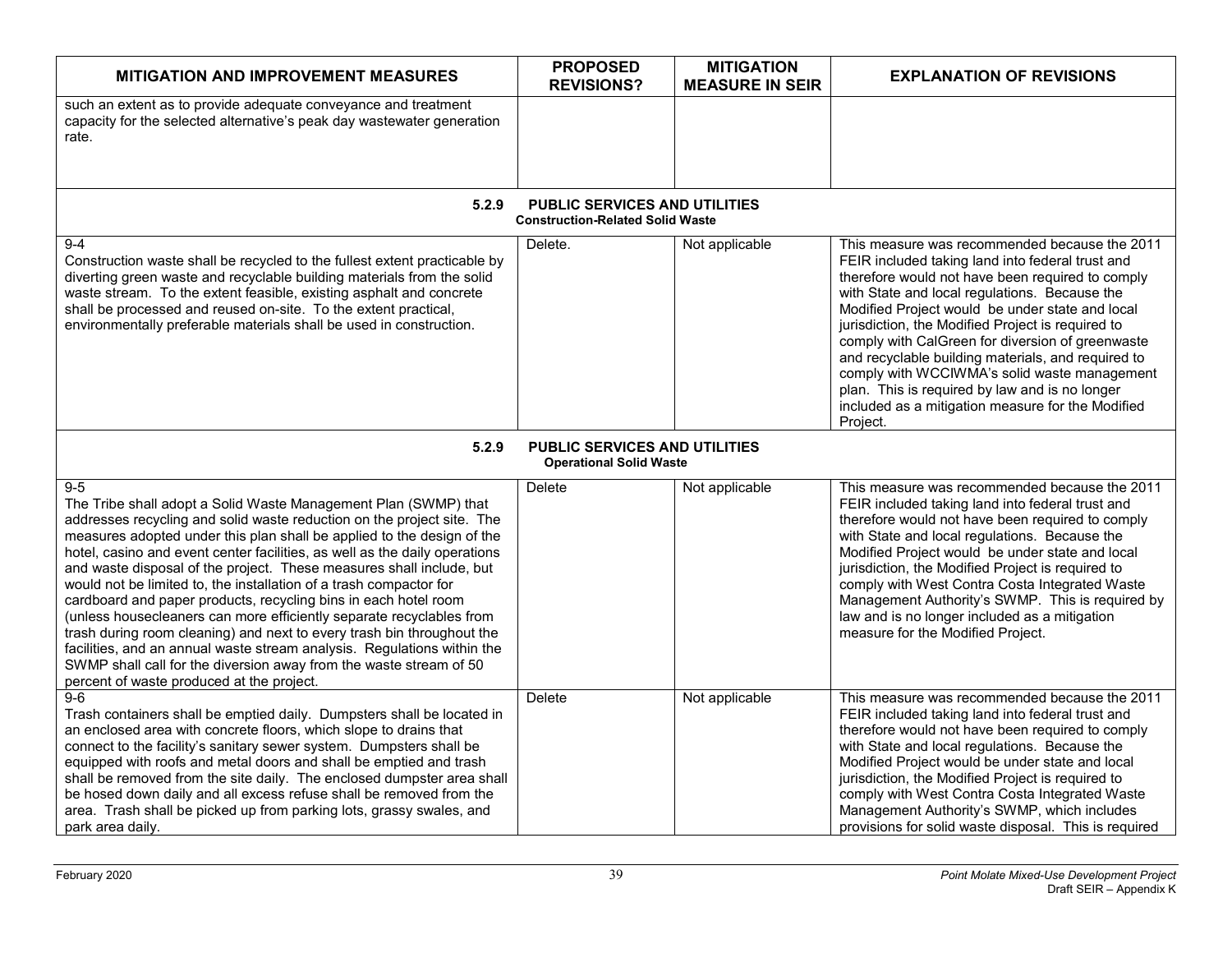| <b>MITIGATION AND IMPROVEMENT MEASURES</b>                                                                                                                                                                                                                                                                                                                                                | <b>PROPOSED</b><br><b>REVISIONS?</b>                                                   | <b>MITIGATION</b><br><b>MEASURE IN SEIR</b> | <b>EXPLANATION OF REVISIONS</b>                                                                                                                                                                                                                                                                                                                                                                                                                                                                                                                                                                                         |
|-------------------------------------------------------------------------------------------------------------------------------------------------------------------------------------------------------------------------------------------------------------------------------------------------------------------------------------------------------------------------------------------|----------------------------------------------------------------------------------------|---------------------------------------------|-------------------------------------------------------------------------------------------------------------------------------------------------------------------------------------------------------------------------------------------------------------------------------------------------------------------------------------------------------------------------------------------------------------------------------------------------------------------------------------------------------------------------------------------------------------------------------------------------------------------------|
|                                                                                                                                                                                                                                                                                                                                                                                           |                                                                                        |                                             | by law and is no longer included as a mitigation<br>measure for the Modified Project.                                                                                                                                                                                                                                                                                                                                                                                                                                                                                                                                   |
| 5.2.9                                                                                                                                                                                                                                                                                                                                                                                     | PUBLIC SERVICES AND UTILITIES<br><b>Fire Protection and Emergency Medical Services</b> |                                             |                                                                                                                                                                                                                                                                                                                                                                                                                                                                                                                                                                                                                         |
| $9 - 7$<br>The Tribe shall use fire resistant construction materials for the larger<br>buildings and equip all enclosed buildings with automatic sprinkler<br>systems. The automatic sprinkler systems shall be designed to meet or<br>exceed the National Fire Protection Association (NFPA) standards<br>governing the different occupancies associated with the project<br>structures. | Delete                                                                                 | Not applicable                              | This measure was recommended because the 2011<br>FEIR included taking land into federal trust and<br>therefore would not have been required to comply<br>with State and local regulations. Because the<br>Modified Project would be under state and local<br>jurisdiction, the Modified Project is required to<br>comply with the California Building Codes, California<br>Fire Codes, and the City of Richmond Zoning<br>Ordinance. This is required by law and is no longer<br>included as a mitigation measure for the Modified<br>Project.                                                                          |
| 9-8<br>Twenty-four hour surveillance shall be implemented to afford timely<br>detection and early intervention of any fires.                                                                                                                                                                                                                                                              | Delete                                                                                 | Not applicable                              | This measure was recommended because the 2011<br>FEIR included taking land into federal trust and<br>therefore would not have been required to comply<br>with State and local regulations. Because the<br>Modified Project would be under state and local<br>jurisdiction, the Modified Project is required to<br>comply with the California Fire Code. This is<br>required by law and is no longer included as a<br>mitigation measure for the Modified Project.<br>Additionally, the Modified Project includes a joint fire<br>and police station which would provide 24-hour fire<br>protection to the Project Site. |
| 9-9<br>Through the use of modern construction and fire engineering<br>techniques, the Tribe shall include built-in automatic systems designed<br>to contain any fire to the room of origin.                                                                                                                                                                                               | Delete                                                                                 | Not applicable                              | This measure was recommended because the 2011<br>FEIR included taking land into federal trust and<br>therefore would not have been required to comply<br>with State and local regulations. Because the<br>Modified Project would be under state and local<br>jurisdiction, the Modified Project is required to<br>comply with the California Building Codes, California<br>Fire Codes, and the City of Richmond Zoning<br>Ordinance. This is required by law and is no longer<br>included as a mitigation measure for the Modified<br>Project.                                                                          |
| $9 - 10$<br>Through the use of modern fire engineering technology, the Tribe shall<br>create and maintain a facility equipped with the latest early detection<br>systems to insure an initial response to any fire alarm (automatic, local,<br>or report) within three minutes. This would rely on automatic sprinkler                                                                    | Delete                                                                                 | Not applicable                              | This measure was recommended because the 2011<br>FEIR included taking land into federal trust and<br>therefore would not have been required to comply<br>with State and local regulations. Because the<br>Modified Project would be under state and local                                                                                                                                                                                                                                                                                                                                                               |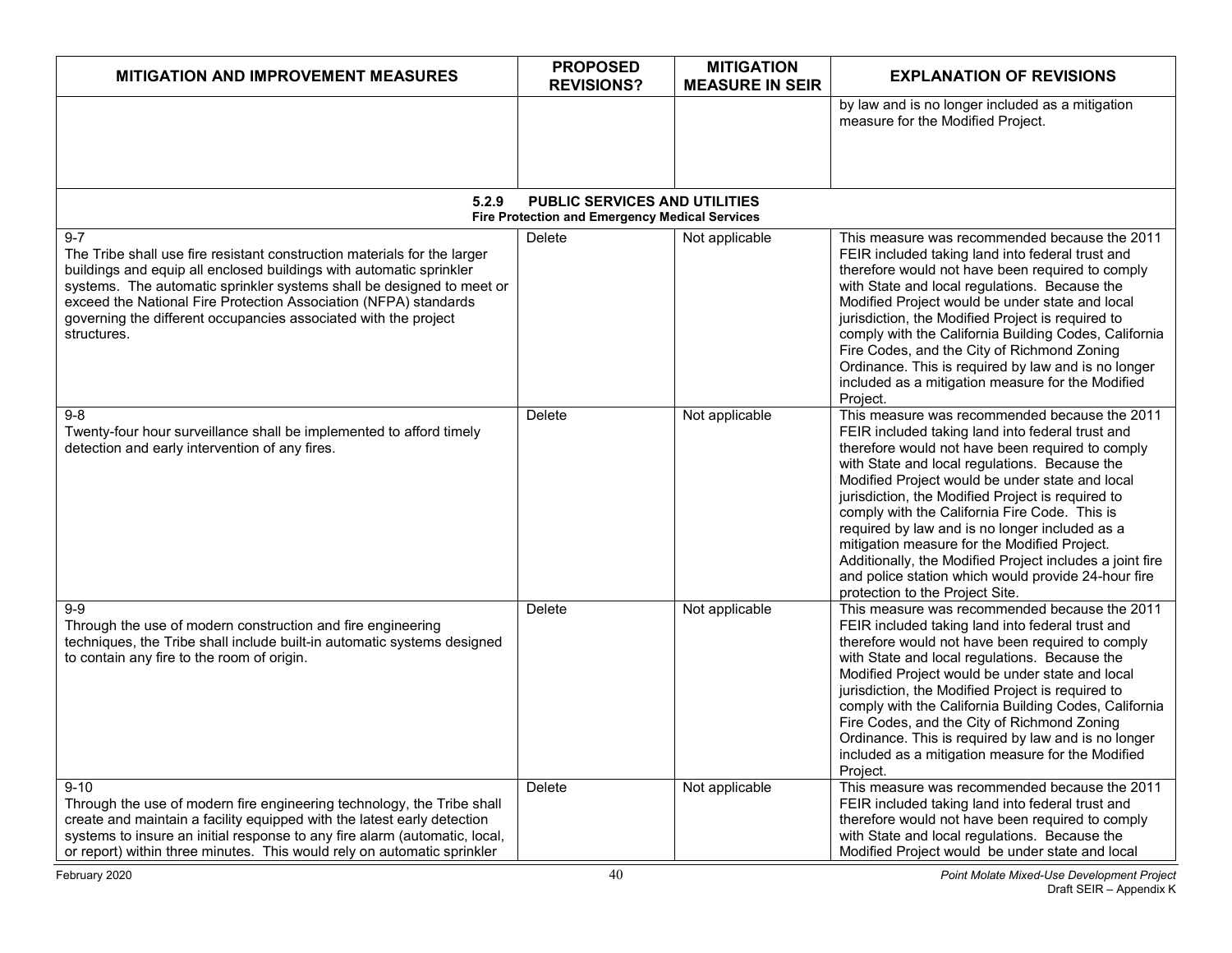| MITIGATION AND IMPROVEMENT MEASURES                                                                                                                                                                                                                                                                                                                                                                                                                                                                                                                                                                                                                                                                                                                                                                                                                                                                                                                                                                                                                                                                            | <b>PROPOSED</b><br><b>REVISIONS?</b> | <b>MITIGATION</b><br><b>MEASURE IN SEIR</b> | <b>EXPLANATION OF REVISIONS</b>                                                                                                                                                                                                                                                                                                                                                                                                                                                                                                       |
|----------------------------------------------------------------------------------------------------------------------------------------------------------------------------------------------------------------------------------------------------------------------------------------------------------------------------------------------------------------------------------------------------------------------------------------------------------------------------------------------------------------------------------------------------------------------------------------------------------------------------------------------------------------------------------------------------------------------------------------------------------------------------------------------------------------------------------------------------------------------------------------------------------------------------------------------------------------------------------------------------------------------------------------------------------------------------------------------------------------|--------------------------------------|---------------------------------------------|---------------------------------------------------------------------------------------------------------------------------------------------------------------------------------------------------------------------------------------------------------------------------------------------------------------------------------------------------------------------------------------------------------------------------------------------------------------------------------------------------------------------------------------|
| systems in the occupied areas and smoke detection devices in the<br>areas of the facility that are normally unoccupied, such as storerooms<br>and mechanical areas.                                                                                                                                                                                                                                                                                                                                                                                                                                                                                                                                                                                                                                                                                                                                                                                                                                                                                                                                            |                                      |                                             | jurisdiction, the Modified Project is required to<br>comply with the California Building Codes, California<br>Fire Codes, and the City of Richmond Zoning<br>Ordinance. This is required by law and is no longer<br>included as a mitigation measure for the Modified<br>Project.                                                                                                                                                                                                                                                     |
| $9 - 11$<br>Pursuant to Article 5 Section 5.1(b) of the MSA, the Tribe shall contract<br>with the City at the City's actual cost, to provide services such as<br>building, engineering and public works plan-checking and inspections<br>with respect to all improvements on the Property (see page E-7 of<br>Appendix C).                                                                                                                                                                                                                                                                                                                                                                                                                                                                                                                                                                                                                                                                                                                                                                                     | Delete                               | Not applicable                              | This measure was recommended because the 2011<br>FEIR included taking land into federal trust and<br>therefore would not have been required to comply<br>with State and local regulations. Because the<br>Modified Project would be under state and local<br>jurisdiction, the Modified Project is required to<br>comply with the City of Richmond fee schedule for<br>City services such as plan checking and inspections.<br>This is required by law and is no longer included as<br>a mitigation measure for the Modified Project. |
| $9 - 12$<br>The Tribe shall adopt a Fire Ordinance that is the functional equivalent<br>of the City's Municipal Code 8.16.40                                                                                                                                                                                                                                                                                                                                                                                                                                                                                                                                                                                                                                                                                                                                                                                                                                                                                                                                                                                   | Delete                               | Not applicable                              | This measure was recommended because the 2011<br>FEIR included taking land into federal trust and<br>therefore would not have been required to comply<br>with State and local regulations. Because the<br>Modified Project would be under state and local<br>jurisdiction, the Modified Project is required to<br>comply City's Municipal Code 8.16.40. This is<br>required by law and is no longer included as a<br>mitigation measure for the Modified Project.                                                                     |
| $9 - 13$<br>Pursuant to Article 2 Section 2.3(a) of the MSA, the Tribe has agreed to<br>provide a fire station on-site without charge and to maintain the office<br>space in good working condition. To meet this obligation, the Tribe<br>shall provide the City of Richmond with a Combined Emergency<br>Service Center to facilitate adequate Fire Department response times<br>on-site. The Combined Emergency Service Center, which would be<br>located on the ground floor of the primary parking garage and shared<br>with the Richmond Police Department, shall be approximately 7,500 sq.<br>ft. (including vehicle space) and would have the following amenities:<br>Fire Department - 4 sleeping rooms, living room, showers,<br>$\bullet$<br>gym, restrooms, fueling station (diesel), double apparatus bay,<br>and shall be first priority for back-up electrical generators.<br>Provide for one (1) fire captain and three (3) firefighter<br>$\bullet$<br>positions per shift on a 24-hour per day basis to meet the<br>burdens undertaken by the Fire Department to serve the<br>project site. | Delete                               | Not applicable                              | The joint fire and police station that is proposed in<br>the Modified Project is a project component and the<br>building of the joint station shall be constructed by<br>the Applicant. Therefore, funding for the construction<br>of the joint station is no longer required as a<br>mitigation measure.                                                                                                                                                                                                                             |
| $9 - 14$<br>The Tribe shall provide on-site security for casino operations to reduce<br>and prevent criminal and civil incidents.                                                                                                                                                                                                                                                                                                                                                                                                                                                                                                                                                                                                                                                                                                                                                                                                                                                                                                                                                                              | <b>Delete</b>                        | Not applicable                              | This measure was recommended because the 2011<br>FEIR included the development of a casino as part<br>of the Proposed Project. The Modified Project does                                                                                                                                                                                                                                                                                                                                                                              |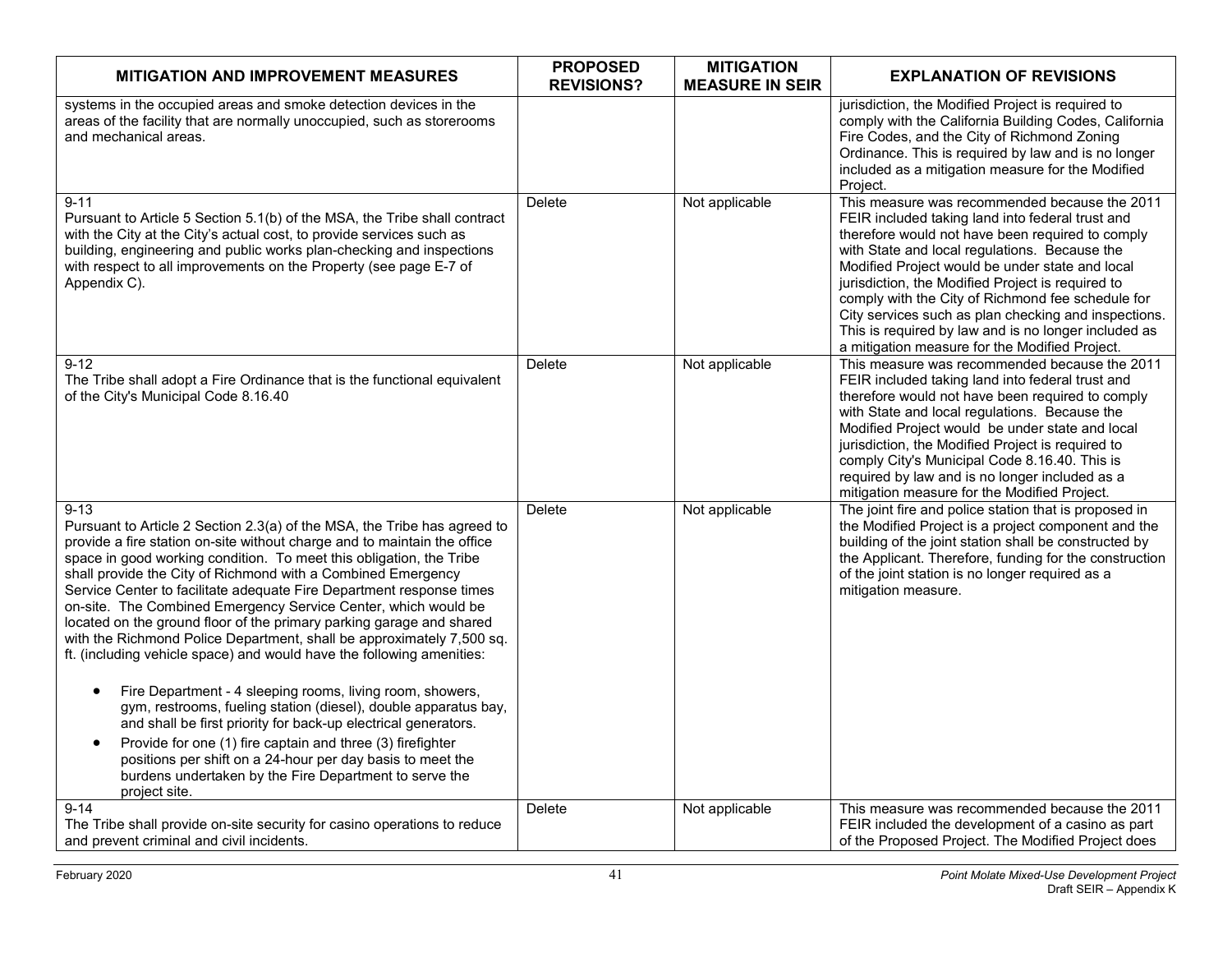| <b>MITIGATION AND IMPROVEMENT MEASURES</b>                                                                                                                                                                                                                                                                                                                                                                                                                                                                                                                                                                                                                                                                                                                                                                                                                                                | <b>PROPOSED</b><br><b>REVISIONS?</b> | <b>MITIGATION</b><br><b>MEASURE IN SEIR</b> | <b>EXPLANATION OF REVISIONS</b>                                                                                                                                                                                                                                                                                                                                                                                                                                                                                                                                 |
|-------------------------------------------------------------------------------------------------------------------------------------------------------------------------------------------------------------------------------------------------------------------------------------------------------------------------------------------------------------------------------------------------------------------------------------------------------------------------------------------------------------------------------------------------------------------------------------------------------------------------------------------------------------------------------------------------------------------------------------------------------------------------------------------------------------------------------------------------------------------------------------------|--------------------------------------|---------------------------------------------|-----------------------------------------------------------------------------------------------------------------------------------------------------------------------------------------------------------------------------------------------------------------------------------------------------------------------------------------------------------------------------------------------------------------------------------------------------------------------------------------------------------------------------------------------------------------|
|                                                                                                                                                                                                                                                                                                                                                                                                                                                                                                                                                                                                                                                                                                                                                                                                                                                                                           |                                      |                                             | not include a casino development and therefore this<br>security mitigation measure is no longer necessary.                                                                                                                                                                                                                                                                                                                                                                                                                                                      |
| $9 - 15$<br>The Tribe shall adopt a "Responsible Alcoholic Beverage Policy" that<br>would include, but not be limited to, requesting identification of patrons<br>and refusing service to those who have had enough to drink. This<br>policy shall be discussed with the Richmond Police Department.                                                                                                                                                                                                                                                                                                                                                                                                                                                                                                                                                                                      | Delete                               | Not applicable                              | This measure was recommended because the 2011<br>FEIR included taking land into federal trust and<br>therefore would not have been required to comply<br>with State and local regulations. Because the<br>Modified Project would be under state and local<br>jurisdiction, the Modified Project is required to<br>comply with federal, State, and local alcoholic<br>beverage regulations. This is required by law and is<br>no longer included as a mitigation measure for the<br>Modified Project.                                                            |
| $9 - 16$<br>All security guards shall carry two-way radios to respond to emergency<br>related calls and to provide backup. This would aid in the prevention of<br>criminal activity within gaming facilities.                                                                                                                                                                                                                                                                                                                                                                                                                                                                                                                                                                                                                                                                             | Delete                               | Not applicable                              | This measure was recommended because the 2011<br>FEIR included the development of a casino as part<br>of the Proposed Project. The Modified Project does<br>not include a casino development and therefore this<br>security mitigation measure is no longer necessary.                                                                                                                                                                                                                                                                                          |
| $9 - 17$<br>Areas surrounding the gaming facilities shall have "No Loitering" signs<br>in place, be well lit, and be patrolled regularly to aid in the prevention of<br>illegal loitering and loitering behavior that could potentially lead to other<br>criminal acts.                                                                                                                                                                                                                                                                                                                                                                                                                                                                                                                                                                                                                   | Delete                               | Not applicable                              | This measure was recommended because the 2011<br>FEIR included the development of a casino as part<br>of the Proposed Project. The Modified Project does<br>not include a casino development and therefore this<br>security mitigation measure is no longer necessary.                                                                                                                                                                                                                                                                                          |
| $9 - 18$<br>All parking areas shall be well lit and monitored by parking staff and/or<br>roving security guards at all times during operation to aid in the<br>prevention of auto theft and other related criminal activity.                                                                                                                                                                                                                                                                                                                                                                                                                                                                                                                                                                                                                                                              | Delete                               | Not applicable                              | This measure was recommended because the 2011<br>FEIR included the development of a casino as part<br>of the Proposed Project. The Modified Project does<br>not include a casino development and therefore this<br>security mitigation measure is no longer necessary.                                                                                                                                                                                                                                                                                          |
| $9 - 19$<br>Pursuant to Article 2 Section 2.1 of the MSA, the Tribe has agreed to<br>provide office space to the Police Department on-site without charge<br>and to maintain the office space in good working condition. To meet<br>this obligation, the Tribe shall provide the City of Richmond with a<br>Combined Emergency Service Center to facilitate adequate Police<br>Department response times on-site. This improvement measure would<br>also apply to Alternative D, which is not covered by the MSA. The<br>Combined Emergency Service Center, which would be shared with the<br>Richmond Fire Department, shall be approximately 7,500 sq. ft.<br>(including vehicle space) and would have the following amenities:<br>Police Department - interview room, reception area, office space<br>(up to 3 offices), combined meeting/break room, storage space,<br>and restrooms. | Delete                               | Not applicable                              | This measure was recommended because the 2011<br>FEIR included taking land into federal trust and<br>therefore would not have been required to comply<br>with State and local regulations. The joint fire and<br>police station proposed will be required to comply<br>with City Zoning Ordinance, California Building Code<br>and California Fire Code when constructed because<br>it will be required by law. Furthermore, the joint fire<br>and police station is now a project component and is<br>therefore no longer required as a mitigation<br>measure. |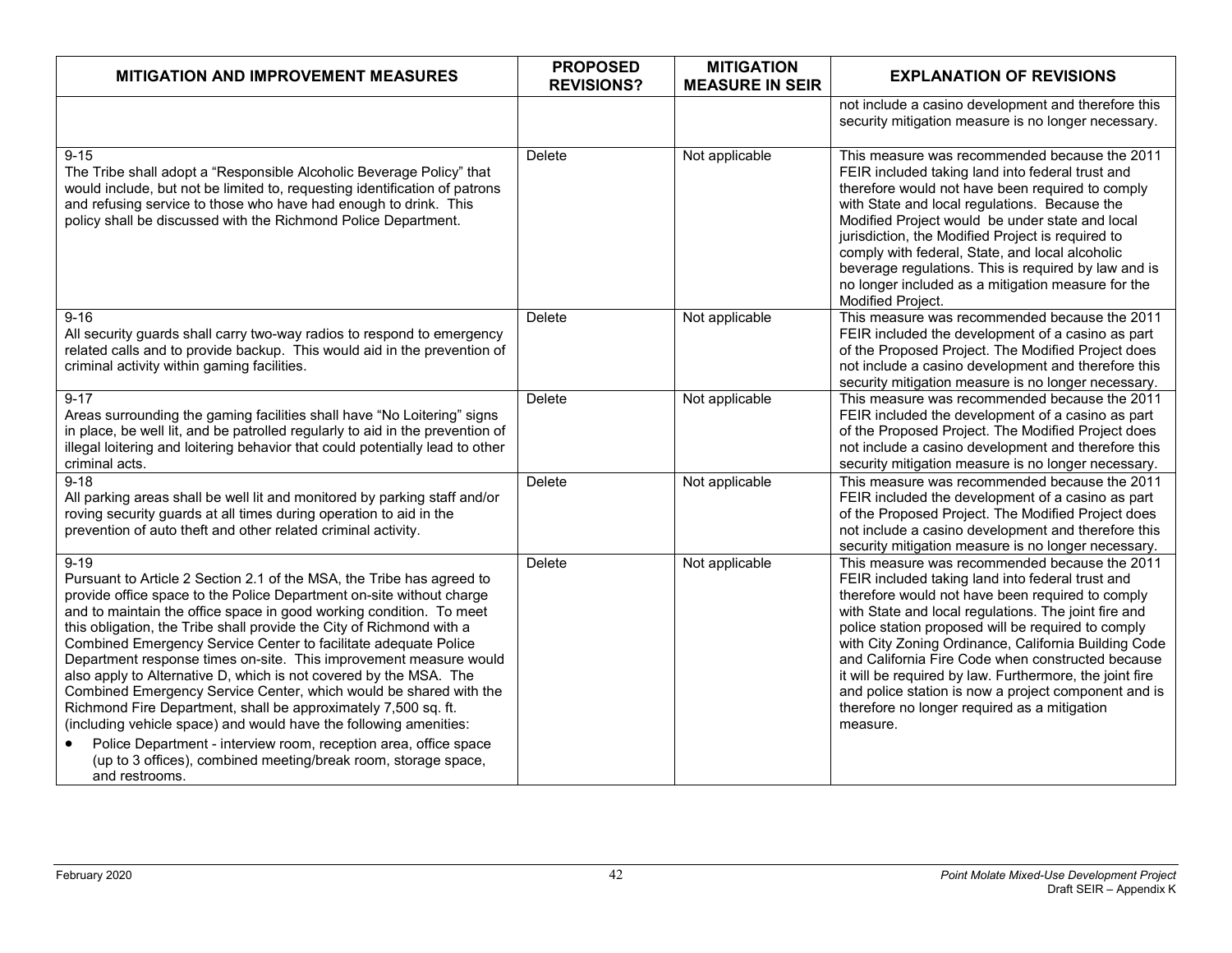| <b>MITIGATION AND IMPROVEMENT MEASURES</b>                                                                                                                                                                                                                                                                                                                                                                                                                                                                                                                                                                                                                                                             | <b>PROPOSED</b><br><b>REVISIONS?</b>                             | <b>MITIGATION</b><br><b>MEASURE IN SEIR</b> | <b>EXPLANATION OF REVISIONS</b>                                                                                                                                                                                                                                                                                                                                                                                                                                                                                                                                                 |  |  |  |
|--------------------------------------------------------------------------------------------------------------------------------------------------------------------------------------------------------------------------------------------------------------------------------------------------------------------------------------------------------------------------------------------------------------------------------------------------------------------------------------------------------------------------------------------------------------------------------------------------------------------------------------------------------------------------------------------------------|------------------------------------------------------------------|---------------------------------------------|---------------------------------------------------------------------------------------------------------------------------------------------------------------------------------------------------------------------------------------------------------------------------------------------------------------------------------------------------------------------------------------------------------------------------------------------------------------------------------------------------------------------------------------------------------------------------------|--|--|--|
| $9 - 20$<br>Pursuant to Schedule 2.2 of the MSA, the Tribe agrees to fund nine<br>new Police Department staff positions and associated equipment in<br>order to provide police services on-site under Alternatives A, B, C, and<br>B1. The Tribe shall fund an additional two new Uniformed Patrol Beat<br>police officer positions (total of 11 new staff positions).                                                                                                                                                                                                                                                                                                                                 | Delete                                                           | Not applicable                              | This measure was recommended because the 2011<br>FEIR included taking land into federal trust and<br>therefore would not have been required to comply<br>with State and local regulations. The Modified<br>Project would construct a joint fire and police station<br>as part of the Modified Project. Further, the Project<br>proponent will also be required to pay the City's<br>impacts fees to cover the costs of providing City<br>services to the Modified Project.                                                                                                      |  |  |  |
| $9 - 21$<br>Pursuant to Article 12 Section 2.1 of the MSA, the Tribe and the City<br>shall meet on a quarterly basis to consider issues related to<br>implementation of, amendments to, or concerns with, the MSA. As part<br>of this process, Tribe and City shall periodically review the adequacy of<br>police staffing on-site. Evaluation of the adequacy of police staffing<br>shall consider objective criteria, including the number of calls<br>responded to by the Richmond Police Department, response times, and<br>the City's target officer-to-citizen ratio. The Tribe shall hire additional<br>Tribal police or compensate the City to hire additional staff should the<br>need arise. | <b>Delete</b>                                                    | Not applicable                              | This measure was recommended because the 2011<br>FEIR included taking land into federal trust and<br>therefore would not have been required to comply<br>with State and local regulations. The joint fire and<br>police station proposed would be run by the City's<br>fire department and police department to the City's<br>standards.                                                                                                                                                                                                                                        |  |  |  |
| 5.2.9<br><b>PUBLIC SERVICES AND UTILITIES</b><br>Electricity, Natural Gas, and Telecommunications                                                                                                                                                                                                                                                                                                                                                                                                                                                                                                                                                                                                      |                                                                  |                                             |                                                                                                                                                                                                                                                                                                                                                                                                                                                                                                                                                                                 |  |  |  |
| $9 - 22$<br>The Tribe shall purchase and install onsite fuel cells, providing a source<br>of clean alternative energy to the Proposed Project.                                                                                                                                                                                                                                                                                                                                                                                                                                                                                                                                                         | <b>Delete</b>                                                    | Not applicable.                             | This measure was recommended because the 2011<br>FEIR included taking land into federal trust and<br>therefore would not have been required to comply<br>with State and local regulations. Because the<br>Modified Project would be under state and local<br>jurisdiction, the Modified Project is required to<br>comply with the City of Richmond's Green Building<br>Standards, which include energy efficiency<br>requirements and the City's Climate Action Plan.<br>This is required by law and is no longer included as<br>a mitigation measure for the Modified Project. |  |  |  |
| 5.2.9                                                                                                                                                                                                                                                                                                                                                                                                                                                                                                                                                                                                                                                                                                  | <b>PUBLIC SERVICES AND UTILITIES</b><br><b>Health and Safety</b> |                                             |                                                                                                                                                                                                                                                                                                                                                                                                                                                                                                                                                                                 |  |  |  |
| $9 - 23$<br>For trust lands, the Tribe shall adopt a Tribal Ordinance related to the<br>maintenance of health and safety of retail food facilities, public<br>swimming pools/spas, well drilling, well abandonment, soil borings, and<br>disposal of medical waste that is the functional equivalent of the<br>applicable sections of the Contra Costa County Code of Ordinances.                                                                                                                                                                                                                                                                                                                      | Delete                                                           | Not applicable.                             | This measure was recommended because the 2011<br>FEIR included taking land into federal trust and<br>therefore would not have been required to comply<br>with State and local regulations. Because the<br>Modified Project would be under state and local<br>jurisdiction, the Modified Project is required to<br>comply with Contra Costa County Code of<br>Ordinances. This is required by law and is no longer<br>included as a mitigation measure for the Modified<br>Project.                                                                                              |  |  |  |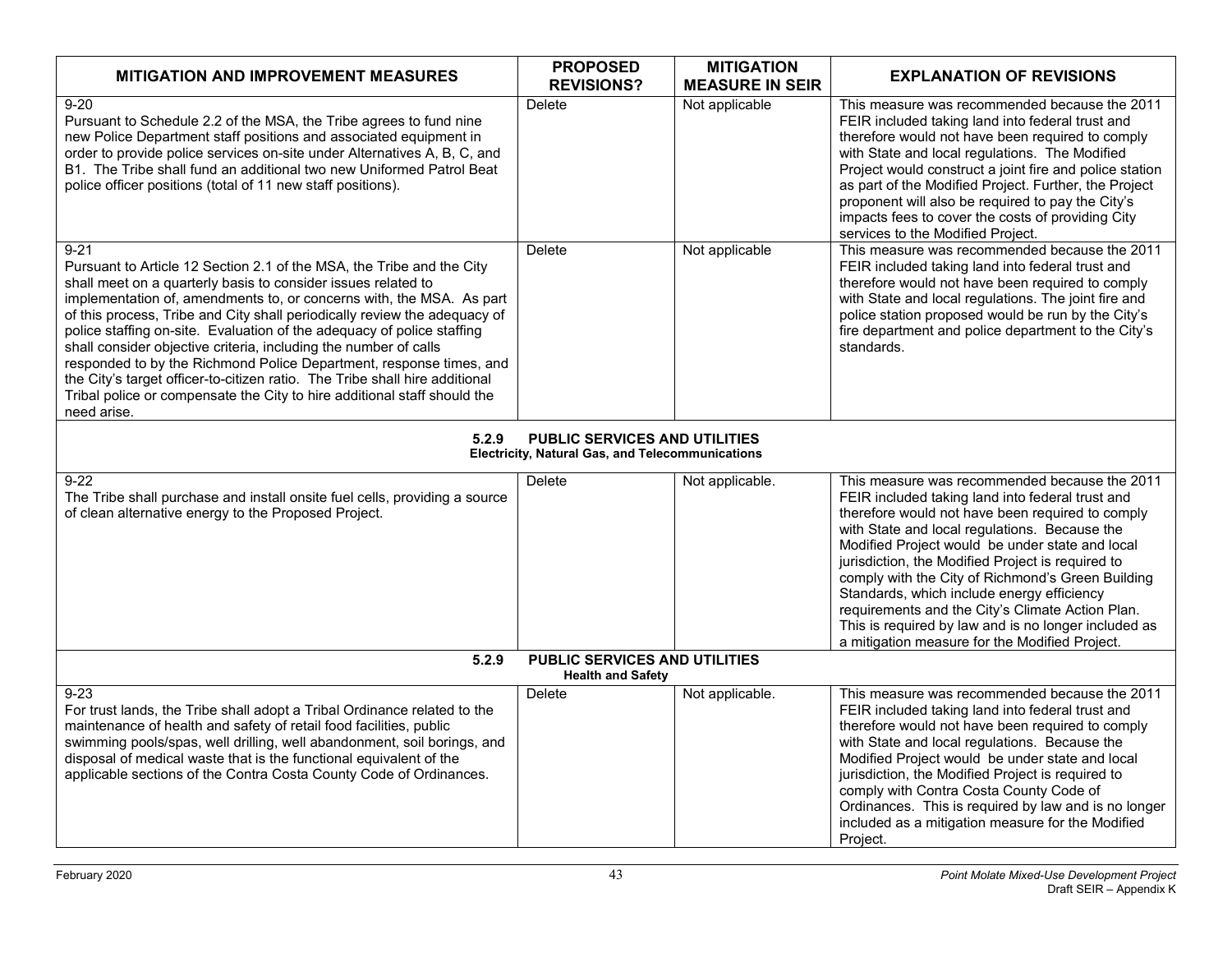| <b>MITIGATION AND IMPROVEMENT MEASURES</b>                                                                                                                                                                                                                                                                                                                                                                                                                                                                                                                                                                                                                                                                                                                                | <b>PROPOSED</b><br><b>REVISIONS?</b>                                       | <b>MITIGATION</b><br><b>MEASURE IN SEIR</b> | <b>EXPLANATION OF REVISIONS</b>                                                                                                                                                                                                                                                                                                                                                                                                                                                                                      |
|---------------------------------------------------------------------------------------------------------------------------------------------------------------------------------------------------------------------------------------------------------------------------------------------------------------------------------------------------------------------------------------------------------------------------------------------------------------------------------------------------------------------------------------------------------------------------------------------------------------------------------------------------------------------------------------------------------------------------------------------------------------------------|----------------------------------------------------------------------------|---------------------------------------------|----------------------------------------------------------------------------------------------------------------------------------------------------------------------------------------------------------------------------------------------------------------------------------------------------------------------------------------------------------------------------------------------------------------------------------------------------------------------------------------------------------------------|
| $9 - 24$<br>For lands held in fee title, the project proponent shall abide by all<br>applicable sections of the Contra Costa County Code of Ordinances<br>related to health and safety measures of retail food facilities, public<br>swimming pools/spas, well drilling, well abandonment, soil borings, and<br>disposal of medical waste.                                                                                                                                                                                                                                                                                                                                                                                                                                | Delete                                                                     | Not applicable.                             | This measure was recommended because the 2011<br>FEIR included taking land into federal trust and<br>therefore would not have been required to comply<br>with State and local regulations. Because the<br>Modified Project would be under state and local<br>jurisdiction, the Modified Project is required to<br>comply with Contra Costa County Code of<br>Ordinances. This is required by law and is no longer<br>included as a mitigation measure for the Modified<br>Project.                                   |
|                                                                                                                                                                                                                                                                                                                                                                                                                                                                                                                                                                                                                                                                                                                                                                           | <b>NOISE</b><br>5.2.10<br><b>Construction Noise</b>                        |                                             |                                                                                                                                                                                                                                                                                                                                                                                                                                                                                                                      |
| $10-1$<br>Engine-powered construction equipment shall be fitted with adequate<br>mufflers and enclosures, as supplied by the manufacturer. Such<br>construction equipment shall be maintained in good condition.                                                                                                                                                                                                                                                                                                                                                                                                                                                                                                                                                          | Revise                                                                     | MM 4.10-1                                   | This mitigation measure is required for compliance<br>with the City of Richmond Municipal Code and has<br>been incorporated into MM 4.10-1.                                                                                                                                                                                                                                                                                                                                                                          |
| $10-2$<br>Any engine-powered construction equipment located adjacent to<br>residential uses for more than 5 days shall be shielded from those uses<br>by temporary barriers.                                                                                                                                                                                                                                                                                                                                                                                                                                                                                                                                                                                              | Revise                                                                     | MM 4.10-1                                   | This mitigation measure is required for compliance<br>with the City of Richmond Municipal Code and has<br>been incorporated into MM 4.10-1.                                                                                                                                                                                                                                                                                                                                                                          |
|                                                                                                                                                                                                                                                                                                                                                                                                                                                                                                                                                                                                                                                                                                                                                                           | 5.2.10 NOISE<br><b>Operational Noise (Transportation and Refuse Noise)</b> |                                             |                                                                                                                                                                                                                                                                                                                                                                                                                                                                                                                      |
| $10-3$<br>The Tribe shall implement noise control measures, which may include,<br>but not be limited to, compliance with Title 24 of the California<br>Administrative Code (CCR Title 24) indoor noise standards,<br>construction of berms, setbacks of residences approximately 275 feet<br>from the centerline of Western Drive, or include structural design<br>features to reduce inside noise levels, where feasible. The resort<br>facilities will include at least one music/concert/banquet hall that is built<br>to minimize the release of sound from within the hall. Noise control<br>measures shall be incorporated into the project design, where feasible.                                                                                                 | Delete                                                                     | Not applicable.                             | This measure was recommended because the 2011<br>FEIR included taking land into federal trust and<br>therefore would not have been required to comply<br>with State and local regulations. Because the<br>Modified Project would be under state and local<br>jurisdiction, the Modified Project is required to<br>comply with the California Administrative Code and<br>City of Richmond noise ordinances. This is required<br>by law and is no longer included as a mitigation<br>measure for the Modified Project. |
| $10 - 4$<br>The project applicant shall incorporate site-specific features in the<br>design of residential developments on the project site that reduces<br>noise exposure at outdoor activity areas (e.g., private balconies and<br>common outdoor activity areas), if feasible. For instance, outdoor<br>activity areas that are part of a multifamily residential development<br>could be located such that the building(s) serve as a sound barrier to<br>the nearest predominant noise source. However, balconies should not<br>be prohibited on the basis of noise exposure so long as applicable<br>interior noise standards are achieved and so long as an outdoor activity<br>area that satisfies the exterior noise standards is available to the<br>residents. | Delete                                                                     | Not applicable.                             | This measure was recommended because the 2011<br>FEIR included taking land into federal trust and<br>therefore would not have been required to comply<br>with State and local regulations. Because the<br>Modified Project would be under state and local<br>jurisdiction, the Modified Project is required to<br>comply with the City of Richmond noise ordinances.<br>This is required by law and is no longer included as<br>a mitigation measure for the Modified Project.                                       |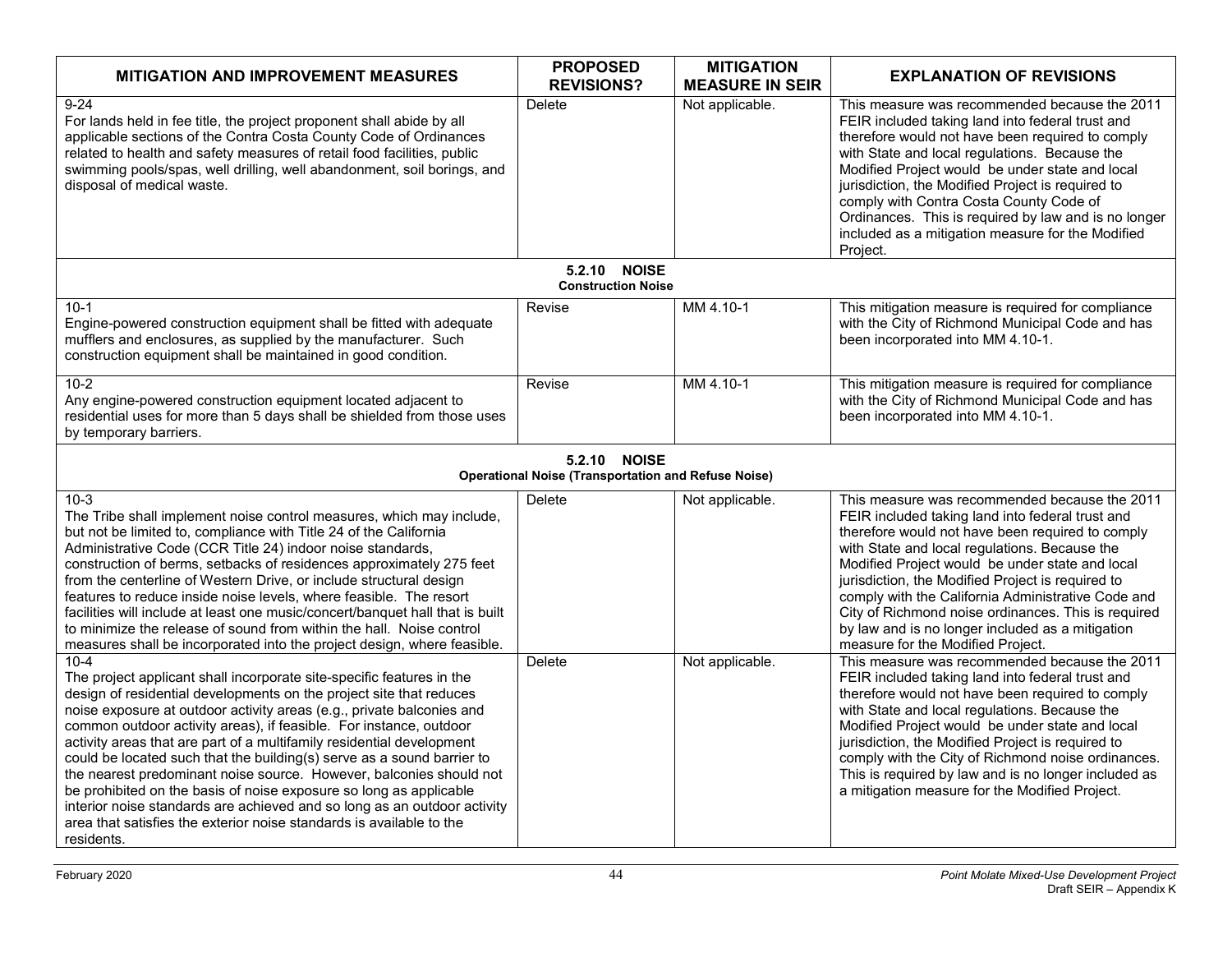| <b>MITIGATION AND IMPROVEMENT MEASURES</b>                                                                                                                                                                                                                                                                                                                                                                                                                                                                                                                                                                                                                                                                                                                                                                                                                                                                                                                                                                                                                                                                                                                                                                                                                                                                                                                                                                                                                                                                                                                                                                                                                                                                                                                                                                                                                                                                                                                                                                                                                                                                                                                                                                                                                                                                         | <b>PROPOSED</b><br><b>REVISIONS?</b>   | <b>MITIGATION</b><br><b>MEASURE IN SEIR</b> | <b>EXPLANATION OF REVISIONS</b>                                                                                                                                                                                                                                                                                                                                                                                                                                                                                                                                                                                                                                                                                                                                                                                            |
|--------------------------------------------------------------------------------------------------------------------------------------------------------------------------------------------------------------------------------------------------------------------------------------------------------------------------------------------------------------------------------------------------------------------------------------------------------------------------------------------------------------------------------------------------------------------------------------------------------------------------------------------------------------------------------------------------------------------------------------------------------------------------------------------------------------------------------------------------------------------------------------------------------------------------------------------------------------------------------------------------------------------------------------------------------------------------------------------------------------------------------------------------------------------------------------------------------------------------------------------------------------------------------------------------------------------------------------------------------------------------------------------------------------------------------------------------------------------------------------------------------------------------------------------------------------------------------------------------------------------------------------------------------------------------------------------------------------------------------------------------------------------------------------------------------------------------------------------------------------------------------------------------------------------------------------------------------------------------------------------------------------------------------------------------------------------------------------------------------------------------------------------------------------------------------------------------------------------------------------------------------------------------------------------------------------------|----------------------------------------|---------------------------------------------|----------------------------------------------------------------------------------------------------------------------------------------------------------------------------------------------------------------------------------------------------------------------------------------------------------------------------------------------------------------------------------------------------------------------------------------------------------------------------------------------------------------------------------------------------------------------------------------------------------------------------------------------------------------------------------------------------------------------------------------------------------------------------------------------------------------------------|
| $10-5$<br>Refuse dumpsters and commercial loading and unloading areas shall<br>be located as far as reasonably possible from existing off-site sensitive<br>receptors, as well as from common outdoor activity areas of proposed<br>residential buildings. Refuse containers shall also be located such that<br>buildings shield nearby residential land uses from noise generated by<br>loading dock and garbage collection activities.                                                                                                                                                                                                                                                                                                                                                                                                                                                                                                                                                                                                                                                                                                                                                                                                                                                                                                                                                                                                                                                                                                                                                                                                                                                                                                                                                                                                                                                                                                                                                                                                                                                                                                                                                                                                                                                                           | Delete                                 | Not applicable.                             | This measure was recommended because the 2011<br>FEIR included taking land into federal trust and<br>therefore would not have been required to comply<br>with State and local regulations. Because the<br>Modified Project would be under state and local<br>jurisdiction, the Modified Project is required to<br>comply with the City of Richmond noise ordinances.<br>This is required by law and is no longer included as<br>a mitigation measure for the Modified Project.                                                                                                                                                                                                                                                                                                                                             |
| 5.2.11                                                                                                                                                                                                                                                                                                                                                                                                                                                                                                                                                                                                                                                                                                                                                                                                                                                                                                                                                                                                                                                                                                                                                                                                                                                                                                                                                                                                                                                                                                                                                                                                                                                                                                                                                                                                                                                                                                                                                                                                                                                                                                                                                                                                                                                                                                             | <b>HAZARDS AND HAZARDOUS MATERIALS</b> |                                             |                                                                                                                                                                                                                                                                                                                                                                                                                                                                                                                                                                                                                                                                                                                                                                                                                            |
| $11 - 1$<br>To protect construction personnel from potential exposure to<br>undiscovered hazardous materials, a site-specific hazardous materials<br>inadvertent discovery plan (Plan) or an equivalent soil and groundwater<br>management plan (SMP) that addresses inadvertent discovery of<br>hazardous materials, shall be developed for the project prior to any<br>grading or ground disturbing activities. The Plan shall define protocols<br>to be implemented if suspected contamination is found during mass<br>grading and excavation activities associated with site development.<br>These protocols shall include identification of how soils and affected<br>groundwater are to be managed and requiring hourly field<br>measurements within active excavation areas during hillside UST<br>excavation. Hourly field measurements shall also be required within<br>active soil stockpile areas and confined spaces. The Plan shall be<br>implemented by a professional engineer registered in the State of<br>California and shall include hourly field measurements for undiscovered<br>contaminants using a photo ionization detector (PID) for measuring<br>volatile organic compounds (VOCs), confined space monitor (oxygen,<br>carbon monoxide, hydrogen sulfide, and lower explosive limit), and any<br>other monitor deemed appropriate by the registered engineer. If<br>deemed necessary by the engineer, soil samples shall be collected and<br>analyzed for petroleum hydrocarbons in areas of suspected<br>contamination. If suspected contamination is found during construction<br>activities, all work shall stop in the immediate area and a safe zone for<br>construction personnel shall be established. The extent of<br>contamination shall be assessed to determine whether there is a<br>significant health risk to construction personnel working on-site. The<br>SMP would also include construction personnel safety protocols<br>according to Occupational Safety and Health Administration (OSHA)<br>guidelines to be implemented as part of the SMP. The Tribe shall<br>ensure through contractual obligations that OSHA guidelines are<br>followed during construction activity and any potential removal of<br>affected soils.<br><b>Construction and Remediation</b> | Delete                                 | Not applicable                              | This measure was recommended because the 2011<br>FEIR included taking land into federal trust and<br>therefore would not have been required to comply<br>with federal, State and local regulations. Because<br>the Modified Project would be under state and local<br>jurisdiction, the Modified Project is required to<br>comply with the Regional Water Quality Control<br>Board Order No. R2-2011-0087. This is required by<br>law and compliance with this order is no longer<br>included as a mitigation measure for the Modified<br>Project. Furthermore, a Soil and Groundwater<br>Management Plan has been developed since the<br>2011 EIR for the Point Molate Site with the exception<br>of IR Site 3 and 4. Therefore, a soil and groundwater<br>management plan is not required for these areas<br>any longer. |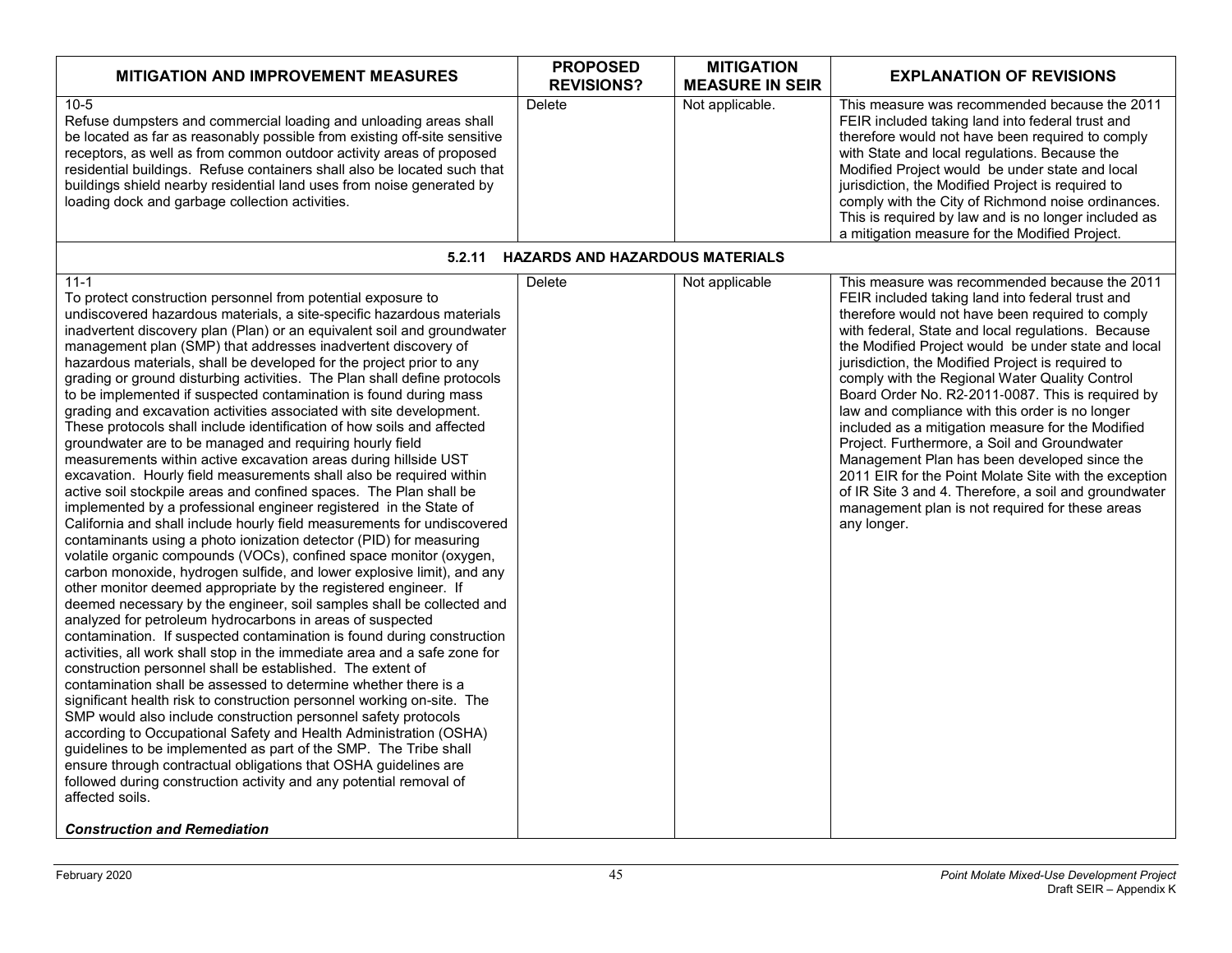|           | <b>MITIGATION AND IMPROVEMENT MEASURES</b>                                                                                                                                                                                                                                                                                                                                                                                                                                                                                                                                                                                        | <b>PROPOSED</b><br><b>REVISIONS?</b> | <b>MITIGATION</b><br><b>MEASURE IN SEIR</b> | <b>EXPLANATION OF REVISIONS</b> |
|-----------|-----------------------------------------------------------------------------------------------------------------------------------------------------------------------------------------------------------------------------------------------------------------------------------------------------------------------------------------------------------------------------------------------------------------------------------------------------------------------------------------------------------------------------------------------------------------------------------------------------------------------------------|--------------------------------------|---------------------------------------------|---------------------------------|
|           | The following mitigation measures should be included as part of a site<br>specific Stormwater Pollution Prevention Plan (SWPPP) to reduce the<br>potential for hazardous materials releases during construction and<br>remediation of Alternatives A, B, C, D, and B1:                                                                                                                                                                                                                                                                                                                                                            |                                      |                                             |                                 |
| а.        | Any hazardous materials or fuels that would be stored temporarily<br>for project construction and remediation shall be properly<br>containerized to minimize the potential for release.                                                                                                                                                                                                                                                                                                                                                                                                                                           |                                      |                                             |                                 |
| b.        | The Tribe shall ensure, through the enforcement of contractual<br>obligations, that all contractors prepare hazardous materials<br>business plans and that they transport, store, and handle<br>construction and remediation-related hazardous materials in a<br>manner consistent with applicable regulations and guidelines.<br>Recommendations may include, but are not limited to, transporting<br>and storing materials in appropriate and approved containers,<br>maintaining required clearances, and handling materials in<br>accordance with the applicable federal, state, and/or local<br>regulatory agency protocols. |                                      |                                             |                                 |
| C.        | In compliance with the Clean Water Act (CWA), a SWPPP shall be<br>prepared that addresses hazardous materials impacts associated<br>with construction, remediation, and operation of the project.<br>Hazardous materials control measures identified in the SWPPP<br>shall include, but not be limited to, the following:                                                                                                                                                                                                                                                                                                         |                                      |                                             |                                 |
|           | A spill prevention and countermeasure plan shall be developed,<br>which identifies proper storage, collection, and disposal measures<br>for potential pollutants (such as fuel, fertilizers, pesticides, etc.)<br>used on-site.                                                                                                                                                                                                                                                                                                                                                                                                   |                                      |                                             |                                 |
| $\bullet$ | Petroleum products shall be stored, handled, used, and disposed<br>of properly in accordance with provisions of the Clean Water Act<br>(33 USC § 1251 to 1387).                                                                                                                                                                                                                                                                                                                                                                                                                                                                   |                                      |                                             |                                 |
|           | During the wet season, construction materials, including topsoil<br>and chemicals, and quarried materials transported by barge<br>(regardless of the season) shall be stored, covered, and isolated to<br>prevent runoff losses and contamination of surface and<br>groundwater.                                                                                                                                                                                                                                                                                                                                                  |                                      |                                             |                                 |
| $\bullet$ | Fuel and vehicle maintenance areas shall be established away<br>from all drainage courses and designed to control runoff.                                                                                                                                                                                                                                                                                                                                                                                                                                                                                                         |                                      |                                             |                                 |
| $\bullet$ | Sanitary facilities shall be provided for construction workers.                                                                                                                                                                                                                                                                                                                                                                                                                                                                                                                                                                   |                                      |                                             |                                 |
| $\bullet$ | Disposal facilities shall be provided for soil wastes, including<br>excess asphalt during construction and demolition.                                                                                                                                                                                                                                                                                                                                                                                                                                                                                                            |                                      |                                             |                                 |
|           | The Tribe shall require all workers be trained in the proper<br>handling, use, cleanup, and disposal of all chemical materials used                                                                                                                                                                                                                                                                                                                                                                                                                                                                                               |                                      |                                             |                                 |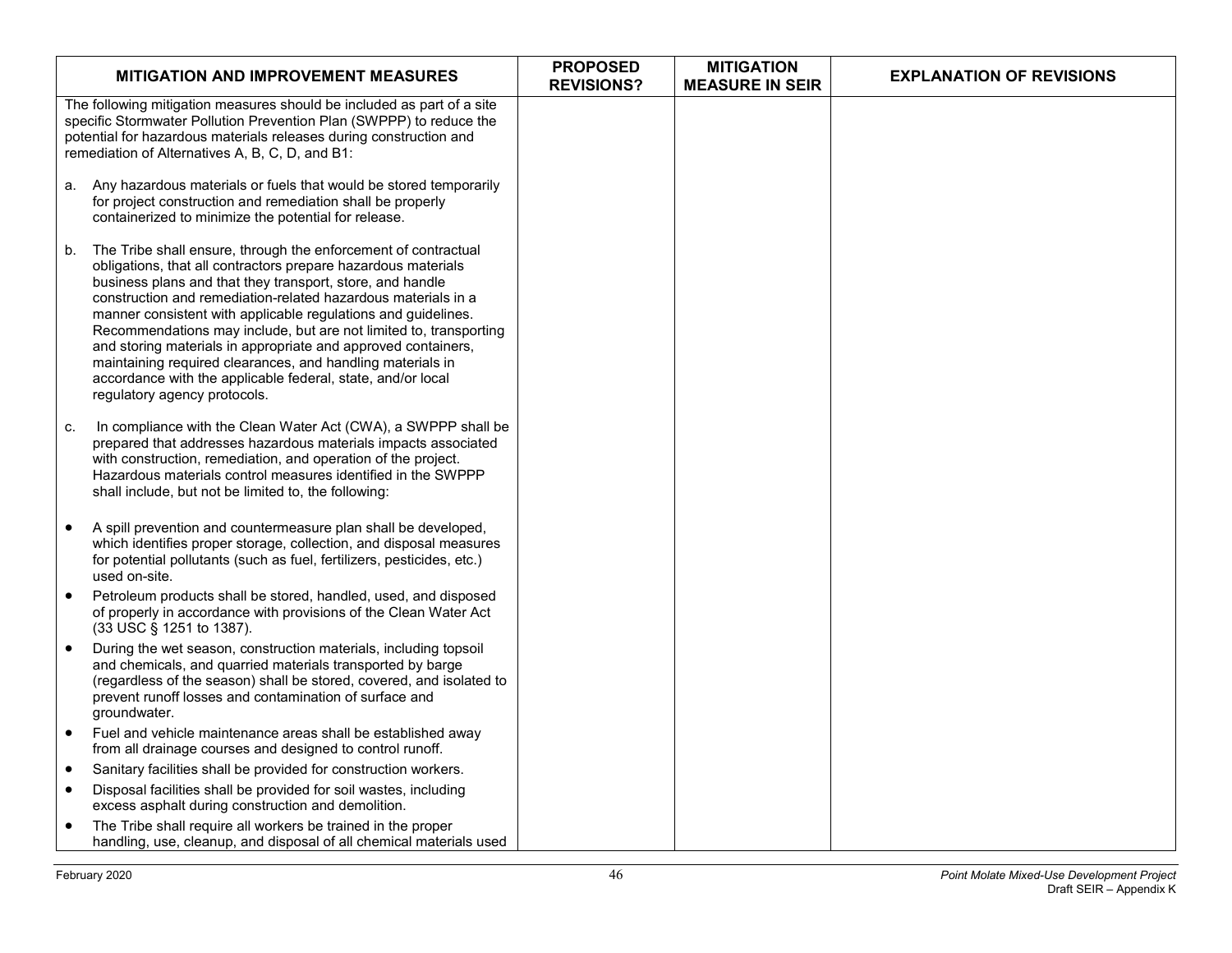| <b>MITIGATION AND IMPROVEMENT MEASURES</b>                                                                                                                                                                                                                                                                                                                                                                                                                                                                                                                                                                                                                                                                                                                                                                                                             | <b>PROPOSED</b><br><b>REVISIONS?</b> | <b>MITIGATION</b><br><b>MEASURE IN SEIR</b> | <b>EXPLANATION OF REVISIONS</b>                                                                                                                                                                                                                                                                                                                                                                                                                                                                                                                    |
|--------------------------------------------------------------------------------------------------------------------------------------------------------------------------------------------------------------------------------------------------------------------------------------------------------------------------------------------------------------------------------------------------------------------------------------------------------------------------------------------------------------------------------------------------------------------------------------------------------------------------------------------------------------------------------------------------------------------------------------------------------------------------------------------------------------------------------------------------------|--------------------------------------|---------------------------------------------|----------------------------------------------------------------------------------------------------------------------------------------------------------------------------------------------------------------------------------------------------------------------------------------------------------------------------------------------------------------------------------------------------------------------------------------------------------------------------------------------------------------------------------------------------|
| during construction activities and provide appropriate facilities to<br>store and isolate contaminants.<br>Encountered groundwater shall be removed from trenches and<br>excavations in such a manner as to reduce potential contact with<br>construction materials, construction personnel, surface waters,<br>and, to the extent required by regulation or requirements, shall be<br>disposed of at an appropriately permitted facility such as a WWTP<br>in accordance with the requirements of the NPDES permit.                                                                                                                                                                                                                                                                                                                                   |                                      |                                             |                                                                                                                                                                                                                                                                                                                                                                                                                                                                                                                                                    |
| <b>Operation</b><br>The following mitigation measures would reduce the potential for<br>hazardous materials releases during operation of Alternatives A, B, C,<br>$D, E, and B1$ :                                                                                                                                                                                                                                                                                                                                                                                                                                                                                                                                                                                                                                                                     |                                      |                                             |                                                                                                                                                                                                                                                                                                                                                                                                                                                                                                                                                    |
| Landscaping chemicals such as pesticides, herbicides, and<br>a.<br>fertilizers would consistently be kept at the lowest volumes needed and<br>in the least toxic amounts. Such products shall be applied in a manner<br>that prevents contact with groundwater, streams, domestic water<br>supply, or wetlands. This shall be achieved in conjunction with<br>mitigation providing for the planting of native vegetation that requires<br>less, or no, pesticides or herbicides.                                                                                                                                                                                                                                                                                                                                                                       |                                      |                                             |                                                                                                                                                                                                                                                                                                                                                                                                                                                                                                                                                    |
| $11 - 2$<br>A site specific emergency response plan (ERP) would be developed for<br>the selected alternative (applicable to Alternatives $A - D$ and B1). The<br>Plan shall identify measures to be employed for sheltering in-place and<br>evacuation of the project site in the event of an ammonia or chemical<br>release from the Chevron-Richmond Refinery. The ERP shall identify<br>protocols such as emergency evacuation routes in the case of an<br>earthquake, wildfire, and chemical release. The ERP shall include<br>integration with the Contra Costa Health Service (CCHS) Community<br>Warning System (CWS), and placement of warning sirens throughout<br>the project site. The Plan shall be developed in coordination with<br>CCHS to ensure an adequate level of emergency preparedness for<br>patrons visiting the project site. | Revise                               | <b>Mitigation Measure</b><br>$4.7 - 1$      | An emergency response plan would be developed<br>for Modified Project consistent with the provisions<br>included in the original measure of the 2011 FEIR,<br>but additional details have been added to increase<br>the effectiveness of the ERP.                                                                                                                                                                                                                                                                                                  |
| $11 - 3$<br>The responsible party (Discharger) shall continue ongoing remedial and<br>clean up actions at the previously identified installation restoration (IR)<br>sites, underground storage tanks (USTs), and all additional areas on<br>the project site that are identified in SFRWQCB Site Cleanup Orders.<br>The ongoing cleanup will be completed under the regulatory oversight<br>of SFRWQCB. Under each land use alternative, clean up levels for the<br>site will be such that potential significant risks to human health and the<br>environment are not present.                                                                                                                                                                                                                                                                        | Delete                               | Not applicable                              | This measure was recommended because the 2011<br>FEIR included taking land into federal trust and<br>therefore would not have been required to comply<br>with federal, State and local regulations. Because<br>the Modified Project would be under state and local<br>jurisdiction, the Modified Project is required to<br>comply with the Regional Water Quality Control<br>Board Order No. R2-2011-0087. This is required by<br>law and compliance with this order is no longer<br>included as a mitigation measure for the Modified<br>Project. |
| $11 - 4$                                                                                                                                                                                                                                                                                                                                                                                                                                                                                                                                                                                                                                                                                                                                                                                                                                               | Delete                               | Not applicable                              | This measure was recommended because the 2011<br>FEIR included taking land into federal trust and                                                                                                                                                                                                                                                                                                                                                                                                                                                  |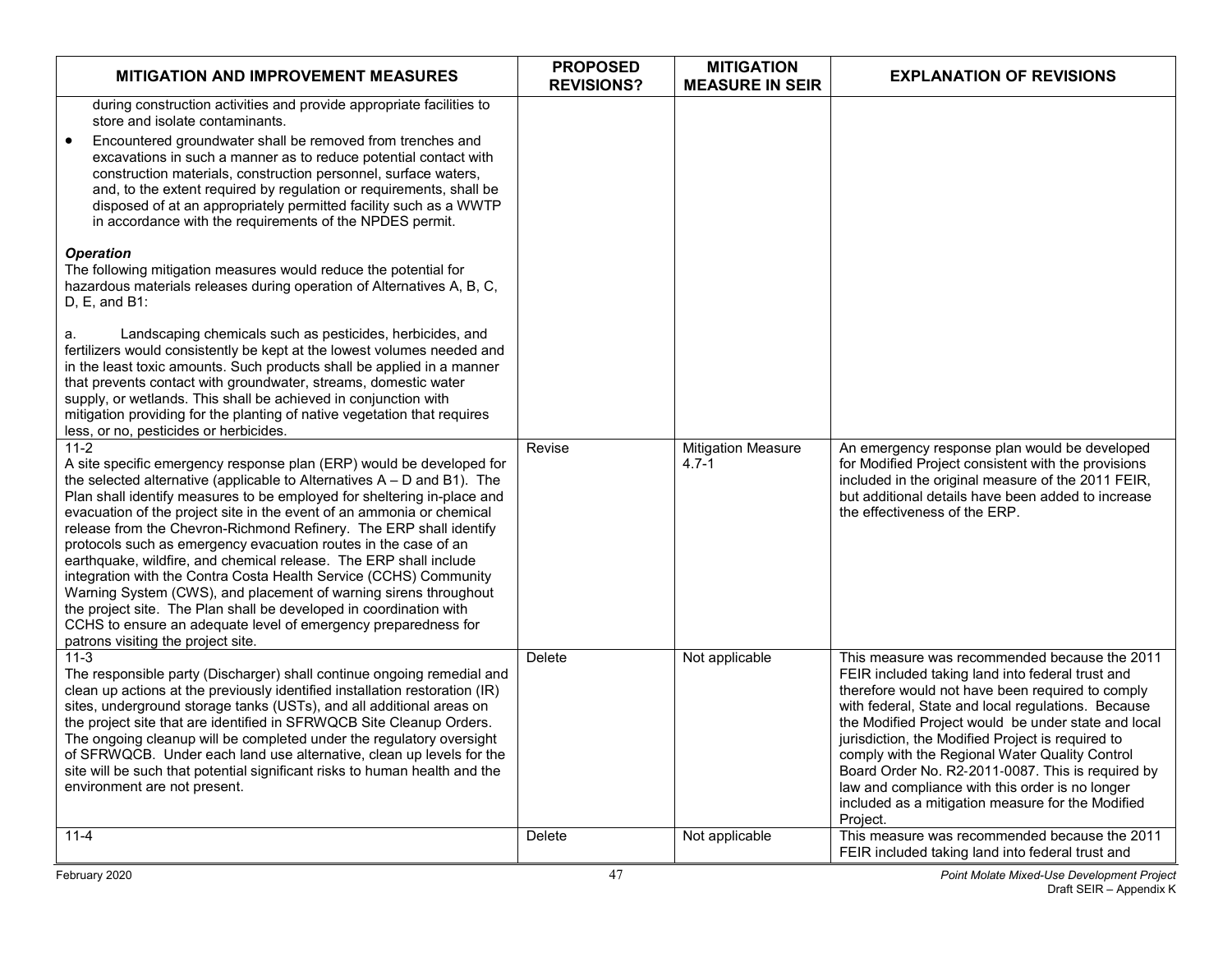| <b>MITIGATION AND IMPROVEMENT MEASURES</b>                                                                                                                                                                                                                                                                                                                                                                                                                                                                                                                                                                                                                                                                                                                                                                                                                                                                                                                                                                                                                                                                                                                                                      | <b>PROPOSED</b><br><b>REVISIONS?</b> | <b>MITIGATION</b><br><b>MEASURE IN SEIR</b> | <b>EXPLANATION OF REVISIONS</b>                                                                                                                                                                                                                                                                                                                                                                                                                                                                                                                                                                                                                                                                                                                                                                             |
|-------------------------------------------------------------------------------------------------------------------------------------------------------------------------------------------------------------------------------------------------------------------------------------------------------------------------------------------------------------------------------------------------------------------------------------------------------------------------------------------------------------------------------------------------------------------------------------------------------------------------------------------------------------------------------------------------------------------------------------------------------------------------------------------------------------------------------------------------------------------------------------------------------------------------------------------------------------------------------------------------------------------------------------------------------------------------------------------------------------------------------------------------------------------------------------------------|--------------------------------------|---------------------------------------------|-------------------------------------------------------------------------------------------------------------------------------------------------------------------------------------------------------------------------------------------------------------------------------------------------------------------------------------------------------------------------------------------------------------------------------------------------------------------------------------------------------------------------------------------------------------------------------------------------------------------------------------------------------------------------------------------------------------------------------------------------------------------------------------------------------------|
| Clean-up Levels: The site specific Fuel Product Action Levels (FPALs)<br>do not address cleanup levels at or below the groundwater table. The<br>establishment and approval of the cleanup of residual contamination<br>below the groundwater table for all land use scenarios that are<br>protective of human health and the environment will be required<br>through input from the SFRWQCB.                                                                                                                                                                                                                                                                                                                                                                                                                                                                                                                                                                                                                                                                                                                                                                                                   |                                      |                                             | therefore would not have been required to comply<br>with federal, State and local regulations. Because<br>the Modified Project would be under state and local<br>jurisdiction, the Modified Project is required to<br>comply with the Regional Water Quality Control<br>Board Order No. R2-2011-0087. This is required by<br>law and compliance with this order is no longer<br>included as a mitigation measure for the Modified<br>Project. Furthermore, a Soil and Groundwater<br>Management Plan has been developed since the<br>2011 EIR for the Point Molate Site with the exception<br>of IR Site 3 and 4. Therefore, a soil and groundwater<br>management plan is not required for these areas<br>any longer.                                                                                       |
| $11-5$<br>IR-01: Former Landfill Area: The responsible party shall continue<br>groundwater, landfill, and oil/water separator (OWS) monitoring in<br>accordance with the Post Closure Monitoring Plan (PCMC) and the<br>Order. Ongoing groundwater monitoring and operation and<br>maintenance (O&M) of the IR-01 groundwater containment extraction<br>system would continue under the Final Post Closure Maintenance and<br>Monitoring Plan (FPCMMP) and the Order. To limit potential health risk<br>liability, access to IR-01 shall be restricted to groundskeepers and<br>maintenance workers. Existing residential land use restrictions shall<br>continue in order to prohibit disturbance of the soil cover. Monitoring of<br>the functionality and effectiveness of the remedial system must be<br>conducted every five years as documented in the Final Record of<br>Decision (ROD) for the Disposal and Reuse of Fleet and Industrial<br>Supply Center, Naval Fuel Depot Point Molate. Any new information<br>discovered during such reviews that change the performance of the<br>groundwater containment extraction system shall be reviewed and<br>approved through the SFRWQCB. | Delete                               | Not applicable                              | This measure was recommended because the 2011<br>FEIR included taking land into federal trust and<br>therefore would not have been required to comply<br>with federal, State and local regulations. Because<br>the Modified Project would be under state and local<br>jurisdiction, the Modified Project is required to<br>comply with the Regional Water Quality Control<br>Board Order No. R2-2011-0087 and Title 27 CCR<br>Chapter 3, Subchapter 5. This is required by law and<br>compliance is no longer included as a mitigation<br>measure for the Modified Project.                                                                                                                                                                                                                                 |
| $11 - 6$<br>Groundwater shall continue to be monitored to evaluate VOC<br>concentrations. To reduce potential impacts to less-than-significant<br>levels, impacted soils shall be remediated, if required by the<br>SFRWQCB. Remediation is likely to include removal of soils to a depth<br>of approximately 3 feet bgs in the areas adjacent to Building No. 87.                                                                                                                                                                                                                                                                                                                                                                                                                                                                                                                                                                                                                                                                                                                                                                                                                              | Delete                               | Not applicable                              | This measure was recommended because the 2011<br>FEIR included taking land into federal trust and<br>therefore would not have been required to comply<br>with federal, State and local regulations. Because<br>the Modified Project would be under state and local<br>jurisdiction, the Modified Project is required to<br>comply with the Regional Water Quality Control<br>Board Order No. R2-2011-0087. This is required by<br>law and compliance with this order is no longer<br>included as a mitigation measure for the Modified<br>Project. Furthermore, a Soil and Groundwater<br>Management Plan has been developed since the<br>2011 EIR for the Point Molate Site with the exception<br>of IR Site 3 and 4. This plan includes measures for<br>monitoring VOC and soil management, and IR Site 3 |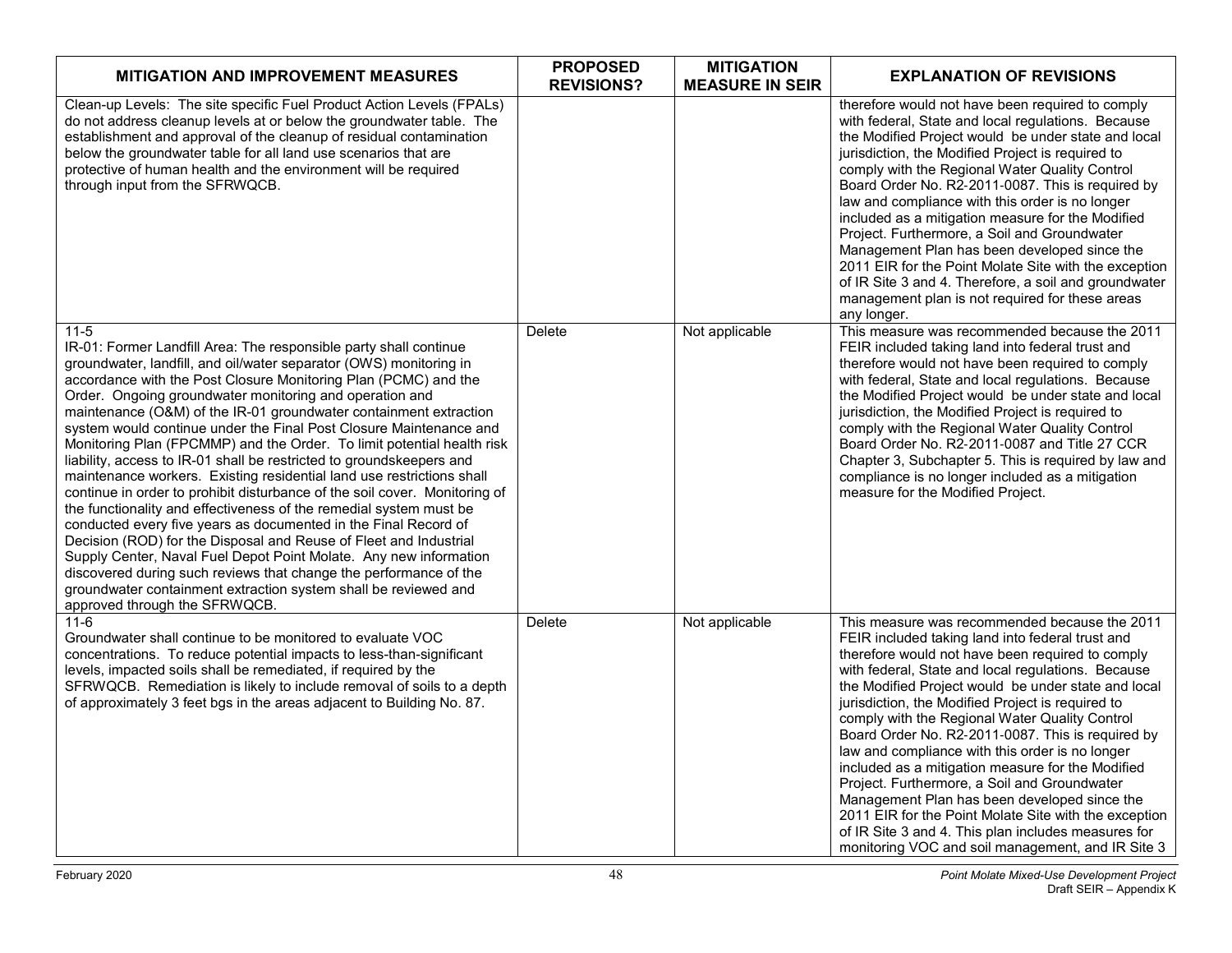| <b>MITIGATION AND IMPROVEMENT MEASURES</b>                                                                                                                                                                                                                                                                                                                                                                                                                                                                                                                                                                                                                                                                                                                                                                                                                                                                                                                                                                                                                                                                                                                                                                                                                                                                                                                                                                                                                                                                                                                                                                                                                                                                                                                                            | <b>PROPOSED</b><br><b>REVISIONS?</b> | <b>MITIGATION</b><br><b>MEASURE IN SEIR</b> | <b>EXPLANATION OF REVISIONS</b>                                                                                                                                                                                                                                                                                                                                                                                                                                                                                                                                                                                                                                                                                                                                                                                                                  |
|---------------------------------------------------------------------------------------------------------------------------------------------------------------------------------------------------------------------------------------------------------------------------------------------------------------------------------------------------------------------------------------------------------------------------------------------------------------------------------------------------------------------------------------------------------------------------------------------------------------------------------------------------------------------------------------------------------------------------------------------------------------------------------------------------------------------------------------------------------------------------------------------------------------------------------------------------------------------------------------------------------------------------------------------------------------------------------------------------------------------------------------------------------------------------------------------------------------------------------------------------------------------------------------------------------------------------------------------------------------------------------------------------------------------------------------------------------------------------------------------------------------------------------------------------------------------------------------------------------------------------------------------------------------------------------------------------------------------------------------------------------------------------------------|--------------------------------------|---------------------------------------------|--------------------------------------------------------------------------------------------------------------------------------------------------------------------------------------------------------------------------------------------------------------------------------------------------------------------------------------------------------------------------------------------------------------------------------------------------------------------------------------------------------------------------------------------------------------------------------------------------------------------------------------------------------------------------------------------------------------------------------------------------------------------------------------------------------------------------------------------------|
|                                                                                                                                                                                                                                                                                                                                                                                                                                                                                                                                                                                                                                                                                                                                                                                                                                                                                                                                                                                                                                                                                                                                                                                                                                                                                                                                                                                                                                                                                                                                                                                                                                                                                                                                                                                       |                                      |                                             | and 4 will be required to develop their own soil and<br>groundwater management plans, although IR Site 3<br>is applying to be included in the current soil and<br>groundwater management plan for the Point Molate<br>Site.                                                                                                                                                                                                                                                                                                                                                                                                                                                                                                                                                                                                                      |
| $11 - 7$<br>IR-03 (Former Treatment Ponds Area): Affected soils in the areas of the<br>former treatment ponds shall be remediated to remove mobile<br>petroleum fractions in soils as required by the SFRWQCB. The<br>responsible party would complete excavation and disposal of impacted<br>soils to a depth mandated by the SFRWQCB. Excavation of shallower<br>soils (less than 10 feet bgs) with containment concentrations exceeding<br>industrial/commercial action levels will be disposed of off-site at one or<br>more approved landfills. Remediation of the deeper contaminated soils<br>(below 10 feet bgs) will include excavation and off-site disposal of soils<br>that contain more mobile fractions of TPH from various areas within IR-<br>03. One alternative for remediation would include excavating a 10-foot-<br>wide section of soils up gradient of the containment wall and replacing<br>those soils with an adsorbent mix of silty sand and peat to capture any<br>unexpected leachable petroleum that may have missed excavation.<br>Upon removal of these affected soils and prior to site development,<br>confirmation soil sampling in the area of use would be conducted.<br>The Site Cleanup Requirements Order will provide for early<br>implementation of the selected remedial action, followed by long-term<br>monitoring of groundwater wells at the site. Regulatory closure would<br>occur when the SFRWCB issues a No Further Action statement for<br>specific areas, while the responsible party would continue operation<br>and maintenance (O&M) of the groundwater containment extraction<br>system until the system is no longer required at which time the system<br>would be decommissioned and removed upon SFRWQCB<br>concurrence. | Delete                               | Not applicable                              | This measure was recommended because the 2011<br>FEIR included taking land into federal trust and<br>therefore would not have been required to comply<br>with federal, State and local regulations. Because<br>the Modified Project would be under state and local<br>jurisdiction, the Modified Project is required to<br>comply with the Regional Water Quality Control<br>Board Order No. R2-2011-0087. This is required by<br>law and compliance with this order is no longer<br>included as a mitigation measure for the Modified<br>Project. Furthermore, additional remediation has<br>occurred since the 2011 EIR, such as the installation<br>of a groundwater extraction trench and excavation of<br>contaminated soil. Therefore, certain remediation<br>actions, such as the removal of contaminated soil, is<br>no longer required. |
| Excavation of affected soils within the former treatment ponds area<br>would be conducted according to a site specific SMP that would be<br>approved by the SFRWQCB. Such a plan would define excavation<br>protocols that would be implemented during removal of the affected<br>soils. The SMP would provide guidance on the proper procedures for<br>the handling and disposal of affected soils and safeguards to ensure<br>human health risks remain less than significant according to approved                                                                                                                                                                                                                                                                                                                                                                                                                                                                                                                                                                                                                                                                                                                                                                                                                                                                                                                                                                                                                                                                                                                                                                                                                                                                                 |                                      |                                             |                                                                                                                                                                                                                                                                                                                                                                                                                                                                                                                                                                                                                                                                                                                                                                                                                                                  |
| OSHA guidelines. The Tribe shall ensure through contractual<br>obligations that OSHA guidelines are followed during soil removal.<br>SMP would also include field measurements for VOCs as stated in<br>Mitigation Measure 11-1 above. If a residual human health risk is<br>suspected, all work shall stop in the immediate area and a safe zone for                                                                                                                                                                                                                                                                                                                                                                                                                                                                                                                                                                                                                                                                                                                                                                                                                                                                                                                                                                                                                                                                                                                                                                                                                                                                                                                                                                                                                                 |                                      |                                             |                                                                                                                                                                                                                                                                                                                                                                                                                                                                                                                                                                                                                                                                                                                                                                                                                                                  |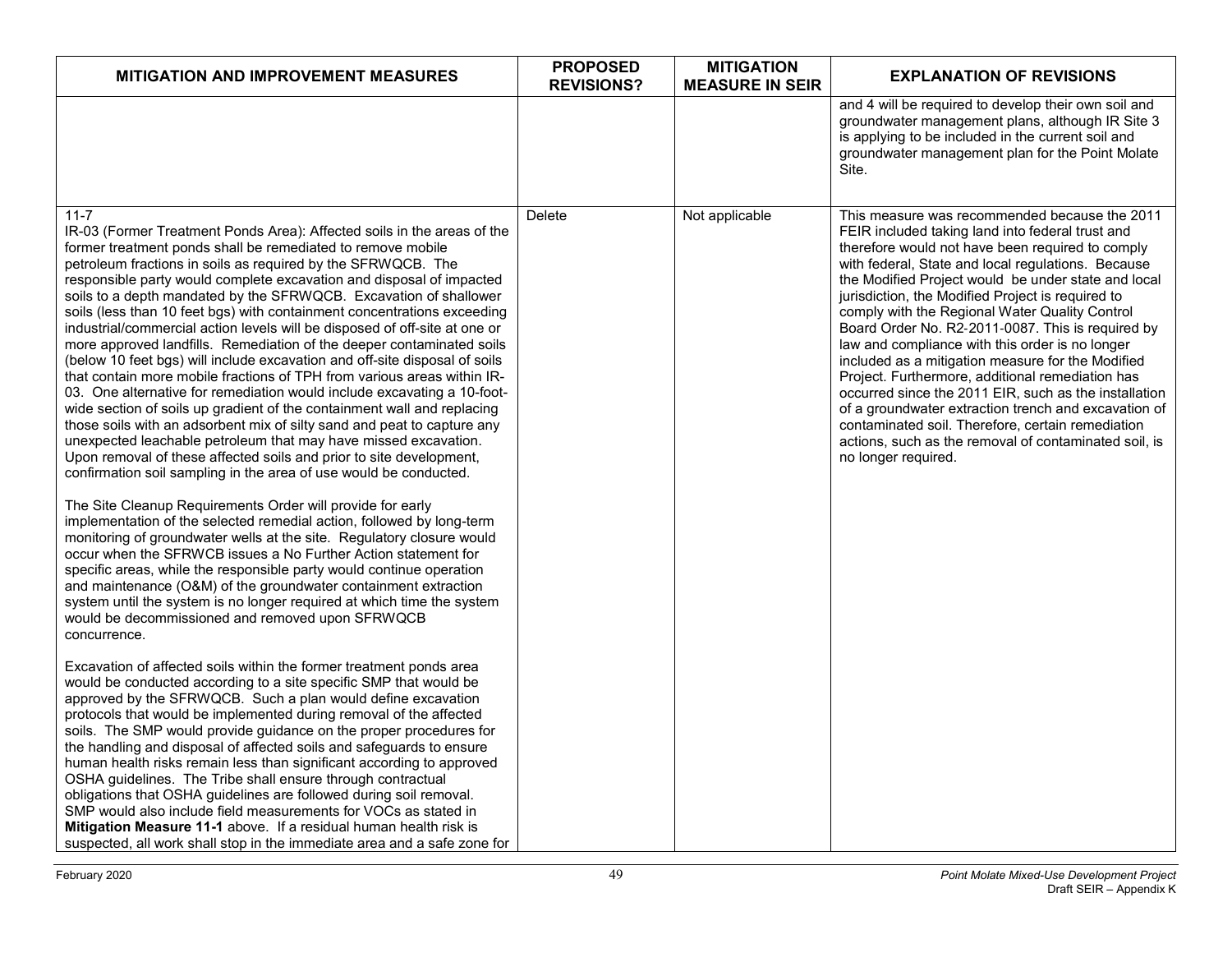| <b>MITIGATION AND IMPROVEMENT MEASURES</b>                                                                                                                                                                                                                                                                                                                                                                                                                                                                                                                                                                                                                                                                                                                                                                                                                                                                                                                                                                                                                                                                                                                                | <b>PROPOSED</b><br><b>REVISIONS?</b> | <b>MITIGATION</b><br><b>MEASURE IN SEIR</b> | <b>EXPLANATION OF REVISIONS</b>                                                                                                                                                                                                                                                                                                                                                                                                                                                                                                                                                                                                                                                                                                                                                       |
|---------------------------------------------------------------------------------------------------------------------------------------------------------------------------------------------------------------------------------------------------------------------------------------------------------------------------------------------------------------------------------------------------------------------------------------------------------------------------------------------------------------------------------------------------------------------------------------------------------------------------------------------------------------------------------------------------------------------------------------------------------------------------------------------------------------------------------------------------------------------------------------------------------------------------------------------------------------------------------------------------------------------------------------------------------------------------------------------------------------------------------------------------------------------------|--------------------------------------|---------------------------------------------|---------------------------------------------------------------------------------------------------------------------------------------------------------------------------------------------------------------------------------------------------------------------------------------------------------------------------------------------------------------------------------------------------------------------------------------------------------------------------------------------------------------------------------------------------------------------------------------------------------------------------------------------------------------------------------------------------------------------------------------------------------------------------------------|
| construction personnel shall be established according to OSHA<br>regulations.                                                                                                                                                                                                                                                                                                                                                                                                                                                                                                                                                                                                                                                                                                                                                                                                                                                                                                                                                                                                                                                                                             |                                      |                                             |                                                                                                                                                                                                                                                                                                                                                                                                                                                                                                                                                                                                                                                                                                                                                                                       |
| $11 - 8$<br>IR-04: Northern and Southern shoreline areas and Drum Lot 1: The<br>responsible party shall continue ongoing groundwater monitoring under<br>the base wide monitoring programs (BWMPs), as well as operation and<br>maintenance (O & M) of the groundwater containment extraction<br>system in the northern shoreline and Drum Lot 1 areas. Land use<br>restrictions in the northern shoreline areas would ensure no use occurs<br>that would create a potential human health risk. For the southern<br>shoreline area, the source of free product at MW-10-23 and, polycyclic<br>aromatic hydrocarbons (PAH) impacts near former valve box VB-1, VB-<br>2, and VB-3 shall be remediated to the extent required by the<br>SFRWQCB Order. Soils in the area of the former valve boxes that<br>contain PAHs shall be removed to ensure no significant human health<br>risks would occur under the planned redevelopment. Regulatory<br>closure allowing unrestricted use would occur when the SFRWQCB<br>issues a No Further Action statement. Land use restrictions for the<br>shoreline areas shall be maintained unless otherwise allowed by the<br>SFRWQCB. | Delete                               | Not applicable                              | This measure was recommended because the 2011<br>FEIR included taking land into federal trust and<br>therefore would not have been required to comply<br>with federal, State and local regulations. Because<br>the Modified Project would be under state and local<br>jurisdiction, the Modified Project is required to<br>comply with the Regional Water Quality Control<br>Board Order No. R2-2011-0087. This is required by<br>law and compliance with this order is no longer<br>included as a mitigation measure for the Modified<br>Project.                                                                                                                                                                                                                                    |
| $11 - 9$<br>IR-04: Drum Lot 2 and Building 87: The Site Cleanup Requirements<br>Order will require removal of the source of TCE at Drum Lot 2. Soils<br>that exceed target levels for dieldrin and benzo (a) pyrene adjacent to<br>Building 87 would be excavated and removed from the project site as<br>required by the SFRWQCB. A remedial alternative has not yet been<br>selected; however, it is anticipated that source removal activities can be<br>completed by excavation and temporary dewatering, followed by<br>groundwater monitoring. Excavation is expected to eliminate significant<br>exposure pathways that could lead to human health impacts. Existing<br>land use restrictions shall remain in place until remediation has been<br>accomplished to the satisfaction of the SFRWQCB. A site<br>management plan would be developed and implemented in order to<br>reduce future potential impacts to less-than-significant levels.                                                                                                                                                                                                                    | Delete                               | Not applicable                              | This measure was recommended because the 2011<br>FEIR included taking land into federal trust and<br>therefore would not have been required to comply<br>with federal, State and local regulations. Because<br>the Modified Project would be under state and local<br>jurisdiction, the Modified Project is required to<br>comply with the Regional Water Quality Control<br>Board Order No. R2-2011-0087. This is required by<br>law and compliance with this order is no longer<br>included as a mitigation measure for the Modified<br>Project. Furthermore, groundwater treatment for<br>trichloroethene was conducted from 2012 to 2013<br>and a human health risk assessment was prepared<br>to assess additional data requirements before<br>additional remediation can occur. |
| $11 - 10$<br>Underground Storage Tanks 2 -6, 8, 12-15, 18 and 19: Until land use<br>restrictions allowing for unrestricted use and regulatory closure of<br>underground storage tanks (USTs) 2 through 6, 8, 12 through 15, 18,<br>and 19 are granted, land use restrictions and BWMP would continue to<br>be maintained in compliance with SFRWQCB directives.                                                                                                                                                                                                                                                                                                                                                                                                                                                                                                                                                                                                                                                                                                                                                                                                           | Delete                               | Not applicable                              | This measure was recommended because the 2011<br>FEIR included taking land into federal trust and<br>therefore would not have been required to comply<br>with federal, State and local regulations. Because<br>the Modified Project would be under state and local<br>jurisdiction, the Modified Project is required to<br>comply with the Regional Water Quality Control<br>Board Order No. R2-2011-0087. This is required by                                                                                                                                                                                                                                                                                                                                                        |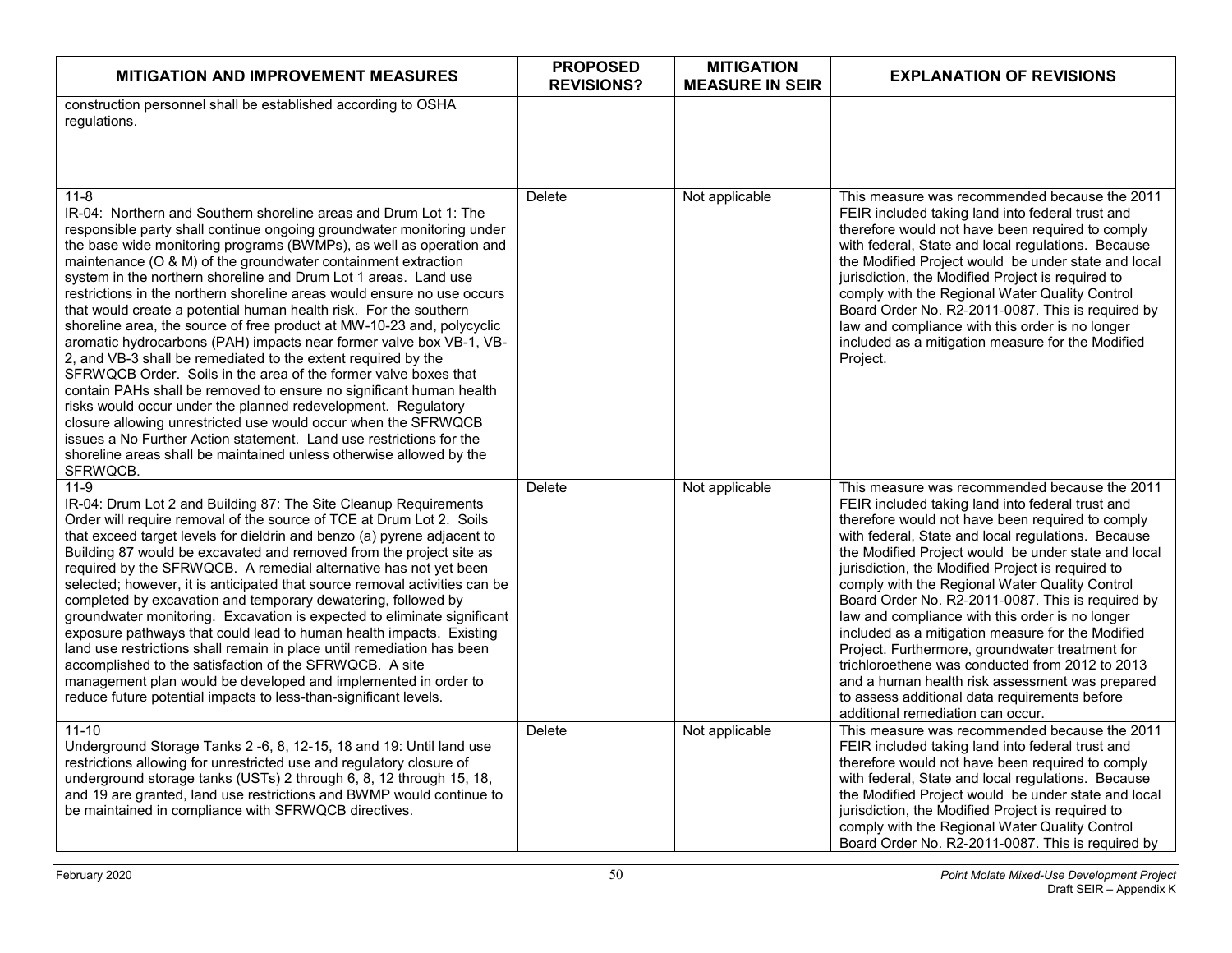| <b>MITIGATION AND IMPROVEMENT MEASURES</b>                                                                                                                                                                                                                                                                                                                                                                                                                                                                                                                                                                                                                            | <b>PROPOSED</b><br><b>REVISIONS?</b> | <b>MITIGATION</b><br><b>MEASURE IN SEIR</b> | <b>EXPLANATION OF REVISIONS</b>                                                                                                                                                                                                                                                                                                                                                                                                                                                                                                                                                                                                                                                                                                                                                     |  |  |
|-----------------------------------------------------------------------------------------------------------------------------------------------------------------------------------------------------------------------------------------------------------------------------------------------------------------------------------------------------------------------------------------------------------------------------------------------------------------------------------------------------------------------------------------------------------------------------------------------------------------------------------------------------------------------|--------------------------------------|---------------------------------------------|-------------------------------------------------------------------------------------------------------------------------------------------------------------------------------------------------------------------------------------------------------------------------------------------------------------------------------------------------------------------------------------------------------------------------------------------------------------------------------------------------------------------------------------------------------------------------------------------------------------------------------------------------------------------------------------------------------------------------------------------------------------------------------------|--|--|
|                                                                                                                                                                                                                                                                                                                                                                                                                                                                                                                                                                                                                                                                       |                                      |                                             | law and compliance with this order is no longer<br>included as a mitigation measure for the Modified<br>Project. Furthermore, underground storage tanks 4,<br>12, and 14 have received regulatory closure since<br>the 2011 EIR.                                                                                                                                                                                                                                                                                                                                                                                                                                                                                                                                                    |  |  |
| $11 - 11$<br>USTs 1 through 3, 5, 7, and 15: Prior to regulatory closure of the<br>excavated hillside tanks, confirmation testing for lower molecular weight<br>hydrocarbons should be completed to verify that there are no residual<br>vapor intrusion issues. These areas are to be developed for the casino<br>resort complex, northern residential component (Alternative D only),<br>Tribal office, cultural dance house, ceremonial dance grounds, and<br>resort hotel cabanas. If necessary, soil vapor extraction systems shall<br>be installed to remove vapor phase constituents and ensure no human<br>health impacts remain within the excavation areas. | Delete                               | Not applicable                              | This measure was recommended because the 2011<br>FEIR included taking land into federal trust and<br>therefore would not have been required to comply<br>with federal, State and local regulations. Because<br>the Modified Project would be under state and local<br>jurisdiction, the Modified Project is required to<br>comply with the Regional Water Quality Control<br>Board Order No. R2-2011-0087. This is required by<br>law and compliance with this order is no longer<br>included as a mitigation measure for the Modified<br>Project. Furthermore, underground storage tank 15<br>has applied for regulatory closure since the 2011<br>EIR and, therefore, may not require further vapor<br>testing, but the regulatory closure is pending<br>approval from the RWQCB. |  |  |
| $11 - 13$<br>Any construction equipment that normally includes a spark arrester<br>shall be equipped with an arrester in good working order. This<br>includes, but is not limited to, vehicles, heavy equipment, and<br>chainsaws.                                                                                                                                                                                                                                                                                                                                                                                                                                    | Revise                               | <b>Mitigation Measure</b><br>$4.7 - 2$      | This mitigation measure was maintained, but it was<br>combined with Mitigation Measure 11-14.                                                                                                                                                                                                                                                                                                                                                                                                                                                                                                                                                                                                                                                                                       |  |  |
| $11 - 14$<br>During construction, staging areas and areas slated for development<br>using spark-producing equipment shall be cleared of dried vegetation or<br>other materials that could serve as fire fuel. To the extent feasible, the<br>contractor shall keep these areas clear of combustible materials in<br>order to maintain a firebreak.                                                                                                                                                                                                                                                                                                                    | Revise                               | <b>Mitigation Measure</b><br>$4.7 - 2$      | This mitigation measure was maintained, but it was<br>combined with Mitigation Measure 11-13.                                                                                                                                                                                                                                                                                                                                                                                                                                                                                                                                                                                                                                                                                       |  |  |
| 5.2.12 AESTHETICS                                                                                                                                                                                                                                                                                                                                                                                                                                                                                                                                                                                                                                                     |                                      |                                             |                                                                                                                                                                                                                                                                                                                                                                                                                                                                                                                                                                                                                                                                                                                                                                                     |  |  |
| $12 - 1$<br>a. The project site shall be landscaped to soften the view of the<br>facilities from off-site locations.<br>b. Landscaping shall be designed to be compatible with existing<br>vegetation on site and in surrounding areas.                                                                                                                                                                                                                                                                                                                                                                                                                               | Revise                               | <b>Mitigation Measure</b><br>$4.1 - 1$      | The mitigation measure was revised to be more<br>specific to landscaping for screening of utility<br>infrastructure.                                                                                                                                                                                                                                                                                                                                                                                                                                                                                                                                                                                                                                                                |  |  |
| $12 - 2$<br>The new buildings shall be designed to be visually compatible with<br>а.<br>the existing buildings and in accordance with the Secretary of the<br>Interior's standards for infill development in historic districts.<br>Building materials and colors shall be chosen to enhance the<br>b.<br>aesthetics of the project site.                                                                                                                                                                                                                                                                                                                             | Delete                               | Not applicable                              | The Modified Project would include rezoning to a PA<br>District, which includes a design review by the<br>Richmond Design Review Board to ensure aesthetic<br>compatibility of facilities and landscaping, so this<br>measure is no longer necessary.                                                                                                                                                                                                                                                                                                                                                                                                                                                                                                                               |  |  |